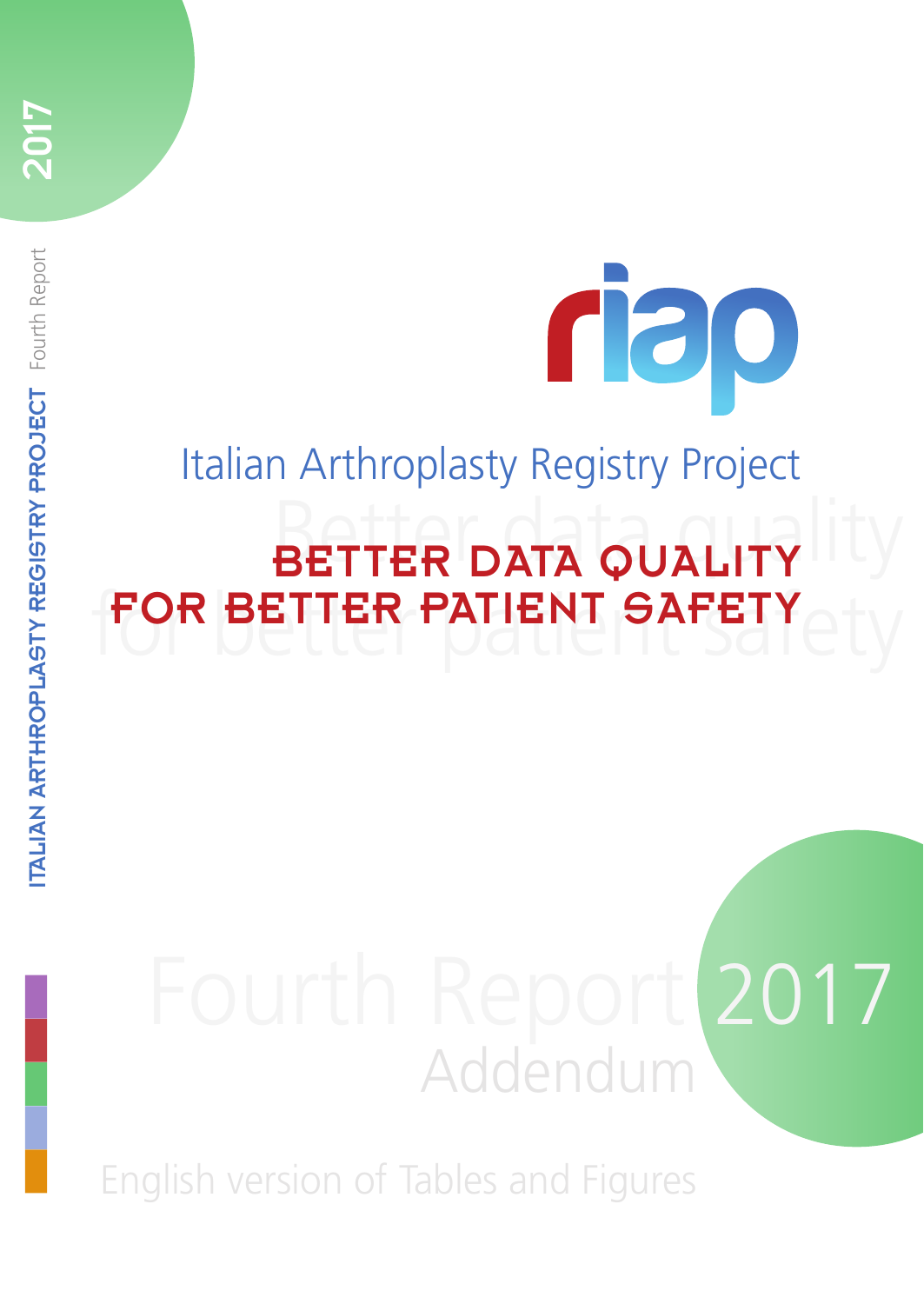© Istituto Superiore di Sanità First edition: February 2018 Excerpt from: Progetto Registro Italiano ArtroProtesi. Quarto Report. Potenziare la qualità dei dati per migliorare la sicurezza dei pazienti. 2017. Il Pensiero Scientifico Editore Via San Giovanni Valdarno 8, 00138 Roma Telefono (+39) 06 86281 – Fax (+39) 06 86282250 pensiero@pensiero.it www.pensiero.it – www.vapensiero.info www.facebook.com/PensieroScientifico Layout: Doppiosegno s.n.c. Roma

Editorial coordination: Martina Teodoli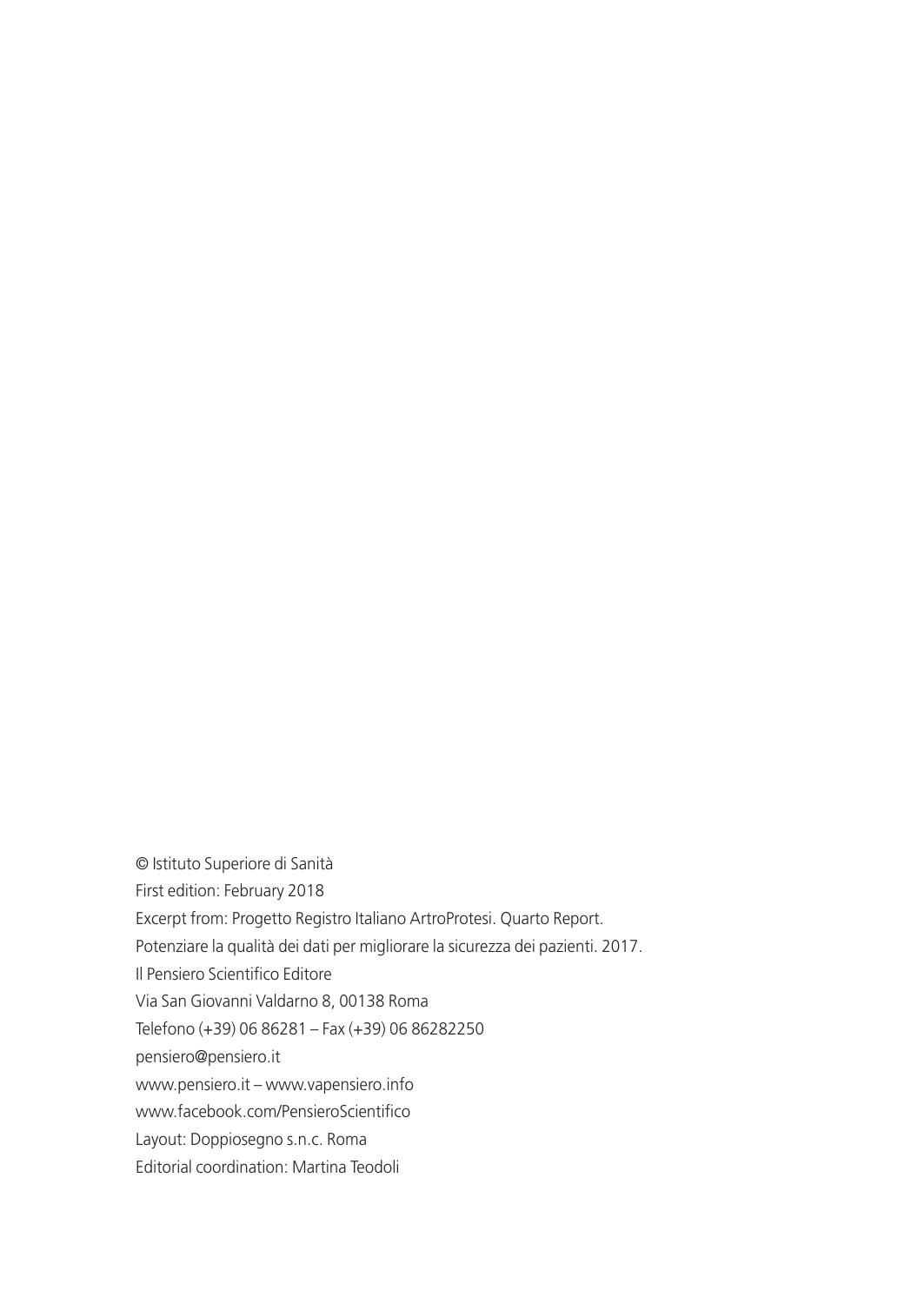# Authors

**Eugenio Carrani Stefania Ceccarelli Paola Laricchiuta Ilaria Luzi Mascia Masciocchi Marina Torre**

# **Letizia Sampaolo**

*Italian National Institute of Health* Office for Scientific knowledge RIAP Working Group Rome

*Italian National Institute of Health* National Centre for Clinical excellence, healthcare quality and safety RIAP Working Group Rome

# Please cite as follows:

Marina Torre, Paola Laricchiuta, Ilaria Luzi, Stefania Ceccarelli, Eugenio Carrani, Mascia Masciocchi, Letizia Sampaolo. Italian Arthroplasty Registry Project. Better data quality for better patient safety. Fourth Report 2017 – Addendum. Roma: Il Pensiero Scientifico Editore, 2018.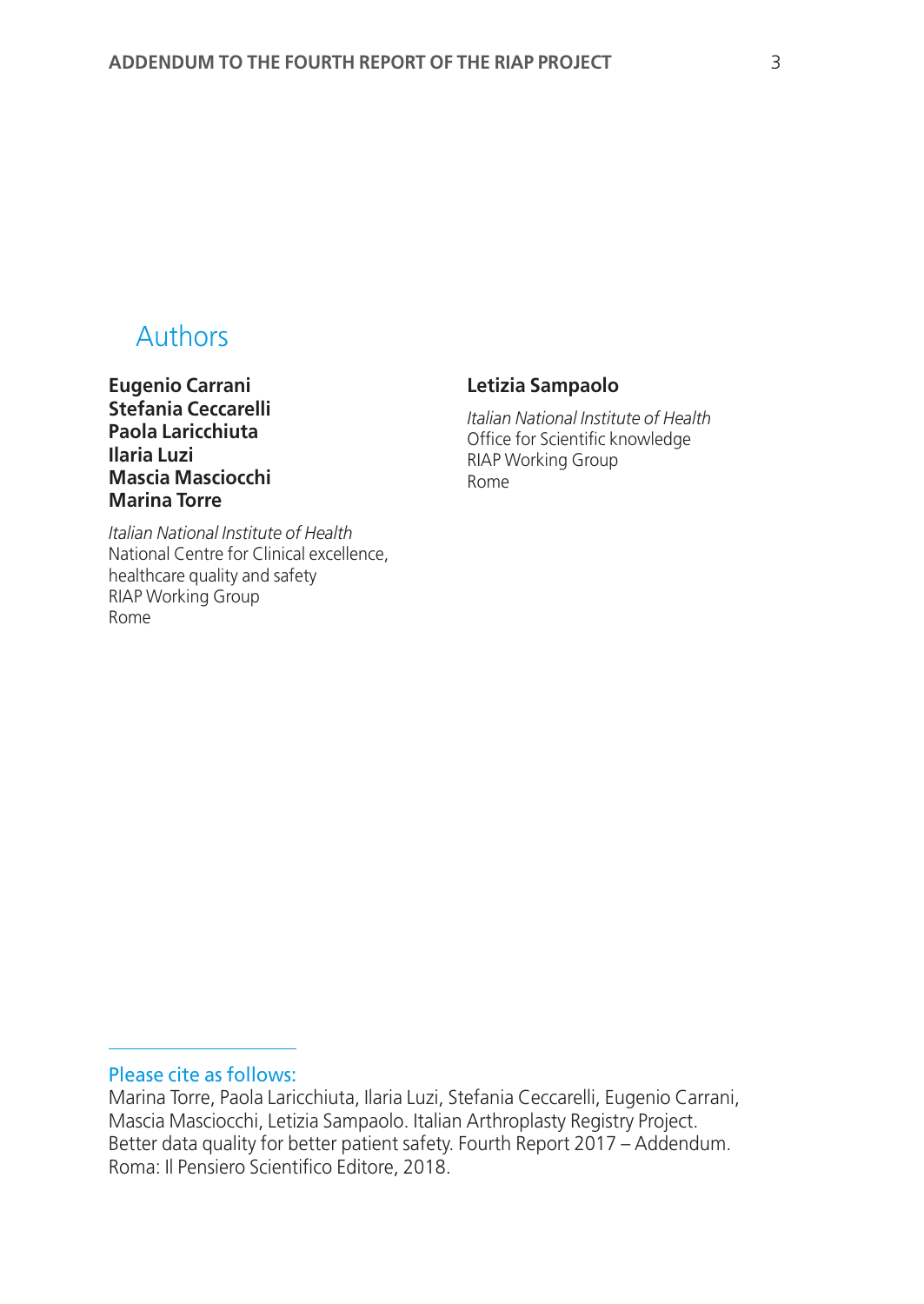# Executive Summary

## Introduction

The Italian Arthroplasty Registry (RIAP) is a federation of regional registries coordinated by the Istituto Superiore di Sanità (ISS). The registry project started in 2006. Today it is a wide network of stakeholders collaborating for an efficient, high-quality data collection at a national level. Its high-inclusive Scientific Steering Committee includes ISS, Ministry of Health and Regional representatives – who also provide data to be included in the Registry -, clinicians, manufacturers, and patients.

The monitoring of the implantable device performance and the quick identification of potentially affected patients in case of device recall are the main aims of the Registry, whose accomplishment rely on an efficient data collection. This is the reason why since the very beginning the Registry coverage and completeness and the Regions involvement have been considered a priority. The same goes for the quality of the collected data that over the years have been submitted to a stringent quality check. In addition, the team has kept on pursuing interaction with health care providers and decision makers to promote the role and value of a national arthroplasty registry.

RIAP's activities are consistent with the aims of the Decree of the President of the Council of Ministers (DPCM) that was approved on March 3, 2017, as an important policy measure meant to solicit and give birth to a national registry of implantable devices. Specifically, the Decree establishes 31 surveillance systems and 15 registers, including the register of implantable prostheses (national and regional), to fulfill the law no. 221 of 17 December 2012. Following the Decree implementation, the Regions will determine the regional reference centre that will guarantee the administrative, technical and IT management of the registry and the data ownership. Based on the Decree, the choice should take into account any local centre already existing on the territory; therefore, the RIAP network can represent a valuable resource to the purpose.

# Fourth RIAP Report. Objectives and structure

The Fourth RIAP Report continues the series of the project annual reports. Its purpose is to:

- Describe the activities carried out during 2016 and until the time of the Report publication to further develop data collection and dissemination of the RIAP project;
- Present the results of the analysis per-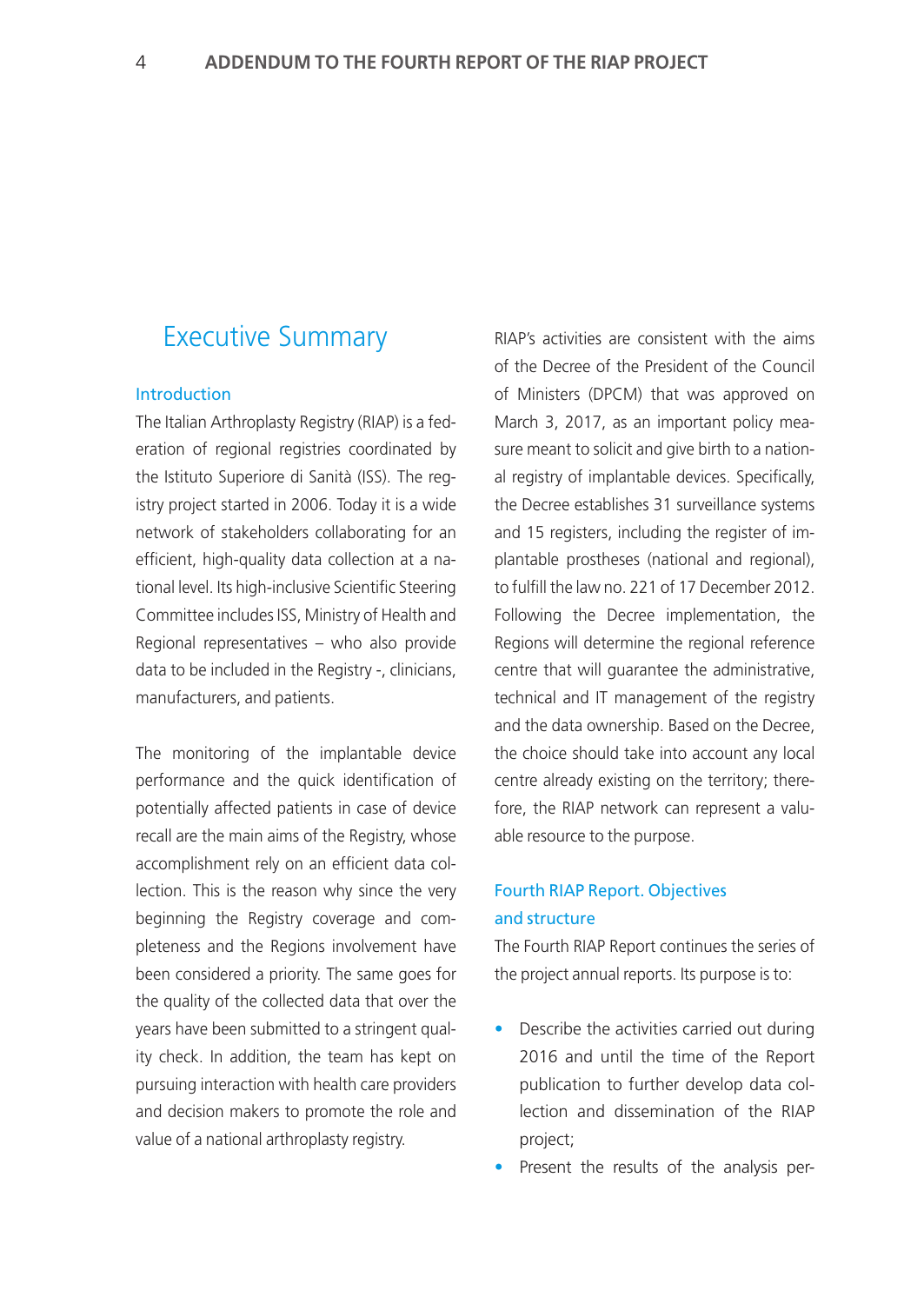formed of the national Hospital Discharge Data (HDD) on hip, knee, shoulder, and for the first time – ankle arthroplasty; and

• Inform about the results of the analysis of the RIAP data relating to (i) type of procedure, (ii) details of the surgical procedure (including any previous procedure and the reasons to perform it), (iii) characteristics of devices (hip and knee prostheses) used during procedures performed in hospitals located in the participating Regions and Autonomous Provinces.

The full version of the Fourth Report is only available in Italian at http://www.iss.it/riap. As usual, it is divided into five chapters, followed by Appendices:

- Chapter 1 describes the state-of-the-art of the project;
- Chapter 2 focuses on the RIAP-MD Database further development and evolution;
- Chapter 3 gives an account of the Regional Representatives' participation in the RIAP project and highlights the perceived strengths, weaknesses and perspectives of the project; and
- Chapters 4 and 5 report the results of the analysis of data from HDD and RIAP databases.

# Analysis of HDD and RIAP data **METHODS**

#### *HDD*

The ISS yearly gets a subset of the national HDD database to perform statistical and epidemiological analysis in public health. HDD come from regional data that once collected are checked against consistency by the Ministry of Health, and the whole process takes almost two years. This implies that the latest available data the ISS gets every year are from two years prior to the current.

In this report, the HDD 2001-2015 were analyzed to observe the time trend of:

- The frequency of all joint replacement procedures;
- The incidence of the principal procedures1 for joint replacement by type (elective and emergency primary replacement , revision) and by joint (hip, knee, shoulder, ankle);
- The age-specific incidence of the principal procedures for elective primary total prosthetic replacement by joint (hip, knee, shoulder, ankle).

<sup>1</sup> "Principal procedure" refers to the procedure performed during the hospitalization that is most closely related to the principal diagnosis and that involves the greatest burden of healthcare and resources.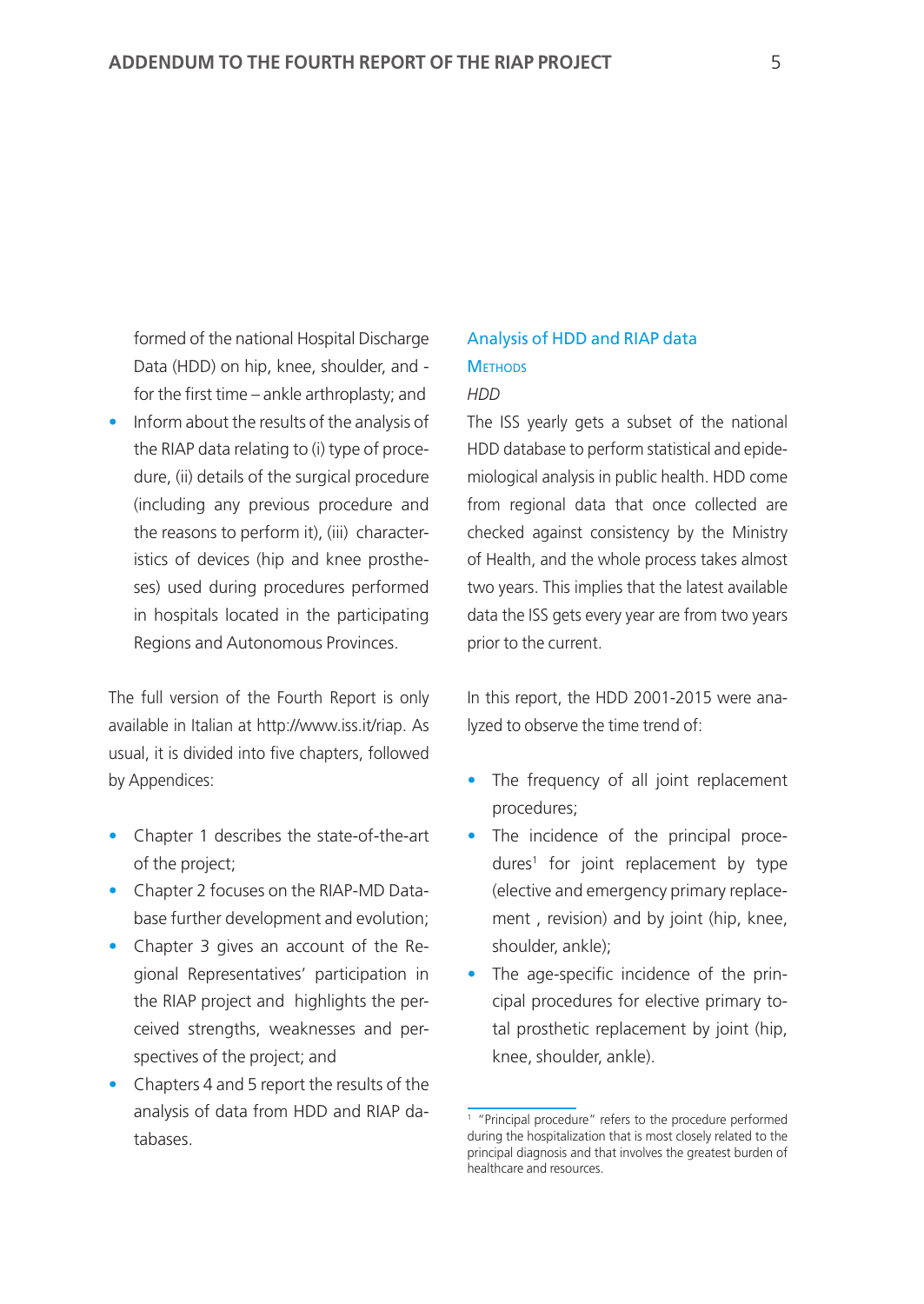The HDD 2015 were analyzed to get descriptive statistics assessing the frequency of:

- All joint replacement procedures by type (elective and emergency primary total replacement, primary partial replacement, revision) and by joint (hip, knee, shoulder, ankle) to assess the national, regional and hospital volumes of activity;
- The principal procedure by joint (hip, knee, shoulder, ankle), by region and in relation to patient demographic characteristics, principal diagnosis, mode of hospital discharge, length of stay, and financial burden.

Finally, HDD 2015 were used to describe the inter-regional mobility by calculating the attraction and escape percentage indices.

## *RIAP*

The RIAP data collection is set on an ad hoc informative model designed on two different data streams, hospitalization and MD identification and characterization (Figure 1).

*1) Hospitalization.* The collection includes HDD data plus values from a set of additional variables (Minimum Data Set, MDS), such as operated side, type of procedure, primary or revision diagnosis, previous procedure on the same joint, surgical approach, fixation, device identifier (Manufacturer, Catalogue number, Lot number). The regional coordination centre links HDD and MDS data and sends the linked data to ISS, through the SOnAR web application. Currently, these activities are performed yearly for the report publication, as soon as HDD data of the previous year are checked against consistency by each region. However, before being included in the analysis, data sent to the ISS are submitted for a Quality Control (QC) process that is built upon a check, which is both syntactic and semantic. The syntactic check aims at ascertaining if the value of each variable is congruent with the range of admissible values for that variable. Instead, based on preset rules, the semantic check aims at verifying if the chosen values for the variables are internally and reciprocally consistent.

*2) MD identification and characterization.* To identify the implanted MD, the product code collected through the MDS is linked to data contained in the RIAP-MD Database. The latter was set up in 2011 and since then constantly updated by manufacturers. It contains the following information: manufacturer, catalogue number, description, device category, brand name and registration number in the Ministry of Health MD database. Data contained in the RIAP-MD Database are regularly submitted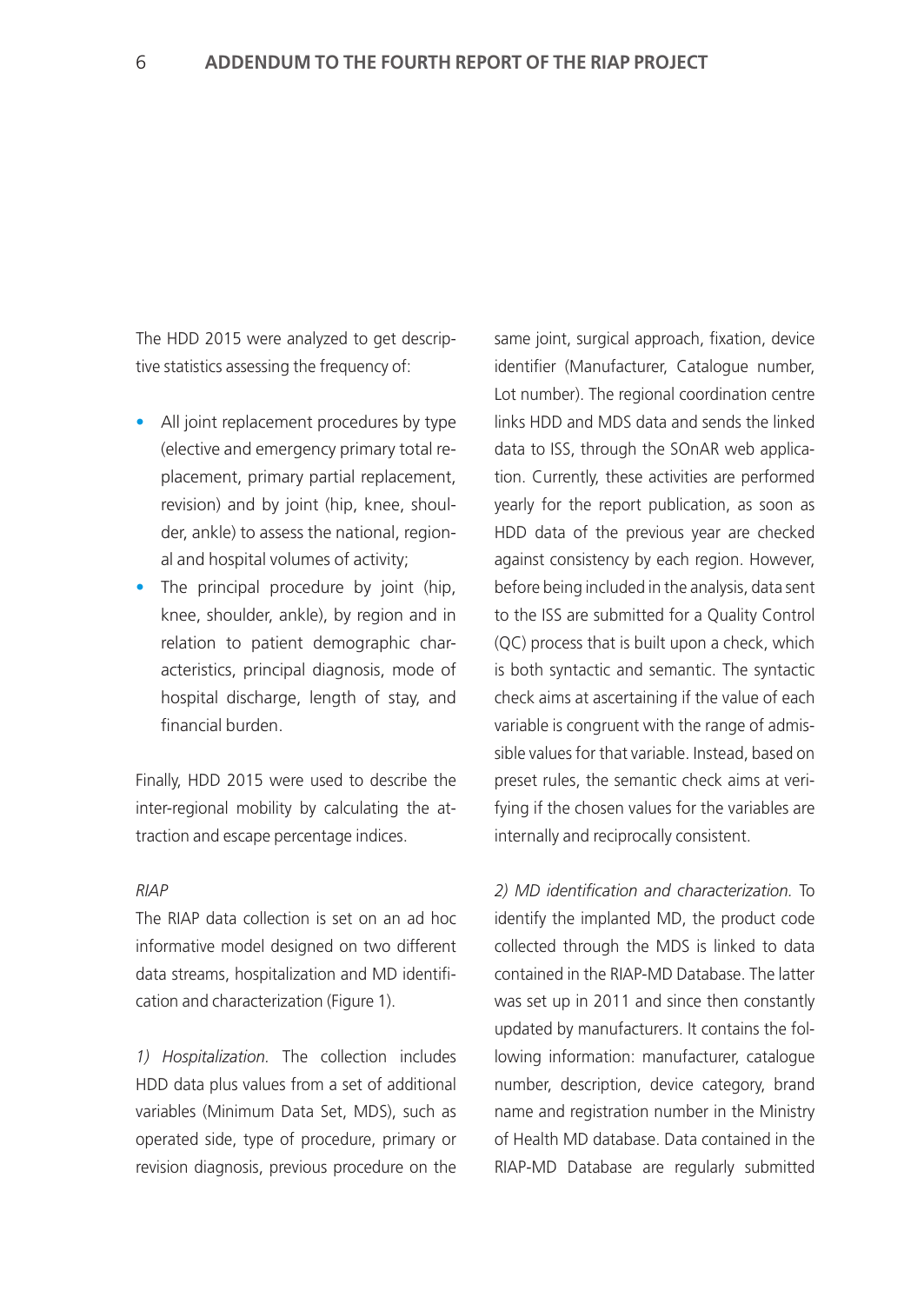#### Flow diagram of the RIAP data collection model



*MD identification and characterization*

to a QC process which compares data sent by manufacturers with data contained in the Ministry of Health MD database, to highlight

possible discrepancies. Each manufacturer is provided with a QC feedback of the data sent to improve the quality of the recorded data.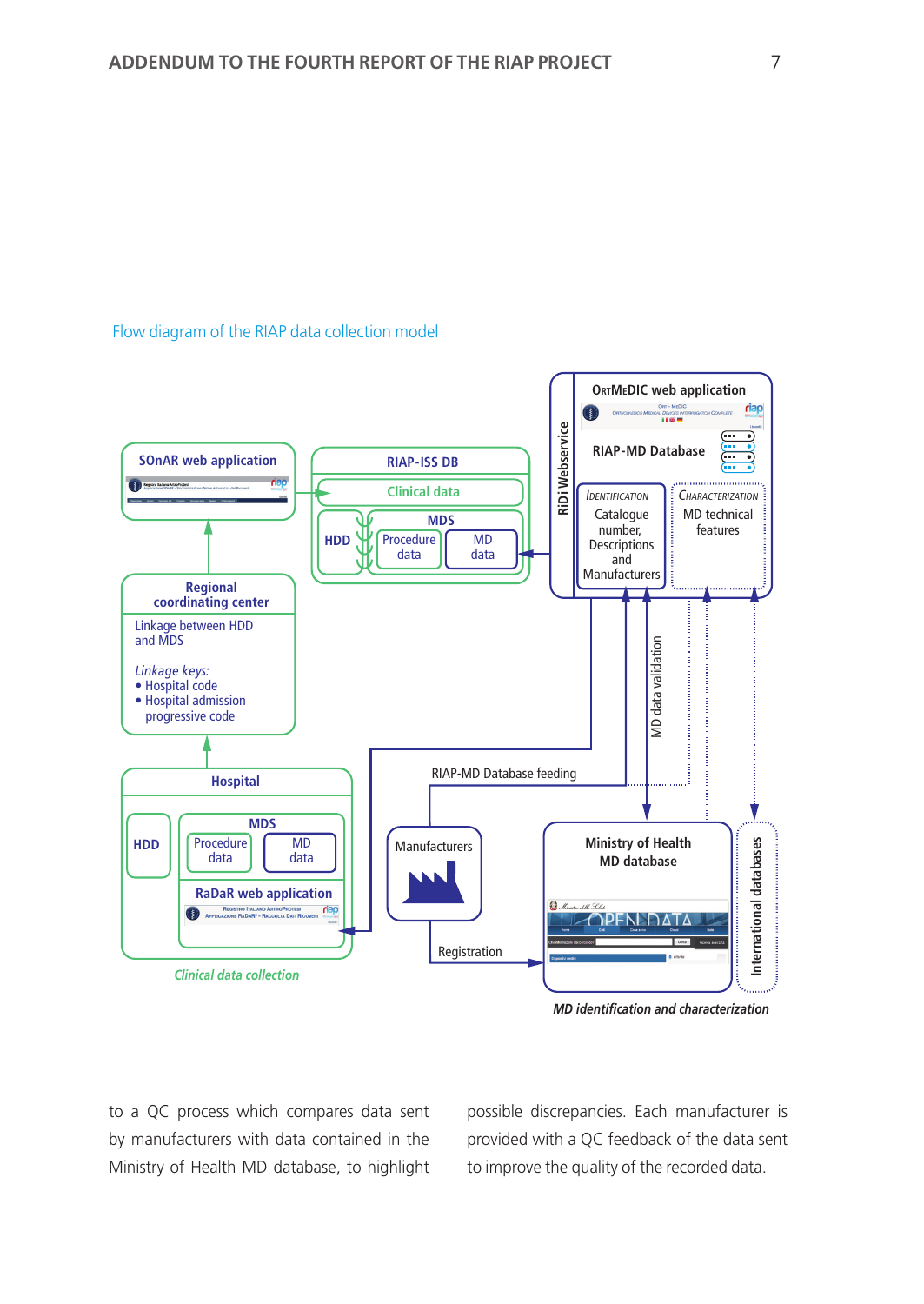The device characterization attributes to each device a set of technical features which are used for comparative analyses. Currently, the RIAP-MD Database does not include such attributes; efforts will be devoted to implement this part of the data stream in cooperation with other existing international registry initiatives.

The RIAP data collection process is reviewed according to two indicators that are widely used at international level: coverage and completeness (regional and hospital).

The descriptive statistics included in the present Report are based on data referred to hip and knee procedures performed in 2016 in the regions ( $n=10$ ) and single hospitals ( $n=2$ ) participating in RIAP (elective and emergency primary total replacement, primary partial replacement, revision). They describe the distribution of the variable values collected through MDS relating to clinical information (operated side, type of procedure, primary or revision diagnosis, previous procedure on the same joint, surgical approach, fixation), and the characteristics of the implanted devices.

## **RESULTS**

## *HDD*

In 2015, a total of 181,738 joint replacement procedures were performed (+3.7% than 2014), with 56.3% hip replacements, 38.6% knee replacements, 3.9%, 0.3% and 0.9% respectively shoulder, ankle and other joint replacements (Table 4.1). From 2001 to 2015, the average annual increase of the total number of procedures was 4.1% (Table 4.1, Figure 4.1), a pattern found also when the number of procedures is related to the number of residents, especially for elective primary replacement procedures (Figures 4.2-4.5). The incidence risk of these procedures per 100,000 residents showed an increase for all considered joints and age classes (Figures 4.6-4.9).

As to the volumes of procedures, around a half of the hospitals performing primary total hip or knee procedures are in the lower volume class i.e. ≤50 procedures/year (hip: 46%, Table 4.3, Figure 4.10; knee: 53%, Table 4.13, Figure 4.12). For total shoulder replacements, 67% of hospitals perform less than 10 procedures per year (Table 4.23, Figure 4.14), while for ankle arthroplasty, the percentage of hospital in the low volume class i.e. ≤2 procedures/year is 69% (Table 4.33, Figure 4.16).

The absolute number of procedures for hip, knee and shoulder arthroplasty is greater for women than for men. Elective procedures are more frequent for both, if aged 65-74. In the age class <65, the proportion of men who un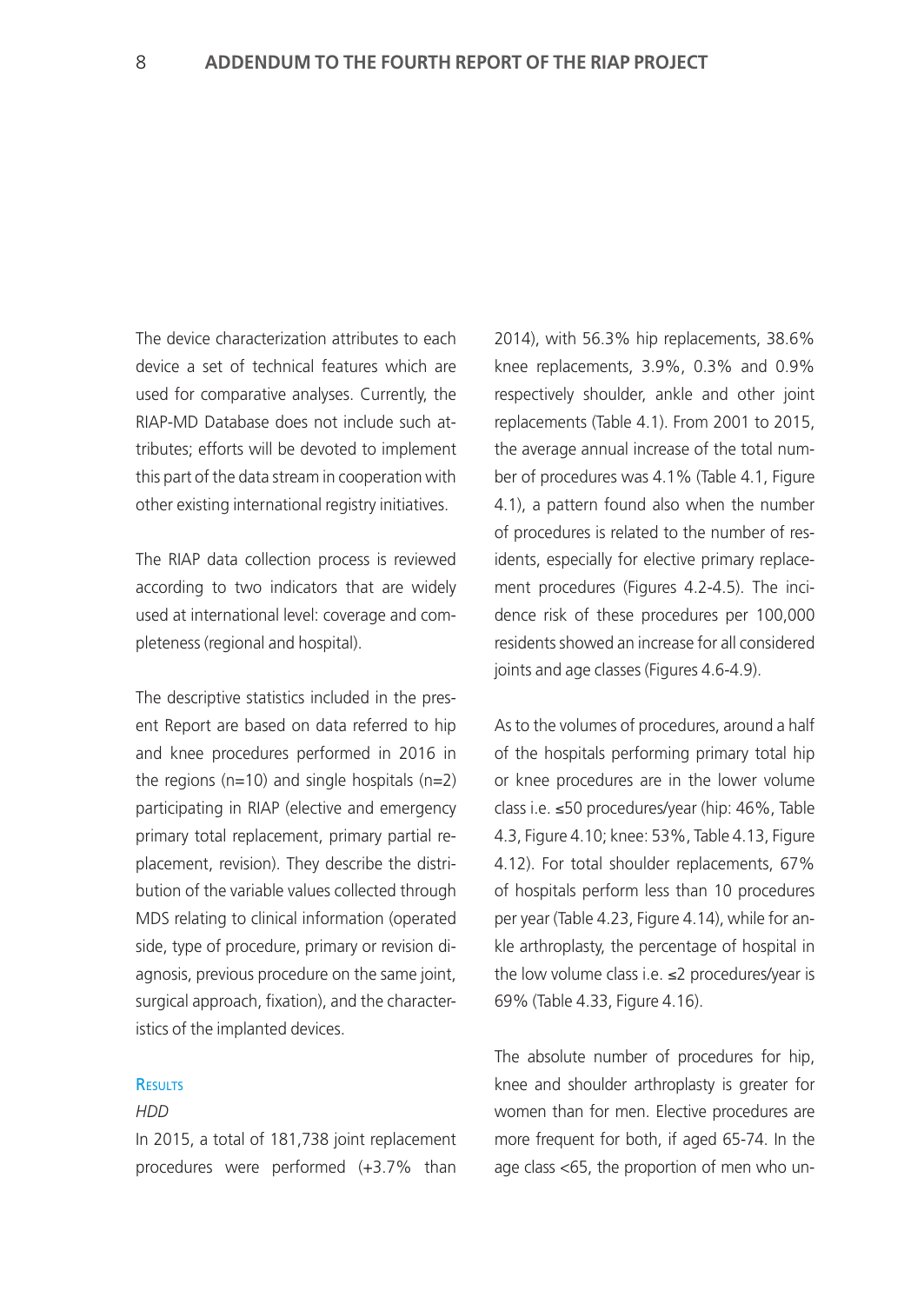dergo a procedure is higher than the proportion of women (hip: 41.9% vs 27.1%; knee: 23.8% vs 19.9%; shoulder: 23.1% vs 10.1%). In the ≥75 age class the proportion of operated men is lower than the proportion of operated women (hip: 24.7% vs 37.6%; knee: 32.2% vs 35.6%; shoulder: 30.9% vs 44.7%) (Tables 4.6, 4.16, 4.26). Instead, the ankle data show a higher number of procedures performed on men. In this case the most frequent age class is <45 for men, and 55-64 for women (Table 4.35).

According to 2014 results, also in 2015 the data show a great variability among regions in the length of hospital stay (in days) for hip, knee and shoulder procedures (Tables 4.9- 4.10, 4.19-4.20, 4.29-4.30). A great variability is also observed in the length of stay for ankle procedures (Table 4.38).

The interregional mobility for total primary elective hip, knee and shoulder procedures involves all regions, with an increasing trend in the indices of attraction and escape, following two opposite directions respectively: South to North for the attraction, North to South for the escape (Figures 4.17-4.19).

#### *RIAP*

In the Regions ( $n=10$ ) and single hospitals ( $n=2$ ) participating in RIAP in 2016, the mean coverage was 56.8% for hip and 58.6% for knee; the data completeness was 60.9% (2.2% - 99.6%) for hip and 59.4% (0.7% - 100%) for knee. The hospital data completeness percentages differ for both hip (4% - 100%) and knee (0.7% - 100%) and reach higher values, close or equal to 100%, in the Regions where a regional registry is already active (Table 5.1).

The total number of unique collected records was 58,731. Among these, 33,208 referred to hip procedures and 25,523 to knee procedures. Once submitted to the QC process, only 51,919 records (88.4%) were acquired and included in the analysis (29,795 hip; 22,124 knee) (Figure 5.1). Data collected by RIAP represent about 33% of the national volume.

The comparison of the distribution between 2016 RIAP data and the HDD 2015 shows that RIAP reports a higher proportion of both hip and knee primary elective procedures and a lower proportion of revision and emergency hip procedures (Tables 5.2, 5.9). As to the distribution by gender, RIAP data 2016 are consistent with the HDD 2015, showing that a greater number of procedures was performed on women than on men (Tables 5.4, 5.11 and 4.6, 4.16).

With reference to hip and knee elective procedures, the most populated age class for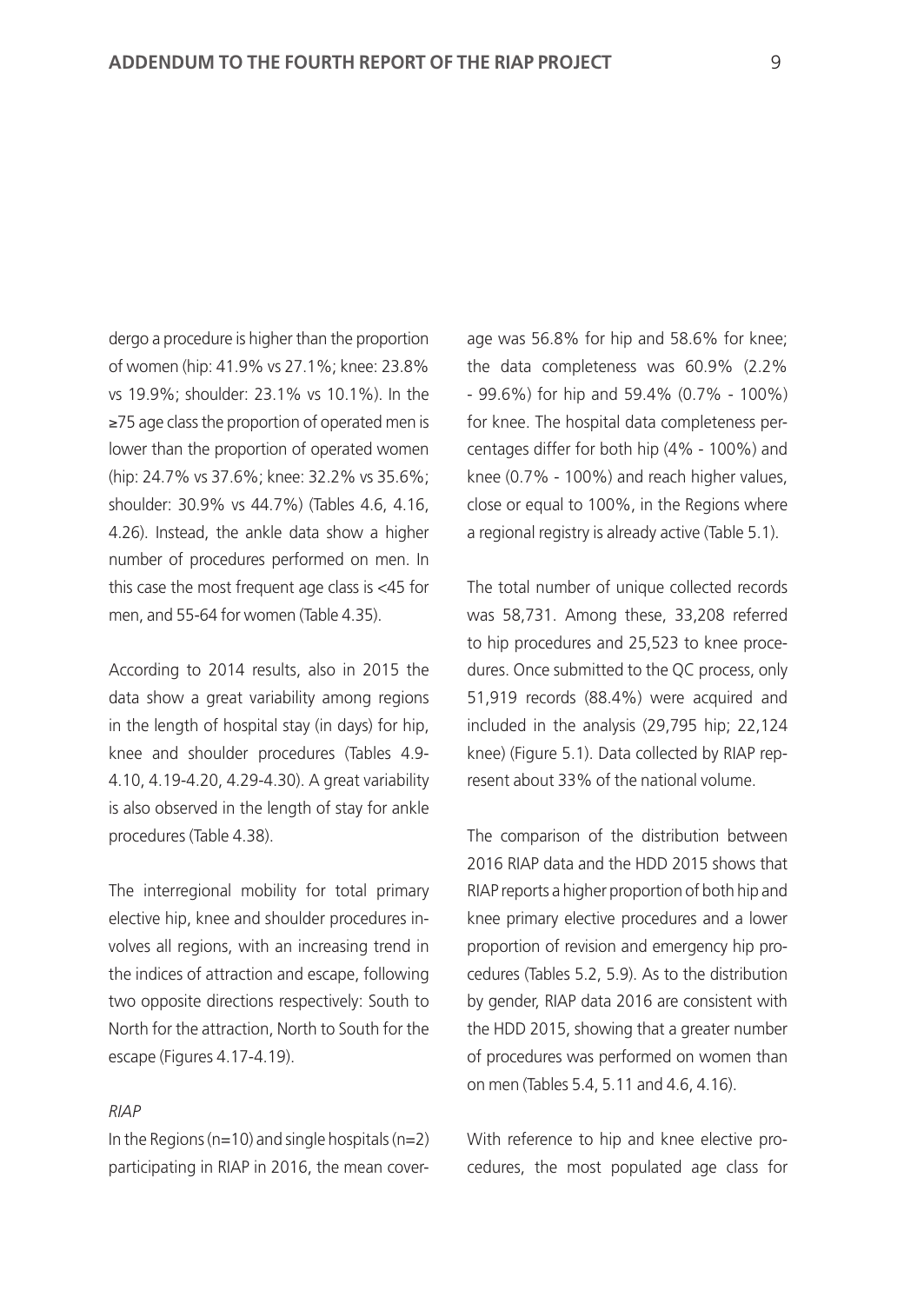both genders is 65-74. In the <65 age group, a higher number of men compared to women underwent surgery (hip: 40.8% vs 26.3%; knee: 22.2% vs 17.3%). Instead, in the age group ≥75, procedures on men are fewer (hip: 22.6% vs 35.8%; knee: 32.3% vs 37.0%) (Tables 5.4., 5.11). The majority of elective hip and knee procedures are performed in private hospitals accredited by the National Healthcare System. On the contrary, emergency surgery procedures are mainly performed in public hospitals. Osteoarthritis is confirmed to be the prevailing primary diagnosis. About 90% of the patients that are operated for the first time have not gone through any previous procedure on the same joint (Tables 5.3, 5.10).

As to revision procedures, the aseptic loosening is the prevailing cause (hip 43.4%, knee 33.3%). For hip revision, other common causes include luxation (11.9%), periprosthetic fracture (10.1%), implant wear and failure (8.8%), infection (7.7%). Knee revision causes include infection (27.1%), pain (15.9%), implant wear and failure (4.9%), and instability (3.8%) (Tables 5.8, 5.15).

In all hip arthroplasties (primary and revision), the posterolateral surgical approach is prevalent (51.3%). The preferred fixation method used in primary total replacements is the uncemented for both elective (82.7%) and emergency (66.6%) procedures (Table 5.6).

In all knee procedures (total, unicondylar, revision), the medial parapatellar is the most common surgical approach (86.0%) and the cemented fixation of tibial and femoral components is the most frequent (58.2%). In 91.0% of the total primary replacements the patella is not resurfaced (Table 5.13).

## Future developments

Future developments of RIAP relate to the registry data completeness and coverage, the QC process and the international collaboration.

A considerable increase in the registry data completeness<sup>2</sup> and coverage<sup>3</sup> is predictable due to a number of new circumstances, as described below.

<sup>2</sup> Completeness is defined as "Number of registered procedures in RIAP in a specific region / Number of performed procedures in the HDD of all hospitals in the same region" (Adapted from van Steenbergen NL, et al. More than 95% completeness of reported procedures in the population-based Dutch Arthroplasty Register. External validation of 311,890 procedures. Acta Orthopaedica 2015; 86 (4): 498–505).

<sup>&</sup>lt;sup>3</sup> Coverage is defined as "Number of participating hospitals in RIAP in a specific region / Number of hospitals performing hip and or knee arthroplasty surgeries in the same region (Adapted from van Steenbergen NL, et al. More than 95% completeness of reported procedures in the population-based Dutch Arthroplasty Register. External validation of 311,890 procedures. Acta Orthopaedica 2015; 86 (4): 498–505).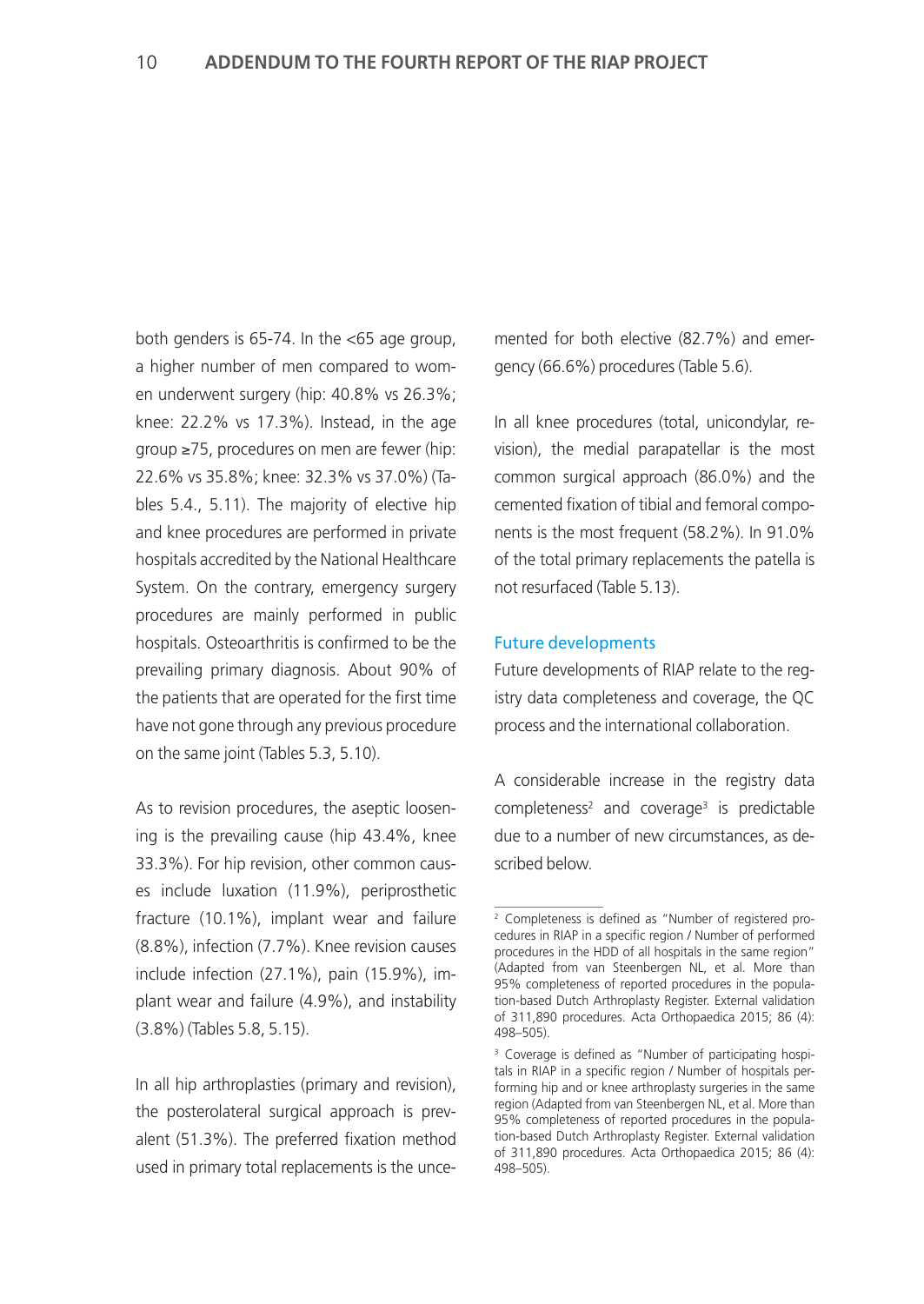- In 2017, Campania region has started to contribute to RIAP by collecting data on hip, knee and shoulder arthroplasties (about 10,000 procedures per year). The data collection is compulsory according to the provisions of a regional decree issued at the end of 2016.
- RIAP is progressively extending its collection to data on shoulder procedures. Data from Apulia (from 2010) and Autonomous Province Bolzano (from 2017) will be provided to RIAP. Moreover, in 2018, the shoulder data collection will be extended to the other participating Regions.
- Based on the positive judgement expressed by the ISS Ethics Committee in July 2017, it will be possible to include also data referring to procedures performed in the past years, even if at the time of intervention the RIAP informed consent was not administered and recorded.
- Also in 2018 it will be possible to enroll single units/hospitals, even if belonging

to non-participating Regions, to contribute to the Registry data collection.

• From 2018 the data related to ankle procedures will be collected and made available. To the purpose, a set of variables additional to those included in the HDD has already been defined and added to the RaDaR web application designed for the MDS data collection and HDD linkage.

Currently, the QC is carried out semi-automatically. Indeed, there is still a phase in which an operator is needed to prepare the data to be submitted to the automated check. In the near future, the whole process will be automated. Consequently, the due feedback to the Regions about the accuracy of the transmitted data will be readily available.

Finally, the cooperation at international level with other Registries currently is and will be pursued in the conviction that the greater the international collaboration, the better the quality and efficacy of implanted device registries.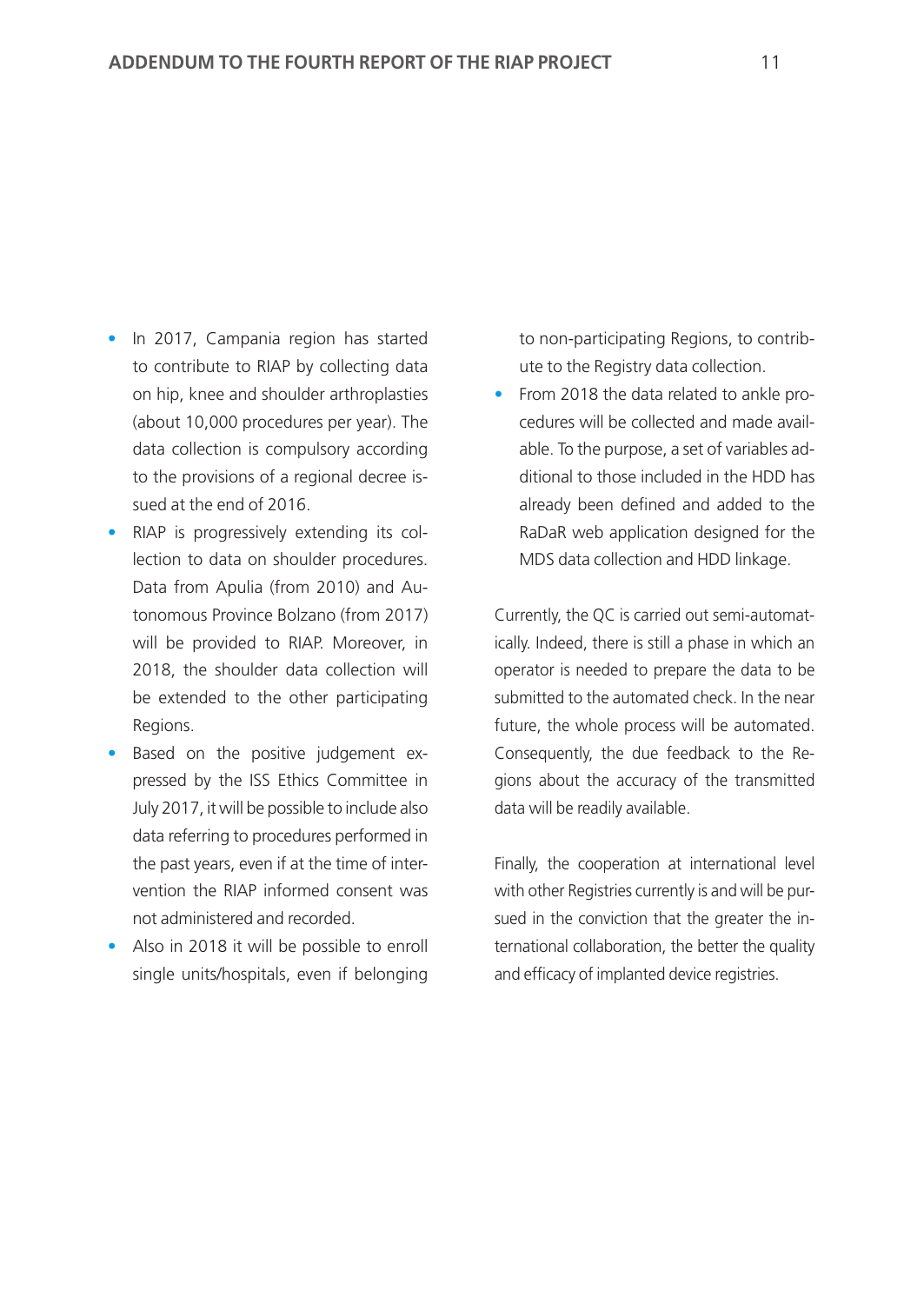# Index of Tables

## CHAPTER 4 - Joint replacement procedures: HDD analysis

- Table 4.1. Joint replacement procedures in Italy
- Table 4.2. Hip. Number of procedures by region and procedure type
- Table 4.3. Hip. Primary total replacement. Number of hospitals by region and class of volume
- Table 4.4. Hip. Revision. Number of hospitals by region and class of volume
- Table 4.5. Hip. Number of hospital discharges by ICD-9-CM code and procedure type
- Table 4.6. Hip. Number of hospital discharges by patient gender and age, and by procedure type
- Table 4.7. Hip. Number of hospital discharges by procedure type and diagnosis (ICD-9-CM category code), and by gender
- Table 4.8. Hip. Number of hospital discharges by mode of discharge and procedure type
- Table 4.9. Hip. Length of stay (in days) by region and procedure type
- Table 4.10. Hip. Length of postoperative stay (in days) by region and procedure type
- Table 4.11. Hip. Number of hospital discharges by hospitalization burden and procedure type
- Table 4.12. Knee. Number of procedures by region and procedure type
- Table 4.13. Knee. Primary total replacement. Number of hospitals by region and class of volume
- Table 4.14. Knee. Revision. Number of hospitals by region and class of volume
- Table 4.15. Knee. Number of hospital discharges by ICD-9-CM code and procedure type
- Table 4.16. Knee. Number of hospital discharges by patient gender and age, and by procedure type
- Table 4.17. Knee. Number of hospital discharges by procedure type and diagnosis (ICD-9-CM category code), and by gender
- Table 4.18. Knee. Number of hospital discharges by mode of discharge and procedure type
- Table 4.19. Knee. Length of stay (in days) by region and procedure type
- Table 4.20. Knee. Length of postoperative stay (in days) by region and procedure type
- Table 4.21. Knee. Number of hospital discharges by hospitalization burden and procedure type
- Table 4.22. Shoulder. Number of procedures by region and procedure type
- Table 4.23. Shoulder. Primary total replacement. Number of hospitals by region and class of volume
- Table 4.24. Shoulder. Primary partial replacement. Number of hospitals by region and class of volume
- Table 4.25. Shoulder. Number of hospital discharges by procedure type
- Table 4.26. Shoulder. Number of hospital discharges by patient gender and age, and by procedure type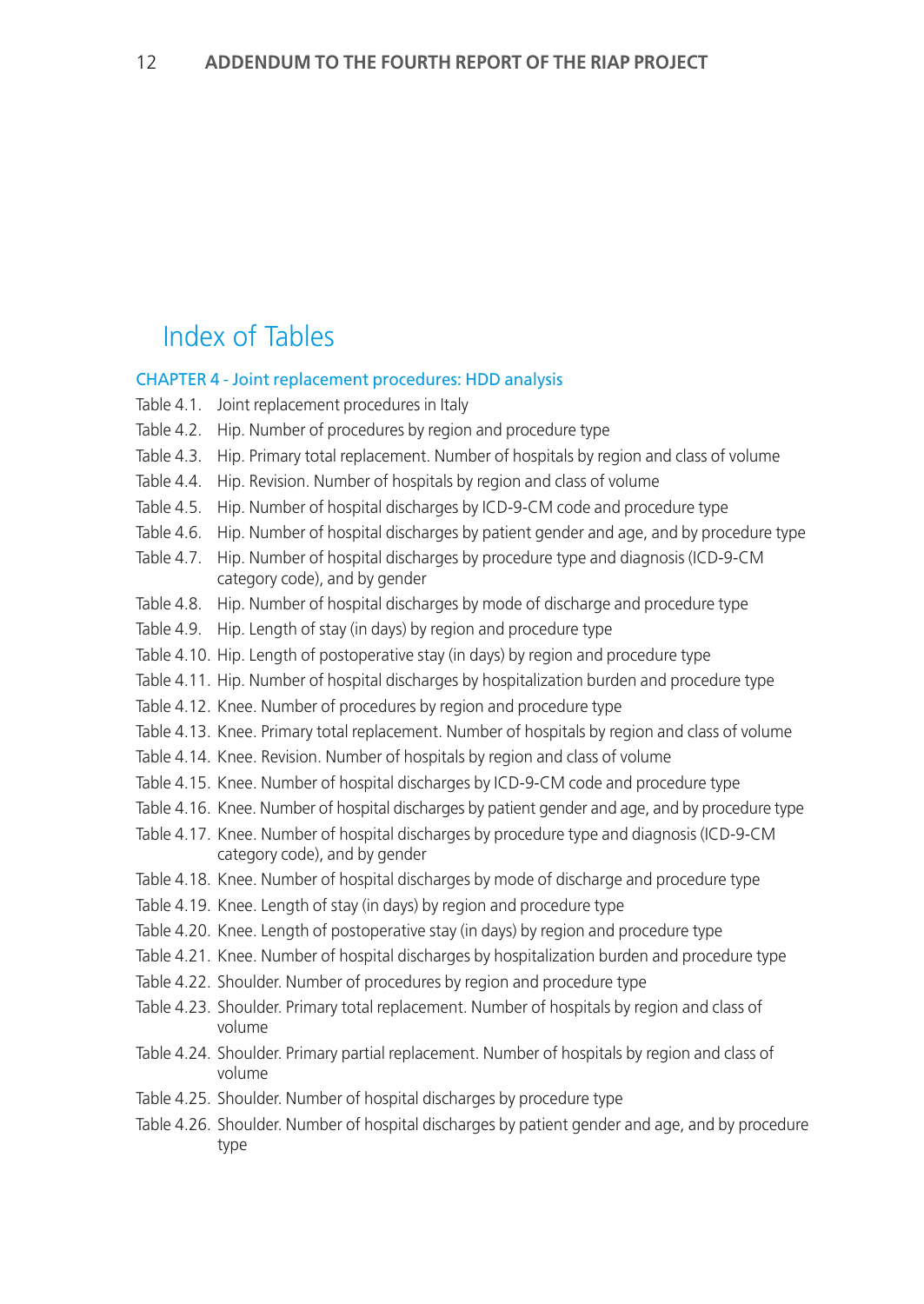- Table 4.27. Shoulder. Number of hospital discharges by procedure type and diagnosis (ICD-9-CM category code), and by gender
- Table 4.28. Shoulder. Number of hospital discharges by mode of discharge and procedure type
- Table 4.29. Shoulder. Length of stay (in days) by region and procedure type
- Table 4.30. Shoulder. Length of postoperative stay (in days) by region and procedure type
- Table 4.31. Shoulder. Number of hospital discharges by hospitalization burden and procedure type
- Table 4.32. Ankle. Number of procedures by region and procedure type
- Table 4.33. Ankle. Primary total replacement. Number of hospitals by region and class of volume
- Table 4.34. Ankle. Number of hospital discharges by procedure type
- Table 4.35. Ankle. Number of hospital discharges by patient gender and age, and by procedure type
- Table 4.36. Ankle. Number of hospital discharges by procedure type and diagnosis (ICD-9-CM, category code), and by gender
- Table 4.37. Ankle. Number of hospital discharges by mode of discharge and procedure type
- Table 4.38. Ankle. Length of total and postoperative stay (in days) by region and procedure type
- Table 4.39. Ankle. Number of hospital discharges by hospitalization burden and procedure type

## CHAPTER 5 - Joint replacement procedures: RIAP data analysis

- Table 5.1. Number of participating hospitals and coverage and number of collected procedures and completeness, by participant and operated joint (2016)
- Table 5.2. Hip. Number of procedures by procedure type. Comparison between 2015 HDD and 2016 RIAP data
- Table 5.3. Hip. Number of procedures by type of provider and procedure type
- Table 5.4. Hip. Number of procedures by patient gender and age group, and by procedure type
- Table 5.5. Hip. Patient age by gender and procedure type
- Table 5.6. Hip. Number of procedures by operated side, surgical approach and fixation, and by procedure type
- Table 5.7. Hip. Number of primary procedures by indication for surgery and previous procedure
- Table 5.8. Hip. Number of revision procedures by indication for surgery and previous procedure
- Table 5.9. Knee. Number of procedures by procedure type. Comparison between 2015 HDD data and 2016 RIAP data
- Table 5.10. Knee. Number of procedures by type of provider and procedure type
- Table 5.11. Knee. Number of procedures by patient gender and age group, and by procedure type
- Table 5.12. Knee. Patient age by gender and procedure type
- Table 5.13. Knee. Number of procedures by operated side, surgical approach and fixation, and by procedure type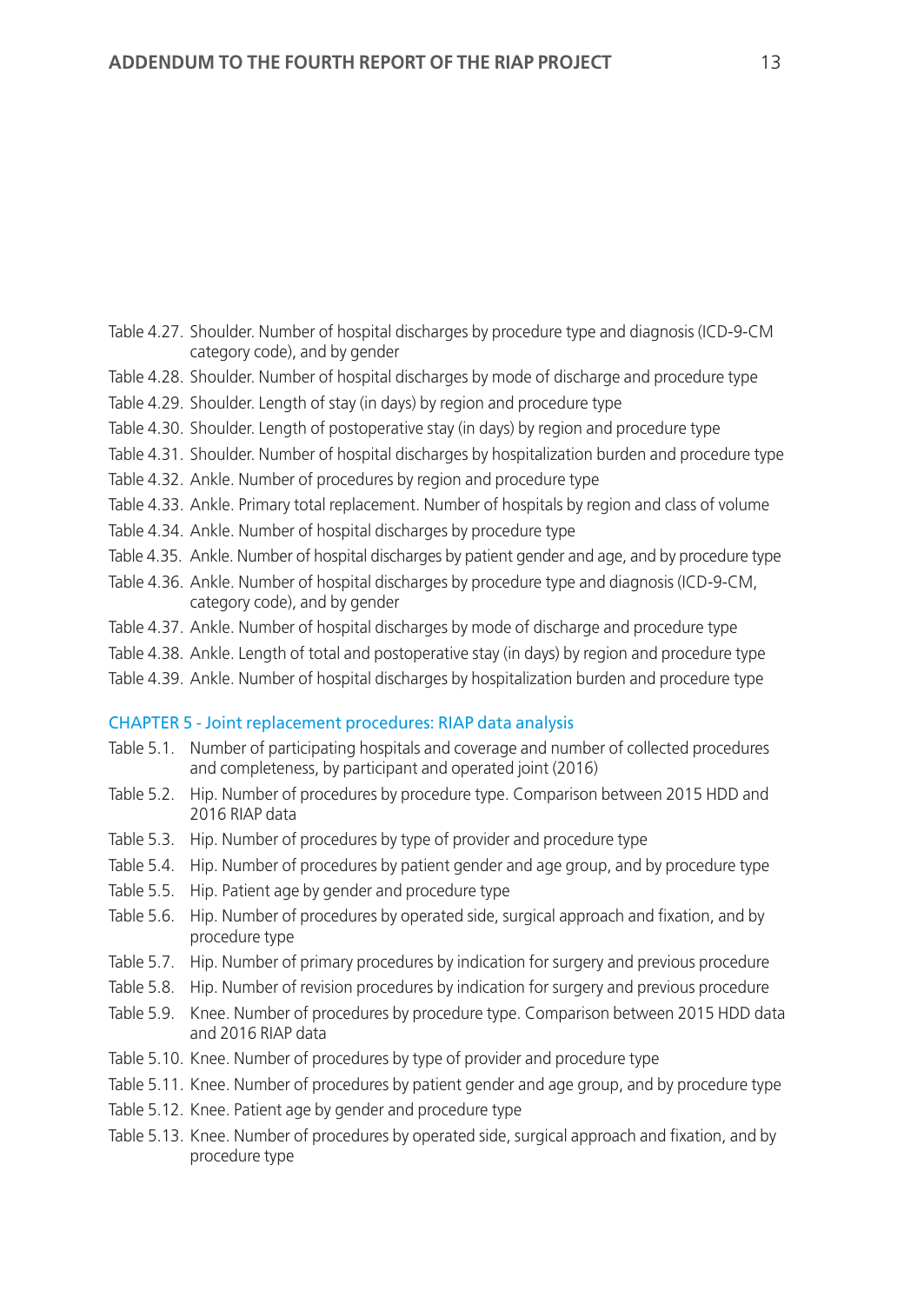Table 5.14. Knee. Number of primary procedures by indication for surgery and previous procedure Table 5.15. Knee. Number of revision procedures by indication for surgery and previous procedure Table 5.16. Hip. Number of components used by type of component and procedure type Table 5.17. Hip. Number of procedures by bearing surface and procedure type Table 5.18. Knee. Number of components used by type of component and procedure type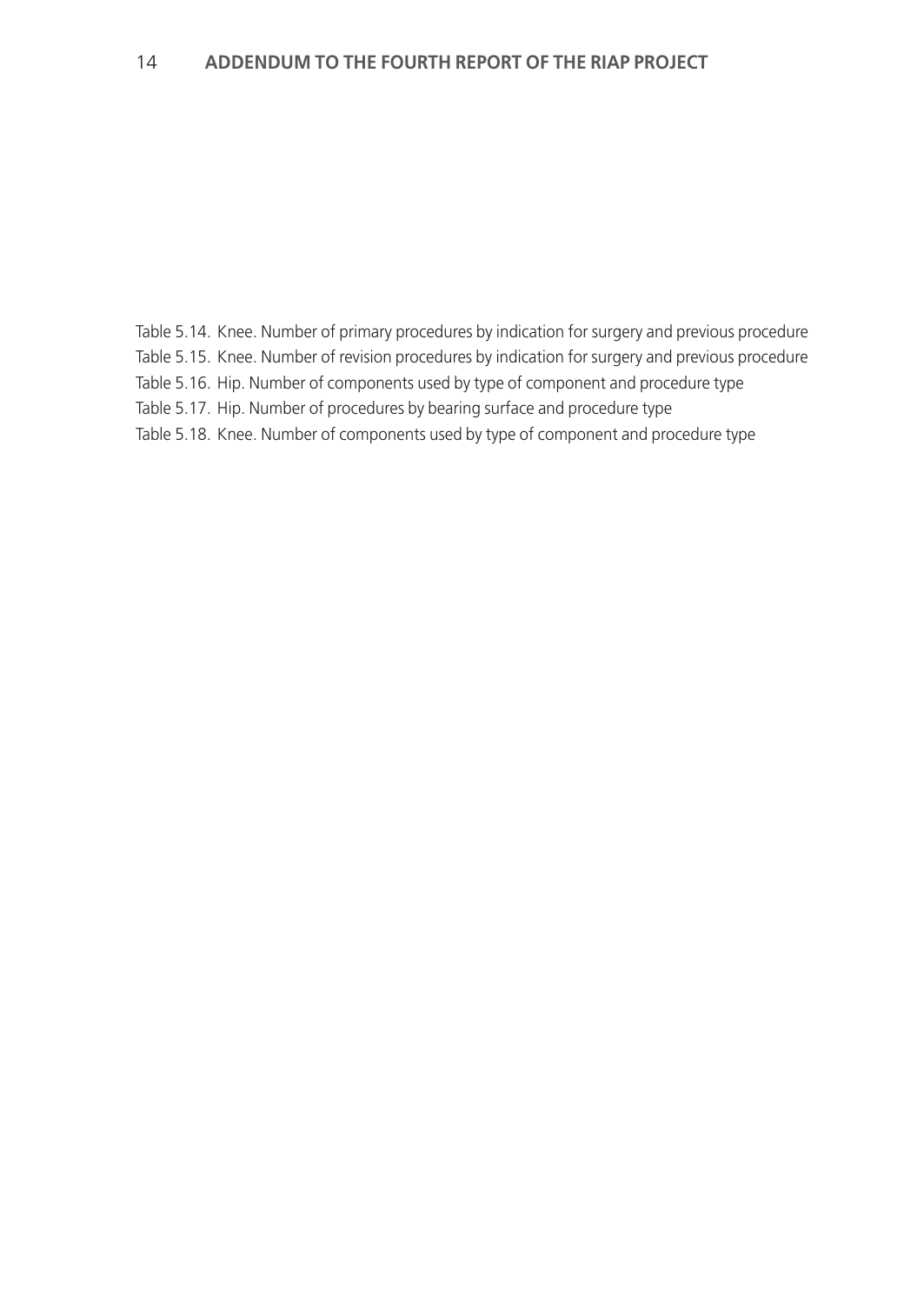# Index of Figures

## CHAPTER 4 - Joint replacement procedures: HDD analysis

- Figure 4.1. Time trend of elective primary joint replacements
- Figure 4.2. Hip. Incidence per 100,000 residents by procedure type
- Figure 4.3. Knee. Incidence per 100,000 residents by procedure type
- Figure 4.4. Shoulder. Incidence per 100,000 residents by procedure type
- Figure 4.5. Ankle. Incidence per 100,000 residents by procedure type
- Figure 4.6. Hip. Hospital discharges by elective total replacement. Age-spcific incidence per 100,000 residents
- Figure 4.7. Knee. Hospital discharges by total replacement. Age-spcific incidence per 100,000 residents
- Figure 4.8. Shoulder. Hospital discharges by elective total replacement. Age-spcific incidence per 100,000 residents
- Figure 4.9. Ankle. Hospital discharges by total replacement. Age-spcific incidence per 100,000 residents
- Figure 4.10. Hip. Primary total replacement. Percentage of hospitals by region and volume of activity
- Figure 4.11. Hip. Revision. Percentage of hospitals by region and volume of activity
- Figure 4.12. Knee. Primary total replacement. Percentage of hospitals by region and volume of activity
- Figure 4.13. Knee. Revision. Percentage of hospitals by region and volume of activity
- Figure 4.14. Shoulder. Primary total replacement. Percentage of hospitals by region and volume of activity
- Figure 4.15. Shoulder. Primary partial replacement. Percentage of hospitals by region and volume of activity
- Figure 4.16. Ankle. Primary total replacement. Percentage of hospital by region and volume of activity
- Figure 4.17. Hip. Elective total replacement. Inter-regional mobility indices (%): a) attraction index, b) escape index
- Figure 4.18. Knee. Total replacement. Inter-regional mobility indices (%): a) attraction index, b) escape index
- Figure 4.19. Shoulder. Elective total replacement. Inter-regional mobility indices (%): a) attraction index, b) escape index
- Figure 4.20. Ankle. Total replacement. Inter-regional mobility indices (%): a) attraction index, b) escape index

## CHAPTER 5 - Joint replacement procedures: RIAP data analysis

Figure 5.1. Flowchart of the RIAP data quality control process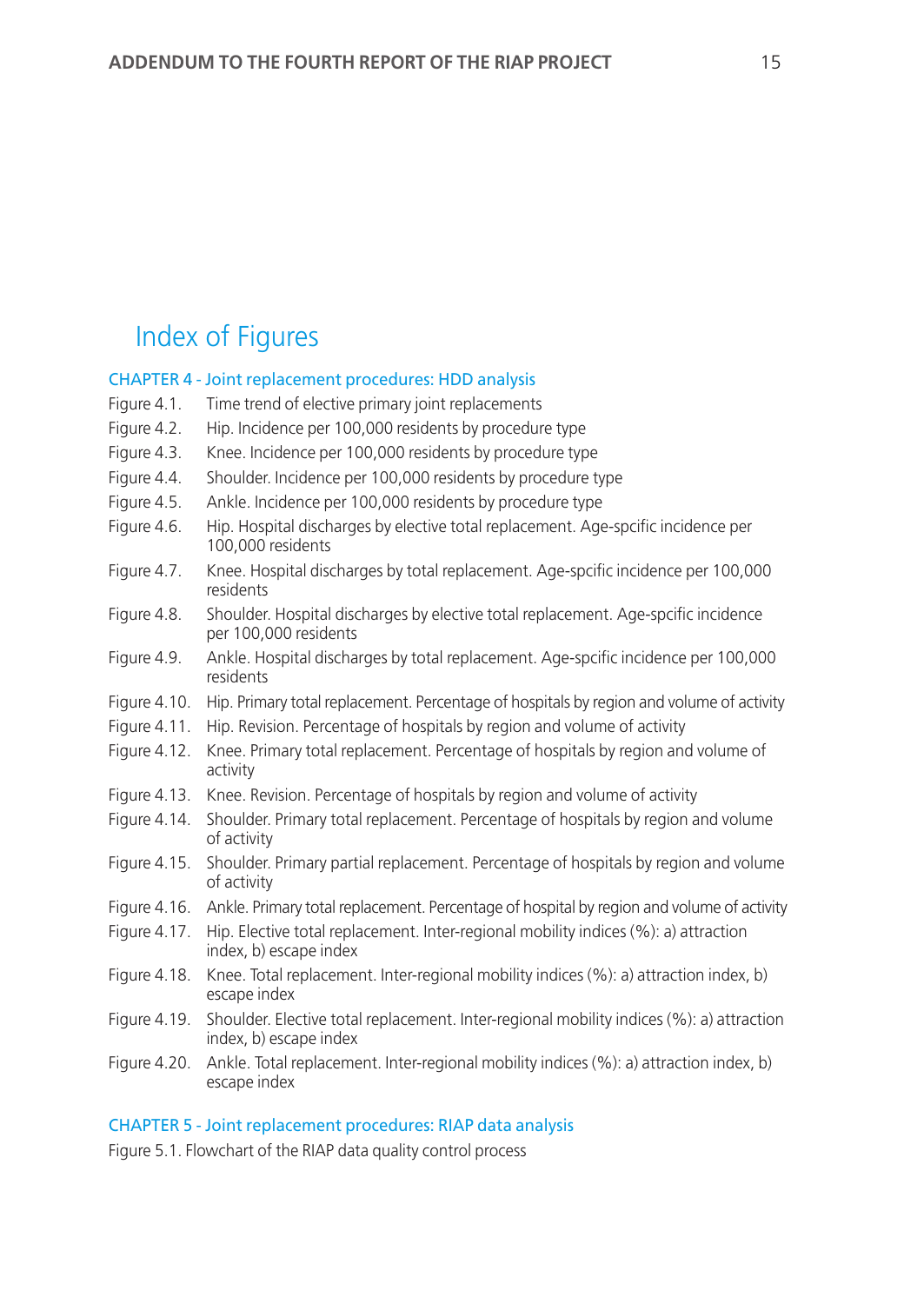| ICD-9-CM<br>Code | Procedure                                                                        | 2001                 | 2002      | 2003           | 2004    | 2005   | 2006            | 2007    | 2008            | 2009            | 2010          | 2011           | 2012            | 2013           | 2014    | 2015        | $\binom{6}{2}$ |
|------------------|----------------------------------------------------------------------------------|----------------------|-----------|----------------|---------|--------|-----------------|---------|-----------------|-----------------|---------------|----------------|-----------------|----------------|---------|-------------|----------------|
|                  | ÷і                                                                               | īυ.<br>72,57         | 76,653    | 78,859         | 82,844  | 84,961 | 87,260          | 88,249  | 89,074          | 89,949          | 92,040        | 92,908         | 95,039          | 97,347         | 99,471  | 102,378     | 2.5            |
| 81.51            | Total hip replacement                                                            | $\tilde{z}$<br>45,79 | 48,793    | 51,311         | 54,442  | 55,599 | 612<br>57,      | 58,650  | 58,786          | 59,528          | 59,764        | 60,712         | 62,361          | 64,056         | 66,045  | 68,891      | 3.0            |
|                  | Total hip replacement (elective)                                                 | 39.144               | 41.396    | 43.419         | 45.764  | 46.561 | 48.157          | 49.104  | 49.289          | 49.923          | 50.394        | 51.422         | 52.940          | 54.624         | 56.561  | 58.596      | 2.9            |
| 81.52            | Partial hip replacement                                                          | $\infty$<br>20,76    | 21,358    | 21,020         | 21,657  | 22,402 | 22,418          | 22,326  | 23,069          | 22,542          | 953<br>23,    | 24,177         | 24,324          | 24,998         | 25,313  | 25,326      | 1.4            |
| $00.85(*)$       | Hip resurfacing                                                                  | r.                   |           |                |         |        |                 |         |                 | 273             | 404           | 122            | 52              | $\overline{4}$ | 4       | 107         | $-14.5$        |
| $(**)$           | Revision of hip replacement                                                      | LN<br>6,01           | 6,502     | 6,528          | 6,745   | 6,960  | 7,230           | 7,273   | 7,219           | 7,606           | 7,919         | 7,897          | 8,302           | 8,249          | 8,069   | 8,054       | 2.1            |
|                  | Knee                                                                             | ي.<br>28,05          | 32,704    | 37,703         | 43,093  | 46,257 | 50,651          | 55,123  | 57,706          | 58,628          | 60,761        | 60,973         | 63,214          | 64,763         | 67,365  | 70,105      | 6.8            |
| 81.54            | Total knee replacement                                                           | 26,787               | 31,039    | 35,799         | 40,904  | 43,785 | 47,986          | 52,116  | 54,395          | 54,778          | 56,808        | 56,977         | 58,979          | 60,261         | 62,886  | 65,259      | 6,6            |
| $(* * *')$       | Revision of knee replacement                                                     | ഉ<br>1,26            | 1,665     | 1,904          | 2,189   | 2,472  | 2,665           | 3,007   | 3,311           | 3,850           | 3,953         | 3,996          | 4,235           | 4,502          | 4,479   | 4,846       | 10.0           |
|                  | Shoulder                                                                         | ൭<br>1,53            | 1,673     | 1,851          | 2,259   | 2,506  | 2,879           | 3,239   | 3,409           | 3,757           | 4,298         | 4,655          | 5,145           | 5,853          | 6,588   | 7,187       | 11.6           |
| 81.80            | Total shoulder replacement                                                       | ம<br>3               | 798       | 934            | 1,239   | 1,455  | 1,688           | 2,036   | 2,175           | 2,515           | 965<br>$\sim$ | 3,444          | 3,793           | 4,421          | 5,307   | 5,954       | 16.6           |
|                  | Total shoulder replacement<br>(elective)                                         | Σί<br>$\breve{=}$    | 503       | 634            | 868     | 1.080  | 1.331           | 1.620   | 1.773           | 2.073           | 2.355         | 2.784          | 3.011           | 3.464          | 4.089   | 4.463       | 18.7           |
| 81.81            | Partial shoulder replacement                                                     | 844                  | 875       | 917            | 020     | 1,051  | 1,191           | 1,203   | 234             | 1,242           | 333           | 1,211          | 352             | 1,432          | 1,281   | <b>1233</b> | 2.7            |
|                  | Ankle                                                                            | ي                    | 116       | 150            | 175     | 178    | 256             | 267     | 282             | 254             | 251           | 296            | 313             | 330            | 389     | 492         | 12.4           |
| 81.56            | Total ankle replacement                                                          | 96                   | 116       | 50             | 175     | 178    | 256             | 267     | 282             | 254             | 251           | 296            | $\frac{313}{2}$ | 330            | 389     | 492         | 12.4           |
|                  | Other joints                                                                     | Ē٥<br>77             | 872       | 912            | 219     | 1,762  | 1,785           | 1,648   | 1,414           | 1,411           | 1,372         | 1,443          | 1,361           | 1,390          | 1,451   | 576         | 5.2            |
| 81.57            | Replacement of joint of foot and toe                                             | ي<br>$\approx$       | 409       | 435            | 489     | 649    | 673             | 736     | 720             | 571             | 614           | 608            | 483             | 507            | 526     | 615         | 4.4            |
| 81.59            | Revision of joint replacement of<br>lower extremity, not elsewhere<br>classified | G<br>న               | 189       | $\frac{83}{2}$ | 363     | 707    | 599             | 383     | 153             | 201             | 133           | $\frac{1}{11}$ | 8               | 103            | 103     | 102         | $-5.3$         |
| 81.73            | Total wrist replacement                                                          | Ę                    | 45        | $\frac{1}{2}$  | 50      | ය      | 86              | 74      | 75              | 61              | 54            | 76             | 84              | 69             | 54      | 55          | 1.4            |
| 81.84            | Total elbow replacement                                                          | 2                    | 147       | G <sub>3</sub> | 214     | 250    | 321             | 320     | $\frac{316}{5}$ | 411             | 404           | 438            | 451             | 478            | 499     | 526         | 13.3           |
| 81.97            | Revision of joint replacement of<br>upper extremity                              | æ                    | $\approx$ | 85             | 103     | 93     | 106             | 135     | 150             | 167             | 167           | 210            | 253             | 233            | 269     | 278         | 9.0            |
|                  | Total                                                                            | 103,041              | 112,018   | 119,475        | 129,590 |        | 135,664 142,831 | 148,526 | 151,885         | 153,999 158,722 |               | 160,275        | 165,072         | 169,683        | 175,264 | 181,738     | 4.1            |

Table 4.1. Joint replacement procedures in Italy Table 4.1. Joint replacement procedures in Italy

(°) Annual growth rate (°) Annual growth rate

(\*) ICD-9-CM codes introduced on January 1<sup>st</sup>, 2009 (\*) ICD-9-CM codes introduced on January 1st, 2009

(\*\*\*) ICD-9-CM codes 00.80, 00.81, 00.82, 00.83, 00.84 (introduced on January 1\*, 2009) and 81.55 (Revision of knee replacement not otherwise specified) (\*\*\*) ICD-9-CM codes 00.80, 00.81, 00.82, 00.83, 00.84 (introduced on January 1st, 2009) and 81.55 (Revision of knee replacement not otherwise specified)(\*\*)ICD-9CM codes 00.70, 00.71, 00.72, 00.73 (introduced on January 1\*, 2009) and 81.53 (Revision of hip replacement not otherwise specified) (\*\*) ICD-9CM codes 00.70, 00.71, 00.72, 00.73 (introduced on January 1st, 2009) and 81.53 (Revision of hip replacement not otherwise specified)

16 TABLES OF CHAPTER 4 **| Joint replacement procedures: HDD analysis**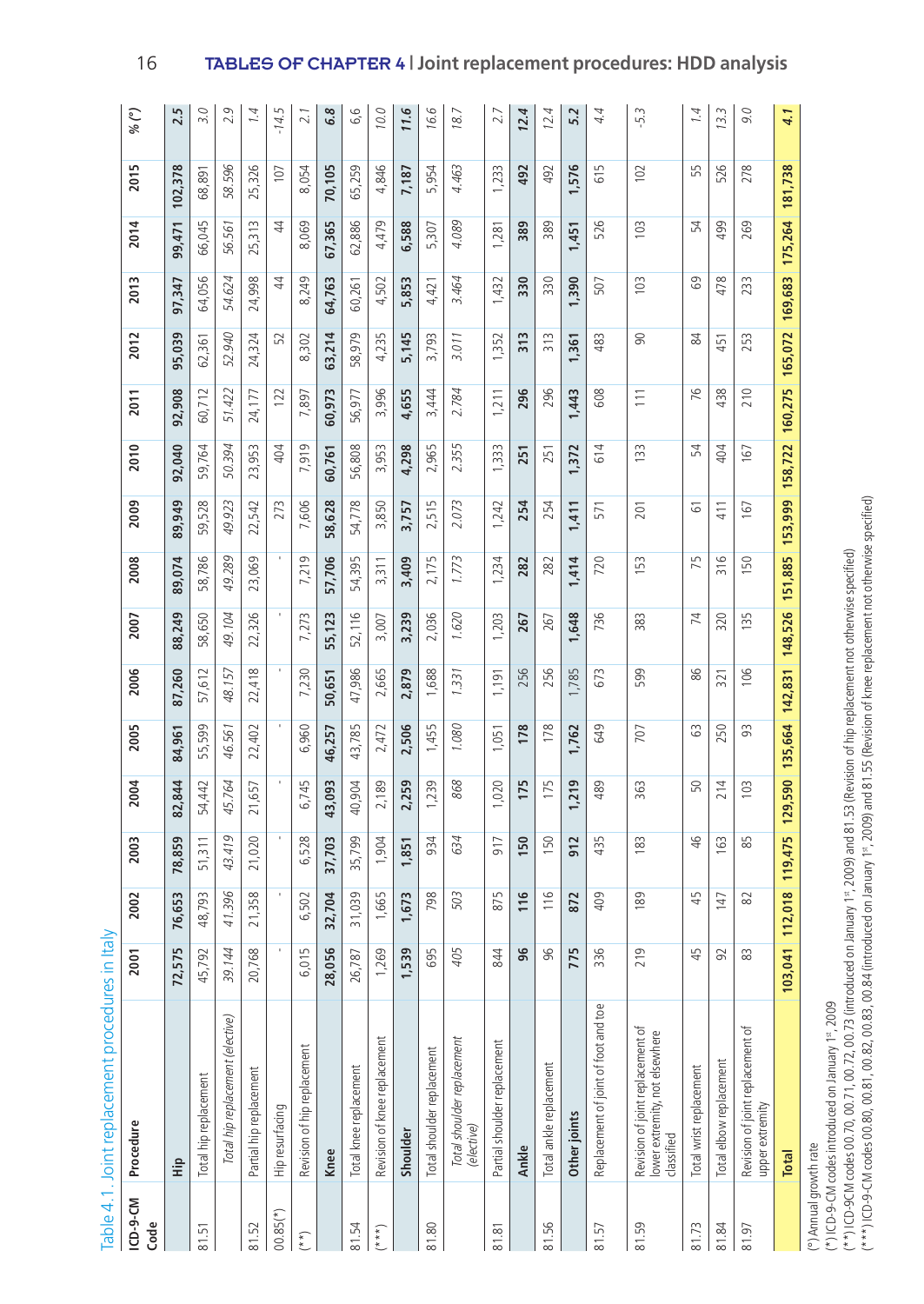| able the rile. Ramber of procedures by region and procedure type | <b>Total replacement</b><br>(elective) |      | <b>Total replacement</b><br>(emergency) |      |        | <b>Partial</b><br>replacement |       | Revision | <b>TOTAL</b> |       |
|------------------------------------------------------------------|----------------------------------------|------|-----------------------------------------|------|--------|-------------------------------|-------|----------|--------------|-------|
|                                                                  | N                                      | %    | N                                       | %    | N      | %                             | N     | %        | N            | $\%$  |
| <b>Italy</b>                                                     | 58,700                                 | 57.3 | 10,298                                  | 10.1 | 25,326 | 24.7                          | 8,054 | 7.9      | 102,378      | 100.0 |
| Piedmont                                                         | 5,236                                  | 8.9  | 854                                     | 8.3  | 1,933  | 7.6                           | 742   | 9.2      | 8,765        | 8.6   |
| Aosta Valley                                                     | 175                                    | 0.3  | 13                                      | 0.1  | 83     | 0.3                           | 17    | 0.2      | 288          | 0.3   |
| Lombardy                                                         | 13,736                                 | 23.4 | 1,255                                   | 12.2 | 5,058  | 20.0                          | 1,934 | 24.0     | 21,983       | 21.5  |
| AP Bolzano                                                       | 1,100                                  | 1.9  | 84                                      | 0.8  | 205    | 0.8                           | 134   | 1.7      | 1,523        | 1.5   |
| <b>AP Trento</b>                                                 | 681                                    | 1.2  | 63                                      | 0.6  | 274    | 1.1                           | 86    | 1.1      | 1,104        | 1.1   |
| Veneto                                                           | 6,307                                  | 10.7 | 864                                     | 8.4  | 2,303  | 9.1                           | 685   | 8.5      | 10,159       | 9.9   |
| Friuli Venezia Giulia                                            | 1,709                                  | 2.9  | 165                                     | 1.6  | 764    | 3.0                           | 212   | 2.6      | 2,850        | 2.8   |
| Liguria                                                          | 1,599                                  | 2.7  | 742                                     | 7.2  | 575    | 2.3                           | 295   | 3.7      | 3,211        | 3.1   |
| Emilia-Romagna                                                   | 4,977                                  | 8.5  | 612                                     | 5.9  | 1,746  | 6.9                           | 783   | 9.7      | 8,118        | 7.9   |
| Tuscany                                                          | 5,249                                  | 8.9  | 822                                     | 8.0  | 2,111  | 8.3                           | 807   | 10.0     | 8,989        | 8.8   |
| Umbria                                                           | 855                                    | 1.5  | 116                                     | 1.1  | 525    | 2.1                           | 110   | 1.4      | 1,606        | 1.6   |
| Marche                                                           | 1,205                                  | 2.1  | 382                                     | 3.7  | 662    | 2.6                           | 161   | 2.0      | 2,410        | 2.4   |
| Lazio                                                            | 4,738                                  | 8.1  | 1,036                                   | 10.1 | 2,158  | 8.5                           | 580   | 7.2      | 8,512        | 8.3   |
| Abruzzi                                                          | 1,332                                  | 2.3  | 308                                     | 3.0  | 604    | 2.4                           | 160   | 2.0      | 2,404        | 2.4   |
| Molise                                                           | 170                                    | 0.3  | 20                                      | 0.2  | 155    | 0.6                           | 24    | 0.3      | 369          | 0.4   |
| Campania                                                         | 2,888                                  | 4.9  | 961                                     | 9.3  | 1,451  | 5.7                           | 393   | 4.9      | 5,693        | 5.6   |
| Apulia                                                           | 2,193                                  | 3.7  | 642                                     | 6.2  | 1,548  | 6.1                           | 307   | 3.8      | 4,690        | 4.6   |
| <b>Basilicata</b>                                                | 331                                    | 0.6  | 67                                      | 0.7  | 233    | 0.9                           | 43    | 0.5      | 674          | 0.7   |
| Calabria                                                         | 801                                    | 1.4  | 260                                     | 2.5  | 640    | 2.5                           | 94    | 1.2      | 1,795        | 1.8   |
| Sicily                                                           | 2,564                                  | 4.4  | 866                                     | 8.4  | 1,711  | 6.8                           | 378   | 4.7      | 5,519        | 5.4   |
| Sardinia                                                         | 854                                    | 1.5  | 166                                     | 1.6  | 587    | 2.3                           | 109   | 1.4      | 1,716        | 1.7   |

Table 4.2. Hip. Number of procedures by region and procedure type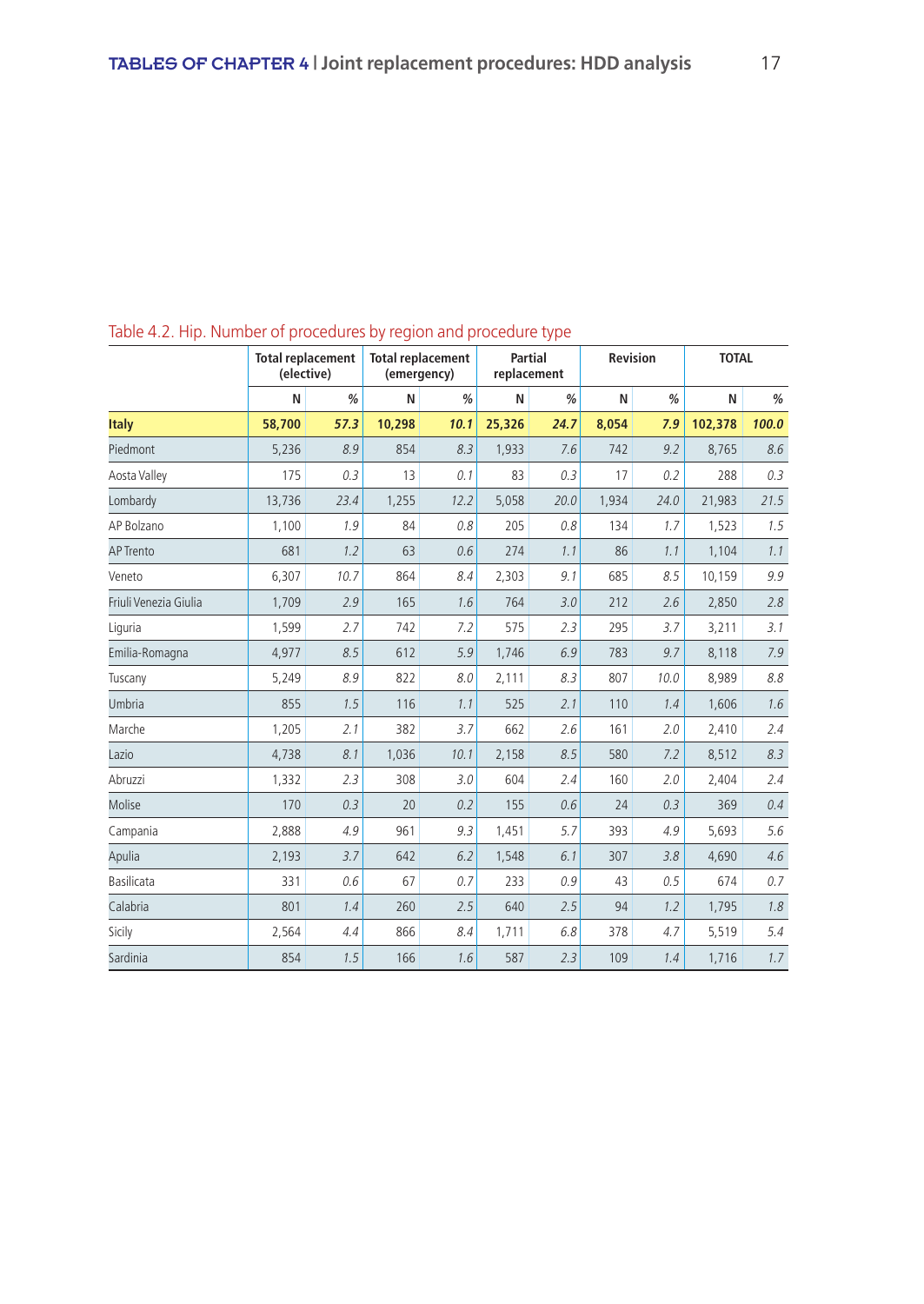|                       |                |                |                | <b>Class of volume</b> |                |                         |
|-----------------------|----------------|----------------|----------------|------------------------|----------------|-------------------------|
|                       | $1 - 50$       | 51-100         | 101-200        | 201-300                | >300           | <b>TOTAL</b>            |
| <b>Italy</b>          | 353            | 196            | 140            | 49                     | 26             | 764                     |
| Piedmont              | 12             | 16             | 15             | 6                      | $\overline{3}$ | 52                      |
| Aosta Valley          | $\mathbb O$    | $\overline{2}$ | $\mathbb O$    | $\mathbb O$            | $\mathbb O$    | $\overline{\mathbf{2}}$ |
| Lombardy              | 40             | 35             | 21             | $\overline{9}$         | 10             | 115                     |
| AP Bolzano            | $\overline{2}$ | 3              | 4              | 1                      | $\mathbb O$    | 10                      |
| <b>AP Trento</b>      | $\overline{4}$ | $\mathbf{0}$   | 3              | $\mathbf{1}$           | $\overline{0}$ | 8                       |
| Veneto                | 14             | 10             | 17             | 5                      | 5              | 51                      |
| Friuli Venezia Giulia | $\overline{2}$ | $\overline{3}$ | 8              | $\overline{2}$         | $\overline{0}$ | 15                      |
| Liguria               | 3              | 3              | 4              | $\overline{2}$         | $\overline{2}$ | 14                      |
| Emilia-Romagna        | 28             | 17             | 11             | 3                      | $\overline{2}$ | 61                      |
| Tuscany               | 15             | 17             | 9              | $\overline{7}$         | 3              | 51                      |
| Umbria                | 5              | 6              | 3              | $\mathsf{O}\xspace$    | $\mathbf 0$    | 14                      |
| Marche                | 9              | $\overline{4}$ | 4              | $\overline{2}$         | $\mathbb O$    | 19                      |
| Lazio                 | 50             | 20             | 11             | $\overline{4}$         | $\mathbf{1}$   | 86                      |
| Abruzzi               | 10             | $\overline{7}$ | 4              | 1                      | $\mathbf 0$    | 22                      |
| Molise                | 5              | $\mathbf{1}$   | $\bf 0$        | $\mathsf{O}\xspace$    | $\mathbf{0}$   | 6                       |
| Campania              | 48             | 14             | 9              | $\overline{2}$         | $\mathbb O$    | 73                      |
| Apulia                | 25             | 10             | $\overline{7}$ | $\overline{2}$         | $\mathbf 0$    | 44                      |
| Basilicata            | 5              | $\mathbf{1}$   | 2              | $\mathbb O$            | $\mathbb O$    | 8                       |
| Calabria              | 14             | 3              | $\overline{2}$ | $\mathbf{1}$           | $\mathbf{0}$   | 20                      |
| Sicily                | 46             | 20             | 4              | 1                      | $\mathbb O$    | 71                      |
| Sardinia              | 16             | $\overline{4}$ | $\overline{2}$ | $\mathsf{O}\xspace$    | $\mathbf 0$    | 22                      |

Table 4.3. Hip. Primary total replacement. Number of hospitals by region and class of volume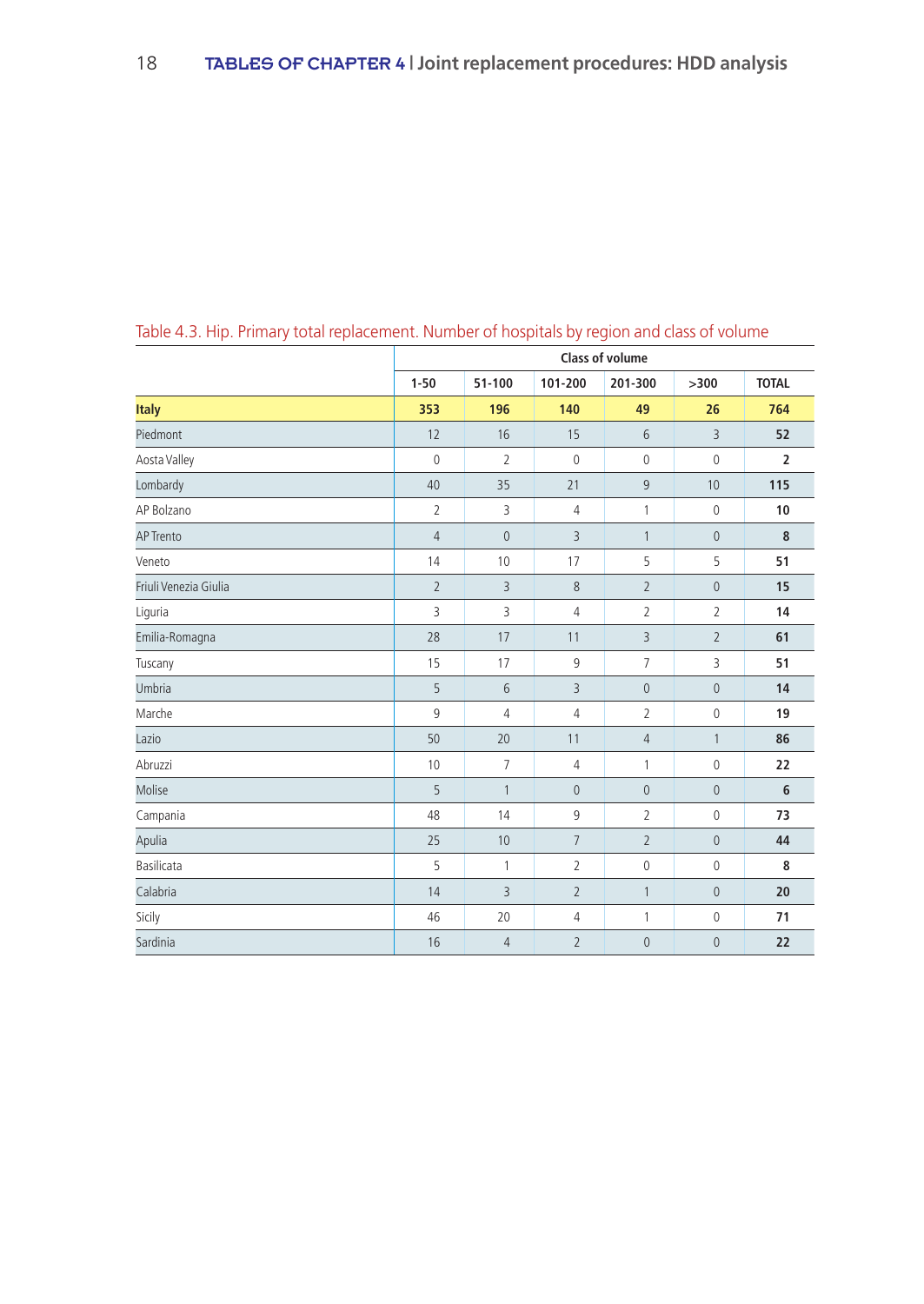|                       |                |                | <b>Class of volume</b> |                     |                |
|-----------------------|----------------|----------------|------------------------|---------------------|----------------|
|                       | $1 - 10$       | $11 - 25$      | $26 - 50$              | >50                 | <b>TOTAL</b>   |
| <b>Italy</b>          | 438            | 153            | 53                     | 22                  | 666            |
| Piedmont              | 23             | 19             | 6                      | $\overline{2}$      | 50             |
| Aosta Valley          | 1              | 1              | $\mathbf 0$            | 0                   | $\overline{2}$ |
| Lombardy              | 58             | 25             | 9                      | 10                  | 102            |
| AP Bolzano            | $\overline{4}$ | 3              | $\mathbf 0$            | $\mathbf{1}$        | 8              |
| <b>AP Trento</b>      | $\overline{3}$ | $\overline{2}$ | $\mathbf{1}$           | $\mathsf{O}\xspace$ | $6\phantom{1}$ |
| Veneto                | 21             | 17             | 9                      | 0                   | 47             |
| Friuli Venezia Giulia | $\overline{3}$ | 6              | $\overline{3}$         | $\overline{0}$      | 12             |
| Liguria               | 6              | $\overline{4}$ | $\mathbf{1}$           | $\overline{2}$      | 13             |
| Emilia-Romagna        | 37             | 9              | $\overline{7}$         | $\mathbf{1}$        | 54             |
| Tuscany               | 25             | 6              | 9                      | 4                   | 44             |
| Umbria                | $\overline{7}$ | 5              | $\mathbf 0$            | $\mathsf{O}\xspace$ | 12             |
| Marche                | 12             | $\overline{4}$ | 1                      | 0                   | 17             |
| Lazio                 | 52             | 11             | $\sqrt{4}$             | 1                   | 68             |
| Abruzzi               | 12             | $\overline{7}$ | $\mathbb O$            | 0                   | 19             |
| Molise                | $\overline{4}$ | $\mathbf{1}$   | $\mathbf 0$            | $\mathsf{O}\xspace$ | 5              |
| Campania              | 47             | 8              | $\mathbb O$            | 1                   | 56             |
| Apulia                | 31             | 10             | $\mathbf{1}$           | $\mathbf 0$         | 42             |
| Basilicata            | 5              | $\mathbf{1}$   | $\mathbb O$            | 0                   | 6              |
| Calabria              | 15             | $\mathbf{1}$   | $\mathbf{1}$           | $\overline{0}$      | 17             |
| Sicily                | 55             | 9              | $\mathbf{1}$           | $\mathbb O$         | 65             |
| Sardinia              | 17             | $\overline{4}$ | $\mathbf 0$            | $\mathbf 0$         | 21             |

Table 4.4. Hip. Revision. Number of hospitals by region and class of volume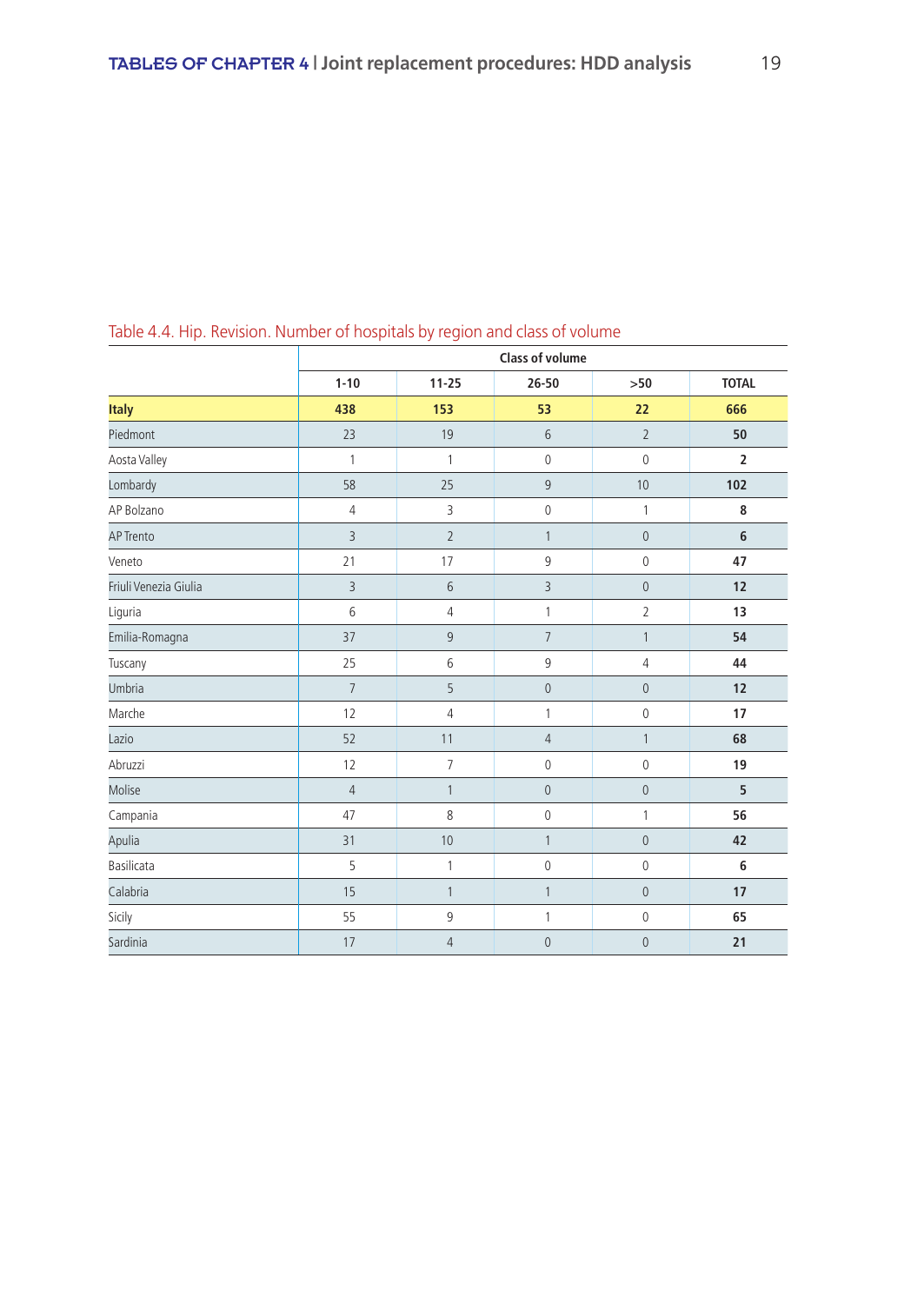|                      |                                                                        | N      | %    |
|----------------------|------------------------------------------------------------------------|--------|------|
| <b>ICD-9-CM code</b> | Procedure type                                                         | 98,986 |      |
| 81.51/00.85          | <b>Total hip replacement</b>                                           | 67,620 | 68.3 |
|                      | Total hip replacement (elective)                                       | 57,584 | 85.2 |
|                      | Total hip replacement (emergency)                                      | 10,036 | 14.8 |
| 81.52                | Partial hip replacement                                                | 24,522 | 24.8 |
|                      | <b>Revision</b>                                                        | 6,844  | 6.9  |
| 81.53                | Revision of hip replacement, not otherwise specified                   | 2,826  | 41.3 |
| 00.70                | Revision of hip replacement, both acetabular and femoral components    | 1,157  | 16.9 |
| 00.71                | Revision of hip replacement, acetabular component                      | 1,334  | 19.5 |
| 00.72                | Revision of hip replacement, femoral component                         | 834    | 12.2 |
| 00.73                | Revision of hip replacement, acetabular liner and/or femoral head only | 693    | 10.1 |

# Table 4.5. Hip. Number of hospital discharges by ICD-9-CM code and procedure type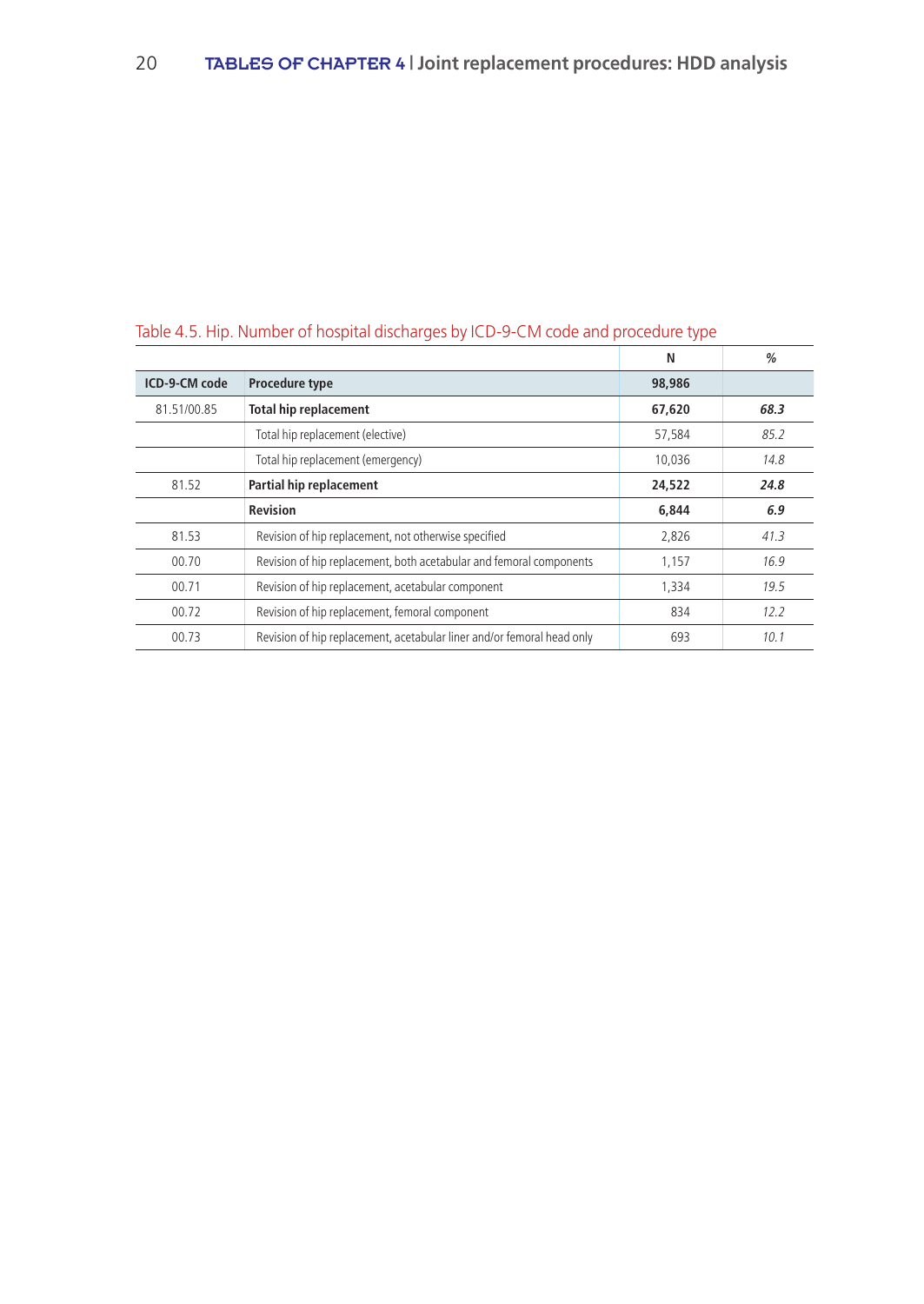|                                  | <b>Total</b><br>replacement<br>(elective) |      | <b>Total</b><br>replacement<br>(emergency) |      | <b>Partial</b><br>replacement |      | Revision  |      | <b>TOTAL</b> |      |
|----------------------------------|-------------------------------------------|------|--------------------------------------------|------|-------------------------------|------|-----------|------|--------------|------|
|                                  | N                                         | %    | N                                          | %    | N                             | %    | N         | %    | N            | %    |
| Number of hospital<br>discharges | 57,584                                    |      | 10,036                                     |      | 24,522                        |      | 6,844     |      | 98,986       |      |
| <b>Gender</b>                    |                                           |      |                                            |      |                               |      |           |      |              |      |
| Males                            | 26,427                                    | 45.9 | 2,740                                      | 27.3 | 6,619                         | 27.0 | 2,592     | 37.9 | 38,378       | 38.8 |
| Females                          | 31,157                                    | 54.1 | 7,296                                      | 72.7 | 17,903                        | 73.0 | 4,252     | 62.1 | 60,608       | 61.2 |
| Average age by gender            |                                           |      |                                            |      |                               |      |           |      |              |      |
| <b>Male</b>                      |                                           |      |                                            |      |                               |      |           |      |              |      |
| Mean age                         | 65,3                                      |      | 72,6                                       |      | 83,3                          |      | 69,9      |      | 69,2         |      |
| Standard deviation               | 11,9                                      |      | 12,2                                       |      | 8,6                           |      | 12,4      |      | 13,3         |      |
| Median age                       | 67                                        |      | 74                                         |      | 84                            |      | 72        |      | 71           |      |
| Interguartile range              | 58-74                                     |      | 66-82                                      |      | 80-89                         |      | 63-79     |      | 61-79        |      |
| <b>Female</b>                    |                                           |      |                                            |      |                               |      |           |      |              |      |
| Mean age                         | 69,6                                      |      | 74,2                                       |      | 84,2                          |      | 73,2      |      | 74,7         |      |
| Standard deviation               | 10,8                                      |      | 9,8                                        |      | 7,1                           |      | 11,1      |      | 11,6         |      |
| Median age                       | 71                                        |      | 75                                         |      | 85                            |      | 75        |      | 76           |      |
| Interquartile range              | 64-77                                     |      | 68-81                                      |      | 80-89                         |      | $67 - 81$ |      | 68-83        |      |
| Age group by gender              |                                           |      |                                            |      |                               |      |           |      |              |      |
| <b>Male</b>                      |                                           |      |                                            |      |                               |      |           |      |              |      |
| <45                              | 1,463                                     | 5.5  | 59                                         | 2.2  | 38                            | 0.6  | 98        | 3.8  | 1,658        | 4.3  |
| $45 - 54$                        | 3,510                                     | 13.3 | 190                                        | 6.9  | 49                            | 0.7  | 231       | 8.9  | 3,980        | 10.4 |
| $55 - 64$                        | 6,111                                     | 23.1 | 381                                        | 13.9 | 131                           | 2.0  | 404       | 15.6 | 7,027        | 18.3 |
| $65 - 74$                        | 8,817                                     | 33.4 | 769                                        | 28.1 | 492                           | 7.4  | 791       | 30.5 | 10,869       | 28.3 |
| $75 - 84$                        | 6,033                                     | 22.8 | 893                                        | 32.6 | 2,605                         | 39.4 | 853       | 32.9 | 10,384       | 27.1 |
| $\geq 85$                        | 493                                       | 1.9  | 448                                        | 16.4 | 3,304                         | 49.9 | 215       | 8.3  | 4,460        | 11.6 |
| <b>Female</b>                    |                                           |      |                                            |      |                               |      |           |      |              |      |
| <45                              | 738                                       | 2.4  | 24                                         | 0.3  | 12                            | 0.1  | 71        | 1.7  | 845          | 1.4  |
| $45 - 54$                        | 2,225                                     | 7.1  | 226                                        | 3.1  | 57                            | 0.3  | 212       | 5.0  | 2,720        | 4.5  |
| $55 - 64$                        | 5,477                                     | 17.6 | 873                                        | 12.0 | 204                           | 1.1  | 526       | 12.4 | 7,080        | 11.7 |
| $65 - 74$                        | 11,011                                    | 35.3 | 2,428                                      | 33.3 | 1,118                         | 6.2  | 1,197     | 28.2 | 15,754       | 26.0 |
| 75 - 84                          | 10,378                                    | 33.3 | 2,667                                      | 36.6 | 7,196                         | 40.2 | 1,724     | 40.5 | 21,965       | 36.2 |
| $\geq 85$                        | 1,328                                     | 4.3  | 1,078                                      | 14.8 | 9,316                         | 52.0 | 522       | 12.3 | 12,244       | 20.2 |

# Table 4.6. Hip. Number of hospital discharges by patient gender and age, and by procedure type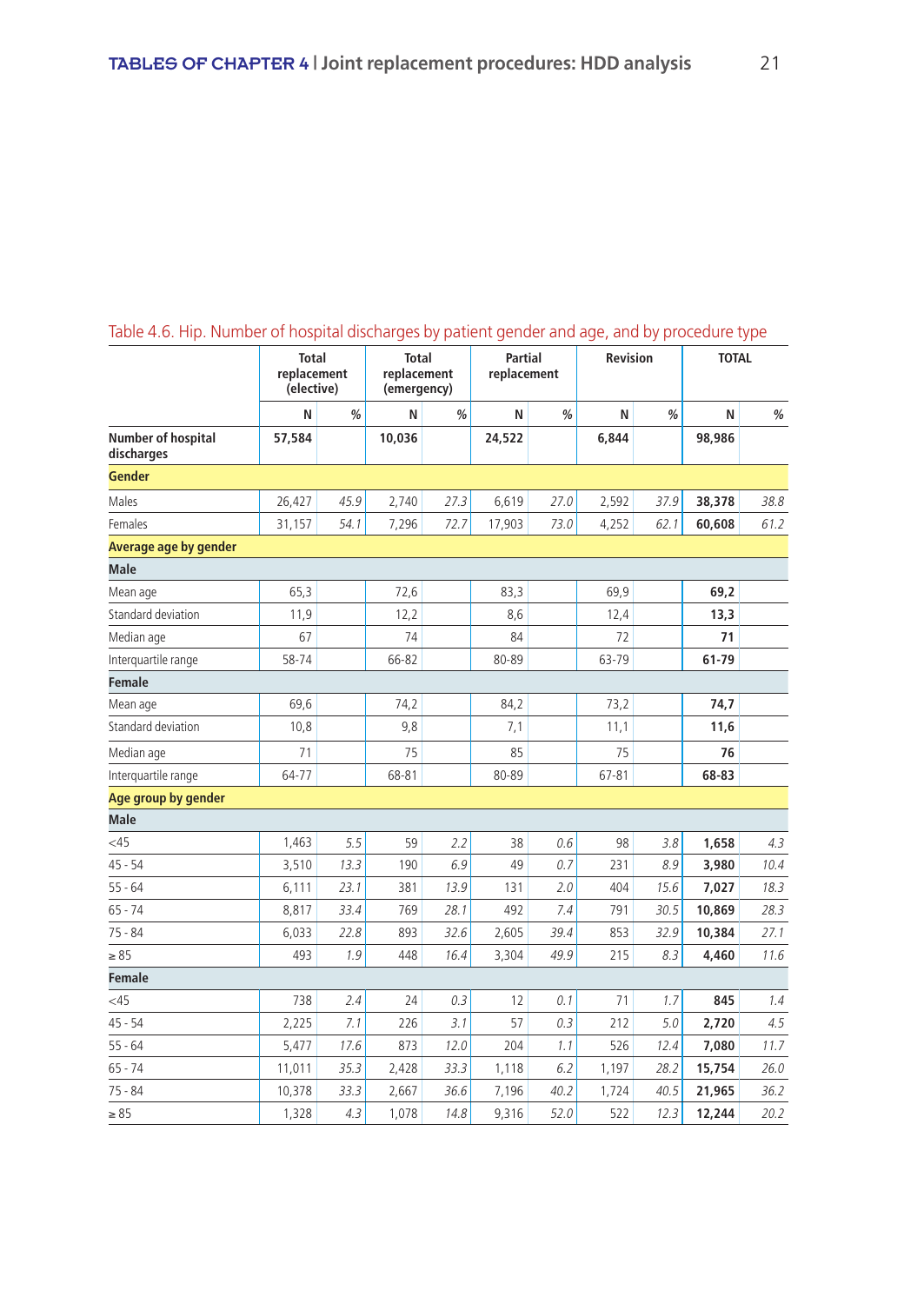|                                                                | <b>Males</b> |      | <b>Females</b> |      | <b>TOTAL</b> |         |
|----------------------------------------------------------------|--------------|------|----------------|------|--------------|---------|
|                                                                | N            | %    | N              | %    | N            | $%$ cum |
| <b>Primary total replacement</b>                               | 29,167       |      | 38,453         |      | 67,620       |         |
| Osteoarthrosis                                                 | 25,071       | 86.0 | 29,389         | 76.4 | 54,460       | 80.5    |
| Fracture of neck of femur                                      | 2,710        | 9.3  | 7,227          | 18.8 | 9,937        | 95.2    |
| Other disorders of bone and cartilage                          | 897          | 3.1  | 995            | 2.6  | 1.892        | 98.0    |
| Fracture of other and unspecified parts of femur               | 92           | 0.3  | 216            | 0.6  | 308          | 98.5    |
| Complications peculiar to certain specified procedures         | 56           | 0.2  | 130            | 0.3  | 186          | 98.8    |
| Late effects of musculoskeletal and connective tissue injuries | 59           | 0.2  | 103            | 0.3  | 162          | 99.0    |
| Other and unspecified disorders of joint                       | 58           | 0.2  | 70             | 0.2  | 128          | 99.2    |
| Other congenital anomalies of limbs                            | 35           | 0.1  | 81             | 0.2  | 116          | 99.4    |
| Other and unspecified arthropathies                            | 43           | 0.1  | 44             | 0.1  | 87           | 99.5    |
| Fracture of pelvis                                             | 34           | 0.1  | 18             | 0.0  | 52           | 99.6    |
| Other diagnoses (freg <0.1% on total)                          | 111          | 0.4  | 177            | 0.5  | 288          | 100.0   |
| Not available data                                             | 1            | 0.0  | 3              | 0.0  | 4            | 100.0   |
| <b>Primary partial replacement</b>                             | 6,619        |      | 17,903         |      | 24,522       |         |
| Fracture of neck of femur                                      | 6,160        | 93.1 | 16,990         | 94.9 | 23,150       | 94.4    |
| Fracture of other and unspecified parts of femur               | 172          | 2.6  | 327            | 1.8  | 499          | 96.4    |
| Other disorders of bone and cartilage                          | 81           | 1.2  | 178            | 1.0  | 259          | 97.5    |
| Osteoarthrosis                                                 | 87           | 1.3  | 134            | 0.7  | 221          | 98.4    |
| Late effects of musculoskeletal and connective tissue injuries | 23           | 0.3  | 59             | 0.3  | 82           | 98.7    |
| Complications peculiar to certain specified procedures         | 23           | 0.3  | 57             | 0.3  | 80           | 99.1    |
| Secondary malignant neoplasm of other specified sites          | 17           | 0.3  | 23             | 0.1  | 40           | 99.2    |
| Other diagnoses (freq <0.1% on total)                          | 56           | 0.8  | 132            | 0.7  | 188          | 100.0   |
| Not available data                                             | $\theta$     | 0.0  | 3              | 0.0  | 3            | 100.0   |

## Table 4.7. Hip. Number of hospital discharges by procedure type and diagnosis (ICD-9-CM category code), and by gender

Follow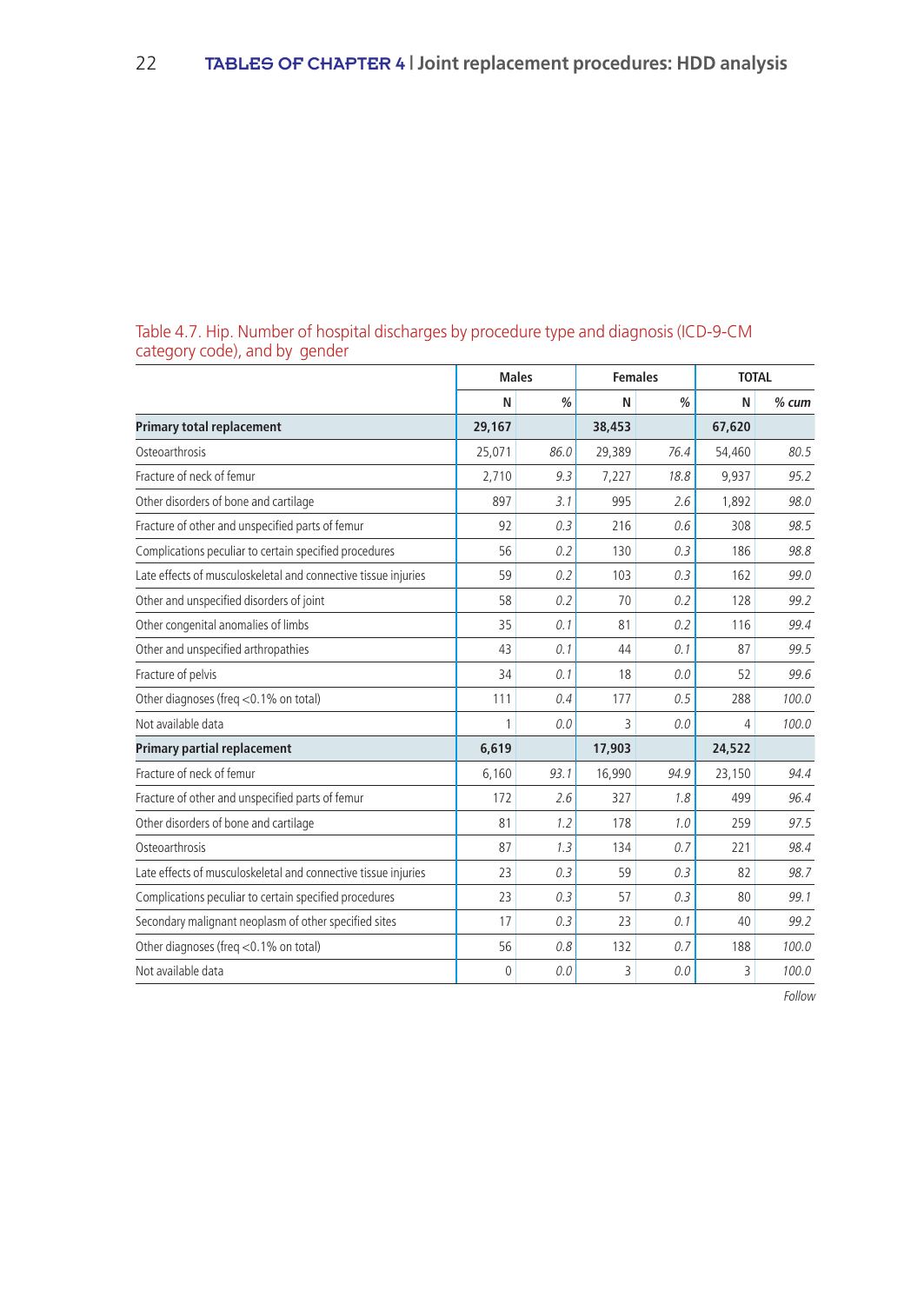# Table 4.7. Follow

|                                                                                   |                | <b>Males</b>  | <b>Females</b> |               | <b>TOTAL</b> |         |
|-----------------------------------------------------------------------------------|----------------|---------------|----------------|---------------|--------------|---------|
|                                                                                   | N              | $\frac{0}{0}$ | N              | $\frac{0}{0}$ | N            | $%$ cum |
| <b>Revision</b>                                                                   | 2,592          |               | 4,252          |               | 6,844        |         |
| Complications peculiar to certain specified procedures                            | 2,316          | 89.4          | 3,767          | 88.6          | 6,083        | 88.9    |
| Fracture of other and unspecified parts of femur                                  | 46             | 1.8           | 103            | 2.4           | 149          | 91.1    |
| Fracture of neck of femur                                                         | 40             | 1.5           | 84             | 2.0           | 124          | 92.9    |
| Organ or tissue replaced by other means                                           | 42             | 1.6           | 64             | 1.5           | 106          | 94.4    |
| Osteoarthrosis                                                                    | 35             | 1.4           | 63             | 1.5           | 98           | 95.9    |
| Other orthopedic aftercare                                                        | 14             | 0.5           | 26             | 0.6           | 40           | 96.4    |
| Developmental dislocation of joint, pelvic region and thigh                       | 13             | 0.5           | 24             | 0.6           | 37           | 97.0    |
| Other disorders of bone and cartilage                                             | 8              | 0.3           | 18             | 0.4           | 26           | 97.4    |
| Other and unspecified disorders of joint                                          | 16             | 0.6           | 8              | 0.2           | 24           | 97.7    |
| Other complications of procedures not elsewhere classified                        | 8              | 0.3           | 13             | 0.3           | 21           | 98.0    |
| Other derangement of joint                                                        | 9              | 0.3           | 12             | 0.3           | 21           | 98.3    |
| Late effects of musculoskeletal and connective tissue injuries                    | 3              | 0.1           | 14             | 0.3           | 17           | 98.6    |
| Disorders of muscle, ligament, and fascia                                         | 7              | 0.3           | 7              | 0.2           | 14           | 98.8    |
| Fracture of pelvis                                                                | 1              | 0.0           | 9              | 0.2           | 10           | 98.9    |
| Arthropathy associated with infections                                            | 5              | 0.2           | $\overline{2}$ | 0.0           | 7            | 99.0    |
| Osteomyelitis, periostitis, and other infections involving bone                   | 4              | 0.2           | 3              | 0.1           | 7            | 99.1    |
| Septicemia                                                                        | 3              | 0.1           | 4              | 0.1           | 7            | 99.2    |
| Bacterial infection in conditions classified elsewhere and of<br>unspecified site | 3              | 0.1           | $\overline{2}$ | 0.0           | 5            | 99.3    |
| Some adverse effects not classified elsewhere                                     | $\overline{2}$ | 0.1           | $\overline{2}$ | 0.0           | 4            | 99.4    |
| Other diagnoses (freg <0.1% on total)                                             | 17             | 0.7           | 27             | 0.6           | 44           | 100.0   |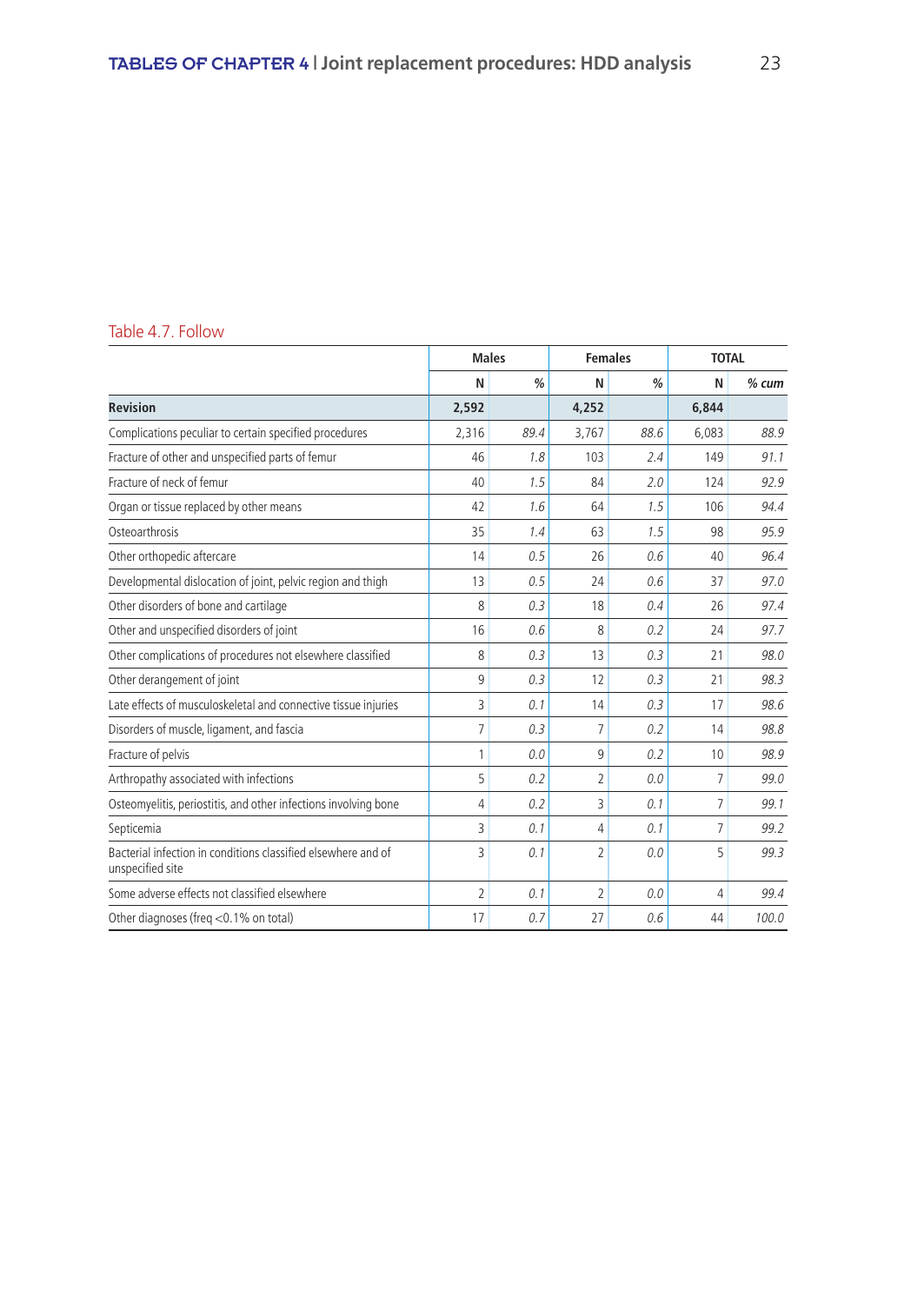|                                                                | Total<br>replacement<br>(elective) |      | <b>Total</b><br>replacement<br>(emergency) |      | Partial<br>replacement |      | <b>Revision</b> |               | <b>TOTAL</b> |      |
|----------------------------------------------------------------|------------------------------------|------|--------------------------------------------|------|------------------------|------|-----------------|---------------|--------------|------|
|                                                                | Ν                                  | %    | N                                          | %    | N                      | %    | N               | $\frac{0}{0}$ | Ν            | %    |
| <b>Mode of discharge</b>                                       | 57,584                             |      | 10,036                                     |      | 24,522                 |      | 6,844           |               | 98,986       |      |
| Dead                                                           | 70                                 | 0.1  | 110                                        | 1.1  | 728                    | 3.0  | 80              | 1.2           | 988          | 1.0  |
| Ordinary discharge                                             | 30,267                             | 52.6 | 5,591                                      | 55.7 | 12,891                 | 52.6 | 3,649           | 53.3          | 52,398       | 52.9 |
| Discharge to a residential health care                         | 732                                | 1.3  | 581                                        | 5.8  | 2,008                  | 8.2  | 219             | 3.2           | 3.540        | 3.6  |
| Discharge to hospital at home                                  | 61                                 | 0.1  | 31                                         | 0.3  | 47                     | 0.2  | 5               | 0.1           | 144          | 0.1  |
| Discharge against medical advice                               | 89                                 | 0.2  | 50                                         | 0.5  | 113                    | 0.5  | 15              | 0.2           | 267          | 0.3  |
| Transfer to an acute admission unit of a<br>different hospital | 1.300                              | 2.3  | 387                                        | 3.9  | 1,160                  | 4.7  | 199             | 2.9           | 3,046        | 3.1  |
| Transfer in the same hospital                                  | 13,828                             | 24.0 | 976                                        | 9.7  | 1,751                  | 7.1  | 1,360           | 19.9          | 17,915       | 18.1 |
| Transfer to an inpatient rehabilitation<br>hospital            | 11,031                             | 19.2 | 2.109                                      | 21.0 | 5,325                  | 21.7 | 1,259           | 18.4          | 19.724       | 19.9 |
| Discharge to a nursing home                                    | 206                                | 0.4  | 201                                        | 2.0  | 499                    | 2.0  | 58              | 0.8           | 964          | 1.0  |

# Table 4.8. Hip. Number of hospital discharges by mode of discharge and procedure type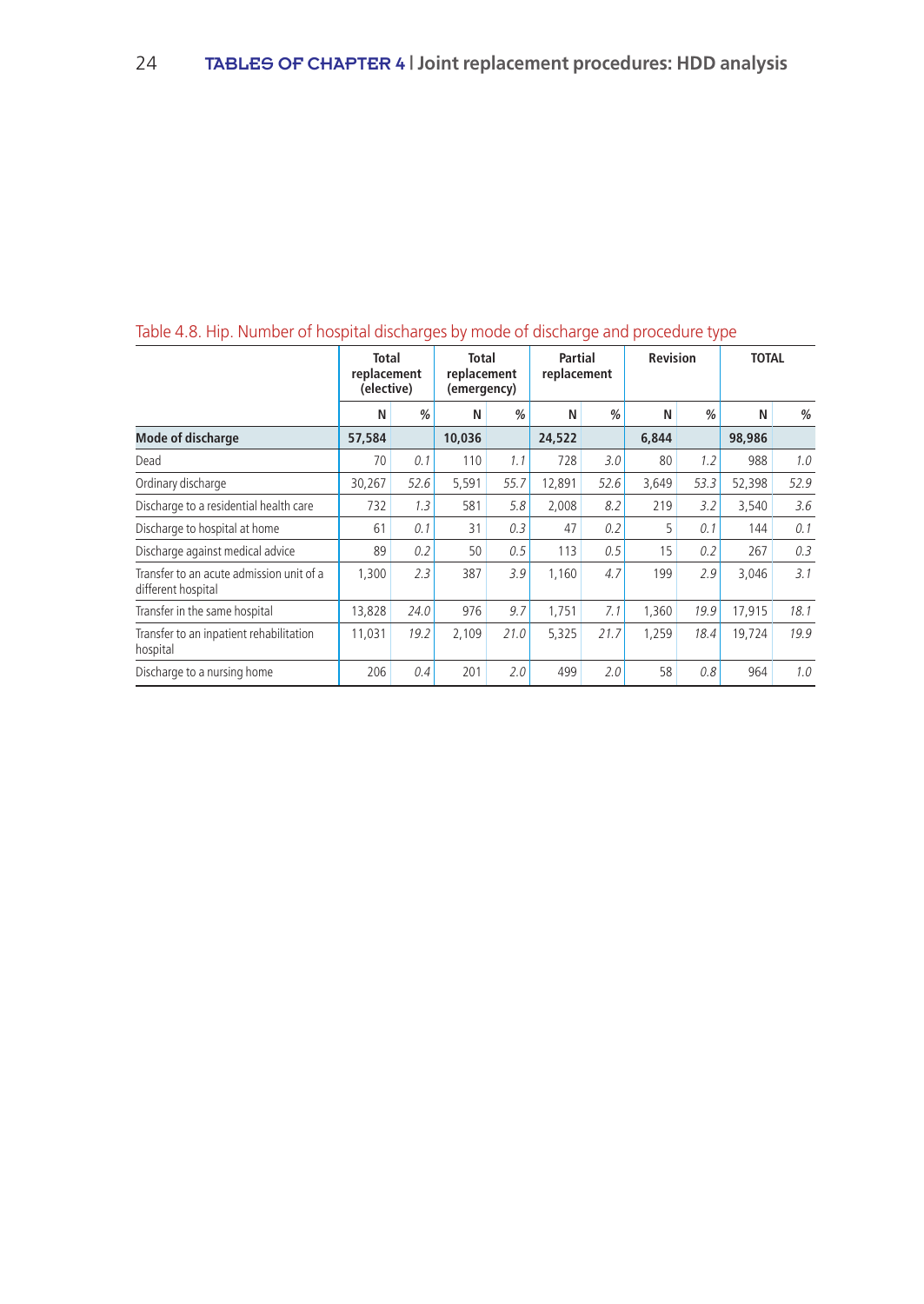|                                      |      | <b>Total</b><br>replacement<br>(elective) | <b>Total</b><br>replacement<br>(emergency) |        |      | <b>Partial</b><br>replacement | <b>Revision</b> |      |
|--------------------------------------|------|-------------------------------------------|--------------------------------------------|--------|------|-------------------------------|-----------------|------|
| <b>Number of hospital discharges</b> |      | 57,584                                    |                                            | 10,036 |      | 24,522                        | 6,844           |      |
|                                      | Mean | S.D.                                      | Mean                                       | S.D.   | Mean | S.D.                          | Mean            | S.D. |
| <b>Italy</b>                         | 8.1  | 4.8                                       | 12.2                                       | 6.9    | 12.9 | 7.5                           | 13.3            | 12.2 |
| Piedmont                             | 8.2  | 4.1                                       | 13.8                                       | 7.2    | 14.5 | 7.9                           | 15.2            | 14.6 |
| <b>Aosta Valley</b>                  | 7.2  | 4.0                                       | 13.8                                       | 2.2    | 12.4 | 4.8                           | 14.9            | 10.2 |
| Lombardy                             | 7.3  | 5.4                                       | 11.6                                       | 8.1    | 12.8 | 7.7                           | 11.0            | 9.2  |
| AP Bolzano                           | 8.4  | 3.1                                       | 9.7                                        | 4.5    | 11.9 | 9.1                           | 13.8            | 9.5  |
| AP Trento                            | 6.1  | 2.5                                       | 9.1                                        | 6.0    | 9.3  | 5.1                           | 10.9            | 9.2  |
| Veneto                               | 9.1  | 4.9                                       | 13.9                                       | 7.6    | 15.5 | 8.8                           | 14.8            | 10.0 |
| Friuli Venezia Giulia                | 8.5  | 3.7                                       | 13.0                                       | 5.1    | 13.8 | 6.2                           | 13.7            | 8.9  |
| Liguria                              | 8.0  | 8.3                                       | 13.0                                       | 8.3    | 15.4 | 7.4                           | 14.1            | 11.5 |
| Emilia-Romagna                       | 9.1  | 4.0                                       | 11.9                                       | 5.7    | 12.6 | 7.0                           | 14.0            | 14.2 |
| Tuscany                              | 7.8  | 3.0                                       | 10.2                                       | 4.2    | 10.9 | 5.2                           | 11.0            | 6.1  |
| Umbria                               | 7.8  | 3.1                                       | 11.7                                       | 5.0    | 11.3 | 5.4                           | 13.3            | 9.4  |
| Marche                               | 10.0 | 6.9                                       | 15.1                                       | 6.4    | 14.5 | 6.6                           | 12.6            | 7.0  |
| Lazio                                | 7.9  | 4.4                                       | 11.2                                       | 8.7    | 12.3 | 7.9                           | 14.9            | 19.7 |
| Abruzzi                              | 7.9  | 3.8                                       | 11.6                                       | 4.8    | 11.6 | 5.3                           | 13.1            | 11.4 |
| Molise                               | 8.2  | 4.5                                       | 16.4                                       | 5.9    | 15.7 | 4.8                           | 21.6            | 17.3 |
| Campania                             | 8.8  | 4.3                                       | 12.9                                       | 6.3    | 12.6 | 5.7                           | 15.4            | 14.0 |
| Apulia                               | 8.2  | 4.4                                       | 11.5                                       | 5.0    | 12.0 | 6.0                           | 13.5            | 10.2 |
| <b>Basilicata</b>                    | 8.9  | 7.3                                       | 10.9                                       | 5.2    | 9.9  | 4.2                           | 11.7            | 8.6  |
| Calabria                             | 8.4  | 5.1                                       | 10.5                                       | 4.6    | 11.1 | 5.1                           | 14.4            | 9.2  |
| Sicily                               | 7.6  | 4.2                                       | 11.1                                       | 6.1    | 11.9 | 8.8                           | 13.5            | 12.8 |
| Sardinia                             | 9.7  | 8.4                                       | 13.8                                       | 6.9    | 14.9 | 12.5                          | 25.7            | 22.6 |

# Table 4.9. Hip. Length of stay (in days) by region and procedure type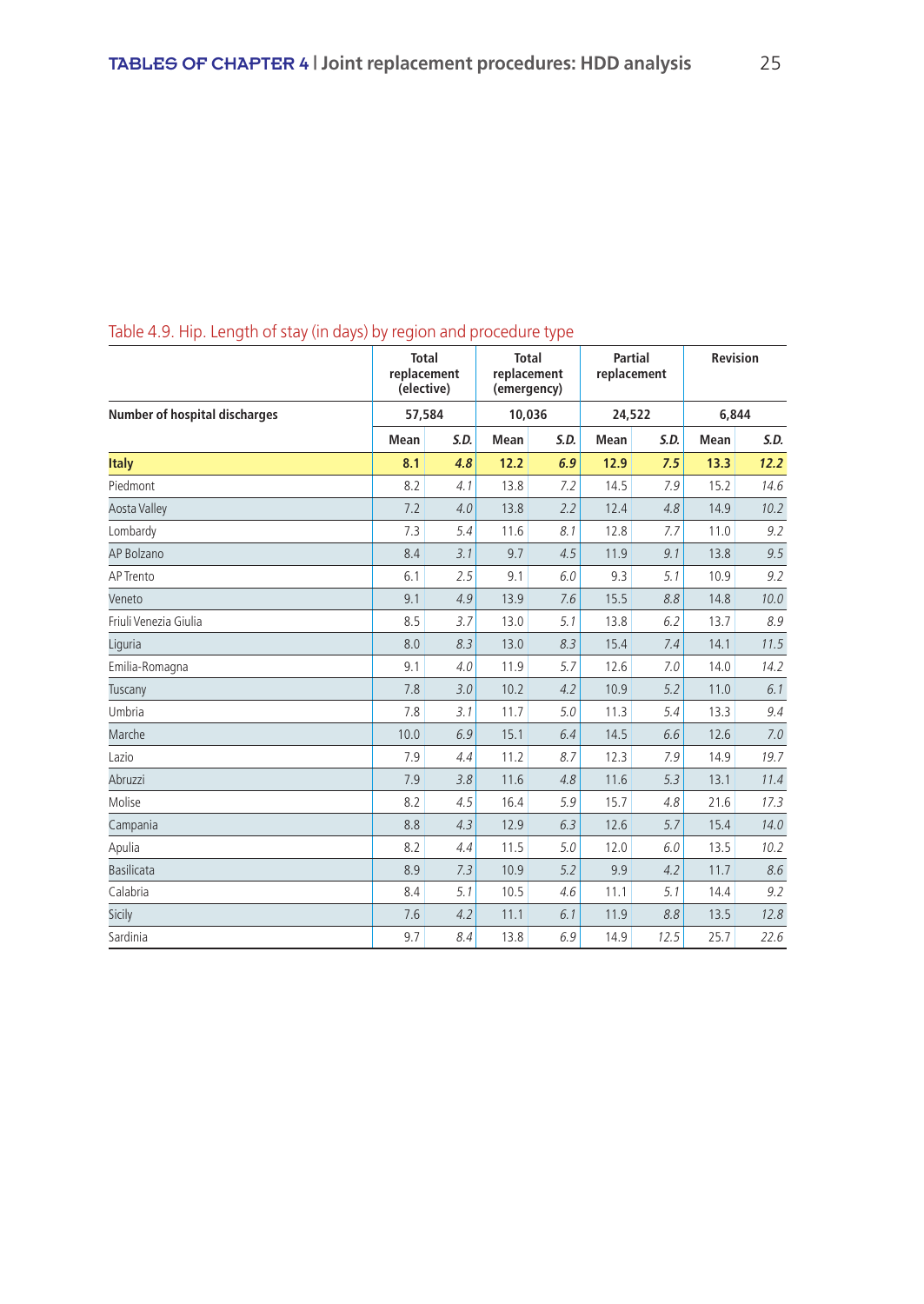|                                  |              | <b>Total</b><br>replacement<br>(elective) |              | <b>Total</b><br>replacement<br>(emergency) |              | <b>Partial</b><br>replacement |              | Revision |
|----------------------------------|--------------|-------------------------------------------|--------------|--------------------------------------------|--------------|-------------------------------|--------------|----------|
| Number of hospital<br>discharges |              | 57,584                                    |              | 10,036                                     |              | 24,522                        |              | 6,844    |
| Number of used records*          |              | 57,498                                    |              | 10.033                                     |              | 24,521                        |              | 6.844    |
|                                  | <b>Media</b> | D, S,                                     | <b>Media</b> | D, S,                                      | <b>Media</b> | D, S,                         | <b>Media</b> | D, S,    |
| <b>Italy</b>                     | 6.9          | 4.4                                       | 8.8          | 5.8                                        | 9.6          | 6.6                           | 10.0         | 9.1      |
| Piedmont                         | 7.1          | 3.8                                       | 10.6         | 6.1                                        | 11.4         | 7.1                           | 12.0         | 12.6     |
| <b>Aosta Valley</b>              | 6.0          | 3.8                                       | 10.5         | 2.4                                        | 10.7         | 4.4                           | 10.4         | 7.2      |
| Lombardy                         | 6.2          | 5.2                                       | 8.4          | 6.2                                        | 9.6          | 6.5                           | 8.5          | 7.5      |
| AP Bolzano                       | 7.4          | 3.0                                       | 8.0          | 3.8                                        | 9.7          | 8.7                           | 11.5         | 8.2      |
| AP Trento                        | 5.2          | 2.3                                       | 6.6          | 5.0                                        | 7.1          | 4.4                           | 8.3          | 7.6      |
| Veneto                           | 8.0          | 4.5                                       | 11.0         | 6.6                                        | 12.7         | 8.1                           | 12.0         | 8.2      |
| Friuli Venezia Giulia            | 7.5          | 3.0                                       | 10.4         | 4.9                                        | 11.3         | 5.4                           | 11.2         | 6.9      |
| Liguria                          | 6.6          | 7.9                                       | 10.0         | 7.5                                        | 12.4         | 6.7                           | 10.2         | 8.7      |
| Emilia-Romagna                   | 7.8          | 3.6                                       | 9.4          | 4.9                                        | 10.2         | 6.3                           | 10.8         | 10.0     |
| Tuscany                          | 6.7          | 2.8                                       | 7.8          | 3.5                                        | 8.4          | 4.4                           | 8.6          | 4.8      |
| Umbria                           | 6.6          | 3.0                                       | 8.0          | 3.9                                        | 7.9          | 4.7                           | 9.9          | 8.5      |
| Marche                           | 9.1          | 5.5                                       | 10.8         | 6.1                                        | 11.8         | 5.9                           | 9.9          | 4.8      |
| Lazio                            | 6.3          | 3.6                                       | 8.2          | 7.8                                        | 8.8          | 6.6                           | 10.5         | 12.8     |
| Abruzzi                          | 6.4          | 3.3                                       | 7.6          | 4.0                                        | 7.7          | 4.5                           | 8.9          | 8.2      |
| Molise                           | 5.8          | 3.1                                       | 12.3         | 6.3                                        | 10.1         | 4.0                           | 13.1         | 8.7      |
| Campania                         | 6.5          | 3.9                                       | 7.1          | 4.0                                        | 7.0          | 4.1                           | 9.4          | 8.7      |
| Apulia                           | 6.6          | 3.6                                       | 7.7          | 4.0                                        | 8.2          | 4.9                           | 9.2          | 7.9      |
| <b>Basilicata</b>                | 7.6          | 7.2                                       | 6.5          | 2.8                                        | 6.6          | 3.3                           | 9.0          | 8.0      |
| Calabria                         | 7.1          | 4.6                                       | 6.9          | 3.3                                        | 6.6          | 4.1                           | 11.1         | 8.4      |
| Sicily                           | 6.0          | 3.5                                       | 7.6          | 4.5                                        | 8.3          | 7.9                           | 9.5          | 10.0     |
| Sardinia                         | 8.4          | 7.4                                       | 10.3         | 6.1                                        | 10.9         | 10.9                          | 16.4         | 12.7     |

# Table 4.10. Hip. Length of postoperative stay (in days) by region and procedure type

\*Ninety records for which it was not possible to calculate the length of postoperative stay were excluded from the analysis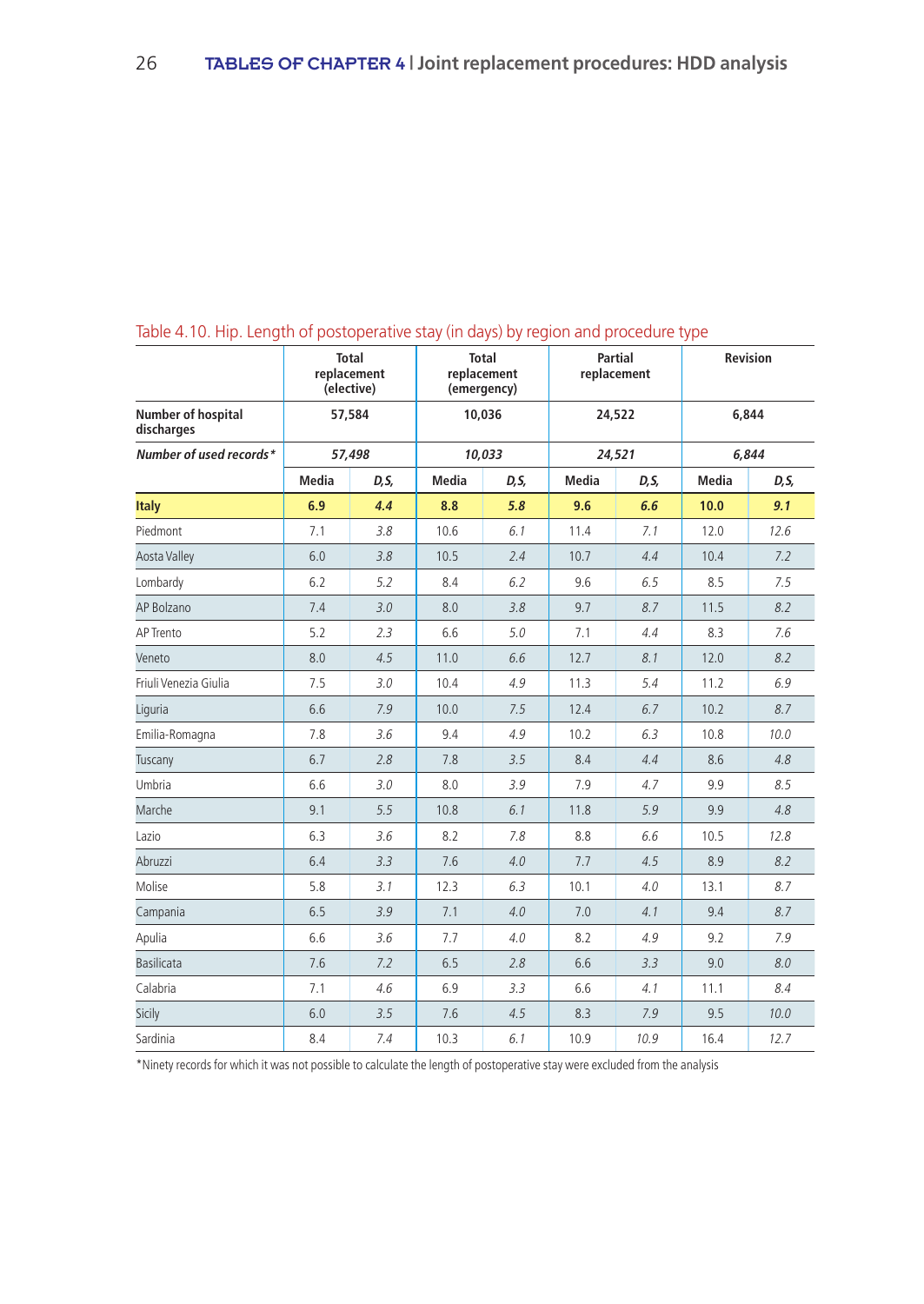|                                                                |                                           |               |                                            |               |                        |               |                 |               | ╯                        |               |
|----------------------------------------------------------------|-------------------------------------------|---------------|--------------------------------------------|---------------|------------------------|---------------|-----------------|---------------|--------------------------|---------------|
|                                                                | <b>Total</b><br>replacement<br>(elective) |               | <b>Total</b><br>replacement<br>(emergency) |               | Partial<br>replacement |               | <b>Revision</b> |               | <b>TOTAL</b>             |               |
|                                                                | N                                         | $\frac{0}{0}$ | N                                          | $\frac{0}{0}$ | N                      | $\frac{0}{0}$ | N               | $\frac{0}{0}$ | N                        | $\frac{0}{0}$ |
| <b>Hospitalization burden</b>                                  | 57,584                                    |               | 10,036                                     |               | 24,522                 |               | 6,844           |               | 98,986                   |               |
| National Health System                                         | 54,592                                    | 94.8          | 9,778                                      | 97.4          | 24,231                 | 98.8          | 6,569           | 96.0          | 95,170                   | 96.1          |
| Patient's contribution for the<br>accommodation payment        | 1,021                                     | 1.8           | 35                                         | 0.3           | 59                     | 0.2           | 86              | 1.3           | 1,201                    | 1.2           |
| Reimbursement                                                  | 106                                       | 0.2           | 17                                         | 0.2           | 3                      | 0.0           | 10              | 0.1           | 136                      | 0.1           |
| Solvent                                                        | 1,406                                     | 2.4           | 97                                         | 1.0           | 104                    | 0.4           | 120             | 1.8           | 1,727                    | 1.7           |
| Surgeon's fee charged to patient                               | 153                                       | 0.3           | 14                                         | 0.1           | 24                     | 0.1           | 9               | 0.1           | 200                      | 0.2           |
| Surgeon's fee and accomodation<br>charged to patient           | 188                                       | 0.3           | 20                                         | 0.2           | 26                     | 0.1           | 25              | 0.4           | 259                      | 0.3           |
| Foreigners charged to National Health<br>System                | 20                                        | 0.0           | 52                                         | 0.5           | 33                     | 0.1           | 6               | 0.1           | 111                      | 0.1           |
| Indigent foreigners charged to National<br>Health System       | 21                                        | 0.0           | 4                                          | 0.0           | 1                      | 0.0           | $\mathbf{0}$    | 0.0           | 26                       | 0.0           |
| Indigent foreigners charged to the<br>Ministry of the Interior | 69                                        | 0.1           | 6                                          | 0.1           | 3                      | 0.0           | 7               | 0.1           | 85                       | 0.1           |
| Other                                                          | $\overline{7}$                            | 0.0           | 13                                         | 0.1           | 37                     | 0.2           | 12              | 0.2           | 69                       | 0.1           |
| Not correctly coded                                            | 1                                         | 0.0           | $\Omega$                                   | 0.0           | 1                      | 0.0           | $\theta$        | 0.0           | $\overline{\phantom{a}}$ | 0.0           |

# Table 4.11. Hip. Number of hospital discharges by hospitalization burden and procedure type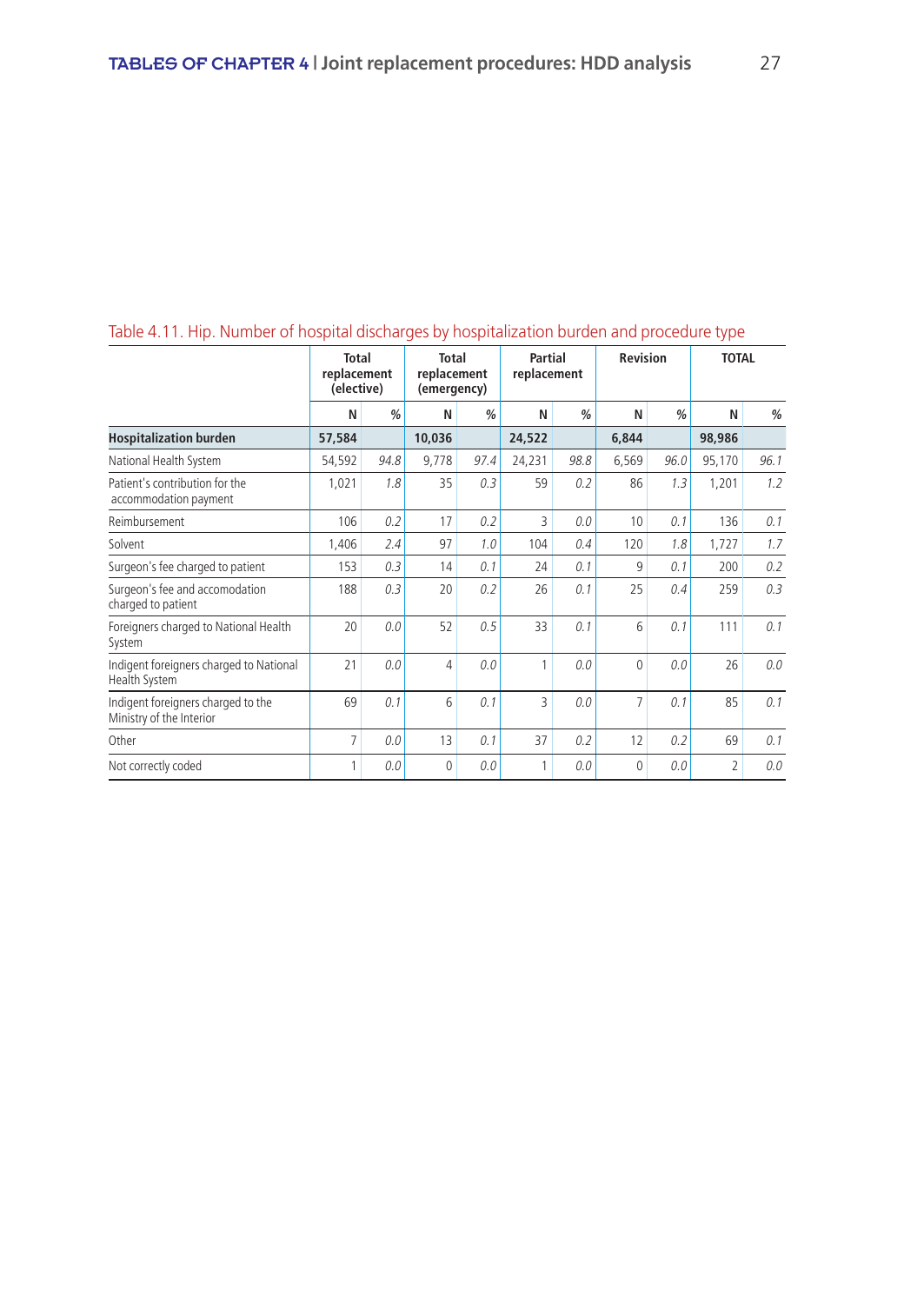|                       | ◡<br><b>Total replacement</b> |      | Revision | - 11 | <b>TOTAL</b> |       |  |
|-----------------------|-------------------------------|------|----------|------|--------------|-------|--|
|                       | N                             | $\%$ | N        | $\%$ | N            | $\%$  |  |
| <b>Italy</b>          | 65,259                        | 93.1 | 4,846    | 6.9  | 70,105       | 100.0 |  |
| Piedmont              | 4,636                         | 7.1  | 413      | 8.5  | 5,049        | 7.2   |  |
| Aosta Valley          | 128                           | 0.2  | 9        | 0.2  | 137          | 0.2   |  |
| Lombardy              | 14,095                        | 21.6 | 1,266    | 26.1 | 15,361       | 21.9  |  |
| AP Bolzano            | 891                           | 1.4  | 61       | 1.3  | 952          | 1.4   |  |
| <b>AP Trento</b>      | 592                           | 0.9  | 24       | 0.5  | 616          | 0.9   |  |
| Veneto                | 7,460                         | 11.4 | 485      | 10.0 | 7,945        | 11.3  |  |
| Friuli Venezia Giulia | 1,694                         | 2.6  | 97       | 2.0  | 1,791        | 2.6   |  |
| Liguria               | 1,552                         | 2.4  | 155      | 3.2  | 1,707        | 2.4   |  |
| Emilia-Romagna        | 4,188                         | 6.4  | 441      | 9.1  | 4,629        | 6.6   |  |
| Tuscany               | 6,622                         | 10.2 | 560      | 11.6 | 7,182        | 10.2  |  |
| Umbria                | 1,341                         | 2.1  | 64       | 1.3  | 1,405        | 2.0   |  |
| Marche                | 1,518                         | 2.3  | 85       | 1.8  | 1,603        | 2.3   |  |
| Lazio                 | 4,739                         | 7.3  | 277      | 5.7  | 5,016        | 7.2   |  |
| Abruzzi               | 1,903                         | 2.9  | 65       | 1.3  | 1,968        | 2.8   |  |
| Molise                | 239                           | 0.4  | $\,8\,$  | 0.2  | 247          | 0.4   |  |
| Campania              | 3,024                         | 4.6  | 152      | 3.1  | 3,176        | 4.5   |  |
| Apulia                | 3,125                         | 4.8  | 170      | 3.5  | 3,295        | 4.7   |  |
| Basilicata            | 391                           | 0.6  | 24       | 0.5  | 415          | 0.6   |  |
| Calabria              | 1,177                         | 1.8  | 63       | 1.3  | 1,240        | 1.8   |  |
| Sicily                | 4,489                         | 6.9  | 350      | 7.2  | 4,839        | 6.9   |  |
| Sardinia              | 1,455                         | 2.2  | 77       | 1.6  | 1,532        | 2.2   |  |

Table 4.12. Knee. Number of procedures by region and procedure type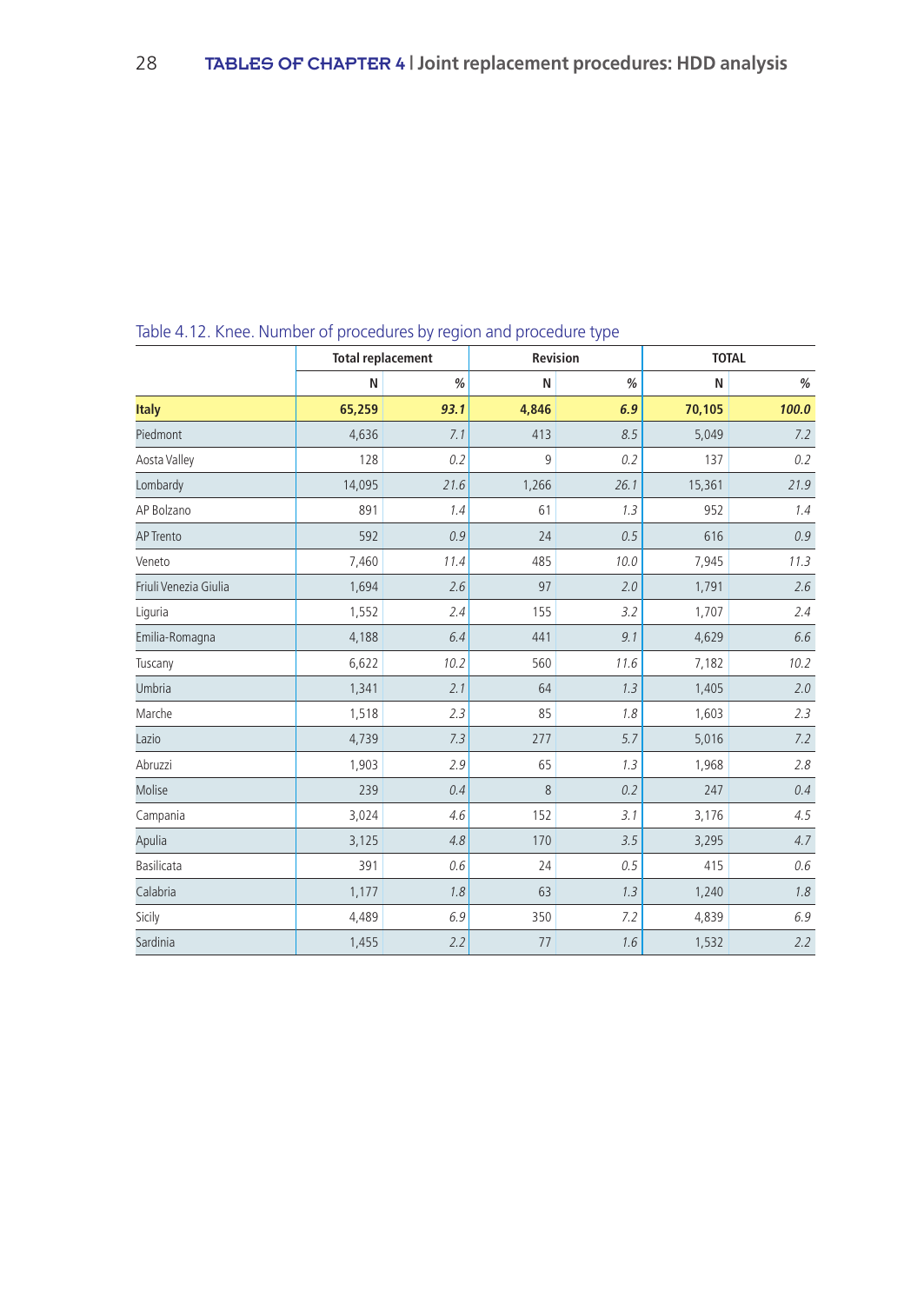|                       | <b>Class of volume</b> |                |                 |                |                |                |  |  |  |
|-----------------------|------------------------|----------------|-----------------|----------------|----------------|----------------|--|--|--|
|                       | $1 - 50$               | 51-100         | 101-200         | 201-300        | >300           | <b>TOTAL</b>   |  |  |  |
| <b>Italy</b>          | 403                    | 162            | 110             | 40             | 39             | 754            |  |  |  |
| Piedmont              | 22                     | 11             | 11              | 4              | $\overline{3}$ | 51             |  |  |  |
| Aosta Valley          | 1                      | 1              | $\mathbb O$     | 0              | $\mathbf 0$    | $\overline{2}$ |  |  |  |
| Lombardy              | 54                     | 29             | 15              | 8              | 10             | 116            |  |  |  |
| AP Bolzano            | $\overline{4}$         | $\overline{2}$ | 3               | $\mathbf{1}$   | $\mathbf 0$    | 10             |  |  |  |
| <b>AP Trento</b>      | $\overline{2}$         | $\sqrt{4}$     | $\overline{2}$  | $\overline{0}$ | $\overline{0}$ | 8              |  |  |  |
| Veneto                | 17                     | 12             | 11              | 3              | $6\,$          | 49             |  |  |  |
| Friuli Venezia Giulia | $\overline{4}$         | 5              | $6\phantom{1}6$ | $\mathbf 0$    | $\mathbf{1}$   | 16             |  |  |  |
| Liguria               | $\overline{7}$         | 3              | 3               | 0              | $\overline{2}$ | 15             |  |  |  |
| Emilia-Romagna        | 42                     | 13             | $\sqrt{4}$      | $\overline{2}$ | $\overline{2}$ | 63             |  |  |  |
| Tuscany               | 19                     | 10             | 9               | 5              | $\overline{7}$ | 50             |  |  |  |
| Umbria                | 3                      | $\overline{7}$ | $\overline{3}$  | $\mathbf{1}$   | $\mathbb O$    | 14             |  |  |  |
| Marche                | 11                     | $\overline{7}$ | 1               | 1              | 1              | 21             |  |  |  |
| Lazio                 | 48                     | 12             | 16              | $\mathbf{1}$   | $\mathbf{1}$   | 78             |  |  |  |
| Abruzzi               | 14                     | $\sqrt{4}$     | 1               | $\mathbf 0$    | 3              | 22             |  |  |  |
| Molise                | 5                      | $\mathbb O$    | $\mathbf{1}$    | $\pmb{0}$      | $\mathbf 0$    | 6              |  |  |  |
| Campania              | 46                     | 17             | 3               | 3              | $\mathbf 0$    | 69             |  |  |  |
| Apulia                | 29                     | $\overline{3}$ | $\,8\,$         | 3              | $\mathbf{1}$   | 44             |  |  |  |
| Basilicata            | 5                      | 1              | $\overline{2}$  | 0              | $\mathbb O$    | 8              |  |  |  |
| Calabria              | 14                     | $\overline{2}$ | $\mathbf 0$     | $\overline{2}$ | $\mathbf{1}$   | 19             |  |  |  |
| Sicily                | 41                     | 17             | $\,8\,$         | 4              | 1              | 71             |  |  |  |
| Sardinia              | 15                     | $\overline{2}$ | 3               | $\overline{2}$ | $\mathbf 0$    | 22             |  |  |  |

Table 4.13. Knee. Primary total replacement. Number of hospitals by region and class of volume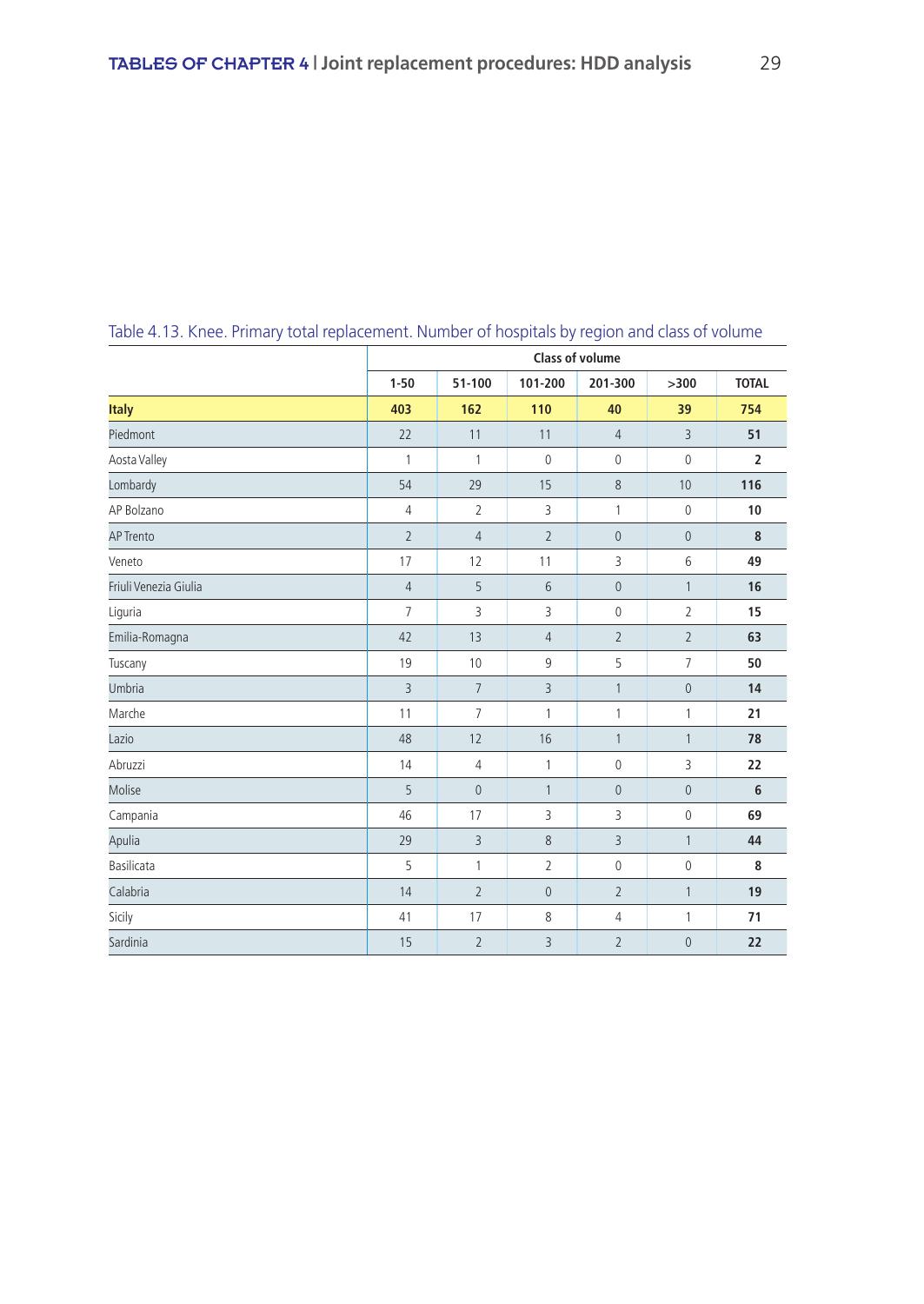|                       | <b>Class of volume</b> |                 |                |                |                |  |  |  |  |
|-----------------------|------------------------|-----------------|----------------|----------------|----------------|--|--|--|--|
|                       | $1 - 10$               | $11 - 25$       | $26 - 50$      | >50            | <b>TOTAL</b>   |  |  |  |  |
| <b>Italy</b>          | 456                    | 91              | 22             | 11             | 580            |  |  |  |  |
| Piedmont              | 30                     | 11              | $\overline{2}$ | $\mathbf 0$    | 43             |  |  |  |  |
| Aosta Valley          | $\overline{2}$         | $\mathbf 0$     | $\mathbb O$    | $\mathbb O$    | $\overline{2}$ |  |  |  |  |
| Lombardy              | 71                     | 13              | $\overline{9}$ | 5              | 98             |  |  |  |  |
| AP Bolzano            | $\overline{7}$         | $\mathbf{1}$    | $\mathbb O$    | $\mathbb O$    | 8              |  |  |  |  |
| <b>AP Trento</b>      | 6                      | $\mathbb O$     | $\mathbf 0$    | $\mathbf 0$    | 6              |  |  |  |  |
| Veneto                | 32                     | 9               | 3              | $\overline{2}$ | 46             |  |  |  |  |
| Friuli Venezia Giulia | 11                     | $\overline{3}$  | $\mathbf 0$    | $\mathbf{0}$   | 14             |  |  |  |  |
| Liguria               | 9                      | $\overline{2}$  | $\mathbf{1}$   | 1              | 13             |  |  |  |  |
| Emilia-Romagna        | 39                     | $\,8\,$         | $\mathbf{1}$   | $\mathbf{1}$   | 49             |  |  |  |  |
| Tuscany               | 24                     | 11              | 5              | $\overline{2}$ | 42             |  |  |  |  |
| Umbria                | 10                     | $\mathbf{1}$    | $\mathbf 0$    | $\mathbf 0$    | 11             |  |  |  |  |
| Marche                | 13                     | $\overline{2}$  | $\mathbb O$    | $\mathbb O$    | 15             |  |  |  |  |
| Lazio                 | 44                     | $7\overline{ }$ | $\mathbb O$    | $\mathbf 0$    | 51             |  |  |  |  |
| Abruzzi               | 9                      | 3               | $\mathbb O$    | $\mathbb O$    | 12             |  |  |  |  |
| Molise                | 5                      | $\mathbb O$     | $\mathbb O$    | $\mathbf 0$    | 5              |  |  |  |  |
| Campania              | 39                     | 1               | $\mathbb O$    | $\mathbb O$    | 40             |  |  |  |  |
| Apulia                | 29                     | 5               | $\mathbb O$    | $\mathbf 0$    | 34             |  |  |  |  |
| Basilicata            | $\overline{4}$         | 1               | $\mathbb O$    | $\mathbb O$    | 5              |  |  |  |  |
| Calabria              | 11                     | $\overline{2}$  | $\mathbb O$    | $\mathbf 0$    | 13             |  |  |  |  |
| Sicily                | 44                     | 10              | 1              | $\mathbf 0$    | 55             |  |  |  |  |
| Sardinia              | 17                     | 1               | $\mathbf{0}$   | $\mathbf 0$    | 18             |  |  |  |  |

# Table 4.14. Knee. Revision. Number of hospitals by region and class of volume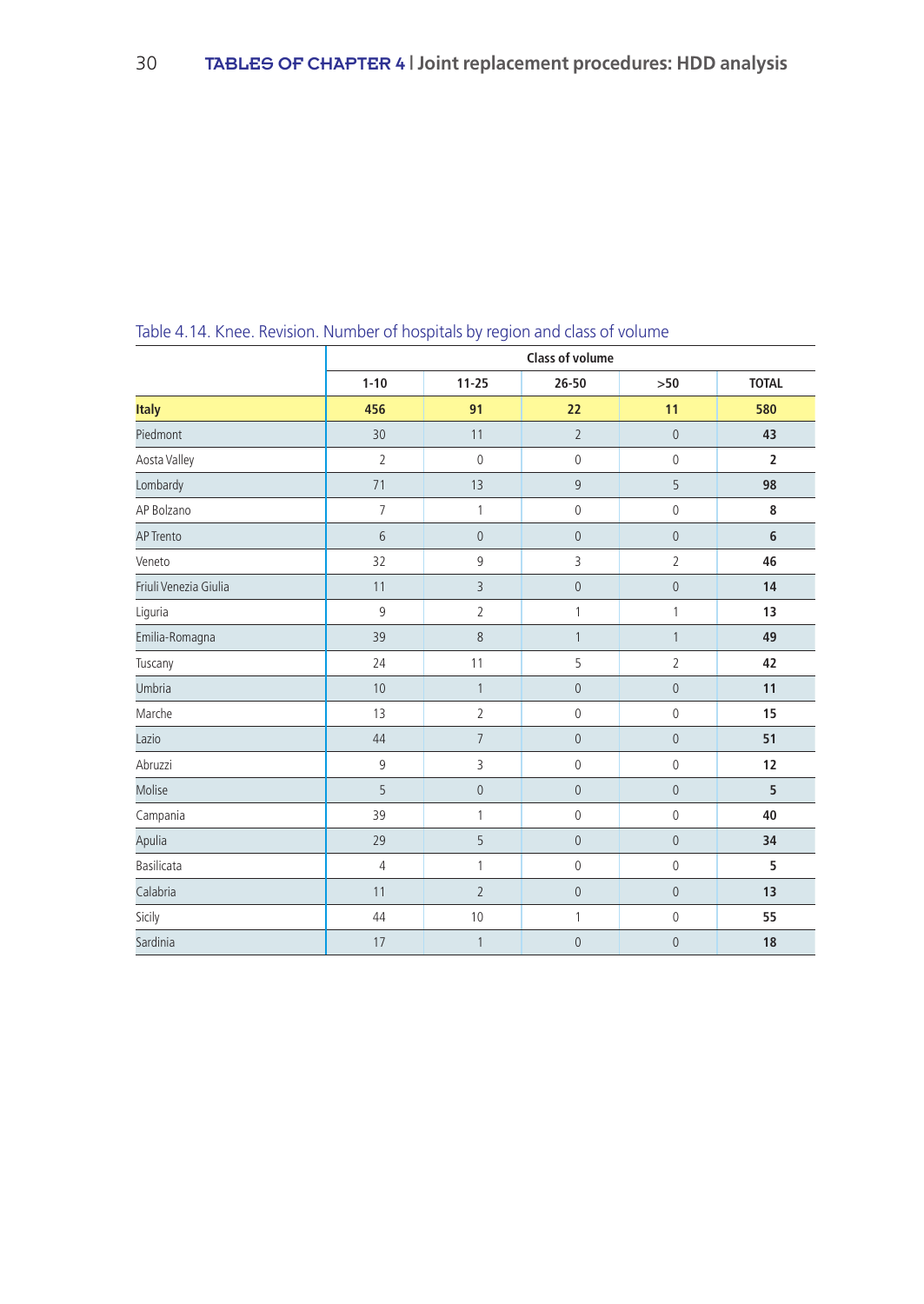| <u>RODIC HELD. INTICC. I VALITIOLE OF HOSPITAL AISCHALGES BY TCD-S-CIVI COUC AITA PROCCAATE TYPE</u> |                                                       |        |      |  |  |  |  |
|------------------------------------------------------------------------------------------------------|-------------------------------------------------------|--------|------|--|--|--|--|
|                                                                                                      |                                                       | N      | $\%$ |  |  |  |  |
| ICD-9-CM code                                                                                        | Procedure type                                        | 68,449 |      |  |  |  |  |
| 81.54                                                                                                | <b>Total knee replacement</b>                         | 64,293 | 93.9 |  |  |  |  |
|                                                                                                      | <b>Revision</b>                                       | 4,156  | 6.1  |  |  |  |  |
| 81.55                                                                                                | Revision of knee replacement, not otherwise specified | 1,592  | 38.3 |  |  |  |  |
| 00.80                                                                                                | Revision of knee replacement, total (all components)  | 1.739  | 41.8 |  |  |  |  |
| 00.81                                                                                                | Revision of knee replacement, tibial component        | 259    | 6.2  |  |  |  |  |
| 00.82                                                                                                | Revision of knee replacement, femoral component       | 96     | 2.3  |  |  |  |  |
| 00.83                                                                                                | Revision of knee replacement, patellar component      | 248    | 6.0  |  |  |  |  |
| 00.84                                                                                                | Revision of total knee replacement, tibial insert     | 222    | 5.3  |  |  |  |  |

## Table 4.15. Knee. Number of hospital discharges by ICD-9-CM code and procedure type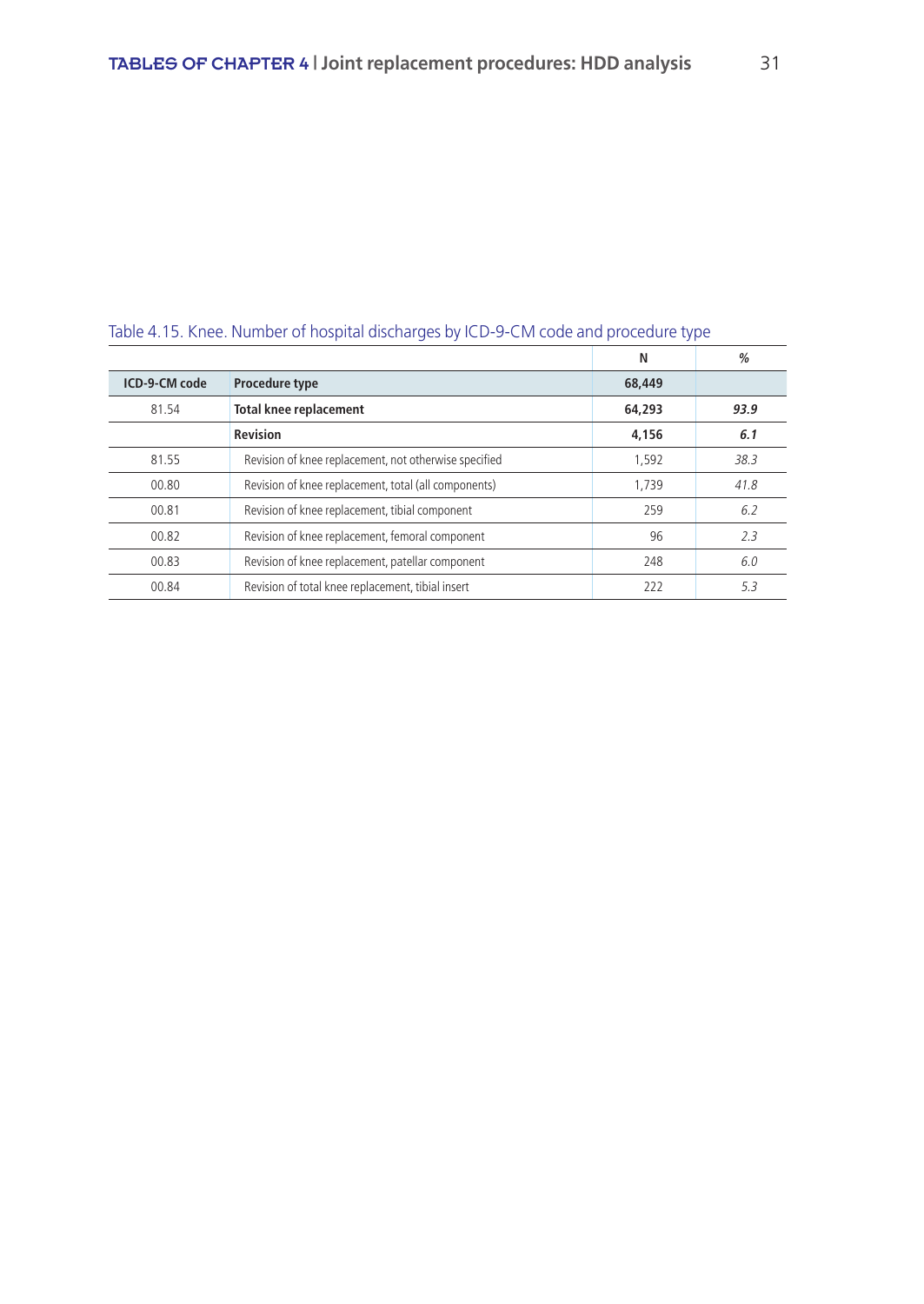|                                      |        | <b>Total replacement</b> |       | <b>Revision</b> | <b>TOTAL</b> |      |  |
|--------------------------------------|--------|--------------------------|-------|-----------------|--------------|------|--|
|                                      | N      | %                        | N     | %               | N            | $\%$ |  |
| <b>Number of hospital discharges</b> | 64,293 |                          | 4,156 |                 | 68,449       |      |  |
| <b>Gender</b>                        |        |                          |       |                 |              |      |  |
| Males                                | 20,651 | 32.1                     | 1,333 | 32.1            | 21,984       | 32.1 |  |
| Females                              | 43,642 | 67.9                     | 2,823 | 67.9            | 46,465       | 67.9 |  |
| Average age by gender                |        |                          |       |                 |              |      |  |
| <b>Male</b>                          |        |                          |       |                 |              |      |  |
| Mean age                             | 69.5   |                          | 68.7  |                 | 69.5         |      |  |
| Standard deviation                   | 9.2    |                          | 11.6  |                 | 9.4          |      |  |
| Median age                           | 71     |                          | 71    |                 | 71           |      |  |
| Interquartile range                  | 65-76  |                          | 64-77 |                 | 65-76        |      |  |
| <b>Female</b>                        |        |                          |       |                 |              |      |  |
| Mean age                             | 70.7   |                          | 70.8  |                 | 70.7         |      |  |
| Standard deviation                   | 8.1    |                          | 9.0   |                 | 8.1          |      |  |
| Median age                           | 72     |                          | 72    |                 | 72           |      |  |
| Interquartile range                  | 66-76  |                          | 66-77 |                 | 66-76        |      |  |
| Age group by gender                  |        |                          |       |                 |              |      |  |
| <b>Male</b>                          |        |                          |       |                 |              |      |  |
| <45                                  | 319    | 1.5                      | 42    | 3.2             | 361          | 1.6  |  |
| $45 - 54$                            | 947    | 4.6                      | 98    | 7.4             | 1,045        | 4.8  |  |
| $55 - 64$                            | 3,660  | 17.7                     | 216   | 16.2            | 3,876        | 17.6 |  |
| $65 - 74$                            | 9,081  | 44.0                     | 512   | 38.4            | 9,593        | 43.6 |  |
| $75 - 84$                            | 6,311  | 30.6                     | 438   | 32.9            | 6,749        | 30.7 |  |
| $\geq 85$                            | 333    | 1.6                      | 27    | 2.0             | 360          | 1.6  |  |
| Female                               |        |                          |       |                 |              |      |  |
| <45                                  | 211    | 0.5                      | 25    | 0.9             | 236          | 0.5  |  |
| $45 - 54$                            | 1,381  | 3.2                      | 114   | 4.0             | 1,495        | 3.2  |  |
| $55 - 64$                            | 7,052  | 16.2                     | 436   | 15.4            | 7,488        | 16.1 |  |
| $65 - 74$                            | 19,455 | 44.6                     | 1,177 | 41.7            | 20,632       | 44.4 |  |
| $75 - 84$                            | 14,799 | 33.9                     | 991   | 35.1            | 15,790       | 34.0 |  |
| $\geq 85$                            | 744    | 1.7                      | 80    | 2.8             | 824          | 1.8  |  |

## Table 4.16. Knee. Number of hospital discharges by patient gender and age, and by procedure type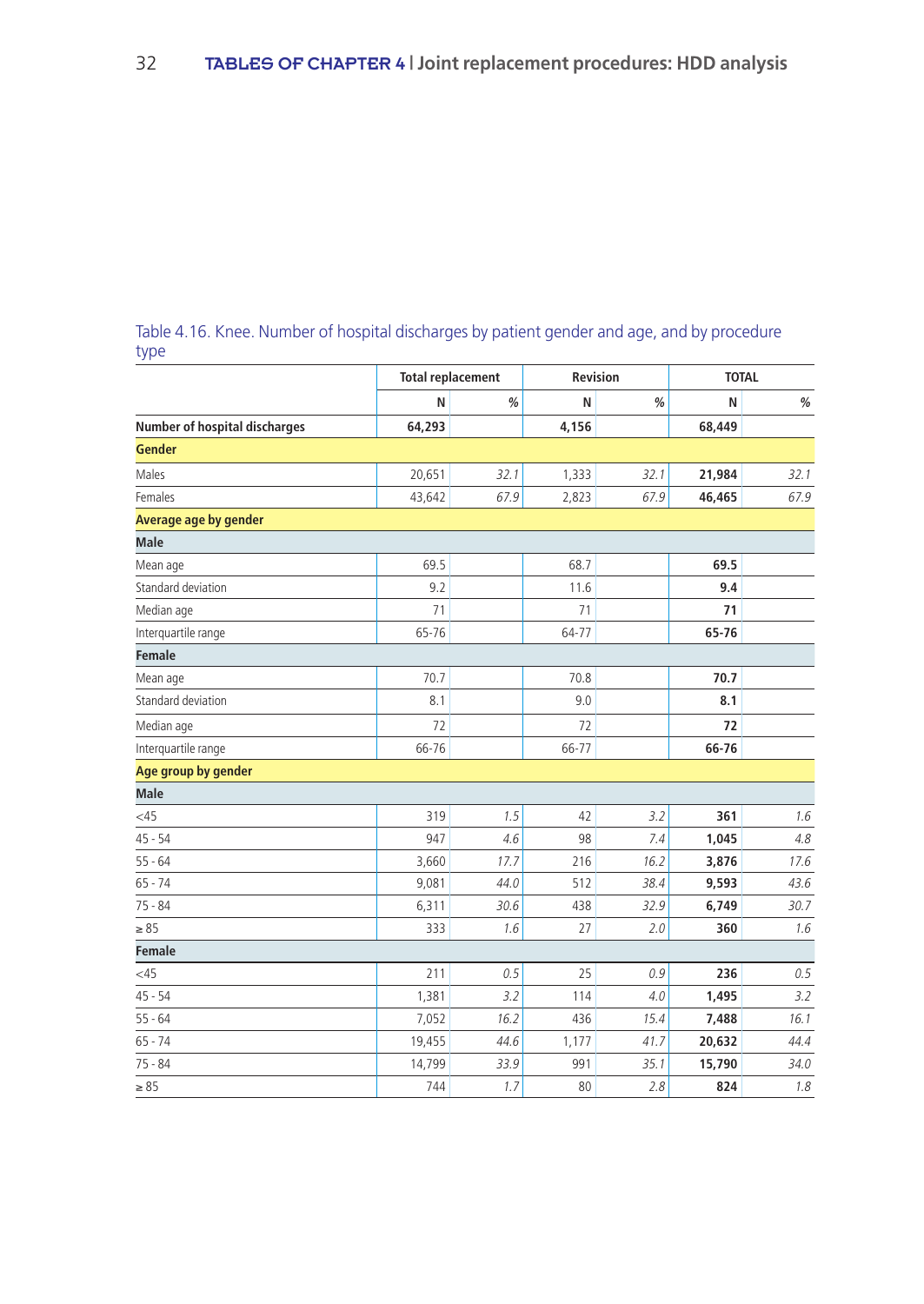|                                                                 |                | <b>Males</b> |                | <b>Females</b> |        | <b>TOTAL</b> |  |
|-----------------------------------------------------------------|----------------|--------------|----------------|----------------|--------|--------------|--|
|                                                                 | N              | %            | N              | %              | N      | $%$ cum      |  |
| <b>Total replacement</b>                                        | 20,651         |              | 43,642         |                | 64,293 |              |  |
| Osteoarthrosis                                                  | 19,867         | 96.2         | 42.400         | 97.2           | 62,267 | 96.8         |  |
| Other acquired deformities of limbs                             | 333            | 1.6          | 610            | 1.4            | 943    | 98.3         |  |
| Other disorders of bone and cartilage                           | 83             | 0.4          | 194            | 0.4            | 277    | 98.7         |  |
| Complications peculiar to certain specified procedures          | 49             | 0.2          | 94             | 0.2            | 143    | 99.0         |  |
| Internal derangement of knee                                    | 57             | 0.3          | 39             | 0.1            | 96     | 99.1         |  |
| Other and unspecified disorders of joint                        | 32             | 0.2          | 60             | 0.1            | 92     | 99.3         |  |
| Osteochondropathies                                             | 45             | 0.2          | 34             | 0.1            | 79     | 99.4         |  |
| Other and unspecified arthropathies                             | 33             | 0.2          | 35             | 0.1            | 68     | 99.5         |  |
| Other derangement of joint                                      | 24             | 0.1          | 24             | 0.1            | 48     | 99.6         |  |
| Malignant neoplasm of bone and articular cartilage              | 20             | 0.1          | 21             | 0.0            | 41     | 99.6         |  |
| Fracture of the femoral neck                                    | 11             | 0.1          | 23             | 0.1            | 34     | 99.7         |  |
| Other diagnoses (freg <0.1% on total)                           | 97             | 0.5          | 108            | 0.2            | 205    | 100.0        |  |
| <b>Revision</b>                                                 | 1,333          |              | 2,823          |                | 4,156  |              |  |
| Complications peculiar to certain specified procedures          | 1,135          | 85.1         | 2,405          | 85.2           | 3,540  | 85.2         |  |
| Osteoarthrosis                                                  | 61             | 4.6          | 164            | 5.8            | 225    | 90.6         |  |
| Organ or tissue replaced by other means                         | 33             | 2.5          | 62             | 2.2            | 95     | 92.9         |  |
| Other orthopedic aftercare                                      | 19             | 1.4          | 43             | 1.5            | 62     | 94.4         |  |
| Other and unspecified disorders of joint                        | 13             | 1.0          | 39             | 1.4            | 52     | 95.6         |  |
| Other derangement of joint                                      | 20             | 1.5          | 30             | 1.1            | 50     | 96.8         |  |
| Internal derangement of knee                                    | 6              | 0.5          | 20             | 0.7            | 26     | 97.4         |  |
| Other and unspecified arthropathies                             | 5              | 0.4          | 9              | 0.3            | 14     | 97.8         |  |
| Arthropathy associated with infections                          | 5              | 0.4          | 8              | 0.3            | 13     | 98.1         |  |
| Fracture of other and unspecified parts of femur                | $\overline{4}$ | 0.3          | 9              | 0.3            | 13     | 98.4         |  |
| Osteomyelitis, periostitis, and other infections involving bone | $\overline{7}$ | 0.5          | 5              | 0.2            | 12     | 98.7         |  |
| Other complications of procedures not elsewhere classified      | 3              | 0.2          | 5              | 0.2            | 8      | 98.9         |  |
| Other disorders of bone and cartilage                           | $\overline{4}$ | 0.3          | 3              | 0.1            | 7      | 99.1         |  |
| Dislocation of knee                                             | 3              | 0.2          | $\overline{2}$ | 0.1            | 5      | 99.2         |  |
| Malignant neoplasm of bone and articular cartilage              | 3              | 0.2          | $\overline{2}$ | 0.1            | 5      | 99.3         |  |

Table 4.17. Knee. Number of hospital discharges by procedure type and diagnosis (ICD-9-CM category code), and by gender

Follow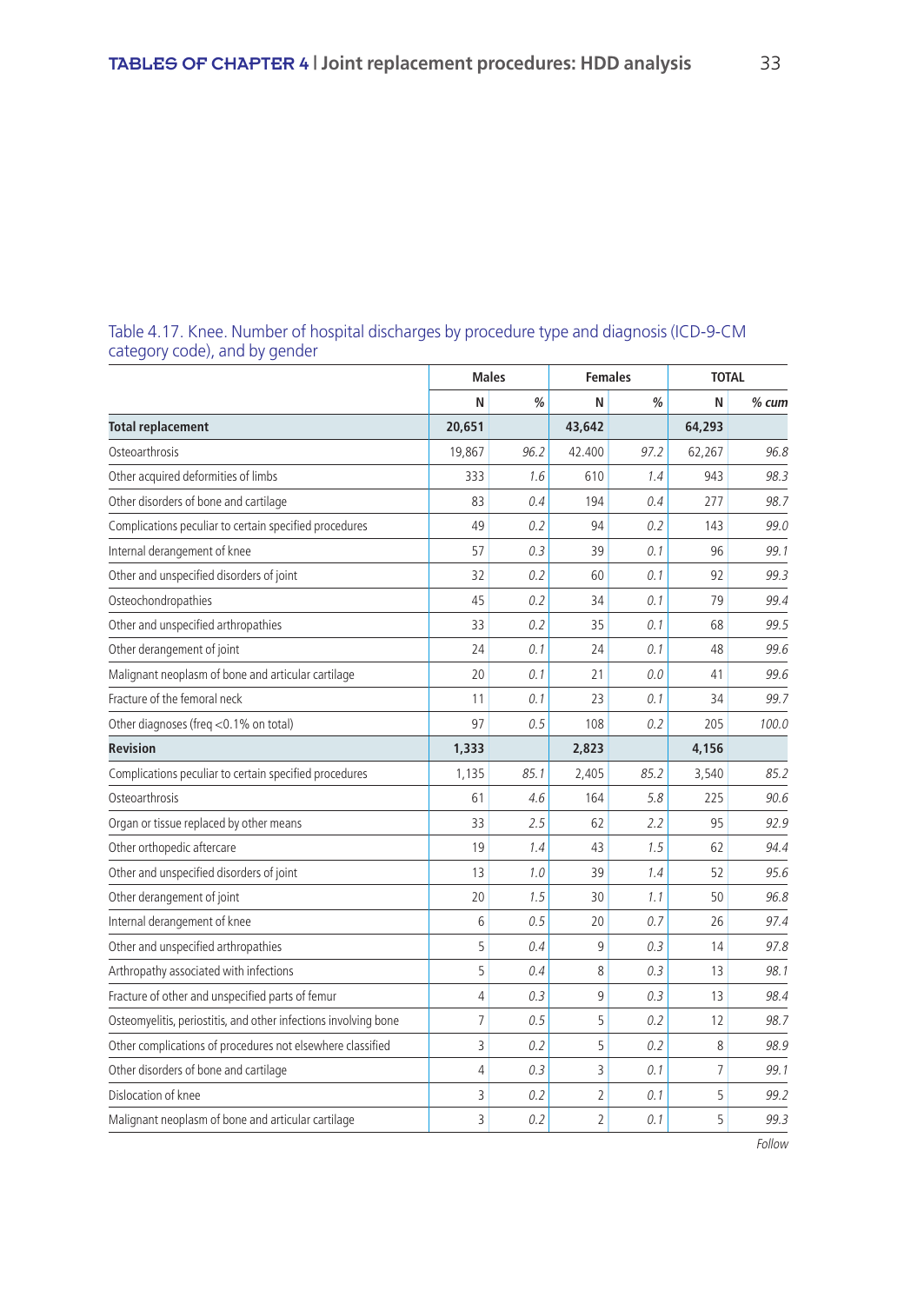# Table 4.17. Follow

|                                                | <b>Males</b> |               | <b>Females</b> |     | <b>TOTAL</b> |         |
|------------------------------------------------|--------------|---------------|----------------|-----|--------------|---------|
|                                                | N            | $\frac{0}{0}$ | N              | %   | N            | $%$ cum |
| Other disorders of synovium, tendon, and bursa |              | 0.1           | 2              | 0.1 |              | 99.4    |
| Fitting and adjustment of other device         |              | 0.0           | 3              | 0.1 |              | 99.4    |
| Sprains and strains of knee and leg            |              | 0.2           | 0              | 0.0 |              | 99.5    |
| Fracture of the femoral neck                   |              | 0.0           | 3              | 0.1 |              | 99.6    |
| Fracture of tibia and fibula                   |              | 0.0           | 3              | 0.1 |              | 99.7    |
| Other diagnoses (freg <0.1% on total)          | 8            | 0.6           | 6              | 0.2 | 14           | 100.0   |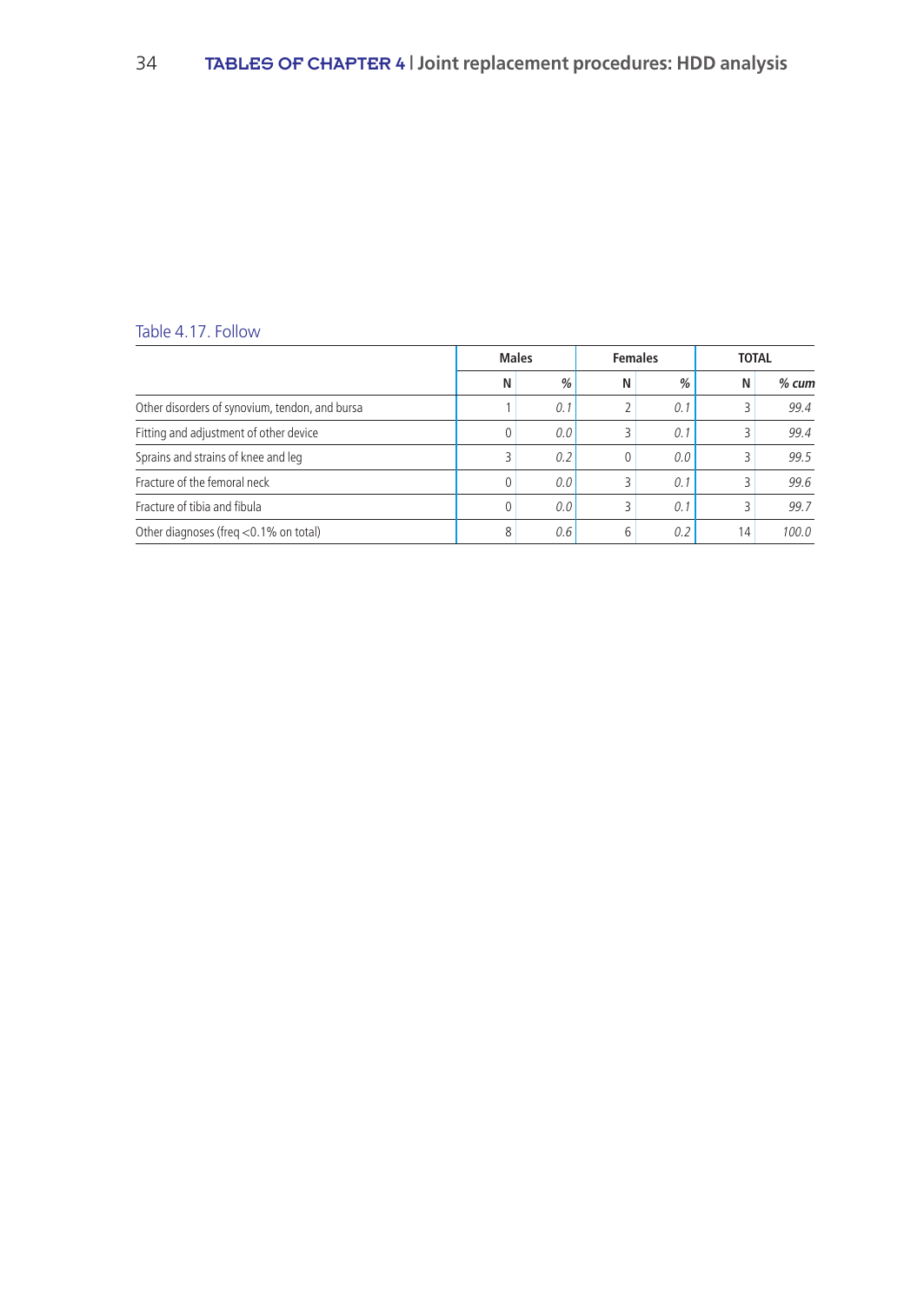| Table 4. TO. KIRCE. Hamber of Hospital alscharges by mode or alscharge and procedule type |                          |      |                |                 |              |               |  |  |  |
|-------------------------------------------------------------------------------------------|--------------------------|------|----------------|-----------------|--------------|---------------|--|--|--|
|                                                                                           | <b>Total replacement</b> |      |                | <b>Revision</b> | <b>TOTAL</b> |               |  |  |  |
|                                                                                           | N                        | %    | N              | %               | N            | $\frac{a}{2}$ |  |  |  |
| <b>Mode of discharge</b>                                                                  | 64,293                   |      | 4,156          |                 | 68,449       |               |  |  |  |
| Dead                                                                                      | 20                       | 0.0  | 5              | 0.1             | 25           | 0.0           |  |  |  |
| Ordinary discharge                                                                        | 33,461                   | 52.0 | 2,289          | 55.1            | 35,750       | 52.2          |  |  |  |
| Discharge to a residential health care                                                    | 501                      | 0.8  | 32             | 0.8             | 533          | 0.8           |  |  |  |
| Discharge to hospital at home                                                             | 54                       | 0.1  |                | 0.0             | 55           | 0.1           |  |  |  |
| Discharge against medical advice                                                          | 58                       | 0.1  | $\overline{2}$ | 0.0             | 60           | 0.1           |  |  |  |
| Transfer to an acute admission unit of a different<br>hospital                            | 1,151                    | 1.8  | 70             | 1.7             | 1,221        | 1.8           |  |  |  |
| Transfer in the same hospital                                                             | 16,598                   | 25.8 | 1,060          | 25.5            | 17,658       | 25.8          |  |  |  |
| Transfer to an inpatient rehabilitation hospital                                          | 12,270                   | 19.1 | 683            | 16.4            | 12,953       | 18.9          |  |  |  |
| Discharge to a nursing home                                                               | 180                      | 0.3  | 14             | 0.3             | 194          | 0.3           |  |  |  |

# Table 4.18. Knee. Number of hospital discharges by mode of discharge and procedure type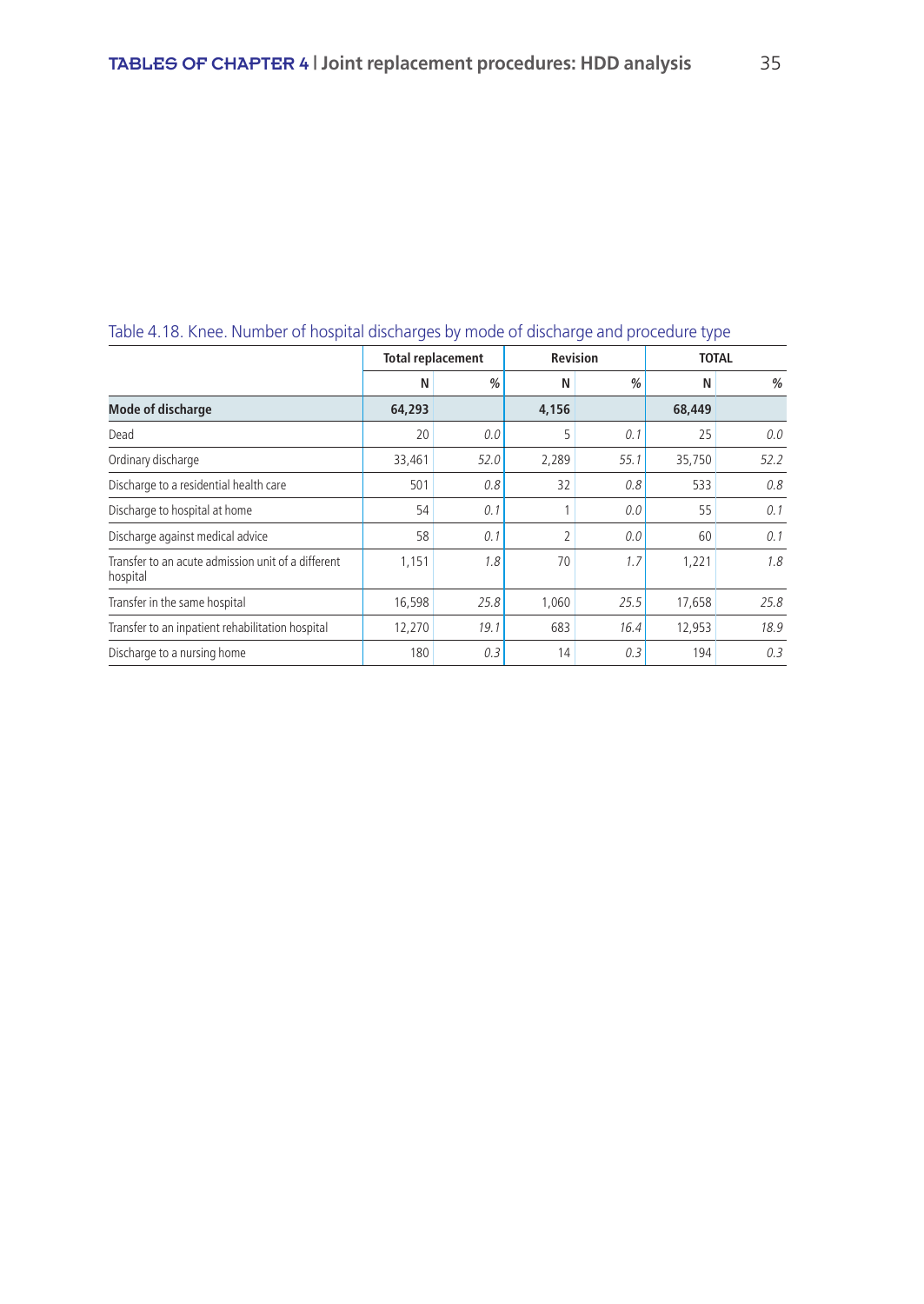|                                      |      | <b>Total replacement</b> | Revision<br>4,156 |      |  |
|--------------------------------------|------|--------------------------|-------------------|------|--|
| <b>Number of hospital discharges</b> |      | 64,293                   |                   |      |  |
|                                      | Mean | S.D.                     | Mean              | S.D. |  |
| <b>Italy</b>                         | 7.6  | 3.7                      | 9.7               | 7.5  |  |
| Piedmont                             | 7.6  | 3.5                      | 9.7               | 6.8  |  |
| Aosta Valley                         | 5.7  | 3.9                      | 5.1               | 3.7  |  |
| Lombardy                             | 6.8  | 3.5                      | 7.8               | 5.4  |  |
| AP Bolzano                           | 9.2  | 3.4                      | 11.3              | 5.5  |  |
| AP Trento                            | 6.4  | 2.6                      | 9.2               | 7.2  |  |
| Veneto                               | 8.0  | 4.0                      | 10.8              | 7.8  |  |
| Friuli Venezia Giulia                | 8.3  | 3.5                      | 10.9              | 5.6  |  |
| Liguria                              | 7.4  | 4.6                      | 11.0              | 10.0 |  |
| Emilia-Romagna                       | 9.0  | 3.6                      | 12.2              | 9.5  |  |
| Tuscany                              | 7.8  | 2.6                      | 9.1               | 6.1  |  |
| Umbria                               | 7.1  | 2.8                      | 9.1               | 4.4  |  |
| Marche                               | 9.3  | 3.5                      | 10.9              | 6.6  |  |
| Lazio                                | 7.4  | 3.8                      | 9.6               | 7.2  |  |
| Abruzzi                              | 7.4  | 3.1                      | 7.8               | 6.2  |  |
| Molise                               | 6.1  | 3.2                      | 18.9              | 7.3  |  |
| Campania                             | 8.3  | 3.6                      | 13.5              | 12.5 |  |
| Apulia                               | 7.5  | 3.1                      | 10.5              | 7.3  |  |
| <b>Basilicata</b>                    | 8.0  | 2.9                      | 10.7              | 6.9  |  |
| Calabria                             | 8.1  | 4.2                      | 10.6              | 12.1 |  |
| Sicily                               | 6.9  | 3.4                      | 8.6               | 5.9  |  |
| Sardinia                             | 8.4  | 6.5                      | 13.2              | 12.2 |  |

# Table 4.19. Knee. Length of stay (in days) by region and procedure type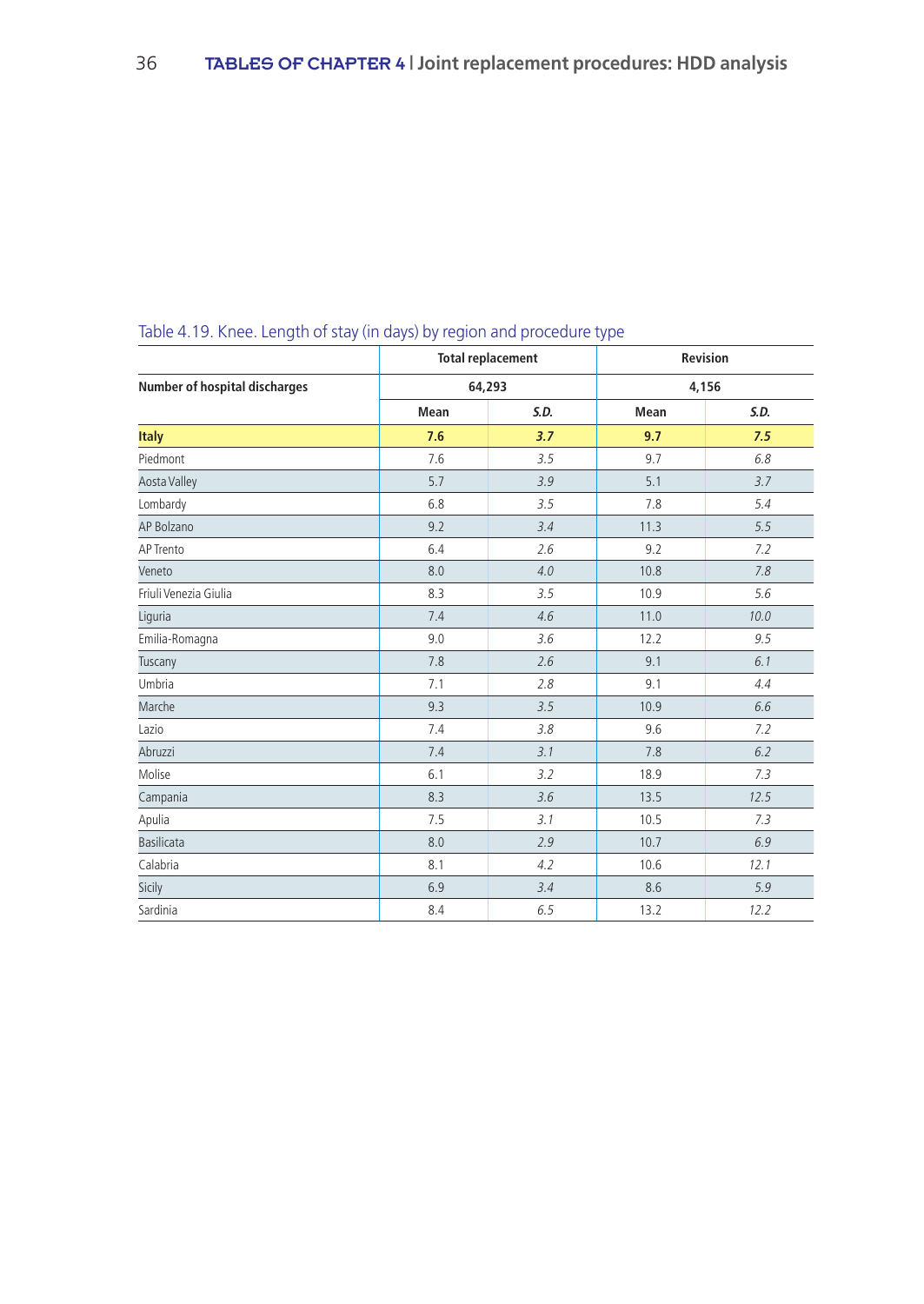| -                                    |      | <b>Total replacement</b> | Revision |       |  |
|--------------------------------------|------|--------------------------|----------|-------|--|
| <b>Number of hospital discharges</b> |      | 64,293                   |          | 4,156 |  |
| Number of used records*              |      | 64,226                   |          | 4,155 |  |
|                                      | Mean | S.D.                     | Mean     | S.D.  |  |
| <b>Italy</b>                         | 6.5  | 3.5                      | 7.9      | 6.0   |  |
| Piedmont                             | 6.6  | 3.5                      | 8.5      | 6.4   |  |
| Aosta Valley                         | 4.7  | 3.9                      | 4.1      | 3.2   |  |
| Lombardy                             | 5.8  | 3.4                      | 6.5      | 4.8   |  |
| AP Bolzano                           | 8.2  | 3.4                      | 10.0     | 5.4   |  |
| AP Trento                            | 5.6  | 2.6                      | 7.4      | 5.0   |  |
| Veneto                               | 7.1  | 3.8                      | 9.2      | 6.4   |  |
| Friuli Venezia Giulia                | 7.4  | 3.1                      | 9.7      | 5.3   |  |
| Liguria                              | 6.3  | 4.5                      | 9.4      | 9.7   |  |
| Emilia-Romagna                       | 7.9  | 3.5                      | 9.4      | 5.7   |  |
| Tuscany                              | 6.7  | 2.5                      | 7.7      | 4.2   |  |
| Umbria                               | 6.0  | 2.7                      | 7.7      | 4.2   |  |
| Marche                               | 8.5  | 3.4                      | 9.8      | 6.4   |  |
| Lazio                                | 5.9  | 3.3                      | 7.3      | 6.0   |  |
| Abruzzi                              | 6.0  | 2.8                      | 5.7      | 4.2   |  |
| Molise                               | 4.5  | 2.4                      | 10.8     | 3.5   |  |
| Campania                             | 6.2  | 2.9                      | 9.8      | 10.8  |  |
| Apulia                               | 6.2  | 2.5                      | 7.9      | 4.9   |  |
| <b>Basilicata</b>                    | 6.8  | 2.7                      | 9.0      | 6.8   |  |
| Calabria                             | 6.9  | 4.0                      | 8.5      | 9.7   |  |
| Sicily                               | 5.6  | 3.6                      | 6.5      | 4.3   |  |
| Sardinia                             | 7.3  | 6.1                      | 10.9     | 10.5  |  |

## Table 4.20. Knee. Length of postoperative stay (in days) by region and procedure type

\*Sixty-eight records for which it was not possible to calculate the length of postoperative stay were excluded from the analysis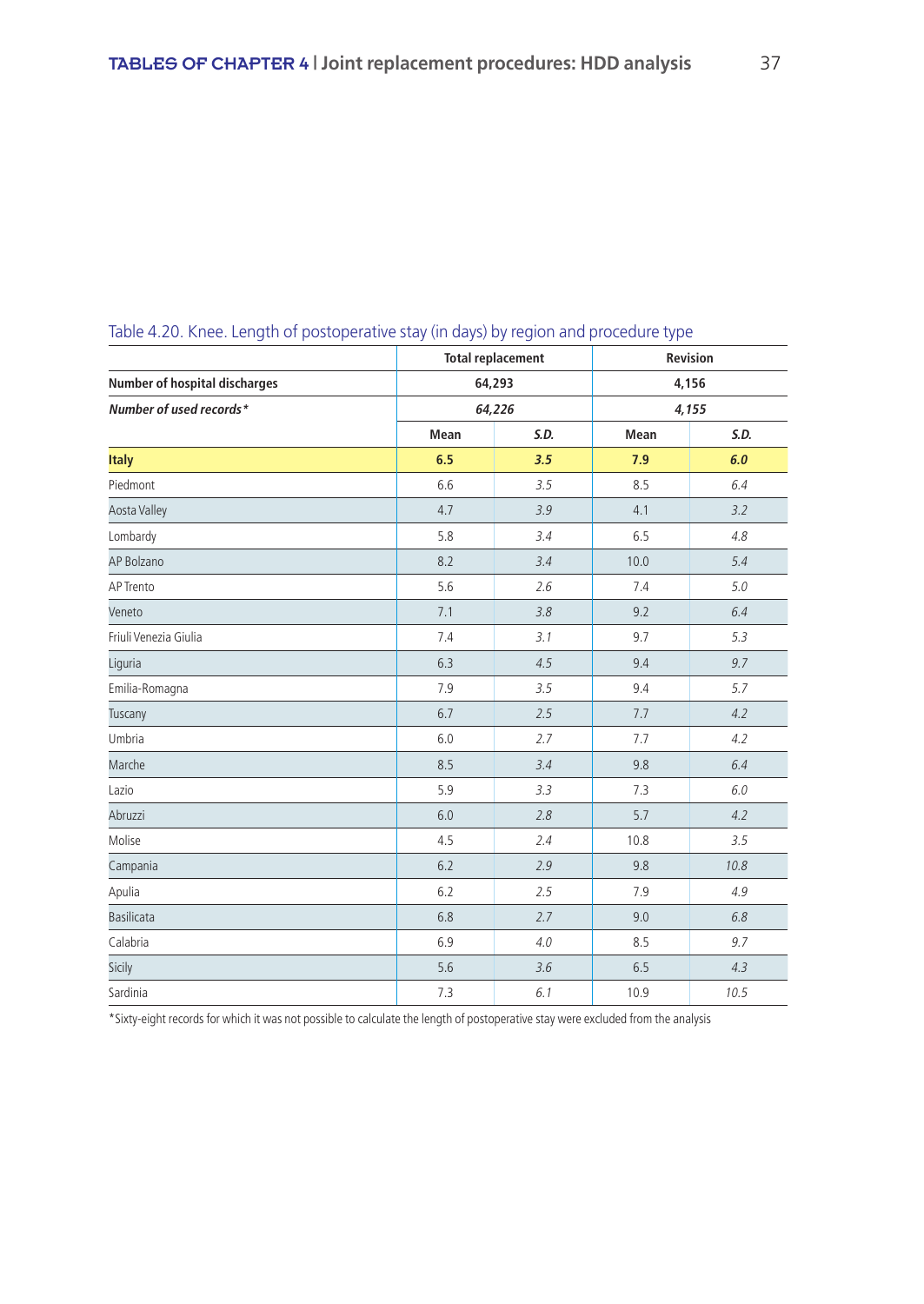|                                                             | <b>Total replacement</b> |      | <b>Revision</b> |               | <b>TOTAL</b> |      |
|-------------------------------------------------------------|--------------------------|------|-----------------|---------------|--------------|------|
|                                                             | Ν                        | %    | N               | $\frac{0}{0}$ | N            | %    |
| <b>Hospitalization burden</b>                               | 64.293                   |      | 4,156           |               | 68,449       |      |
| National Health System                                      | 62.116                   | 96.6 | 4,021           | 96.8          | 66,137       | 96.6 |
| Patient's contribution for the accommodation payment        | 985                      | 1.5  | 76              | 1.8           | 1,061        | 1.6  |
| Reimbursement                                               | 96                       | 0.1  | 5               | 0.1           | 101          | 0.1  |
| Solvent                                                     | 898                      | 1.4  | 42              | 1.0           | 940          | 1.4  |
| Surgeon's fee charged to patient                            | 69                       | 0.1  | 2               | 0.0           | 71           | 0.1  |
| Surgeon's fee and accomodation charged to patient           | 58                       | 0.1  | 6               | 0.1           | 64           | 0.1  |
| Foreigners charged to National Health System                | 18                       | 0.0  | 2               | 0.0           | 20           | 0.0  |
| Indigent foreigners charged to National Health System       | 15                       | 0.0  | 0               | 0.0           | 15           | 0.0  |
| Indigent foreigners charged to the Ministry of the Interior | 33                       | 0.1  | 2               | 0.0           | 35           | 0.1  |
| Other                                                       | 5                        | 0.0  | $\Omega$        | 0.0           | 5            | 0.0  |

### Table 4.21. Knee. Number of hospital discharges by hospitalization burden and procedure type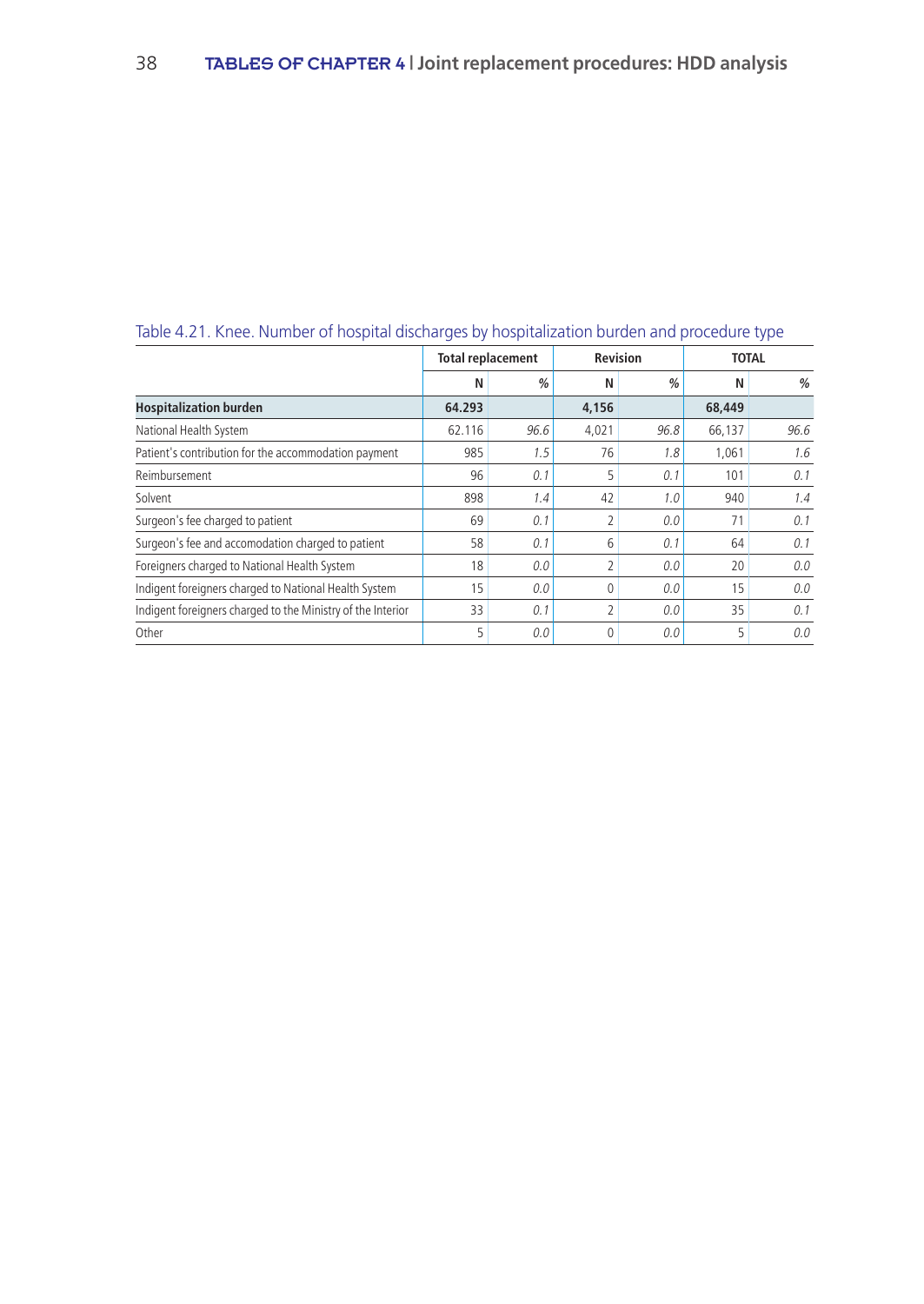|                       | <b>Total</b><br>replacement<br>(elective) |               | replacement<br>(emergency) | <b>Total</b>  | <b>Partial</b><br>replacement | -21- |       | <b>TOTAL</b> |  |
|-----------------------|-------------------------------------------|---------------|----------------------------|---------------|-------------------------------|------|-------|--------------|--|
|                       | N                                         | $\frac{0}{0}$ | N                          | $\frac{0}{0}$ | N                             | %    | N     | $\%$         |  |
| <b>Italy</b>          | 4,463                                     | 62.1          | 1,491                      | 20.7          | 1,233                         | 17.2 | 7,187 | 100.0        |  |
| Piedmont              | 357                                       | 8.0           | 126                        | 8.5           | 56                            | 4.5  | 539   | 7.5          |  |
| Aosta Valley          | 5                                         | 0.1           | $\mathbf 0$                | 0.0           | $\mathbf{0}$                  | 0.0  | 5     | 0.1          |  |
| Lombardy              | 844                                       | 18.9          | 300                        | 20.1          | 292                           | 23.7 | 1.436 | 20.0         |  |
| AP Bolzano            | 20                                        | 0.5           | 8                          | 0.5           | 10                            | 0.8  | 38    | 0.5          |  |
| <b>AP Trento</b>      | 32                                        | 0.7           | 10                         | 0.7           | 20                            | 1.6  | 62    | 0.9          |  |
| Veneto                | 458                                       | 10.3          | 187                        | 12.5          | 254                           | 20.6 | 899   | 12.5         |  |
| Friuli Venezia Giulia | 115                                       | 2.6           | 23                         | 1.5           | 24                            | 2.0  | 162   | 2.3          |  |
| Liguria               | 109                                       | 2.4           | 24                         | 1.6           | 23                            | 1.9  | 156   | 2.2          |  |
| Emilia-Romagna        | 614                                       | 13.8          | 150                        | 10.1          | 82                            | 6.7  | 846   | 11.8         |  |
| Tuscany               | 443                                       | 9.9           | 50                         | 3.4           | 67                            | 5.4  | 560   | 7.8          |  |
| <b>Umbria</b>         | 81                                        | 1.8           | 40                         | 2.7           | 55                            | 4.5  | 176   | 2.5          |  |
| Marche                | 111                                       | 2.5           | 66                         | 4.4           | 19                            | 1.5  | 196   | 2.7          |  |
| Lazio                 | 412                                       | 9.2           | 113                        | 7.6           | 97                            | 7.9  | 622   | 8.7          |  |
| Abruzzi               | 98                                        | 2.2           | 58                         | 3.9           | 20                            | 1.6  | 176   | 2.5          |  |
| Molise                | $\overline{7}$                            | 0.2           | 6                          | 0.4           | $\overline{4}$                | 0.3  | 17    | 0.2          |  |
| Campania              | 222                                       | 5.0           | 70                         | 4.7           | 55                            | 4.5  | 347   | 4.8          |  |
| Apulia                | 199                                       | 4.5           | 105                        | 7.0           | 62                            | 5.0  | 366   | 5.1          |  |
| Basilicata            | 22                                        | 0.5           | $\mathbf{1}$               | 0.1           | 4                             | 0.3  | 27    | 0.4          |  |
| Calabria              | 47                                        | 1.1           | 25                         | 1.7           | 11                            | 0.9  | 83    | 1.2          |  |
| Sicily                | 234                                       | 5.2           | 110                        | 7.4           | 49                            | 4.0  | 393   | 5.5          |  |
| Sardinia              | 33                                        | 0.7           | 19                         | 1.3           | 29                            | 2.4  | 81    | 1.1          |  |

## Table 4.22. Shoulder. Number of procedures by region and procedure type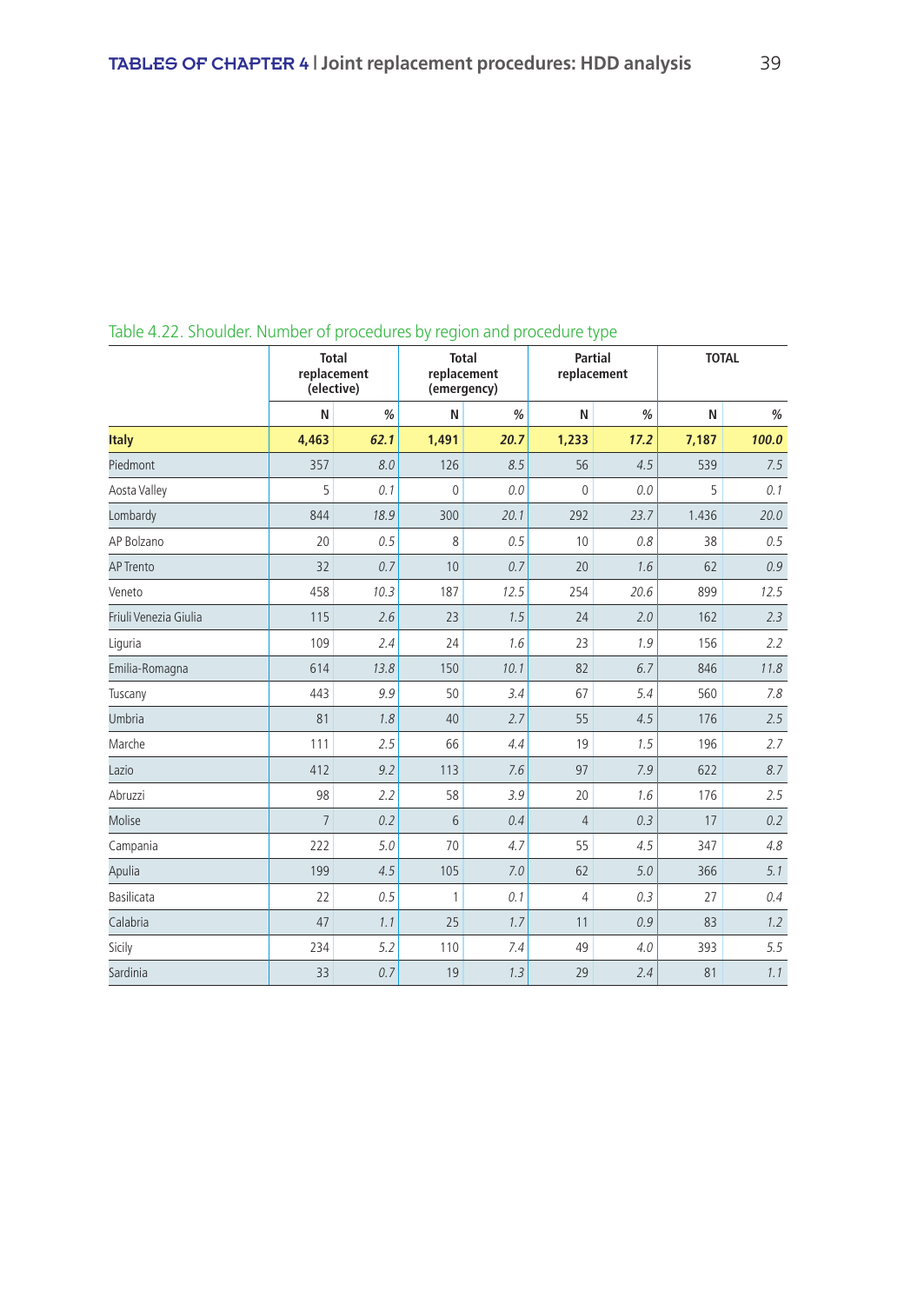|                       | <b>Class of volume</b> |                |                |                |                  |                |  |  |
|-----------------------|------------------------|----------------|----------------|----------------|------------------|----------------|--|--|
|                       | $1 - 4$                | $5-9$          | $10 - 14$      | $15 - 24$      | $\geq$ 25        | <b>TOTAL</b>   |  |  |
| <b>Italy</b>          | 249                    | 118            | 61             | 57             | 66               | 551            |  |  |
| Piedmont              | 13                     | 12             | $\overline{7}$ | $\overline{7}$ | $\overline{4}$   | 43             |  |  |
| Aosta Valley          | $\overline{2}$         | $\mathbb O$    | $\mathbb O$    | $\mathbb O$    | $\mathbf 0$      | $\overline{2}$ |  |  |
| Lombardy              | 43                     | 21             | 11             | 10             | 13               | 98             |  |  |
| AP Bolzano            | 6                      | $\mathbf{0}$   | 1              | $\mathbf 0$    | $\mathbf{0}$     | $\overline{7}$ |  |  |
| <b>AP Trento</b>      | $\overline{3}$         | 3              | $\mathbf 0$    | $\mathbf{1}$   | $\mathbf 0$      | $\overline{7}$ |  |  |
| Veneto                | 8                      | 9              | 8              | 10             | 9                | 44             |  |  |
| Friuli Venezia Giulia | $\overline{3}$         | 5              | $\overline{2}$ | 1              | $\mathbf{1}$     | 12             |  |  |
| Liguria               | 10                     | $\mathbf{1}$   | 0              | $\mathbf{1}$   | $\mathbf{1}$     | 13             |  |  |
| Emilia-Romagna        | 21                     | 12             | 5              | $\overline{7}$ | 9                | 54             |  |  |
| Tuscany               | 11                     | $\overline{7}$ | 1              | 1              | 8                | 28             |  |  |
| Umbria                | $\overline{3}$         | $\overline{2}$ | $\mathbf{1}$   | 5              | $\boldsymbol{0}$ | 11             |  |  |
| Marche                | 5                      | 8              | 1              | $\mathbb O$    | 3                | 17             |  |  |
| Lazio                 | 28                     | 12             | $\overline{4}$ | 5              | 6                | 55             |  |  |
| Abruzzi               | $\,8\,$                | $\overline{4}$ | 4              | 1              | $\mathbf{1}$     | 18             |  |  |
| Molise                | $\overline{4}$         | $\mathbf{1}$   | $\overline{0}$ | $\mathbf{0}$   | $\overline{0}$   | 5              |  |  |
| Campania              | 23                     | 6              | $\overline{2}$ | $\mathbb O$    | 5                | 36             |  |  |
| Apulia                | 16                     | $\overline{4}$ | $\overline{7}$ | $\overline{2}$ | $\overline{3}$   | 32             |  |  |
| Basilicata            | 1                      | $\mathbf{1}$   | 1              | $\mathbb O$    | $\mathbf 0$      | 3              |  |  |
| Calabria              | 5                      | $\overline{2}$ | 1              | $\overline{2}$ | $\overline{0}$   | 10             |  |  |
| Sicily                | 26                     | 6              | 5              | 3              | 3                | 43             |  |  |
| Sardinia              | 10                     | $\overline{2}$ | $\mathbf 0$    | 1              | $\overline{0}$   | 13             |  |  |

Table 4.23. Shoulder. Primary total replacement. Number of hospitals by region and class of volume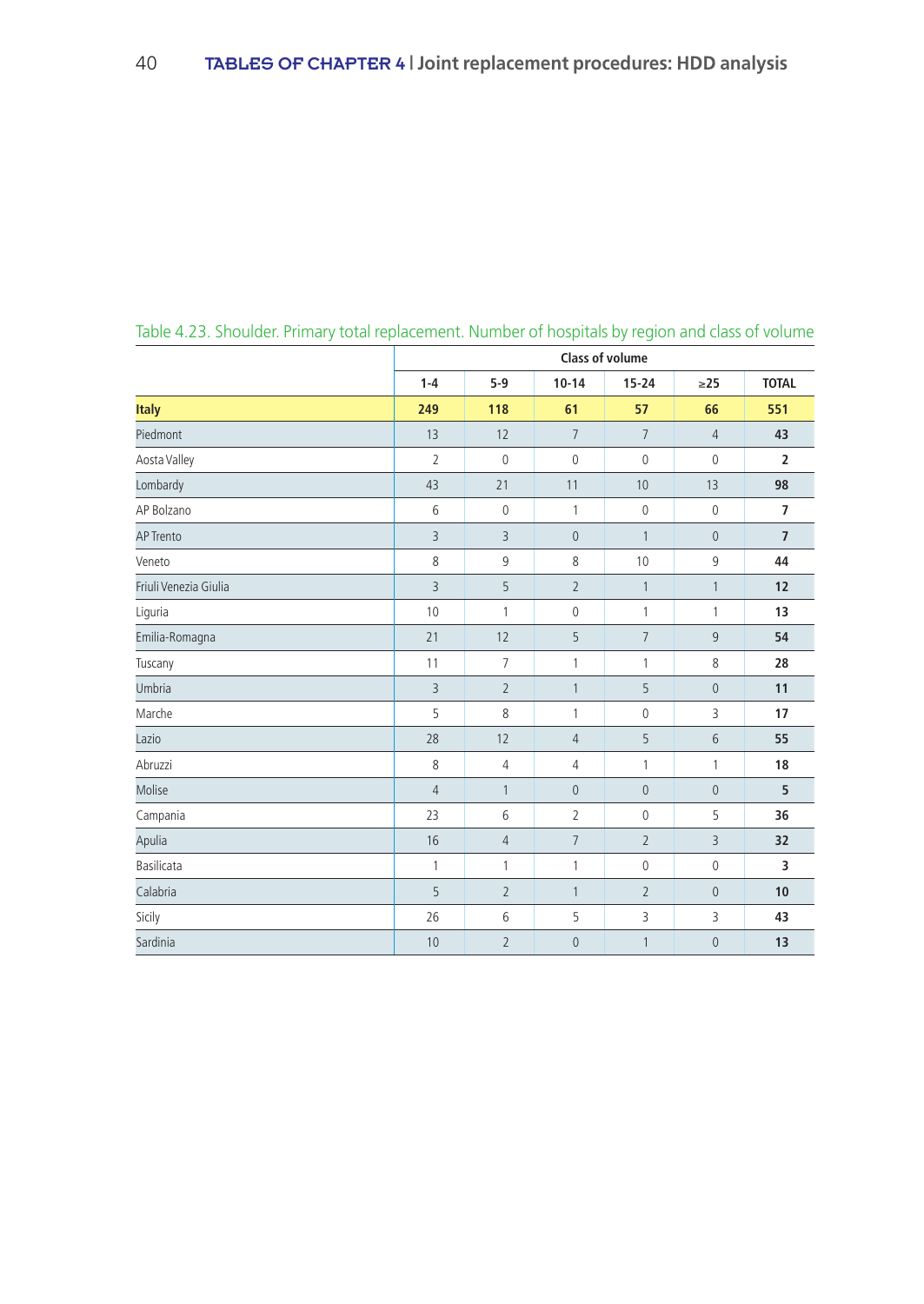|                       | <b>Class of volume</b> |                |                |                     |                |                |  |  |  |
|-----------------------|------------------------|----------------|----------------|---------------------|----------------|----------------|--|--|--|
|                       | $1 - 4$                | $5-9$          | $10 - 14$      | $15 - 24$           | $\geq$ 25      | <b>TOTAL</b>   |  |  |  |
| <b>Italy</b>          | 231                    | 45             | 16             | 12                  | $\overline{4}$ | 308            |  |  |  |
| Piedmont              | 23                     | $\mathbf{1}$   | $\mathbf{1}$   | $\mathbf 0$         | $\mathbf{0}$   | 25             |  |  |  |
| Aosta Valley          | $\overline{0}$         | $\mathbf{0}$   | $\mathbf{0}$   | $\mathbf 0$         | $\mathbf{0}$   | $\bf{0}$       |  |  |  |
| Lombardy              | 36                     | 12             | $\overline{4}$ | 3                   | $\mathbf{1}$   | 56             |  |  |  |
| AP Bolzano            | 4                      | $\mathbb O$    | $\mathbb O$    | $\mathbb O$         | $\mathbf 0$    | 4              |  |  |  |
| <b>AP Trento</b>      | 5                      | $\mathbf{0}$   | $\mathbf{1}$   | $\mathbf{0}$        | $\mathbf{0}$   | $6\phantom{1}$ |  |  |  |
| Veneto                | 18                     | 5              | 5              | 5                   | 1              | 34             |  |  |  |
| Friuli Venezia Giulia | $\overline{4}$         | $\mathbf{1}$   | $\mathbf{1}$   | $\mathbf 0$         | $\mathbf{0}$   | $6\phantom{1}$ |  |  |  |
| Liguria               | $\overline{4}$         | 1              | 1              | $\mathbb O$         | 0              | 6              |  |  |  |
| Emilia-Romagna        | 19                     | $\mathbf{1}$   | $\mathbf{0}$   | $\mathbf{1}$        | $\mathbf{1}$   | 22             |  |  |  |
| Tuscany               | 19                     | $\overline{2}$ | $\mathbb O$    | $\mathbf{1}$        | $\mathbf 0$    | 22             |  |  |  |
| Umbria                | $\sqrt{4}$             | $\overline{2}$ | $\mathbf 0$    | $\mathbb O$         | $\mathbf{1}$   | $\overline{7}$ |  |  |  |
| Marche                | $\overline{7}$         | 1              | $\mathbb O$    | $\mathbb O$         | 0              | 8              |  |  |  |
| Lazio                 | 29                     | 8              | $\mathbf{0}$   | $\mathbb O$         | $\overline{0}$ | 37             |  |  |  |
| Abruzzi               | $\overline{4}$         | $\overline{2}$ | $\mathbf{0}$   | $\mathbf{0}$        | 0              | 6              |  |  |  |
| Molise                | $\overline{3}$         | $\overline{0}$ | $\mathbf 0$    | $\mathbb O$         | $\mathbf 0$    | $\overline{3}$ |  |  |  |
| Campania              | 14                     | 3              | $\mathbb O$    | $\mathbf{1}$        | 0              | 18             |  |  |  |
| Apulia                | 9                      | 5              | $\mathbf{1}$   | $\mathbb O$         | $\mathbf{0}$   | 15             |  |  |  |
| Basilicata            | 3                      | $\mathbf 0$    | $\mathbb O$    | $\mathbb O$         | 0              | 3              |  |  |  |
| Calabria              | $\overline{3}$         | $\mathbf{1}$   | $\mathbf{0}$   | $\mathsf{O}\xspace$ | $\mathbf{0}$   | $\overline{4}$ |  |  |  |
| Sicily                | 16                     | 0              | 2              | 0                   | 0              | 18             |  |  |  |
| Sardinia              | $\overline{7}$         | $\overline{0}$ | $\mathbf{0}$   | 1                   | $\mathbf{0}$   | 8              |  |  |  |

Table 4.24. Shoulder. Primary partial replacement. Number of hospitals by region and class of volume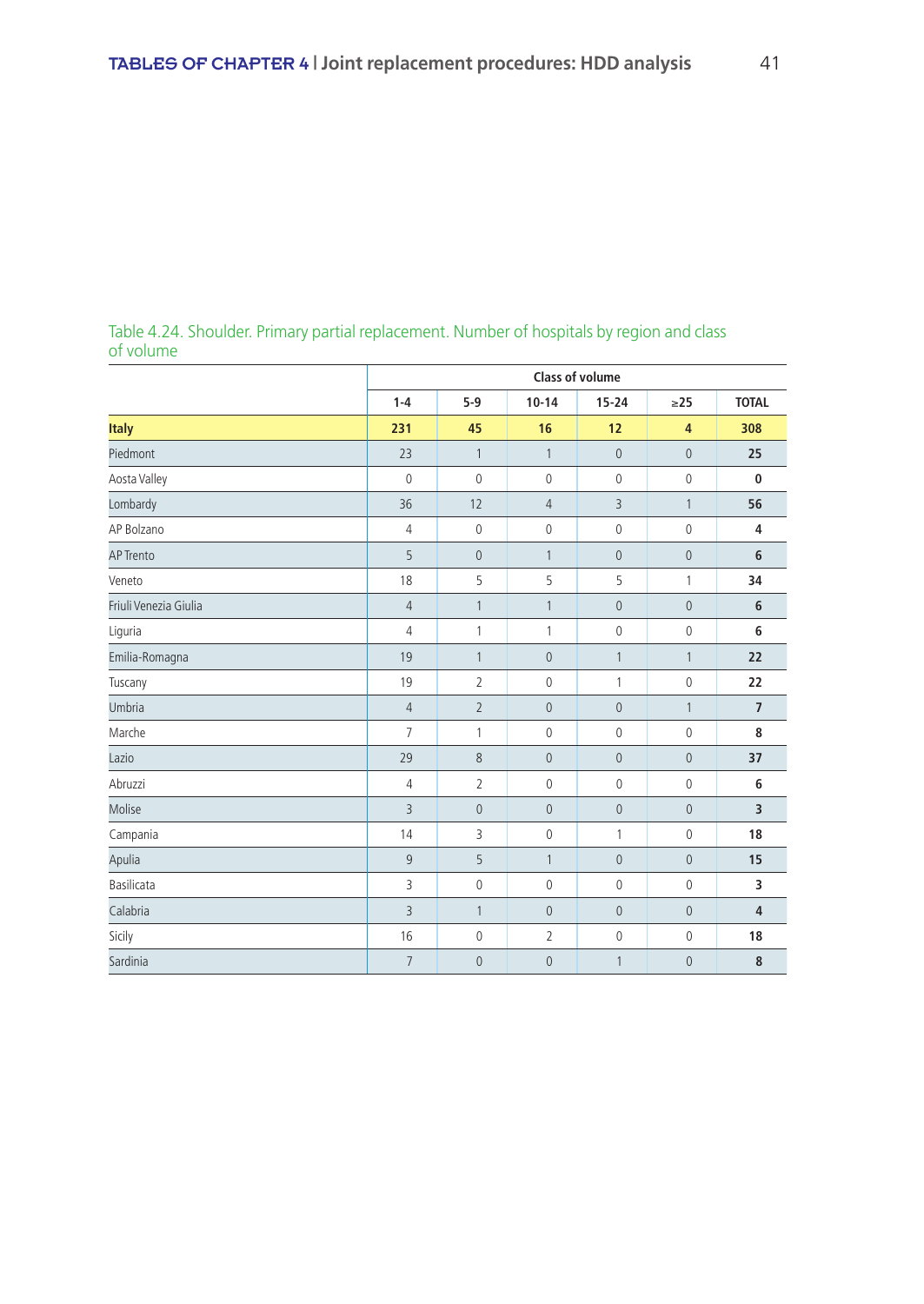|               | rapid in European and the model of model and driving do by procedure type |       |      |
|---------------|---------------------------------------------------------------------------|-------|------|
|               |                                                                           | Ν     | %    |
| ICD-9-CM code | Procedure type                                                            | 6,935 |      |
| 81.80         | Total shoulder replacement                                                | 5,812 | 83.8 |
|               | Total replacement (elective)                                              | 4.369 | 75.2 |
|               | Total replacement (emergency)                                             | 1.443 | 24.8 |
| 81.81         | Partial shoulder replacement                                              | 1,123 | 16.2 |

# Table 4.25. Shoulder. Number of hospital discharges by procedure type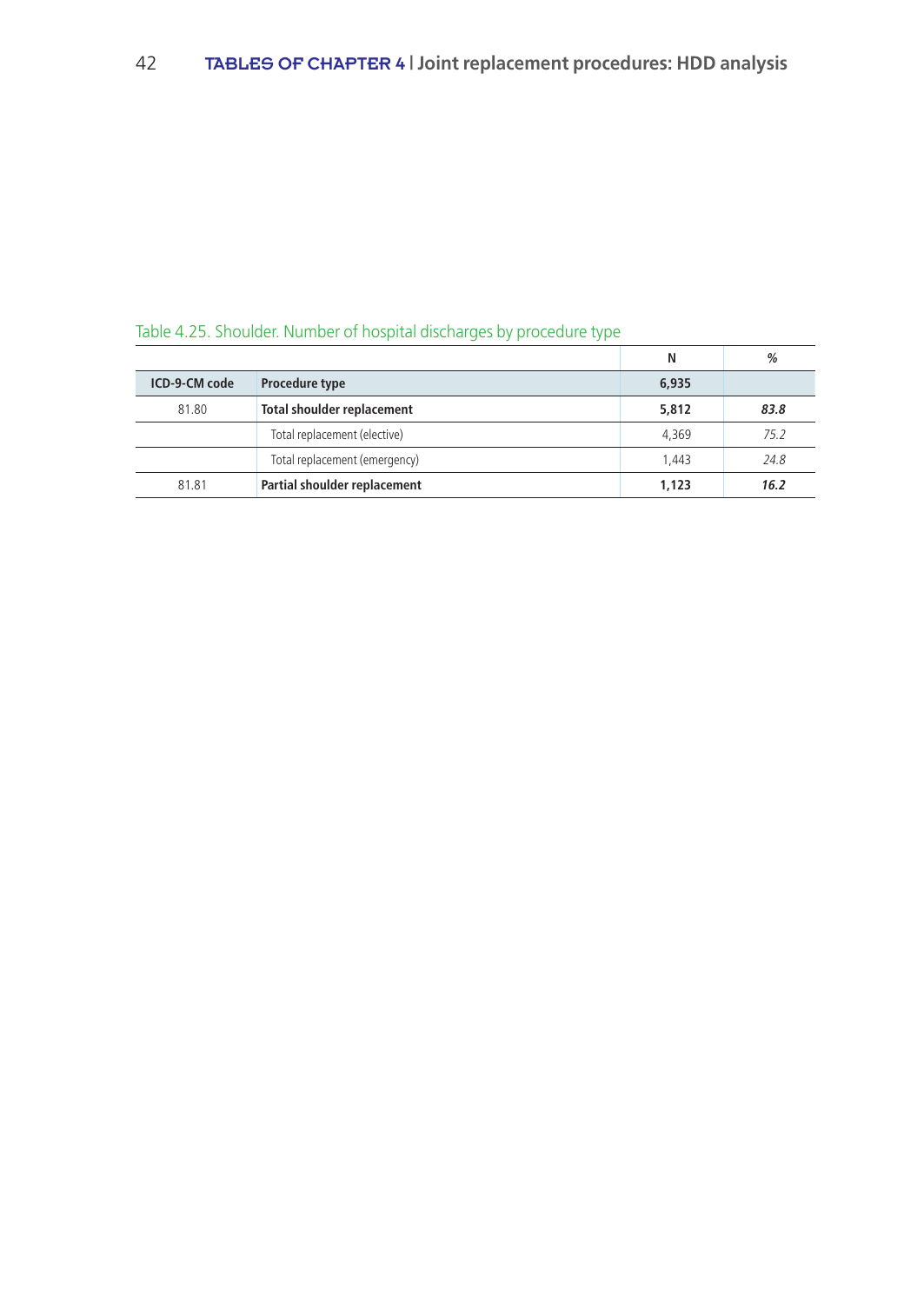### Table 4.26. Shoulder. Number of hospital discharges by patient gender and age, and by procedure type

|                                      | <b>Total</b><br>replacement<br>(elective) |      | (emergency) | <b>Total</b><br>replacement | Partial<br>replacement |      | <b>TOTAL</b> |      |
|--------------------------------------|-------------------------------------------|------|-------------|-----------------------------|------------------------|------|--------------|------|
|                                      | N                                         | %    | N           | %                           | N                      | %    | N            | $\%$ |
| <b>Number of hospital discharges</b> | 4,369                                     | 63.0 | 1,443       | 20.8                        | 1,123                  | 16.2 | 6,935        |      |
| <b>Gender</b>                        |                                           |      |             |                             |                        |      |              |      |
| Males                                | 1,276                                     | 29.2 | 230         | 15.9                        | 456                    | 40.6 | 1,962        | 28.3 |
| Females                              | 3,093                                     | 70.8 | 1.213       | 84.1                        | 667                    | 59.4 | 4,973        | 71.7 |
| Average age by gender                |                                           |      |             |                             |                        |      |              |      |
| <b>Male</b>                          |                                           |      |             |                             |                        |      |              |      |
| Mean age                             | 69.2                                      |      | 70.7        |                             | 63.0                   |      | 67.9         |      |
| Standard deviation                   | 9.5                                       |      | 10.4        |                             | 12.9                   |      | 10.9         |      |
| Median age                           | 71                                        |      | 72          |                             | 64                     |      | 70           |      |
| Interquartile range                  | 65-76                                     |      | 65-78       |                             | 57-72                  |      | 63-75        |      |
| <b>Female</b>                        |                                           |      |             |                             |                        |      |              |      |
| Mean age                             | 72.9                                      |      | 74.5        |                             | 70.2                   |      | 72.9         |      |
| Standard deviation                   | 7.1                                       |      | 7.3         |                             | 11.6                   |      | 8.0          |      |
| Median age                           | 74                                        |      | 75          |                             | 72                     |      | 74           |      |
| Interquartile range                  | 69-77                                     |      | 70-79       |                             | 65-78                  |      | 69-78        |      |
| Age group by gender                  |                                           |      |             |                             |                        |      |              |      |
| <b>Male</b>                          |                                           |      |             |                             |                        |      |              |      |
| <45                                  | 30                                        | 2.4  | 5           | 2.2                         | 37                     | 8.1  | 72           | 3.7  |
| $45 - 54$                            | 77                                        | 6.0  | 11          | 4.8                         | 58                     | 12.7 | 146          | 7.4  |
| $55 - 64$                            | 187                                       | 14.7 | 36          | 15.7                        | 137                    | 30.0 | 360          | 18.3 |
| $65 - 74$                            | 588                                       | 46.1 | 84          | 36.5                        | 144                    | 31.6 | 816          | 41.6 |
| $75 - 84$                            | 380                                       | 29.8 | 79          | 34.3                        | 71                     | 15.6 | 530          | 27.0 |
| $\geq 85$                            | 14                                        | 1.1  | 15          | 6.5                         | 9                      | 2.0  | 38           | 1.9  |
| <b>Female</b>                        |                                           |      |             |                             |                        |      |              |      |
| <45                                  | 13                                        | 0.4  | 1           | 0.1                         | 21                     | 3.1  | 35           | 0.7  |
| $45 - 54$                            | 46                                        | 1.5  | 11          | 0.9                         | 26                     | 3.9  | 83           | 1.7  |
| $55 - 64$                            | 255                                       | 8.2  | 105         | 8.7                         | 114                    | 17.1 | 474          | 9.5  |
| $65 - 74$                            | 1,395                                     | 45.1 | 434         | 35.8                        | 242                    | 36.3 | 2,071        | 41.6 |
| $75 - 84$                            | 1,316                                     | 42.5 | 565         | 46.6                        | 229                    | 34.3 | 2,110        | 42.4 |
| $\geq 85$                            | 68                                        | 2.2  | 97          | 8.0                         | 35                     | 5.2  | 200          | 4.0  |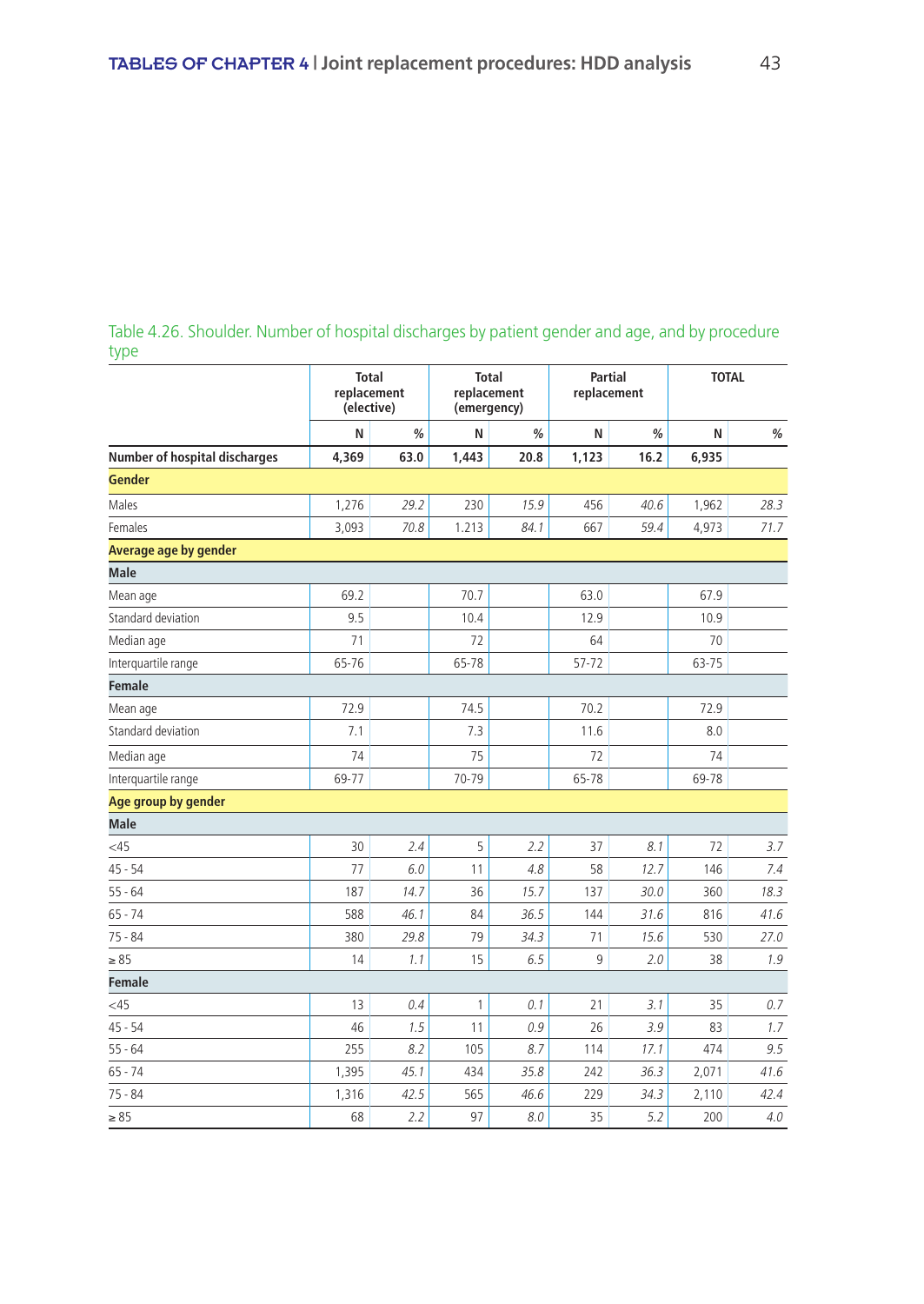|                                                                 |                | <b>Males</b> | <b>Females</b> |      | <b>TOTAL</b> |         |
|-----------------------------------------------------------------|----------------|--------------|----------------|------|--------------|---------|
|                                                                 | N              | %            | N              | %    | N            | $%$ cum |
| <b>Total replacement</b>                                        | 1,506          |              | 4,306          |      | 5,812        |         |
| Osteoarthrosis                                                  | 877            | 58.2         | 2,319          | 53.9 | 3,196        | 55.0    |
| Fracture of humerus                                             | 226            | 15.0         | 1,190          | 27.6 | 1,416        | 79.4    |
| Other disorders of synovium, tendon, and bursa                  | 110            | 7.3          | 156            | 3.6  | 266          | 83.9    |
| Other and unspecified arthropathies                             | 54             | 3.6          | 123            | 2.9  | 177          | 87.0    |
| Complications peculiar to certain specified procedures          | 43             | 2.9          | 80             | 1.9  | 123          | 89.1    |
| Peripheral enthesopathies and allied syndromes                  | 53             | 3.5          | 64             | 1.5  | 117          | 91.1    |
| Other disorders of bone and cartilage                           | 31             | 2.1          | 81             | 1.9  | 112          | 93.0    |
| Other and unspecified disorders of joint                        | 23             | 1.5          | 65             | 1.5  | 88           | 94.5    |
| Late effects of musculoskeletal and connective tissue injuries  | 21             | 1.4          | 58             | 1.3  | 79           | 95.9    |
| Other derangement of joint                                      | 17             | 1.1          | 47             | 1.1  | 64           | 97.0    |
| Fracture of scapula                                             | 5              | 0.3          | 34             | 0.8  | 39           | 97.7    |
| Dislocation of shoulder                                         | 8              | 0.5          | 29             | 0.7  | 37           | 98.3    |
| Other orthopedic aftercare                                      | 7              | 0.5          | 13             | 0.3  | 20           | 98.7    |
| Sprains and strains of shoulder and upper arm                   | 7              | 0.5          | 9              | 0.2  | 16           | 98.9    |
| Organ or tissue replaced by other means                         | 6              | 0.4          | $\overline{2}$ | 0.0  | 8            | 99.1    |
| Malignant neoplasm of bone and articular cartilage              | 4              | 0.3          | 3              | 0.1  | 7            | 99.2    |
| Arthropathy associated with infections                          | 3              | 0.2          | 3              | 0.1  | 6            | 99.3    |
| Crystal arthropathies                                           | 1              | 0.1          | 3              | 0.1  | 4            | 99.4    |
| Other complications of procedures not elsewhere classified      | $\Omega$       | 0.0          | 3              | 0.1  | 3            | 99.4    |
| Osteomyelitis, periostitis, and other infections involving bone | $\overline{2}$ | 0.1          | 1              | 0.0  | 3            | 99.5    |
| Secondary malignant neoplasm of other specified sites           | 1              | 0.1          | $\overline{2}$ | 0.0  | 3            | 99.5    |
| Other diagnoses (freg <0.1% on total)                           | $\overline{7}$ | 0.5          | 21             | 0.5  | 28           | 100.0   |
| <b>Partial replacement</b>                                      | 456            |              | 667            |      | 1,123        |         |
| Fracture of humerus                                             | 126            | 27.6         | 310            | 46.5 | 436          | 38.8    |
| Osteoarthrosis                                                  | 108            | 23.7         | 155            | 23.2 | 263          | 62.2    |
| Other disorders of synovium, tendon, and bursa                  | 109            | 23.9         | 91             | 13.6 | 200          | 80.1    |
| Peripheral enthesopathies and allied syndromes                  | 26             | 5.7          | 20             | 3.0  | 46           | 84.1    |
| Other disorders of bone and cartilage                           | 8              | 1.8          | 22             | 3.3  | 30           | 86.8    |

### Table 4.27. Shoulder. Number of hospital discharges by procedure type and diagnosis (ICD-9-CM category code), and by gender

Follow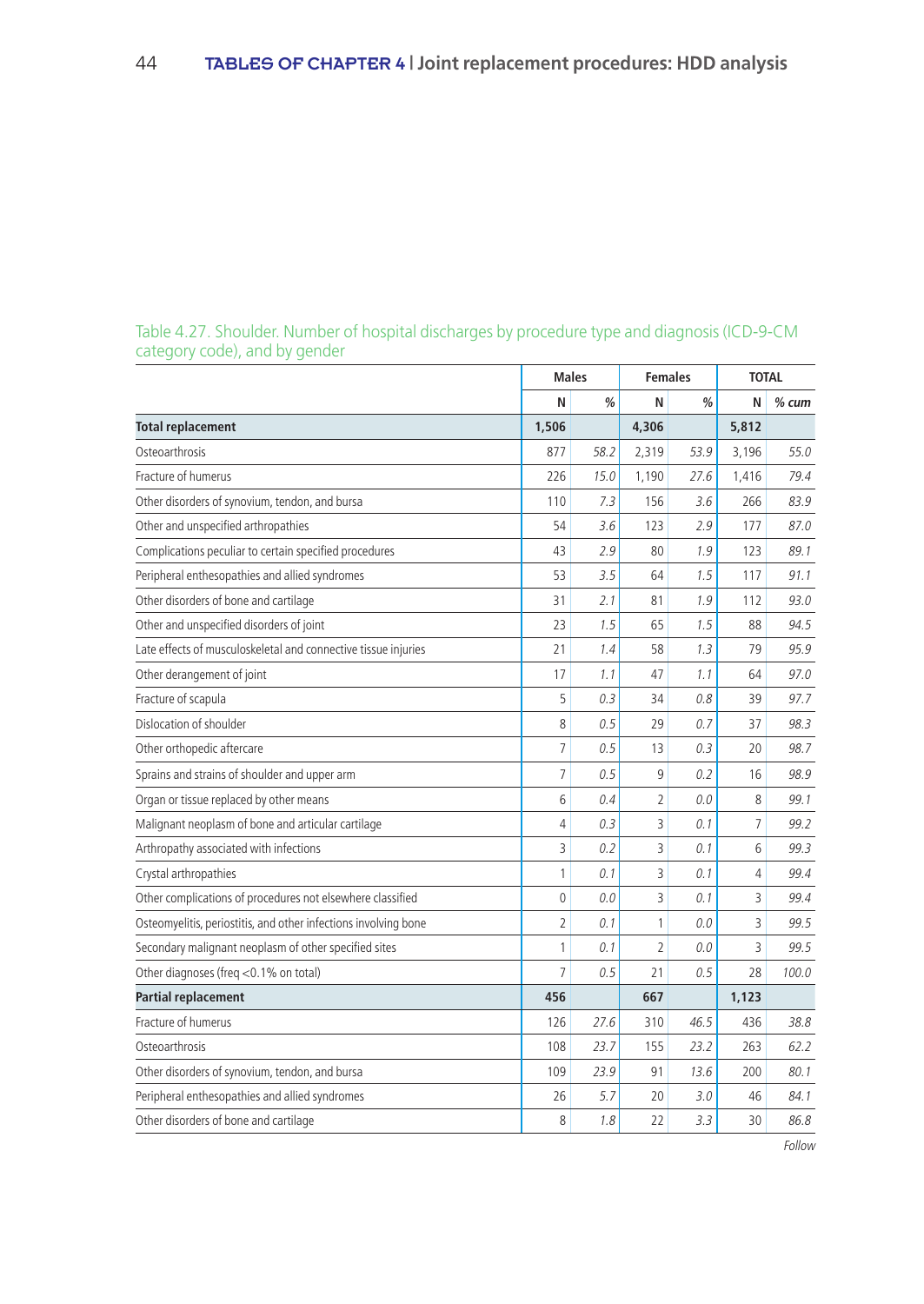### Table 4.27. Follow

|                                                                                | <b>Males</b><br><b>Females</b> |     | <b>TOTAL</b>   |     |                |         |
|--------------------------------------------------------------------------------|--------------------------------|-----|----------------|-----|----------------|---------|
|                                                                                | N                              | %   | N              | %   | N              | $%$ cum |
| Complications peculiar to certain specified procedures                         | 11                             | 2.4 | 18             | 2.7 | 29             | 89.4    |
| Dislocation of shoulder                                                        | 16                             | 3.5 | 7              | 1.0 | 23             | 91.5    |
| Other and unspecified disorders of joint                                       | 5                              | 1.1 | 9              | 1.3 | 14             | 92.7    |
| Other and unspecified arthropathies                                            | 9                              | 2.0 | 3              | 0.4 | 12             | 93.8    |
| Malignant neoplasm of bone and articular cartilage                             | 9                              | 2.0 | 3              | 0.4 | 12             | 94.8    |
| Fracture of neck of femur                                                      | $\overline{2}$                 | 0.4 | 6              | 0.9 | 8              | 95.5    |
| Other derangement of joint                                                     | 4                              | 0.9 | 3              | 0.4 | $\overline{7}$ | 96.2    |
| Late effects of musculoskeletal and connective tissue injuries                 | 4                              | 0.9 | 3              | 0.4 | $\overline{7}$ | 96.8    |
| Secondary malignant neoplasm of other specified sites                          | $\overline{2}$                 | 0.4 | 4              | 0.6 | 6              | 97.3    |
| Sprains and strains of shoulder and upper arm                                  | $\overline{2}$                 | 0.4 | $\overline{2}$ | 0.3 | 4              | 97.7    |
| Fracture of radius and ulna                                                    | $\overline{2}$                 | 0.4 | 1              | 0.1 | 3              | 98.0    |
| Other acquired deformities of limbs                                            | $\Omega$                       | 0.0 | $\overline{2}$ | 0.3 | $\overline{2}$ | 98.1    |
| Fracture of scapula                                                            | 0                              | 0.0 | $\overline{2}$ | 0.3 | $\overline{2}$ | 98.3    |
| Osteomyelitis, periostitis, and other infections involving bone                | $\overline{2}$                 | 0.4 | $\mathbf 0$    | 0.0 | $\overline{2}$ | 98.5    |
| Malignant neoplasm of connective and other soft tissue                         | $\overline{2}$                 | 0.4 | $\mathbf 0$    | 0.0 | $\overline{2}$ | 98.7    |
| Other benign neoplasm of connective and other soft tissue                      | 1                              | 0.2 | $\mathbf{0}$   | 0.0 | 1              | 98.8    |
| Other orthopedic aftercare                                                     | 1                              | 0.2 | $\mathbf{0}$   | 0.0 | 1              | 98.8    |
| Rheumatoid arthritis and other inflammatory polyarthropathies                  | 0                              | 0.0 | 1              | 0.1 | 1              | 98.9    |
| Fracture of pelvis                                                             | 1                              | 0.2 | $\mathbf 0$    | 0.0 | 1              | 99.0    |
| Fracture of ankle                                                              | 1                              | 0.2 | $\mathbf{0}$   | 0.0 | 1              | 99.1    |
| Fracture of clavicle                                                           | 1                              | 0.2 | $\mathbf{0}$   | 0.0 | 1              | 99.2    |
| Bacterial infection in conditions classified elsewhere and of unspecified site | 0                              | 0.0 | 1              | 0.1 | 1              | 99.3    |
| Transient cerebral ischemia                                                    | 1                              | 0.2 | $\mathbf{0}$   | 0.0 | 1              | 99.4    |
| Organ or tissue replaced by other means                                        | 1                              | 0.2 | $\mathbf{0}$   | 0.0 | 1              | 99.5    |
| Flat foot                                                                      | 0                              | 0.0 | 1              | 0.1 | 1              | 99.6    |
| Symptoms involving cardiovascular system                                       | 0                              | 0.0 | 1              | 0.1 | 1              | 99.6    |
| Injury to spleen                                                               | 1                              | 0.2 | $\mathbf{0}$   | 0.0 | 1              | 99.7    |
| Benign neoplasm of bone and articular cartilage                                | 0                              | 0.0 | 1              | 0.1 | 1              | 99.8    |
| Neoplasm of uncertain behavior of other and unspecified sites and tissues      | $\Omega$                       | 0.0 | 1              | 0.1 | 1              | 99.9    |
| Neoplasms of unspecified nature                                                | 1                              | 0.2 | $\Omega$       | 0.0 | 1              | 100.0   |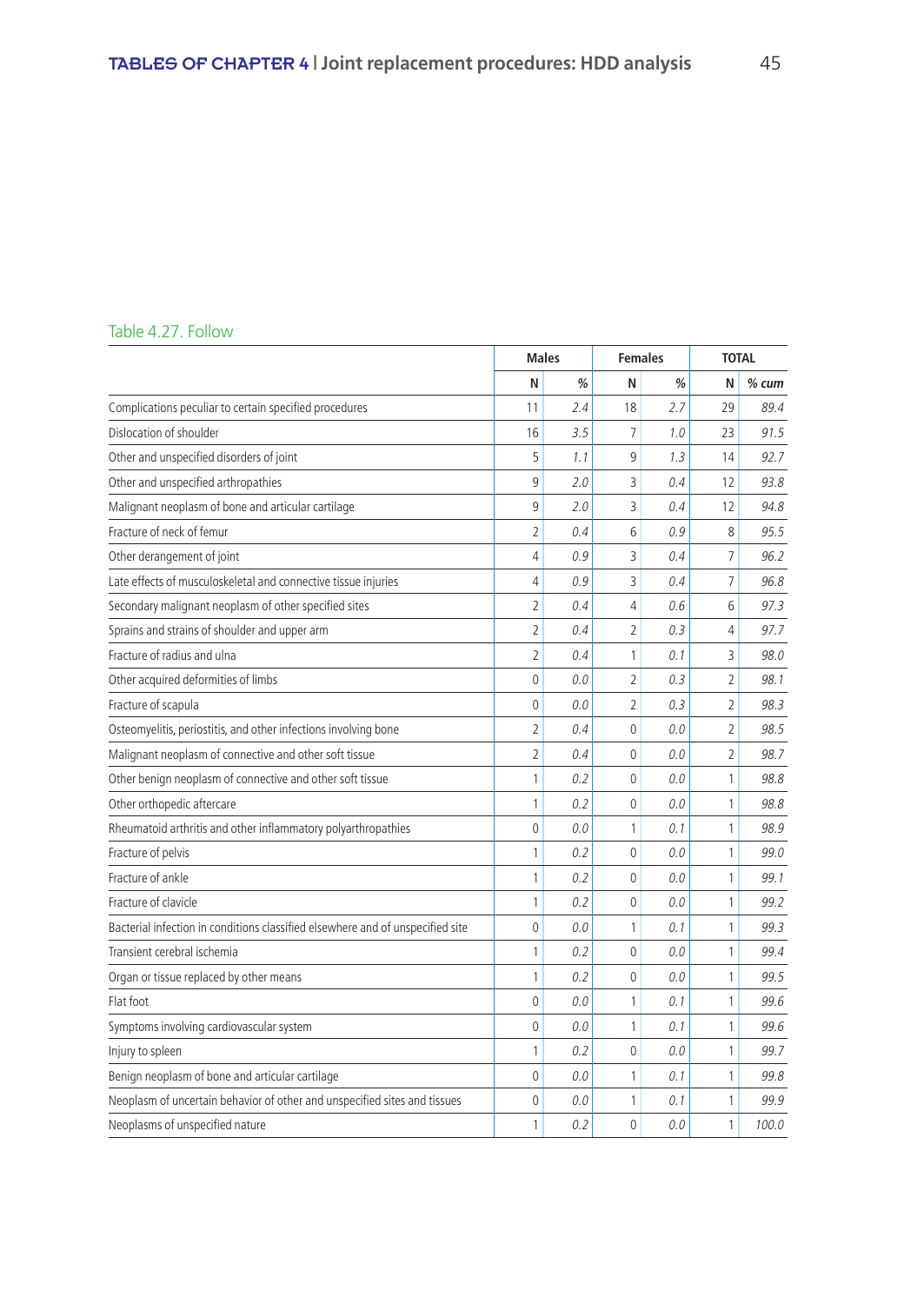|                                                                | <b>Total</b><br>replacement<br>(elective) |               | Total<br>replacement<br>(emergency) |               | Partial<br>replacement |               | <b>TOTAL</b>   |      |
|----------------------------------------------------------------|-------------------------------------------|---------------|-------------------------------------|---------------|------------------------|---------------|----------------|------|
|                                                                | N                                         | $\frac{0}{0}$ | N                                   | $\frac{0}{0}$ | N                      | $\frac{0}{0}$ | N              | $\%$ |
| <b>Mode of discharge</b>                                       | 4,369                                     |               | 1,443                               |               | 1,123                  |               | 6,935          |      |
| Dead                                                           |                                           | 0.0           |                                     | 0.1           | 2                      | 0.2           | 4              | 0.1  |
| Ordinary discharge                                             | 4,086                                     | 93.5          | 1,333                               | 92.4          | 1,065                  | 94.8          | 6,484          | 93.5 |
| Discharge to a residential health care                         | 9                                         | 0.2           | 17                                  | 1.2           | 7                      | 0.6           | 33             | 0.5  |
| Discharge to hospital at home                                  | 0                                         | 0.0           | $\overline{2}$                      | 0.1           | 2                      | 0.2           | $\overline{4}$ | 0.1  |
| Discharge against medical advice                               | 4                                         | 0.1           | 6                                   | 0.4           | 1                      | 0.1           | 11             | 0.2  |
| Transfer to an acute admission unit of a different<br>hospital | 31                                        | 0.7           | 13                                  | 0.9           | 6                      | 0.5           | 50             | 0.7  |
| Transfer in the same hospital                                  | 177                                       | 4.1           | 18                                  | 1.2           | 12                     | 1.1           | 207            | 3.0  |
| Transfer to an inpatient rehabilitation hospital               | 61                                        | 1.4           | 48                                  | 3.3           | 22                     | 2.0           | 131            | 1.9  |
| Discharge to a nursing home                                    | 0                                         | 0.0           | 5                                   | 0.3           | 6                      | 0.5           | 11             | 0.2  |

# Table 4.28. Shoulder. Number of hospital discharges by mode of discharge and procedure type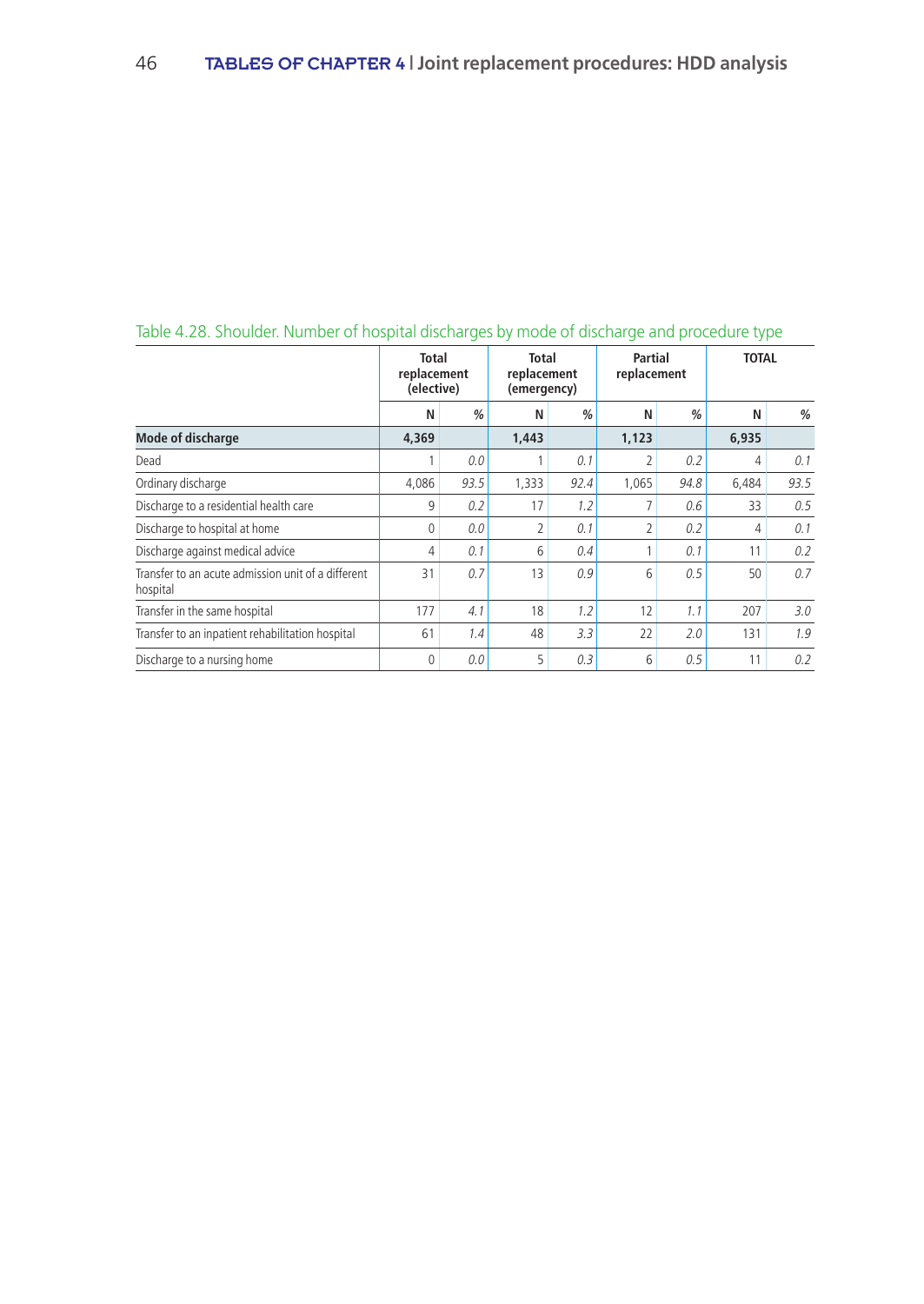|                                      |      | <b>Total</b><br>replacement<br>(elective) |      | <b>Total</b><br>replacement<br>(emergency) | <b>Partial</b><br>replacement |      |  |
|--------------------------------------|------|-------------------------------------------|------|--------------------------------------------|-------------------------------|------|--|
| <b>Number of hospital discharges</b> |      | 4,369                                     |      | 1,443                                      | 1,123                         |      |  |
|                                      | Mean | S.D.                                      | Mean | S.D.                                       | Mean                          | S.D. |  |
| <b>Italy</b>                         | 5.4  | 3.4                                       | 9.5  | 6.0                                        | 6.5                           | 6.3  |  |
| Piedmont                             | 5.6  | 2.6                                       | 7.2  | 4.9                                        | 7.0                           | 8.7  |  |
| <b>Aosta Valley</b>                  | 9.4  | 6.2                                       |      |                                            |                               |      |  |
| Lombardy                             | 5.2  | 2.5                                       | 8.9  | 5.7                                        | 6.8                           | 7.0  |  |
| AP Bolzano                           | 6.4  | 2.3                                       | 11.1 | 5.5                                        | 9.5                           | 3.0  |  |
| AP Trento                            | 5.3  | 1.8                                       | 8.8  | 2.3                                        | 8.1                           | 7.7  |  |
| Veneto                               | 6.1  | 4.0                                       | 10.9 | 6.1                                        | 3.7                           | 4.5  |  |
| Friuli Venezia Giulia                | 5.9  | 8.1                                       | 10.4 | 4.8                                        | 8.1                           | 15.4 |  |
| Liguria                              | 2.9  | 1.7                                       | 11.5 | 7.0                                        | 8.8                           | 3.9  |  |
| Emilia-Romagna                       | 5.2  | 2.8                                       | 8.7  | 5.3                                        | 7.0                           | 5.3  |  |
| Tuscany                              | 4.7  | 1.5                                       | 7.4  | 4.0                                        | 7.2                           | 4.4  |  |
| Umbria                               | 4.8  | 1.9                                       | 9.1  | 6.6                                        | 5.0                           | 3.1  |  |
| Marche                               | 3.2  | 1.8                                       | 7.3  | 4.9                                        | 11.8                          | 12.0 |  |
| Lazio                                | 5.7  | 2.9                                       | 10.8 | 8.9                                        | 7.4                           | 4.9  |  |
| Abruzzi                              | 5.7  | 2.3                                       | 10.7 | 6.5                                        | 6.9                           | 3.8  |  |
| Molise                               | 7.3  | 1.6                                       | 13.8 | 4.4                                        | 8.5                           | 2.1  |  |
| Campania                             | 7.0  | 6.4                                       | 11.7 | 6.5                                        | 5.7                           | 4.0  |  |
| Apulia                               | 5.7  | 3.4                                       | 10.0 | 4.9                                        | 7.4                           | 5.1  |  |
| <b>Basilicata</b>                    | 5.2  | 1.6                                       | 11.0 |                                            | 4.5                           | 3.5  |  |
| Calabria                             | 6.1  | 2.8                                       | 7.3  | 3.7                                        | 9.0                           | 7.5  |  |
| Sicily                               | 5.5  | 2.7                                       | 10.1 | 5.1                                        | 7.4                           | 4.4  |  |
| Sardinia                             | 6.9  | 3.5                                       | 12.2 | 5.6                                        | 8.4                           | 3.7  |  |

# Table 4.29. Shoulder. Length of stay (in days) by region and procedure type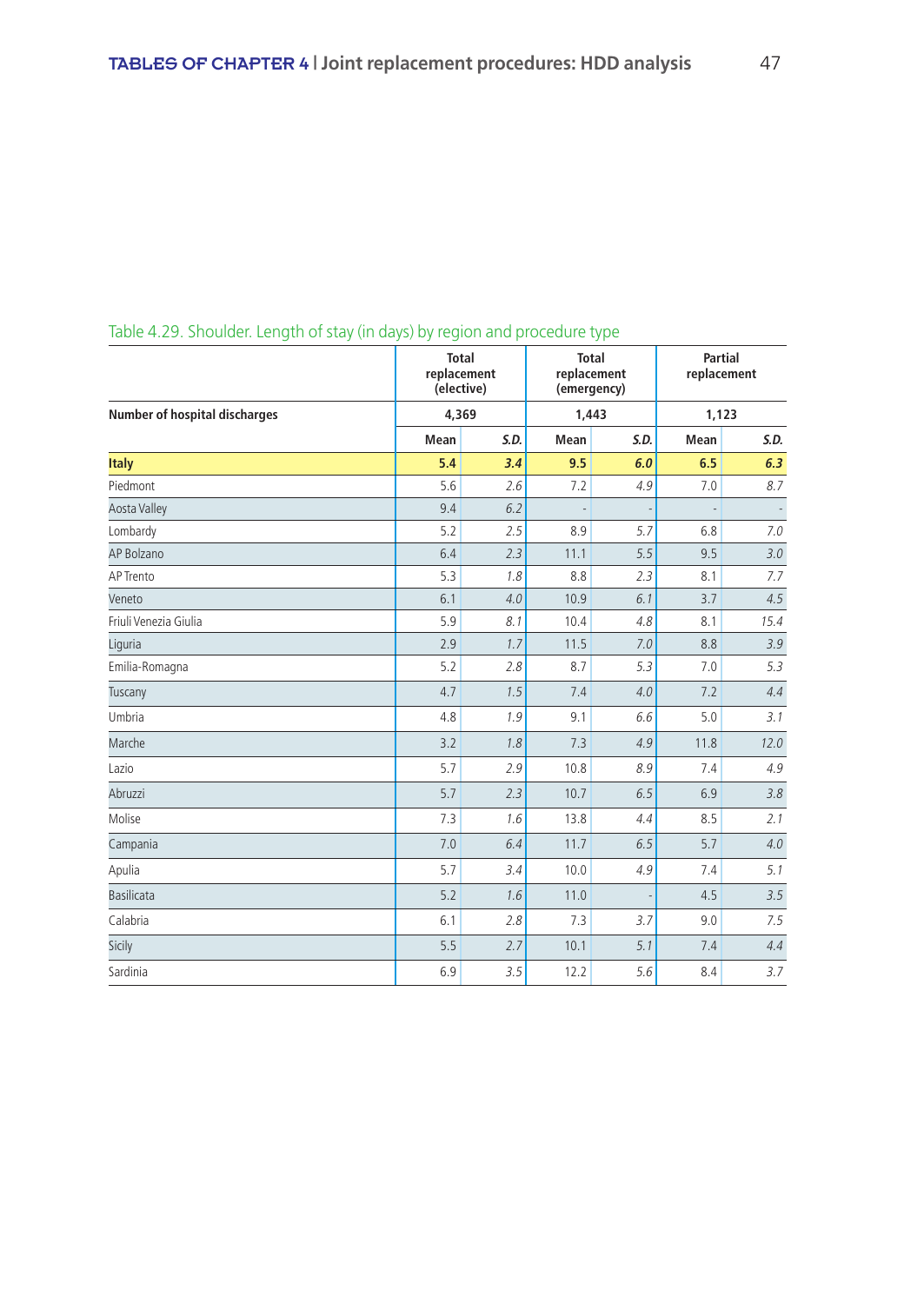|                                      |      | <b>Total</b><br>replacement<br>(elective) | <b>Total</b> | replacement<br>(emergency) | <b>Partial</b><br>replacement<br>1,123 |      |  |
|--------------------------------------|------|-------------------------------------------|--------------|----------------------------|----------------------------------------|------|--|
| <b>Number of hospital discharges</b> |      | 4,369                                     |              | 1,443                      |                                        |      |  |
|                                      | Mean | S.D.                                      | Mean         | S.D.                       | Mean                                   | S.D. |  |
| <b>Italy</b>                         | 4.3  | 2.3                                       | 5.5          | 4.1                        | 4.2                                    | 4.4  |  |
| Piedmont                             | 4.6  | 2.5                                       | 4.8          | 2.6                        | 5.3                                    | 7.4  |  |
| <b>Aosta Valley</b>                  | 6.0  | 1.9                                       |              |                            |                                        |      |  |
| Lombardy                             | 4.4  | 2.1                                       | 5.5          | 4.1                        | 4.7                                    | 5.0  |  |
| AP Bolzano                           | 5.7  | 1.9                                       | 8.4          | 5.1                        | 7.0                                    | 1.9  |  |
| AP Trento                            | 4.5  | 1.7                                       | 6.0          | 2.5                        | 5.0                                    | 4.3  |  |
| Veneto                               | 5.3  | 3.7                                       | 6.8          | 4.8                        | 2.9                                    | 4.8  |  |
| Friuli Venezia Giulia                | 4.7  | 3.3                                       | 6.7          | 4.1                        | 4.0                                    | 2.6  |  |
| Liguria                              | 2.5  | 1.3                                       | 6.9          | 5.6                        | 5.5                                    | 2.3  |  |
| Emilia-Romagna                       | 4.3  | 1.9                                       | 5.2          | 3.9                        | 4.4                                    | 2.4  |  |
| Tuscany                              | 3.7  | 1.4                                       | 4.8          | 2.4                        | 4.7                                    | 2.8  |  |
| Umbria                               | 3.6  | 1.8                                       | 4.7          | 4.1                        | 3.6                                    | 2.1  |  |
| Marche                               | 3.0  | 1.6                                       | 4.8          | 3.4                        | 8.2                                    | 11.0 |  |
| Lazio                                | 4.1  | 1.8                                       | 5.5          | 5.4                        | 4.3                                    | 2.4  |  |
| Abruzzi                              | 4.7  | 1.7                                       | 6.5          | 6.2                        | 4.4                                    | 1.8  |  |
| Molise                               | 6.0  | 1.4                                       | 6.2          | 1.6                        | 5.3                                    | 1.3  |  |
| Campania                             | 3.9  | 2.4                                       | 5.1          | 4.0                        | 3.5                                    | 2.8  |  |
| Apulia                               | 4.1  | 2.4                                       | 4.9          | 2.7                        | 3.8                                    | 2.5  |  |
| <b>Basilicata</b>                    | 4.1  | 1.6                                       | 3.0          | Ξ.                         | 3.5                                    | 3.5  |  |
| Calabria                             | 4.9  | 2.9                                       | 4.5          | 2.8                        | 6.7                                    | 4.8  |  |
| Sicily                               | 4.0  | 1.9                                       | 5.3          | 2.6                        | 4.1                                    | 2.1  |  |
| Sardinia                             | 5.4  | 2.8                                       | 5.6          | 2.0                        | 4.4                                    | 1.6  |  |

# Table 4.30. Shoulder. Length of postoperative stay (in days) by region and procedure type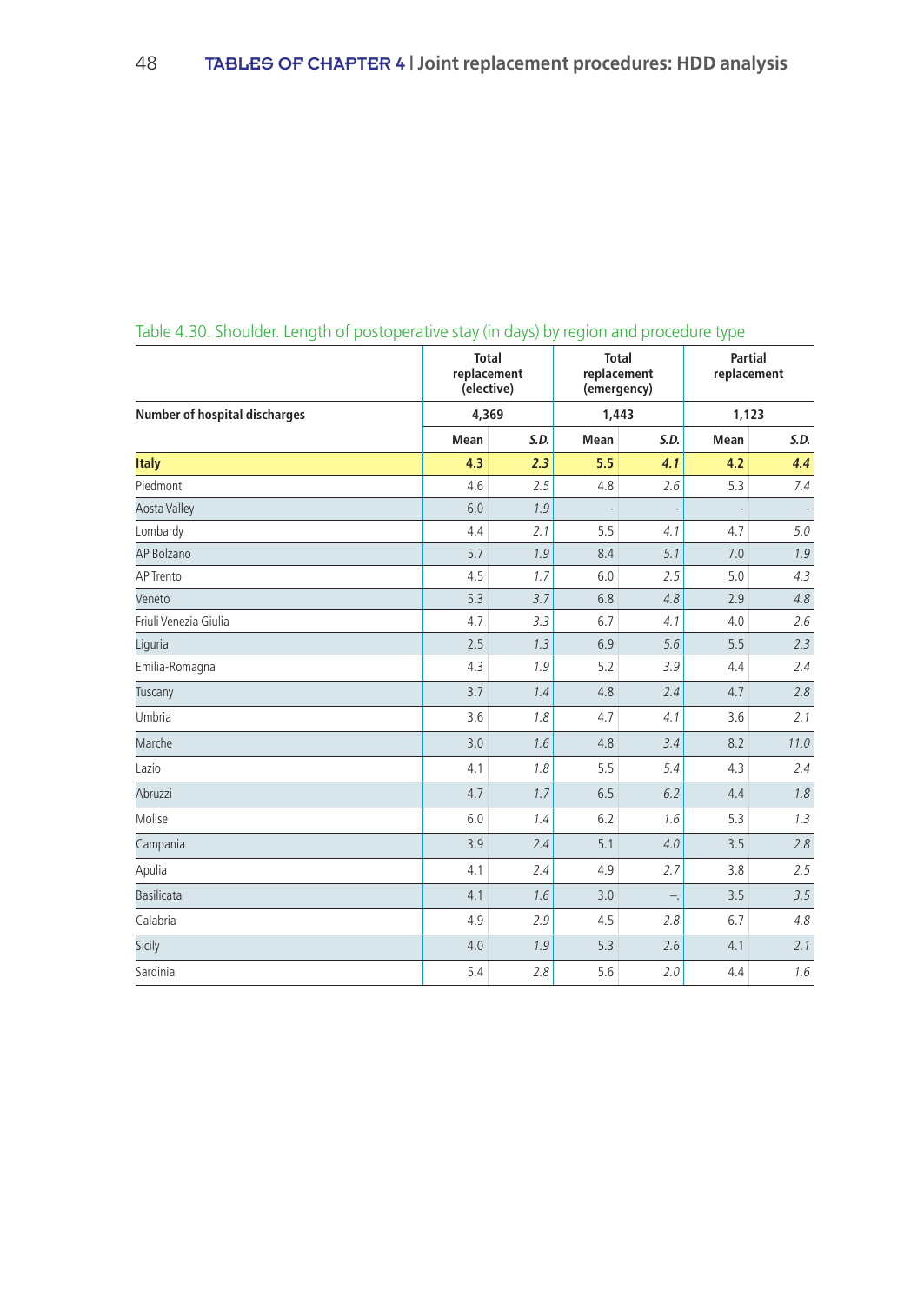|                                                                | <b>Total</b><br>replacement<br>(elective) |               | <b>Partial</b><br><b>Total</b><br>replacement<br>replacement<br>(emergency) |               | <b>TOTAL</b> |               |                |      |  |  |
|----------------------------------------------------------------|-------------------------------------------|---------------|-----------------------------------------------------------------------------|---------------|--------------|---------------|----------------|------|--|--|
|                                                                | N                                         | $\frac{0}{0}$ | N                                                                           | $\frac{0}{0}$ | N            | $\frac{0}{0}$ | N              | $\%$ |  |  |
| <b>Hospitalization burden</b>                                  | 4,369                                     |               | 1,443                                                                       |               | 1,123        |               | 6,935          |      |  |  |
| National Health System                                         | 4,206                                     | 96.3          | 1,407                                                                       | 97.5          | 1,092        | 97.2          | 6,705          | 96.7 |  |  |
| Patient's contribution for<br>the accommodation payment        | 90                                        | 2.1           | 5                                                                           | 0.3           | 15           | 1.3           | 110            | 1.6  |  |  |
| Reimbursement                                                  | 4                                         | 0.1           | $\mathbf{0}$                                                                | 0.0           |              | 0.1           | 5              | 0.1  |  |  |
| Solvent                                                        | 47                                        | 1.1           | 19                                                                          | 1.3           | 13           | 1.2           | 79             | 1.1  |  |  |
| Surgeon's fee charged to patient                               | 6                                         | 0.1           |                                                                             | 0.1           | $\Omega$     | 0.0           | 7              | 0.1  |  |  |
| Surgeon's fee and accomodation<br>charged to patient           | 10                                        | 0.2           | 4                                                                           | 0.3           |              | 0.1           | 15             | 0.2  |  |  |
| Foreigners charged to National Health<br>System                | 4                                         | 0.1           | 5                                                                           | 0.3           |              | 0.1           | 10             | 0.1  |  |  |
| Indigent foreigners charged to National<br>Health System       | 0                                         | 0.0           | $\overline{\phantom{a}}$                                                    | 0.1           | $\Omega$     | 0.0           | $\overline{2}$ | 0.0  |  |  |
| Indigent foreigners charged to the<br>Ministry of the Interior | $\overline{2}$                            | 0.0           | $\Omega$                                                                    | 0.0           | $\Omega$     | 0.0           | 2              | 0.0  |  |  |

# Table 4.31. Shoulder. Number of hospital discharges by hospitalization burden and procedure type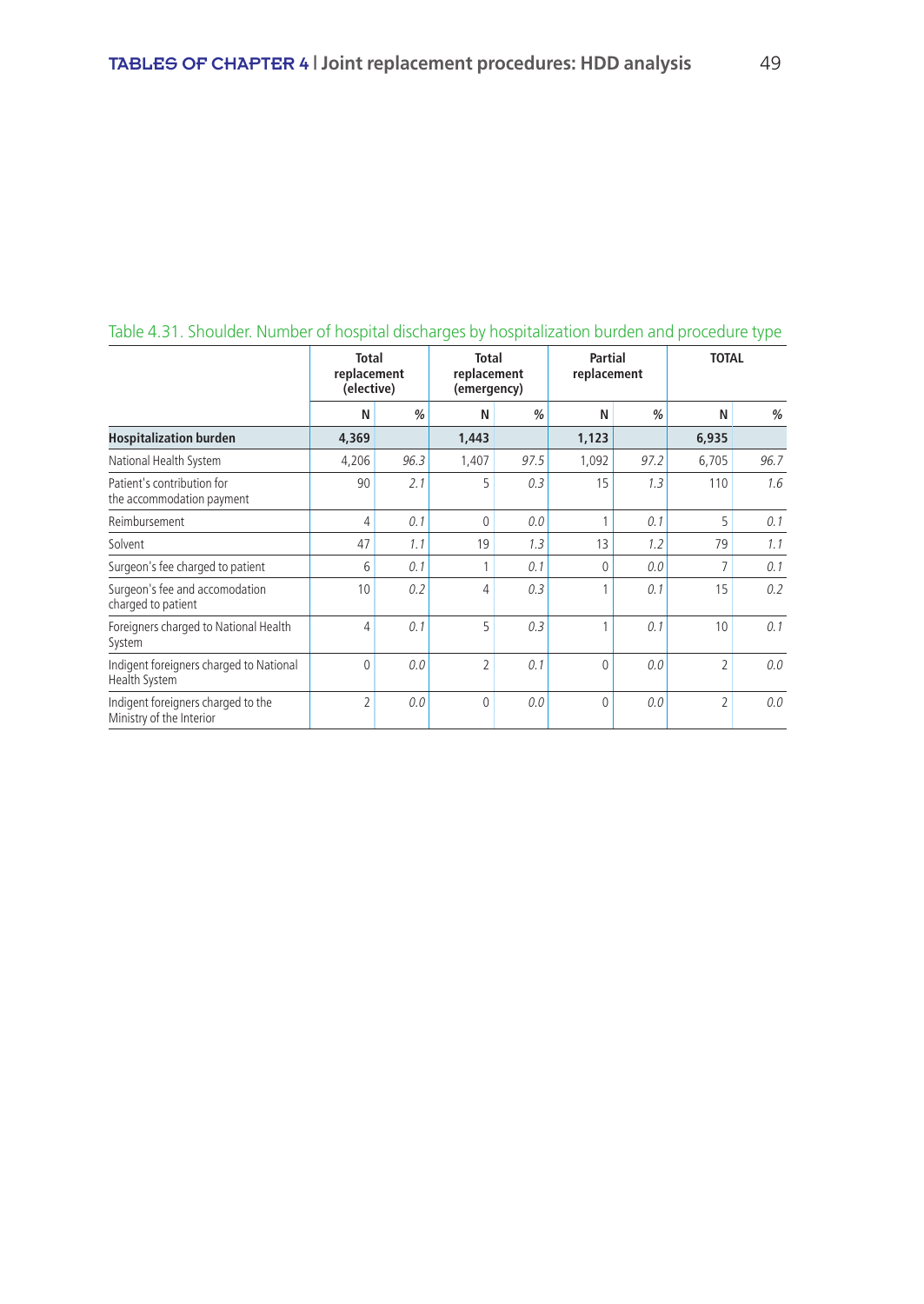|                       |                | <b>Total ankle replacement</b> |
|-----------------------|----------------|--------------------------------|
|                       | N              | $\%$                           |
| <b>Italy</b>          | 492            |                                |
| Piedmont              | $\overline{9}$ | 1.8                            |
| Aosta Valley          | $\mathbb O$    | 0.0                            |
| Lombardy              | 189            | 38.4                           |
| AP Bolzano            | 3              | 0.6                            |
| AP Trento             | 15             | 3.1                            |
| Veneto                | 49             | 10.0                           |
| Friuli Venezia Giulia | $\overline{3}$ | 0.6                            |
| Liguria               | $\overline{4}$ | 0.8                            |
| Emilia-Romagna        | 152            | 30.9                           |
| Tuscany               | 10             | 2.0                            |
| Umbria                | $\overline{7}$ | 1.4                            |
| Marche                | 3              | 0.6                            |
| Lazio                 | 24             | 4.9                            |
| Abruzzi               | 1              | 0.2                            |
| Molise                | $\mathbf{1}$   | 0.2                            |
| Campania              | $\overline{7}$ | 1.4                            |
| Apulia                | 6              | 1.2                            |
| Basilicata            | $\mathbb O$    | 0.0                            |
| Calabria              | $\overline{2}$ | 0.4                            |
| Sicily                | $\overline{7}$ | 1.4                            |
| Sardinia              | $\mathbb O$    | 0.0                            |

# Table 4.32. Ankle. Number of procedures by region and procedure type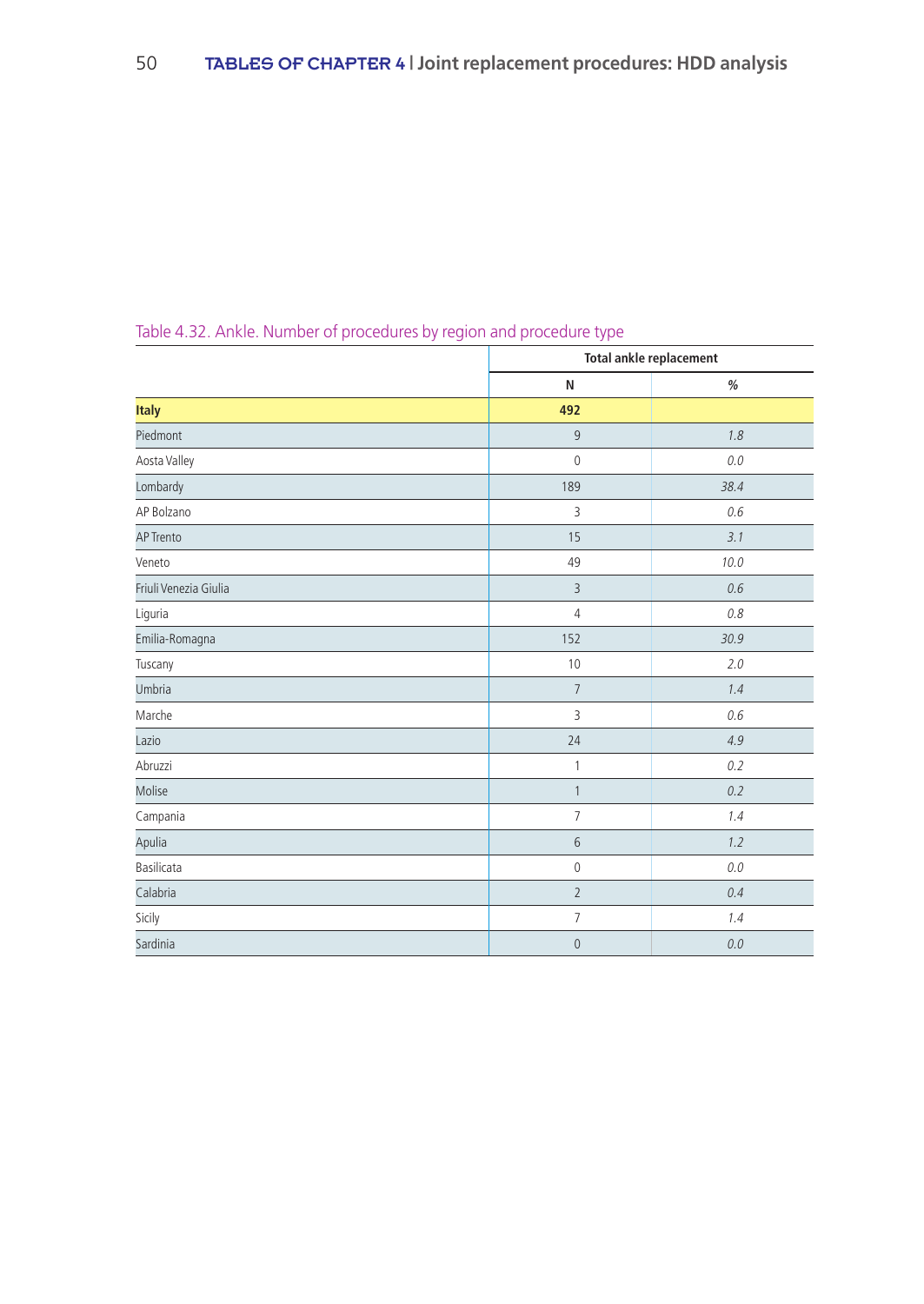|                       |                |                | <b>Class of volume</b> |                |
|-----------------------|----------------|----------------|------------------------|----------------|
|                       | $1 - 2$        | $3 - 4$        | $\geq 5$               | <b>TOTAL</b>   |
| <b>Italy</b>          | 74             | 15             | 19                     | 108            |
| Piedmont              | 5              | $\mathbf{1}$   | $\mathbf{0}$           | 6              |
| Aosta Valley          | $\mathbf 0$    | $\mathbb O$    | $\mathbb O$            | $\mathbf 0$    |
| Lombardy              | 18             | $\sqrt{4}$     | $\overline{7}$         | 29             |
| AP Bolzano            | $\overline{2}$ | $\mathbb O$    | $\mathbf 0$            | $\mathbf 2$    |
| <b>AP Trento</b>      | $\mathbf{1}$   | $\mathbf{0}$   | $\mathbf{1}$           | $\overline{2}$ |
| Veneto                | 5              | $\overline{2}$ | $\overline{4}$         | 11             |
| Friuli Venezia Giulia | $\overline{2}$ | $\mathbf{0}$   | $\overline{0}$         | $\overline{2}$ |
| Liguria               | $\mathbf{1}$   | 1              | $\mathbf 0$            | $\overline{2}$ |
| Emilia-Romagna        | 10             | $\mathbf{1}$   | 5                      | 16             |
| Tuscany               | 6              | 1              | $\mathbb O$            | $\overline{7}$ |
| Umbria                | $\mathbf{1}$   | $\overline{2}$ | $\mathbf 0$            | 3              |
| Marche                | 3              | $\mathbb O$    | $\mathbb O$            | 3              |
| Lazio                 | 8              | $\mathbf{1}$   | $\mathbf{1}$           | 10             |
| Abruzzi               | 1              | $\mathbb O$    | $\mathbb O$            | 1              |
| Molise                | $\mathbf{1}$   | $\mathbf{0}$   | $\overline{0}$         | $\mathbf{1}$   |
| Campania              | $\overline{7}$ | $\mathbb O$    | $\mathbf 0$            | $\overline{7}$ |
| Apulia                | $\mathbf{1}$   | $\mathbf 0$    | $\mathbf{1}$           | $\overline{2}$ |
| Basilicata            | $\mathbf 0$    | $\mathbb O$    | $\mathbb O$            | $\bf{0}$       |
| Calabria              | $\mathbf{1}$   | $\mathbf 0$    | $\mathbf{0}$           | $\mathbf{1}$   |
| Sicily                | $\mathbf{1}$   | $\overline{2}$ | $\mathbb O$            | 3              |
| Sardinia              | $\overline{0}$ | $\overline{0}$ | $\mathbf{0}$           | $\bf{0}$       |

Table 4.33. Ankle. Primary total replacement. Number of hospitals by region and class of volume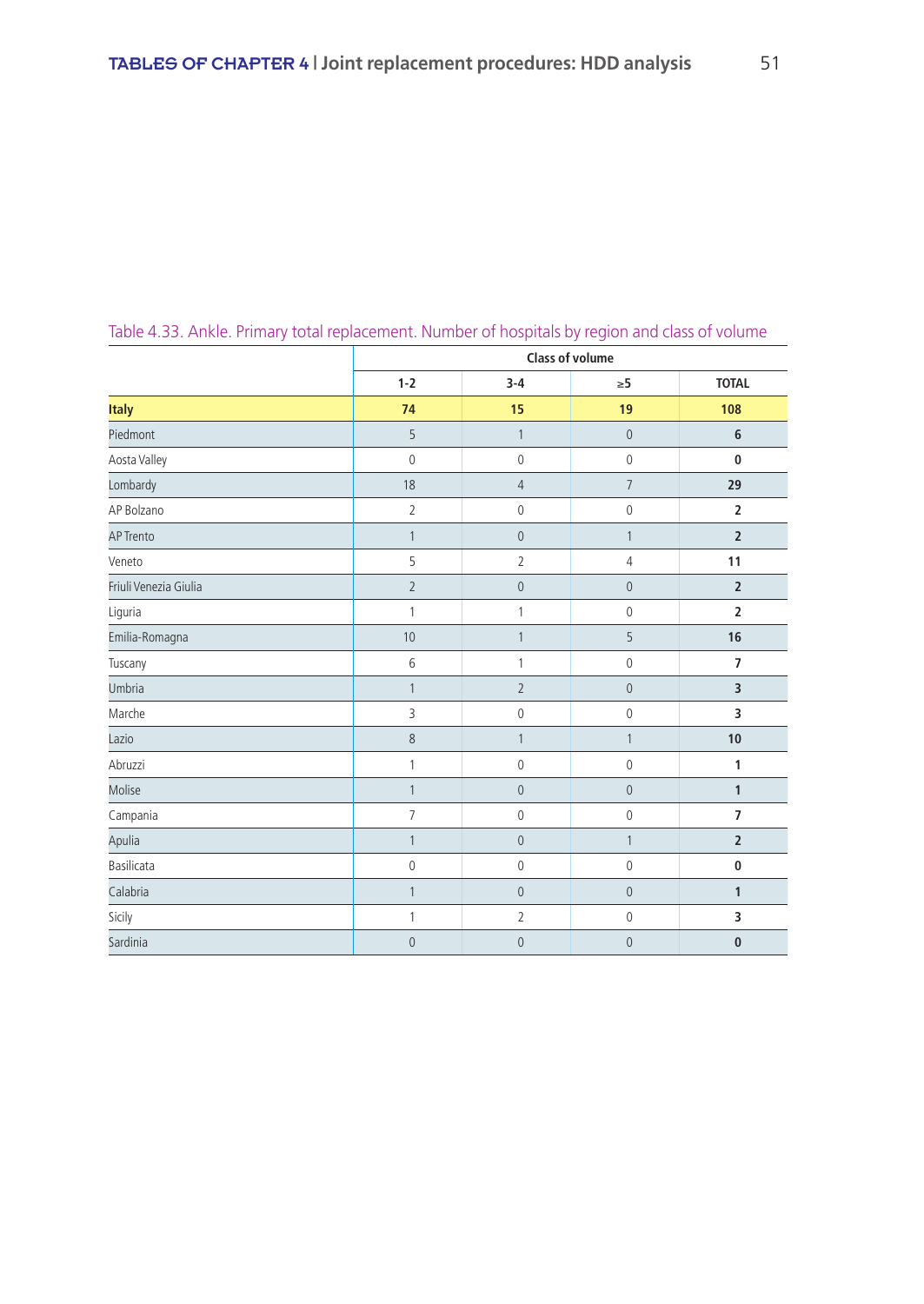# Table 4.34. Ankle. Number of hospital discharges by procedure type

|               |                         | N   |
|---------------|-------------------------|-----|
| ICD-9-CM code | <b>Procedure type</b>   |     |
| 81.56         | Total ankle replacement | 481 |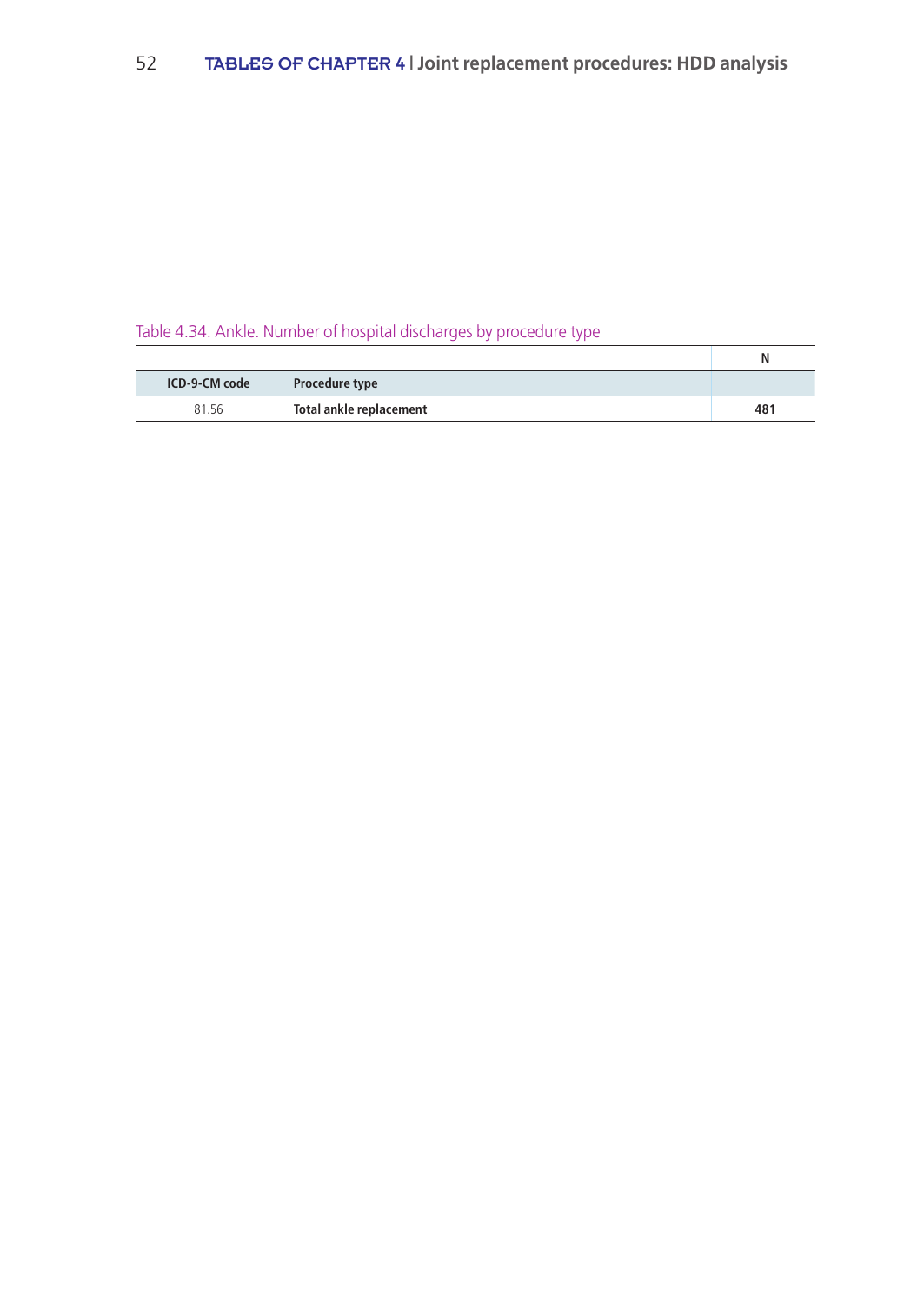### Table 4.35. Ankle. Number of hospital discharges by patient gender and age, and by procedure type

|                                      |                | <b>Total ankle replacement</b> |
|--------------------------------------|----------------|--------------------------------|
|                                      | N              | $\%$                           |
| <b>Number of hospital discharges</b> | 481            |                                |
| <b>Gender</b>                        |                |                                |
| Males                                | 267            | 55.5                           |
| Females                              | 214            | 44.5                           |
| <b>Average age by gender</b>         |                |                                |
| <b>Male</b>                          |                |                                |
| Mean age                             | 51,4           |                                |
| Standard deviation                   | 16,3           |                                |
| Median age                           | 51             |                                |
| Interquartile range                  | 38-65          |                                |
| <b>Female</b>                        |                |                                |
| Mean age                             | 56,1           |                                |
| Standard deviation                   | 16,2           |                                |
| Median age                           | 56,5           |                                |
| Interquartile range                  | 46-69          |                                |
| Age group by gender                  |                |                                |
| <b>Male</b>                          |                |                                |
| $<$ 45                               | 93             | 34.8                           |
| $45 - 54$                            | 52             | 19.5                           |
| $55 - 64$                            | 53             | 19.9                           |
| $65 - 74$                            | 45             | 16.9                           |
| $75 - 84$                            | 24             | 9.0                            |
| $\geq 85$                            | $\mathbf{0}$   | $0.0$                          |
| <b>Female</b>                        |                |                                |
| $<$ 45                               | 47             | 22.0                           |
| $45 - 54$                            | 45             | 21.0                           |
| $55 - 64$                            | 51             | 23.8                           |
| $65 - 74$                            | 45             | 21.0                           |
| $75 - 84$                            | 24             | 11.2                           |
| $\geq 85$                            | $\overline{2}$ | 0.9                            |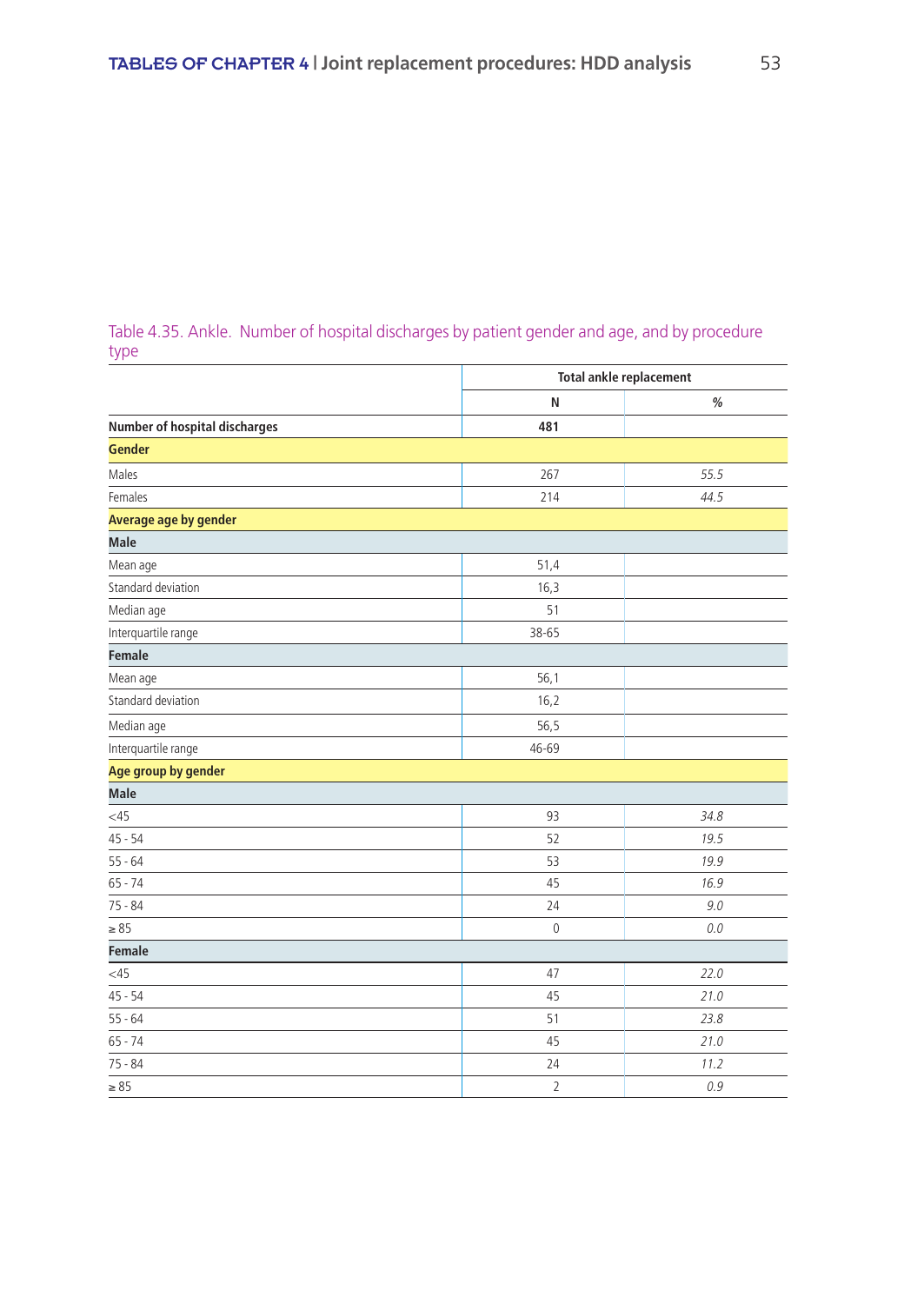|                                                                    |                | <b>Males</b>  | <b>Females</b> |      | <b>TOTAL</b>   |         |
|--------------------------------------------------------------------|----------------|---------------|----------------|------|----------------|---------|
|                                                                    | N              | $\frac{0}{0}$ | N              | %    | N              | $%$ cum |
| <b>Total ankle replacement</b>                                     | 267            |               | 214            |      | 481            |         |
| Osteoarthrosis                                                     | 195            | 73.0          | 172            | 80.4 | 367            | 76.3    |
| Other derangement of joint                                         | 20             | 7.5           | 7              | 3.3  | 27             | 81.9    |
| Other and unspecified arthropathies                                | 12             | 4.5           | 5              | 2.3  | 17             | 85.4    |
| Late effects of musculoskeletal and connective tissue injuries     | 11             | 4.1           | 5              | 2.3  | 16             | 88.8    |
| Osteochondropathies                                                | $\overline{7}$ | 2.6           | $\overline{7}$ | 3.3  | 14             | 91.7    |
| Other and unspecified disorders of joint                           | 6              | 2.2           | 4              | 1.9  | 10             | 93.8    |
| Arthropathy associated with other disorders classified elsewhere   | 6              | 2.2           | 0              | 0.0  | 6              | 95.0    |
| Complications peculiar to certain specified procedures             | $\overline{2}$ | 0.7           | 4              | 1.9  | 6              | 96.3    |
| Other disorders of bone and cartilage                              | 3              | 1.1           | 1              | 0.5  | $\overline{4}$ | 97.1    |
| Fracture of neck of femur                                          | $\Omega$       | 0.0           | 3              | 1.4  | 3              | 97.7    |
| Other acquired deformities of limbs                                | $\overline{2}$ | 0.7           | 0              | 0.0  | $\overline{2}$ | 98.1    |
| Other orthopedic aftercare                                         | $\theta$       | 0.0           | 1              | 0.5  | 1              | 98.3    |
| Arthropathy associated with infections                             | $\Omega$       | 0.0           | 1              | 0.5  | 1              | 98.5    |
| Fracture of vertebral column without mention of spinal cord injury | 1              | 0.4           | $\Omega$       | 0.0  | 1              | 98.8    |
| Fracture of tibia and fibula                                       | 1              | 0.4           | 0              | 0.0  | 1              | 99.0    |
| Fracture of other and unspecified parts of femur                   | $\Omega$       | 0.0           | 1              | 0.5  | 1              | 99.2    |
| Fracture of one or more tarsal and metatarsal bones                | $\mathbf{0}$   | 0.0           | 1              | 0.5  | 1              | 99.4    |
| Gout                                                               | 1              | 0.4           | 0              | 0.0  | 1              | 99.6    |
| Acute myocardial infarction                                        | $\Omega$       | 0.0           | 1              | 0.5  | 1              | 99.8    |
| Flat foot                                                          | $\Omega$       | 0.0           | 1              | 0.5  | 1              | 100.0   |

### Table 4.36. Ankle. Number of hospital discharges by procedure type and diagnosis (ICD-9-CM category code), and by gender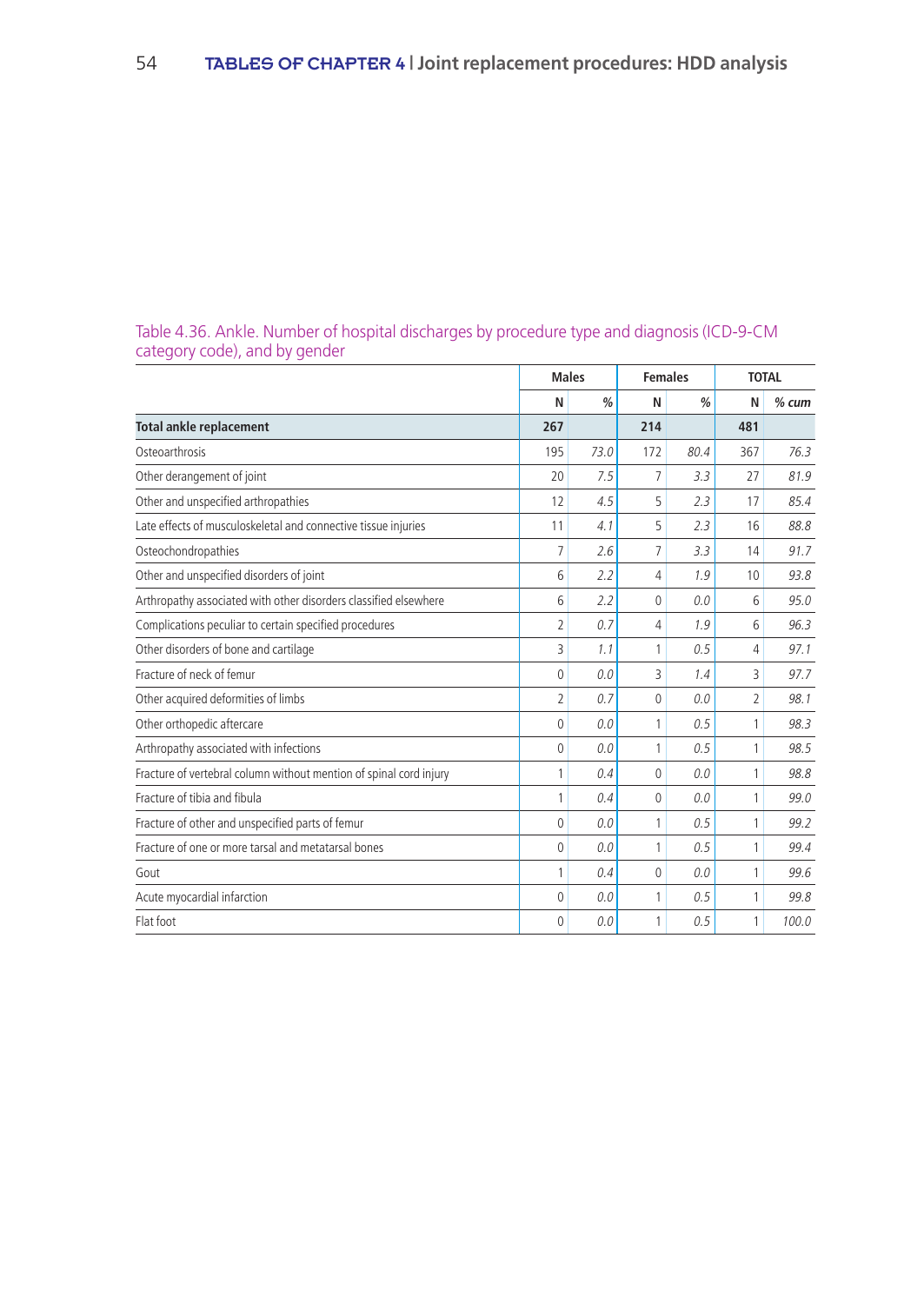|                                                             |          | <b>Total ankle replacement</b> |
|-------------------------------------------------------------|----------|--------------------------------|
|                                                             | N        | $\frac{0}{0}$                  |
| <b>Mode of discharge</b>                                    | 481      |                                |
| Dead                                                        | 0        | 0.0                            |
| Ordinary discharge                                          | 471      | 97.9                           |
| Discharge to a residential health care                      | $\Omega$ | 0.0                            |
| Discharge to hospital at home                               | $\Omega$ | 0.0                            |
| Discharge against medical advice                            | $\Omega$ | 0.0                            |
| Transfer to an acute admission unit of a different hospital |          | 0.2                            |
| Transfer in the same hospital                               | 4        | 0.8                            |
| Transfer to an inpatient rehabilitation hospital            | 5        | 1.0                            |
| Discharge to a nursing home                                 | 0        | 0.0                            |

## Table 4.37. Ankle. Number of hospital discharges by mode of discharge and procedure type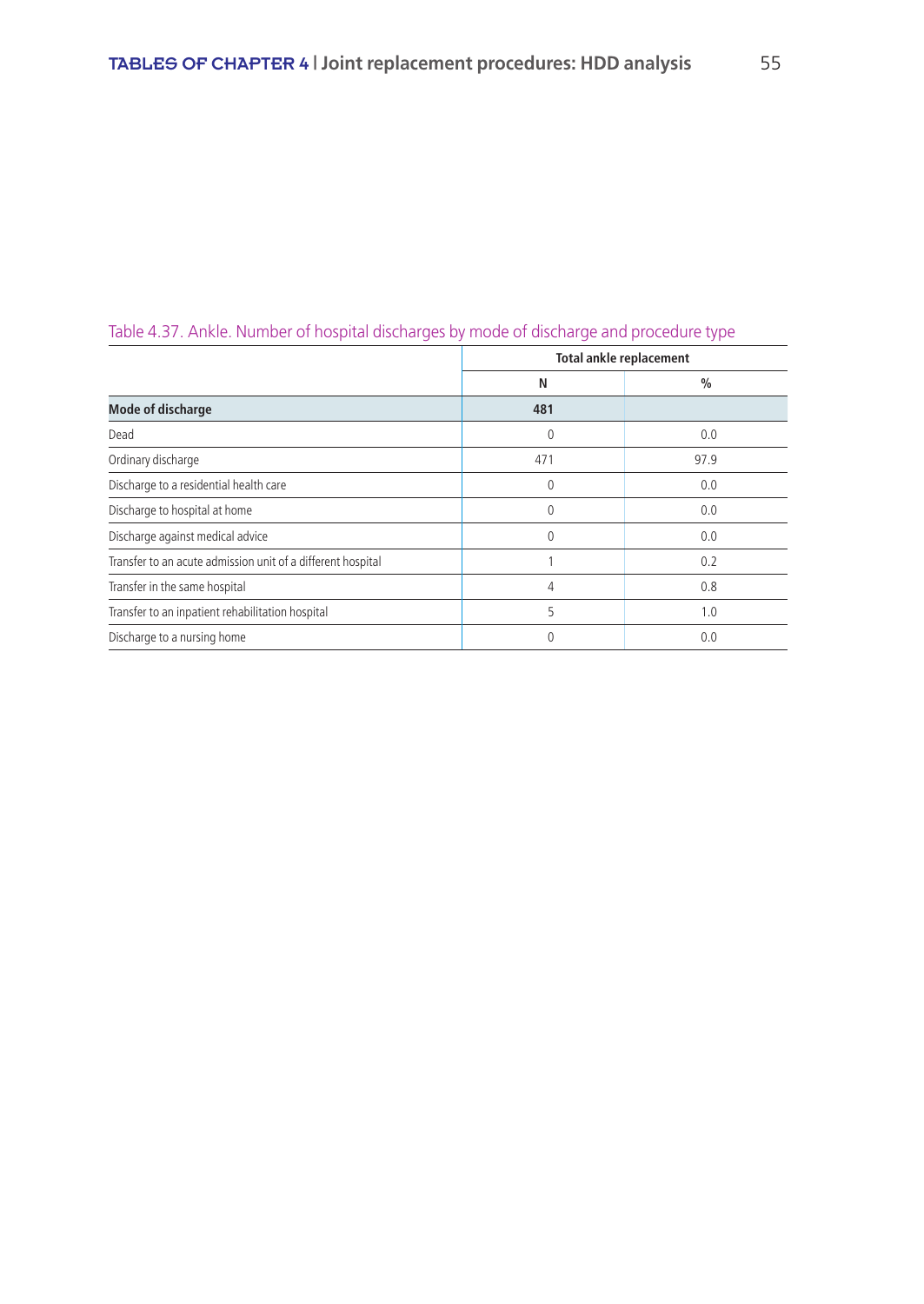|                                      |                          | Total ankle replacement  |      |                           |  |  |  |  |  |
|--------------------------------------|--------------------------|--------------------------|------|---------------------------|--|--|--|--|--|
| <b>Number of hospital discharges</b> |                          | 481                      |      |                           |  |  |  |  |  |
|                                      | <b>Total stay</b>        |                          |      | <b>Postoperative stay</b> |  |  |  |  |  |
|                                      | Mean                     | S.D.                     | Mean | S.D.                      |  |  |  |  |  |
| <b>Italy</b>                         | 4.6                      | 4.4                      | 3.6  | 2.9                       |  |  |  |  |  |
| Piedmont                             | 5.4                      | 2.8                      | 4.9  | 2.5                       |  |  |  |  |  |
| <b>Aosta Valley</b>                  | $\overline{\phantom{a}}$ |                          |      |                           |  |  |  |  |  |
| Lombardy                             | 4.5                      | 3.0                      | 3.8  | 2.7                       |  |  |  |  |  |
| AP Bolzano                           | 3.3                      | 2.3                      | 3.0  | 1.7                       |  |  |  |  |  |
| AP Trento                            | 3.0                      | 1.3                      | 2.5  | 1.2                       |  |  |  |  |  |
| Veneto                               | 5.1                      | 4.2                      | 4.5  | 3.5                       |  |  |  |  |  |
| Friuli Venezia Giulia                | 4.3                      | 2.1                      | 4.0  | 2.0                       |  |  |  |  |  |
| Liguria                              | 7.5                      | 4.4                      | 6.3  | 3.9                       |  |  |  |  |  |
| Emilia-Romagna                       | 4.0                      | 5.7                      | 2.7  | 1.8                       |  |  |  |  |  |
| Tuscany                              | 7.5                      | 7.2                      | 6.8  | 7.6                       |  |  |  |  |  |
| Umbria                               | 2.9                      | 1.2                      | 2.1  | 0.9                       |  |  |  |  |  |
| Marche                               | 4.0                      | 3.5                      | 3.3  | 3.2                       |  |  |  |  |  |
| Lazio                                | 4.3                      | 3.2                      | 3.9  | 2.9                       |  |  |  |  |  |
| Abruzzi                              | 2.0                      |                          | 2.0  |                           |  |  |  |  |  |
| Molise                               | 11.0                     |                          | 5.0  |                           |  |  |  |  |  |
| Campania                             | 11.6                     | 9.8                      | 7.4  | 7.7                       |  |  |  |  |  |
| Apulia                               | 7.8                      | 3.0                      | 5.3  | 1.0                       |  |  |  |  |  |
| <b>Basilicata</b>                    |                          |                          |      |                           |  |  |  |  |  |
| Calabria                             | 6.5                      | 0.7                      | 5.5  | 0.7                       |  |  |  |  |  |
| Sicily                               | 4.7                      | 1.5                      | 3.7  | 1.5                       |  |  |  |  |  |
| Sardinia                             | $\overline{\phantom{a}}$ | $\overline{\phantom{a}}$ |      |                           |  |  |  |  |  |

# Table 4.38. Ankle. Length of total and postoperative stay (in days) by region and procedure type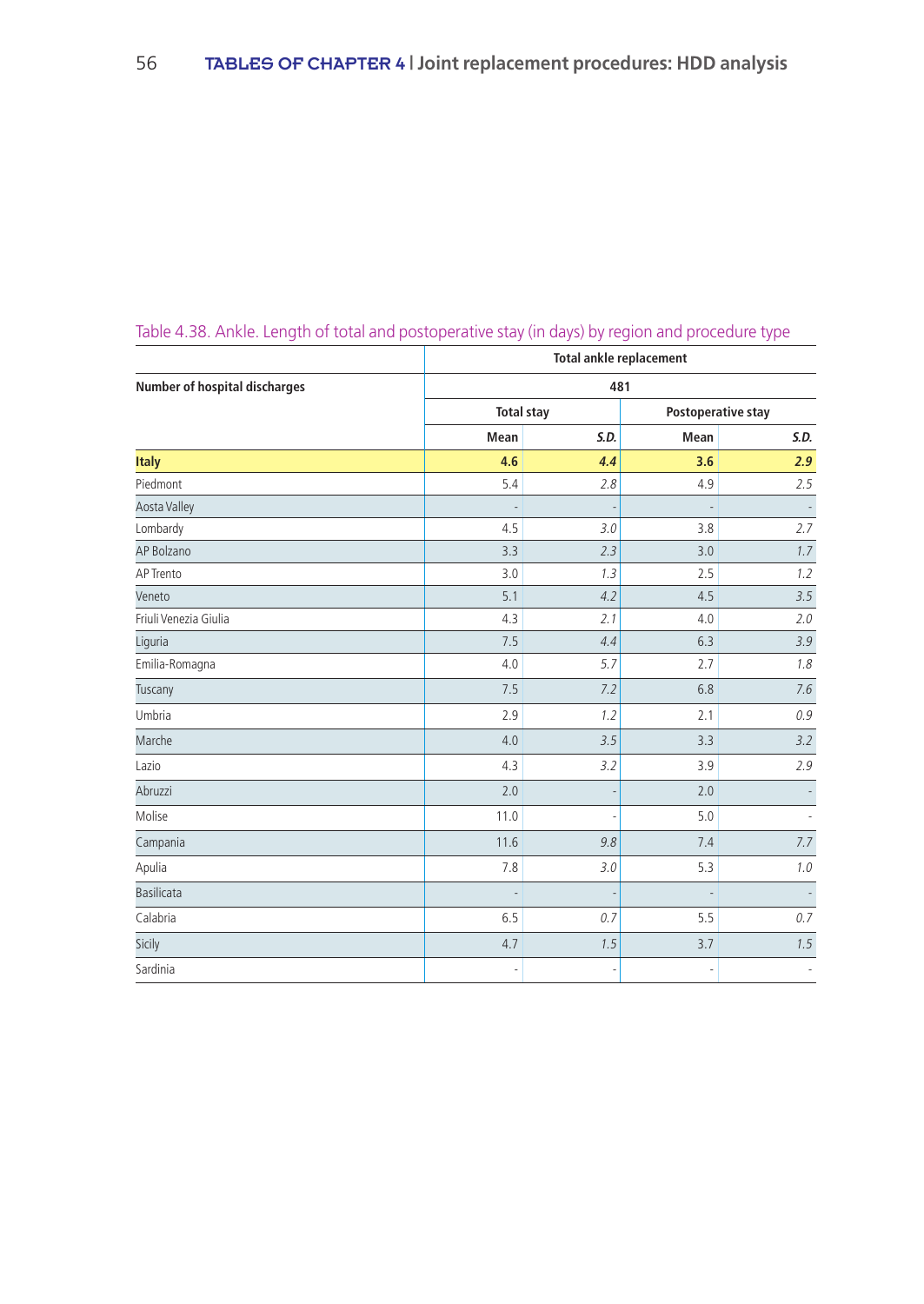|                                                             |                          | <b>Total ankle replacement</b> |
|-------------------------------------------------------------|--------------------------|--------------------------------|
|                                                             | N                        | %                              |
| <b>Hospitalization burden</b>                               | 481                      |                                |
| National Health System                                      | 450                      | 93.6                           |
| Patient's contribution for the accommodation payment        |                          | 0.2                            |
| Reimbursement                                               | $\overline{\phantom{a}}$ | 0.4                            |
| Solvent                                                     | 28                       | 5.8                            |
| Surgeon's fee charged to patient                            | 0                        | 0.0                            |
| Surgeon's fee and accomodation charged to patient           | $\Omega$                 | 0.0                            |
| Foreigners charged to National Health System                | $\Omega$                 | 0.0                            |
| Indigent foreigners charged to National Health System       | 0                        | 0.0                            |
| Indigent foreigners charged to the Ministry of the Interior | 0                        | 0.0                            |
| Other                                                       | 0                        | 0.0                            |

## Table 4.39. Ankle. Number of hospital discharges by hospitalization burden and procedure type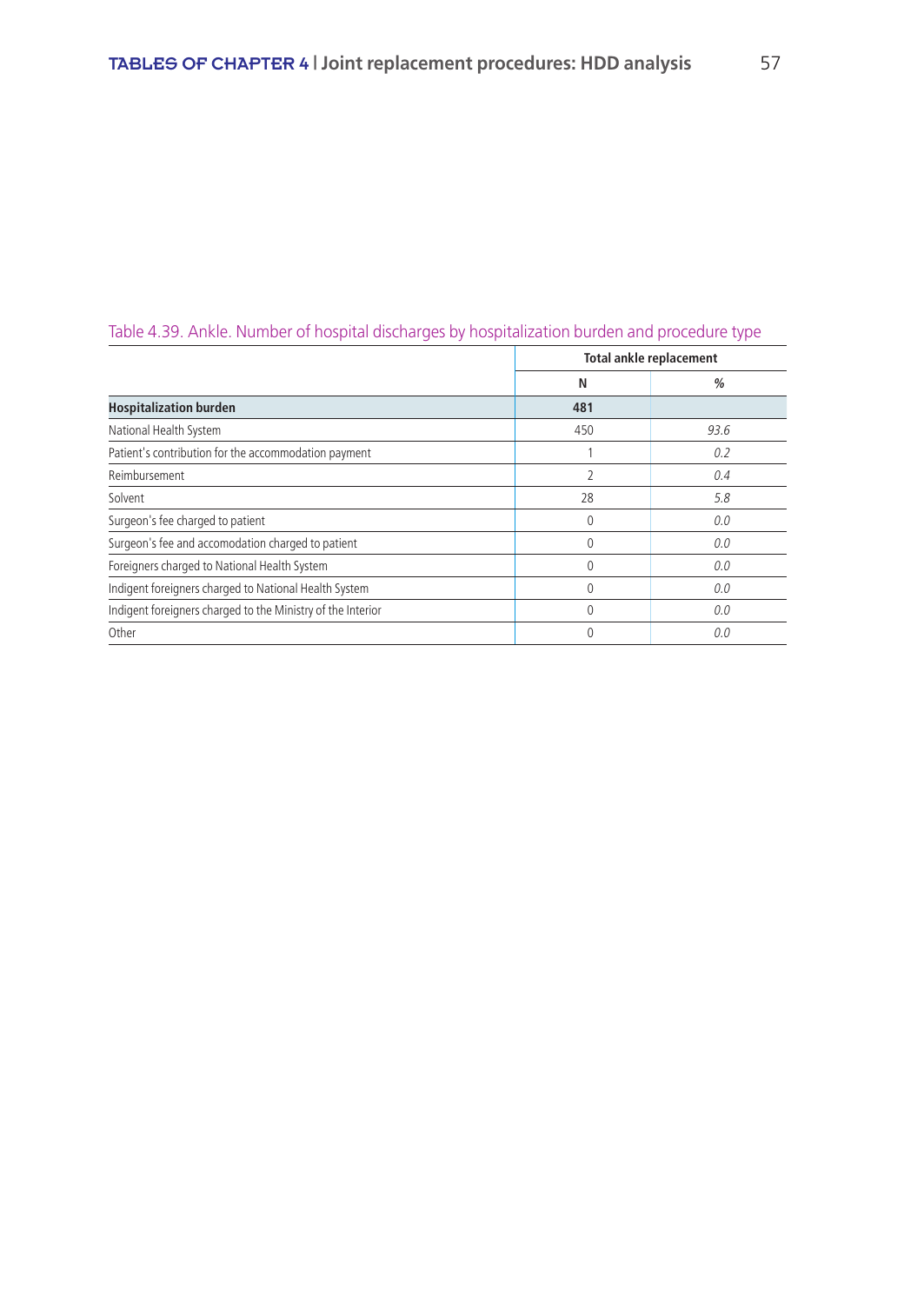| Participant                                                                                                                                                                    | Joint                                                                                                                                                                                                                                                            | Participating<br>hospitals | Coverage (*) | <b>Collected</b><br>procedure | Completeness (**) |
|--------------------------------------------------------------------------------------------------------------------------------------------------------------------------------|------------------------------------------------------------------------------------------------------------------------------------------------------------------------------------------------------------------------------------------------------------------|----------------------------|--------------|-------------------------------|-------------------|
| <b>Regions</b>                                                                                                                                                                 |                                                                                                                                                                                                                                                                  | N                          | %            | N                             | %                 |
|                                                                                                                                                                                | Hip                                                                                                                                                                                                                                                              | 106                        | 100.0        | 23,521                        | 96.1              |
|                                                                                                                                                                                | Knee<br>Hip<br>Knee<br>Hip<br>Knee<br>Hip<br>Knee<br>Hip<br>Knee<br>Hip<br>Knee<br>Hip<br>Knee<br>Hip<br>Knee<br>Hip<br>Knee<br>Hip<br>Knee<br><b>Hip</b><br><b>Knee</b><br>Hip<br>Knee<br>Hip<br>Knee<br><b>Hip</b><br><b>Knee</b><br><b>Hip</b><br><b>Knee</b> | 109                        | 100.0        | 17,872                        | 96.0              |
|                                                                                                                                                                                |                                                                                                                                                                                                                                                                  | 8                          | 80.0         | 1,368                         | 94.3              |
|                                                                                                                                                                                |                                                                                                                                                                                                                                                                  | 8                          | 80.0         | 865                           | 90.0              |
|                                                                                                                                                                                |                                                                                                                                                                                                                                                                  | 8                          | 100.0        | 1,114                         | 93.6              |
|                                                                                                                                                                                |                                                                                                                                                                                                                                                                  | 8                          | 100.0        | 661                           | 90.2              |
|                                                                                                                                                                                |                                                                                                                                                                                                                                                                  | 1                          | 2.2          | 358                           | 4.0               |
|                                                                                                                                                                                |                                                                                                                                                                                                                                                                  | $\mathbf{1}$               | 2.2          | 175                           | 2.3               |
|                                                                                                                                                                                |                                                                                                                                                                                                                                                                  | 9                          | 45.0         | 802                           | 33.8              |
|                                                                                                                                                                                |                                                                                                                                                                                                                                                                  | 9                          | 50.0         | 875                           | 49.6              |
|                                                                                                                                                                                |                                                                                                                                                                                                                                                                  | $\overline{2}$             | 10.0         | 54                            | 2.2               |
|                                                                                                                                                                                |                                                                                                                                                                                                                                                                  | $\overline{2}$             | 9.5          | 14                            | 0.7               |
| Apulia                                                                                                                                                                         |                                                                                                                                                                                                                                                                  | 40                         | 100.0        | 3,536                         | 74.1              |
|                                                                                                                                                                                |                                                                                                                                                                                                                                                                  | 41                         | 100.0        | 2,676                         | 74.4              |
| Basilicata<br>Calabria                                                                                                                                                         |                                                                                                                                                                                                                                                                  | $\overline{2}$             | 33.3         | 225                           | 34.5              |
|                                                                                                                                                                                |                                                                                                                                                                                                                                                                  | $\overline{2}$             | 33.3         | 223                           | 52.5              |
|                                                                                                                                                                                |                                                                                                                                                                                                                                                                  | 9                          | 45.0         | 724                           | 38.3              |
|                                                                                                                                                                                |                                                                                                                                                                                                                                                                  | 9                          | 50.0         | 811                           | 57.4              |
|                                                                                                                                                                                |                                                                                                                                                                                                                                                                  | 12                         | 16.2         | 827                           | 14.9              |
| Lombardy<br>AP Bolzano<br>AP Trento<br>Tuscany<br>Marche<br>Abruzzi<br>Sicily<br>"Santa Maria della Misericordia" Hospital (UD)<br>"Santa Corona" Hospital (Pietra Ligure, SV) |                                                                                                                                                                                                                                                                  | 12                         | 17.1         | 958                           | 18.1              |
| s/Total Regions                                                                                                                                                                |                                                                                                                                                                                                                                                                  | 197                        | 56.3         | 32,529                        | 60.4              |
|                                                                                                                                                                                |                                                                                                                                                                                                                                                                  | 201                        | 57.9         | 25,130                        | 59.1              |
| <b>Single hospitals</b>                                                                                                                                                        |                                                                                                                                                                                                                                                                  |                            |              |                               |                   |
|                                                                                                                                                                                |                                                                                                                                                                                                                                                                  | 1                          |              | 123                           | 89,8              |
|                                                                                                                                                                                |                                                                                                                                                                                                                                                                  | $\mathbf{1}$               |              | 129                           | 90,2              |
|                                                                                                                                                                                |                                                                                                                                                                                                                                                                  | 1                          | ł,           | 556                           | 99,6              |
|                                                                                                                                                                                |                                                                                                                                                                                                                                                                  | $\mathbf{1}$               | ÷            | 264                           | 100,0             |
| s/Total Single hospitals                                                                                                                                                       |                                                                                                                                                                                                                                                                  | $\overline{2}$             | ÷            | 679                           | 97,7              |
|                                                                                                                                                                                |                                                                                                                                                                                                                                                                  | $\overline{2}$             |              | 393                           | 96,6              |
| <b>TOTAL</b>                                                                                                                                                                   |                                                                                                                                                                                                                                                                  | 199                        | í,           | 33.208                        | 60,9              |
|                                                                                                                                                                                |                                                                                                                                                                                                                                                                  | 203                        |              | 25.523                        | 59,4              |

Table 5.1. Number of participating hospitals and coverage and number of collected procedures and completeness, by participant and operated joint (2016)

(\*) Coverage: Number of participating hospitals / Number of hospitals performing arthroplasty surgeries based on data from HDD

(\*\*) Completeness: Number of collected procedures / Number of performed procedures by all hospitals in the Region (based on data from HDD)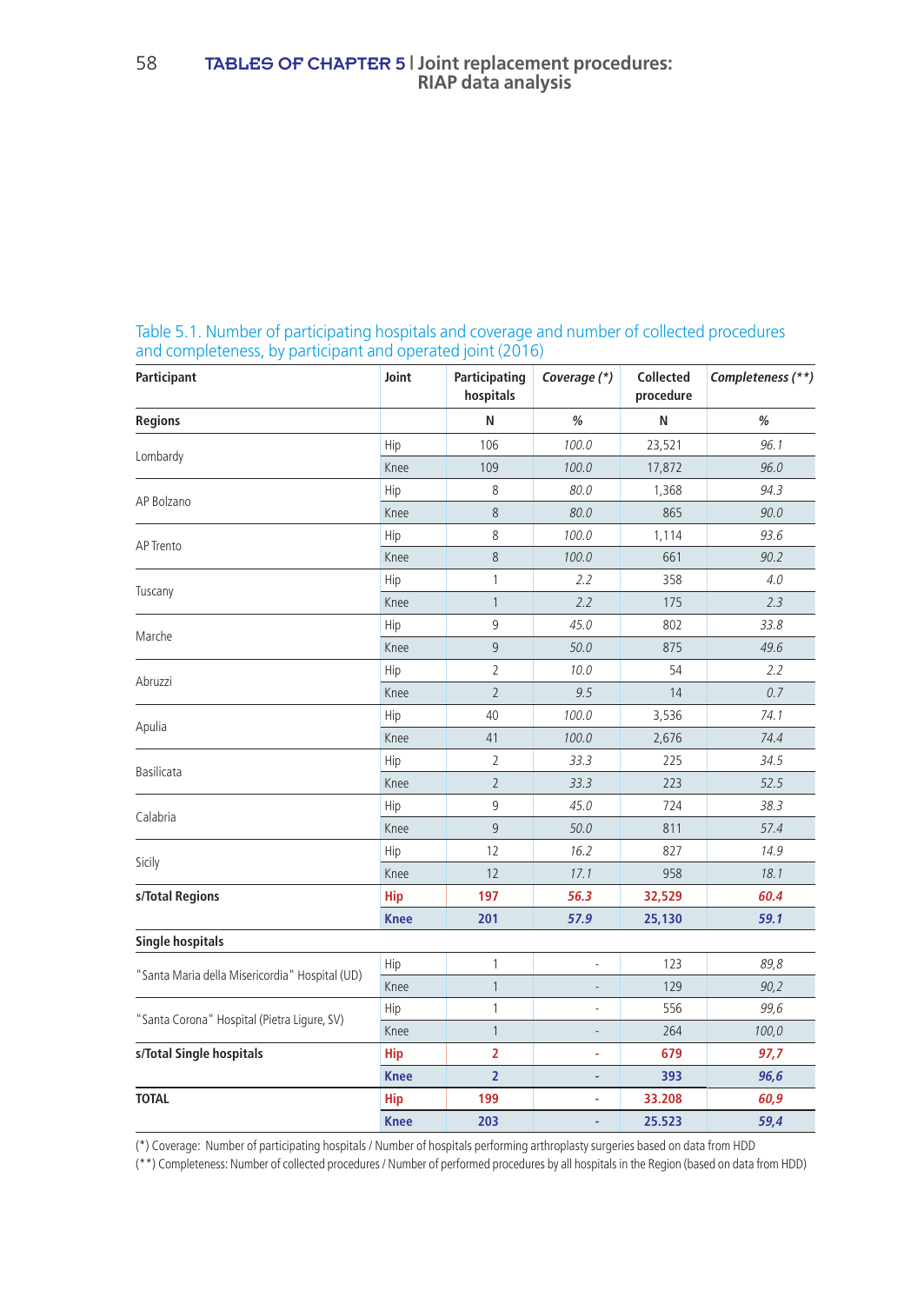#### Table 5.2. Hip. Number of procedures by procedure type. Comparison between 2015 HDD and 2016 RIAP data

|                                              |         | HDD (2015) |            | RIAP (2016) |  |
|----------------------------------------------|---------|------------|------------|-------------|--|
|                                              | N       | %          | N          | %           |  |
| Procedure type                               | 102,378 |            | 29,795 (*) |             |  |
| <b>Total replacement</b>                     | 68,998  | 67.4       | 21,556     | 72.3        |  |
| Total replacement (elective)                 | 58,703  | 85.1       | 19,617     | 91.0        |  |
| Total replacement (emergency)                | 10,295  | 14.9       | 1,939      | 9.0         |  |
| Partial replacement                          | 25,326  | 24.7       | 6,701      | 22.5        |  |
| <b>Revision</b>                              | 8,054   | 7.9        | 1,538      | 5.2         |  |
| Total revision                               | ٠       |            | 1,068      | 69.4        |  |
| Partial revision                             | ٠       | ۰          | 164        | 10.7        |  |
| Removal of prosthesis                        | ۰       |            | 304        | 19.8        |  |
| Conversion from partial to total replacement | ۰       | ۰          |            | 0.1         |  |
| Spacer revision                              | ۰       | ٠          |            | 0.1         |  |

(\*) Data passed the quality control checks (see figure 5.1)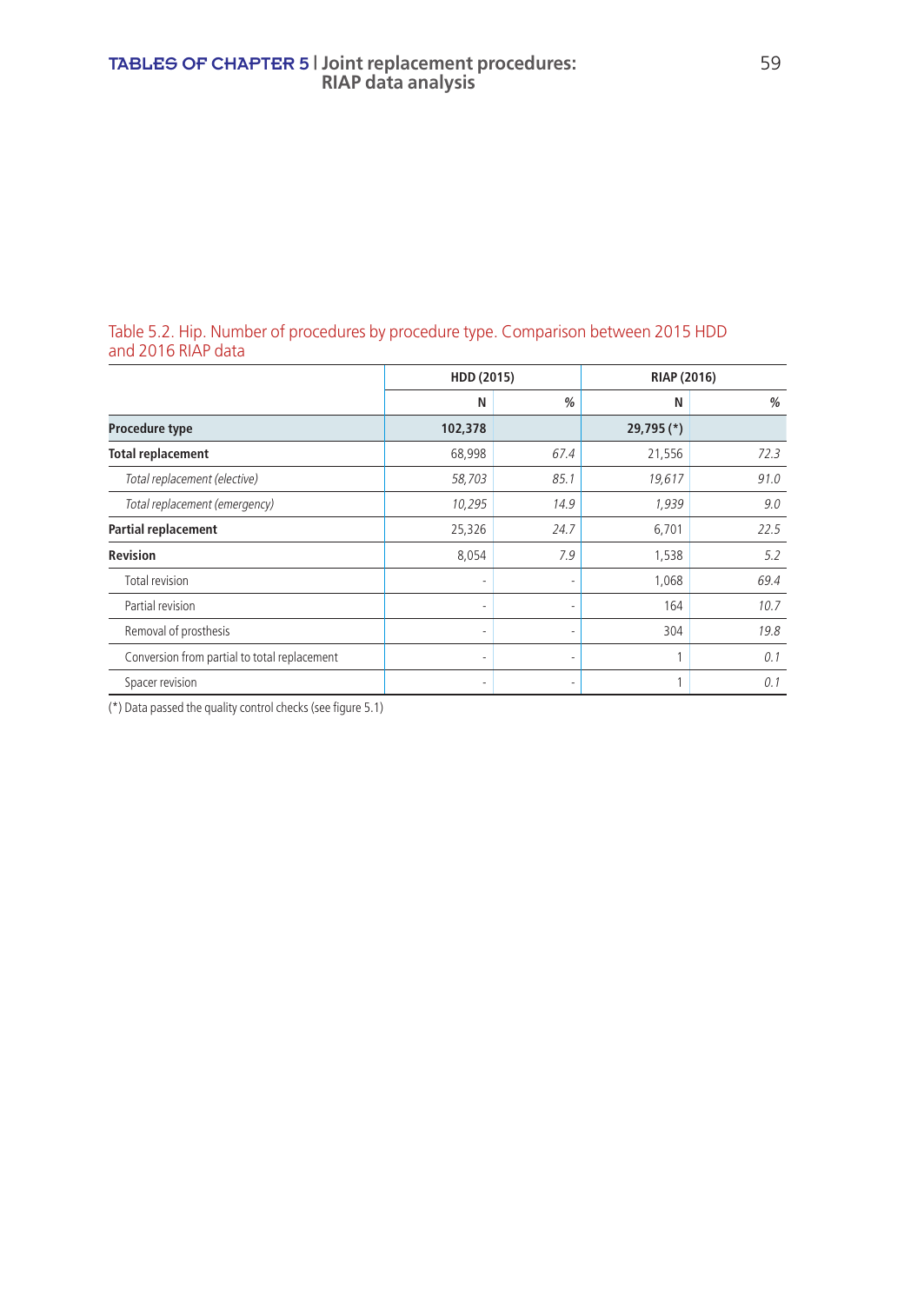#### 60 TABLES OF CHAPTER 5 **| Joint replacement procedures: RIAP data analysis**

### Table 5.3. Hip. Number of procedures by type of provider and procedure type

|                                   | <b>Total replacement</b> |      |           |      | <b>Partial</b> |             | Revision (*) |               | <b>TOTAL</b> |      |
|-----------------------------------|--------------------------|------|-----------|------|----------------|-------------|--------------|---------------|--------------|------|
|                                   | elective                 |      | emergency |      |                | replacement |              |               |              |      |
|                                   | Ν                        | %    | N         | $\%$ | N              | $\%$        | N            | $\frac{0}{0}$ | N            | %    |
| <b>Type of provider</b>           | 19,617                   |      | 1,939     |      | 6,701          |             | 1,538        |               | 29,795       |      |
| Public hospitals                  | 7.394                    | 37.7 | 1.521     | 78.4 | 5.399          | 80.6        | 691          | 44.9          | 15,005       | 50.4 |
| Private hospitals, accredited     | 12.060                   | 61.5 | 414       | 21.4 | 1.288          | 19.2        | 834          | 54.2          | 14.596       | 49.0 |
| Private hospitals, not accredited | 163                      | 0.8  | 4         | 0.2  | 14             | 0.2         | 13           | 0.8           | 194          | 0.7  |

(\*) Total or partial revision, removal of prosthesis, conversion from partial to total replacement, spacer revision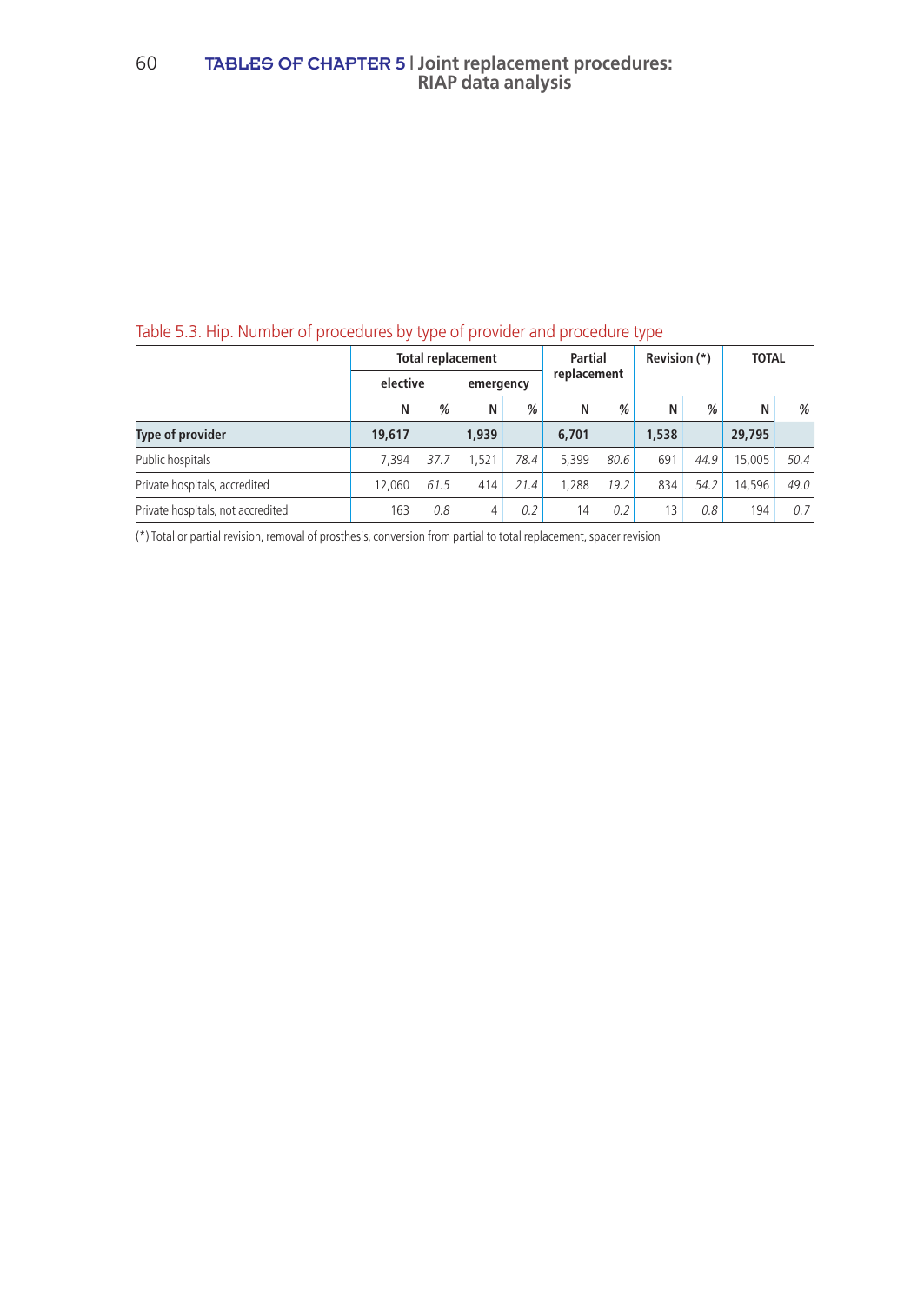|                     |          |      | <b>Total replacement</b> |      | <b>Partial</b> |      | Revision (*) |      | <b>TOTAL</b> |      |
|---------------------|----------|------|--------------------------|------|----------------|------|--------------|------|--------------|------|
|                     | elective |      | emergency                |      | replacement    |      |              |      |              |      |
|                     | N        | %    | N                        | %    | N              | %    | N            | %    | N            | %    |
| Gender              | 19,617   |      | 1,939                    |      | 6,701          |      | 1,538        |      | 29,795       |      |
| Males               | 9,090    | 46.3 | 524                      | 27.0 | 1,770          | 26.4 | 610          | 39.7 | 11,994       | 40.3 |
| Females             | 10,527   | 53.7 | 1,415                    | 73.0 | 4,931          | 73.6 | 928          | 60.3 | 17,801       | 59.7 |
| Age group by gender |          |      |                          |      |                |      |              |      |              |      |
| Male                | 9,090    |      | 524                      |      | 1,770          |      | 610          |      | 11,994       |      |
| <45                 | 501      | 5.5  | 10                       | 1.9  | 18             | 1.0  | 28           | 4.6  | 557          | 4.6  |
| $45 - 54$           | 1,212    | 13.3 | 55                       | 10.5 | 22             | 1.2  | 56           | 9.2  | 1,345        | 11.2 |
| $55 - 64$           | 1,999    | 22.0 | 68                       | 13.0 | 61             | 3.4  | 98           | 16.1 | 2,226        | 18.6 |
| $65 - 74$           | 2,849    | 31.3 | 149                      | 28.4 | 131            | 7.4  | 149          | 24.4 | 3,278        | 27.3 |
| $75 - 84$           | 1,890    | 20.8 | 164                      | 31.3 | 695            | 39.3 | 165          | 27.0 | 2,914        | 24.3 |
| $\geq 85$           | 163      | 1.8  | 54                       | 10.3 | 792            | 44.7 | 41           | 6.7  | 1,050        | 8.8  |
| $n/a(**)$           | 476      | 5.2  | 24                       | 4.6  | 51             | 2.9  | 73           | 12.0 | 624          | 5.2  |
| Female              | 10,527   |      | 1,415                    |      | 4,931          |      | 928          |      | 17,801       |      |
| <45                 | 237      | 2.3  | 9                        | 0.6  | 8              | 0.2  | 22           | 2.4  | 276          | 1.6  |
| $45 - 54$           | 709      | 6.7  | 53                       | 3.7  | 9              | 0.2  | 41           | 4.4  | 812          | 4.6  |
| $55 - 64$           | 1,820    | 17.3 | 183                      | 12.9 | 49             | 1.0  | 108          | 11.6 | 2,160        | 12.1 |
| $65 - 74$           | 3,508    | 33.3 | 493                      | 34.8 | 287            | 5.8  | 255          | 27.5 | 4,543        | 25.5 |
| $75 - 84$           | 3,312    | 31.5 | 468                      | 33.1 | 1,932          | 39.2 | 365          | 39.3 | 6,077        | 34.1 |
| $\geq 85$           | 452      | 4.3  | 145                      | 10.2 | 2,526          | 51.2 | 72           | 7.8  | 3,195        | 17.9 |
| $n/a$ (**)          | 489      | 4.6  | 64                       | 4.5  | 120            | 2.4  | 65           | 7.0  | 738          | 4.1  |

### Table 5.4. Hip. Number of procedures by patient gender and age group, and by procedure type

(\*) Total or partial revision, removal of prosthesis, conversion from partial to total replacement, spacer revision

(\*\*) AP Bolzano data have not been included because not available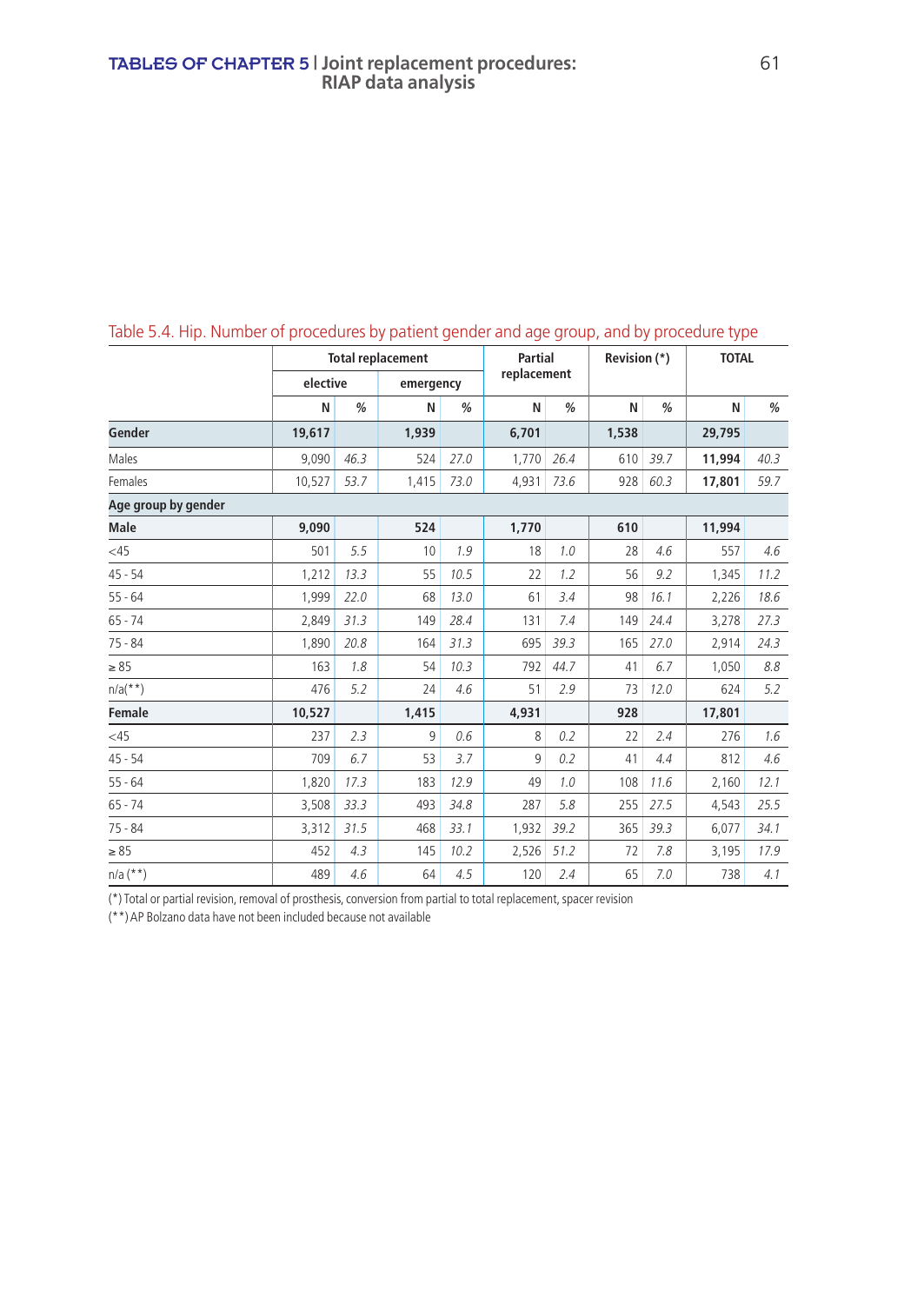| rapic b.b. rinp. ration tage by genuer and procedure type |          |                          |                        |              |              |
|-----------------------------------------------------------|----------|--------------------------|------------------------|--------------|--------------|
|                                                           |          | <b>Total replacement</b> | Partial<br>replacement | Revision (*) | <b>TOTAL</b> |
|                                                           | elective | emergency                |                        |              |              |
| Male $(**)$                                               |          |                          |                        |              |              |
| Mean age                                                  | 65       | 71                       | 82                     | 69           | 68           |
| Standard deviation                                        | 12       | 12                       | 10                     | 13           | 13           |
| Median age                                                | 67       | 72                       | 84                     | 71           | 69           |
| $1st$ quartile                                            | 57       | 64                       | 78                     | 59           | 59           |
| 3 <sup>rd</sup> quartile                                  | 74       | 78                       | 88                     | 79           | 78           |
| Female (**)                                               |          |                          |                        |              |              |
| Mean age                                                  | 70       | 73                       | 84                     | 73           | 74           |
| Standard deviation                                        | 11       | 10                       | 7                      | 11           | 12           |
| Median age                                                | 71       | 74                       | 85                     | 75           | 76           |
| 1 <sup>st</sup> quartile                                  | 63       | 67                       | 80                     | 67           | 67           |
| 3 <sup>rd</sup> quartile                                  | 77       | 79                       | 89                     | 80           | 82           |

### Table 5.5. Hip. Patient age by gender and procedure type

(\*) Total or partial revision, removal of prosthesis, conversion from partial to total replacement, spacer revision

(\*\*) AP Bolzano data have not been included because age data is not available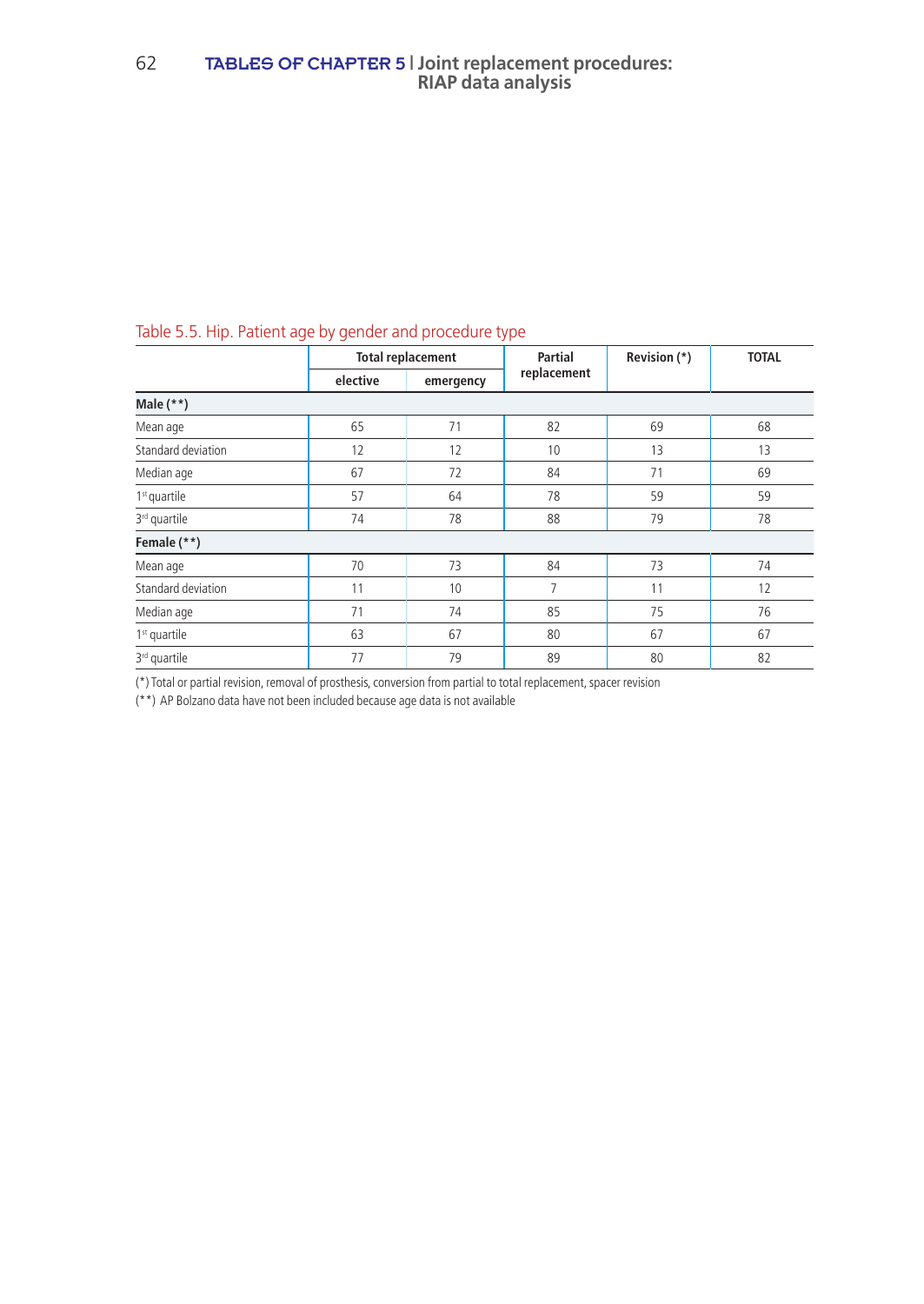Table 5.6. Hip. Number of procedures by operated side, surgical approach and fixation, and by procedure type

|                                                        |          |               | <b>Total replacement</b> |               | Partial     |               | Revision (*) |               |        | <b>TOTAL</b>  |  |
|--------------------------------------------------------|----------|---------------|--------------------------|---------------|-------------|---------------|--------------|---------------|--------|---------------|--|
|                                                        | elective |               | emergency                |               | replacement |               |              |               |        |               |  |
|                                                        | N        | $\frac{9}{6}$ | N                        | $\frac{0}{0}$ | N           | $\frac{9}{6}$ | N            | $\frac{0}{0}$ | N      | $\frac{0}{0}$ |  |
| <b>Operated side</b>                                   | 19,617   |               | 1,939                    |               | 6,701       |               | 1,538        |               | 29,795 |               |  |
| Right                                                  | 10.651   | 54.3          | 959                      | 49.5          | 3,312       | 49.4          | 802          | 52.1          | 15,724 | 52.8          |  |
| Left                                                   | 8,448    | 43.1          | 974                      | 50.2          | 3,357       | 50.1          | 720          | 46.8          | 13,499 | 45.3          |  |
| <b>Bilateral</b>                                       | 518      | 2.6           | 6                        | 0.3           | 32          | 0.5           | 16           | 1.0           | 572    | 1.9           |  |
| Surgical approach                                      | 19,617   |               | 1,939                    |               | 6,701       |               | 1,538        |               | 29,795 |               |  |
| Anterior                                               | 3,523    | 18.0          | 123                      | 6.3           | 266         | 4.0           | 111          | 7.2           | 4,023  | 13.5          |  |
| Anterolateral                                          | 2,001    | 10.2          | 384                      | 19.8          | 1,402       | 20.9          | 196          | 12.7          | 3,983  | 13.4          |  |
| Lateral                                                | 3,203    | 16.3          | 465                      | 24.0          | 2,173       | 32.4          | 370          | 24.1          | 6,211  | 20.8          |  |
| Posterolateral                                         | 10,691   | 54.5          | 949                      | 48.9          | 2,791       | 41.7          | 842          | 54.7          | 15,273 | 51.3          |  |
| Other                                                  | 199      | 1.0           | 18                       | 0.9           | 69          | 1.0           | 19           | 1.2           | 305    | 1.0           |  |
| Fixation (**)                                          | 19,617   |               | 1,939                    |               | 6,701       |               | 1,538        |               | 29,795 |               |  |
| Cemented (stem + cup)                                  | 614      | 3.1           | 80                       | 4.1           | 7           | 0.1           | 19           | 1.2           | 720    | 2.4           |  |
| Reverse hybrid (uncemented<br>stem and cemented cup)   | 126      | 0.6           | 46                       | 2.4           | 6           | 0.1           | 34           | 2.2           | 212    | 0.7           |  |
| Only cemented cup                                      | 200      | 1.0           | 19                       | 1.0           | 10          | 0.1           | 111          | 7.2           | 340    | 1.1           |  |
| Hybrid (cemented stem and<br>uncemented cup)           | 378      | 1.9           | 104                      | 5.4           | 69          | 1.0           | 18           | 1.2           | 569    | 1.9           |  |
| Uncemented (stem $+$ cup)                              | 16,225   | 82.7          | 1,291                    | 66.6          | 184         | 2.7           | 241          | 15.7          | 17,941 | 60.2          |  |
| Only uncemented cup                                    | 810      | 4.1           | 92                       | 4.7           | 117         | 1.7           | 455          | 29.6          | 1.474  | 4.9           |  |
| Only cemented stem                                     | 74       | 0.4           | 74                       | 3.8           | 2,782       | 41.5          | 58           | 3.8           | 2,988  | 10.0          |  |
| Only uncemented stem                                   | 770      | 3.9           | 179                      | 9.2           | 2,800       | 41.8          | 280          | 18.2          | 4,029  | 13.5          |  |
| Fixation declared "not<br>applicable" for cup and stem | 420      | 2.1           | 54                       | 2.8           | 726         | 10.8          | 322          | 20.9          | 1,522  | 5.1           |  |

(\*) Total or partial revision, removal of prosthesis, conversion from partial to total replacement, spacer revision

(\*\*) Due to incorrect coding, some data might be inconsistent with the procedure type (e.g. cup implant in partial replacement)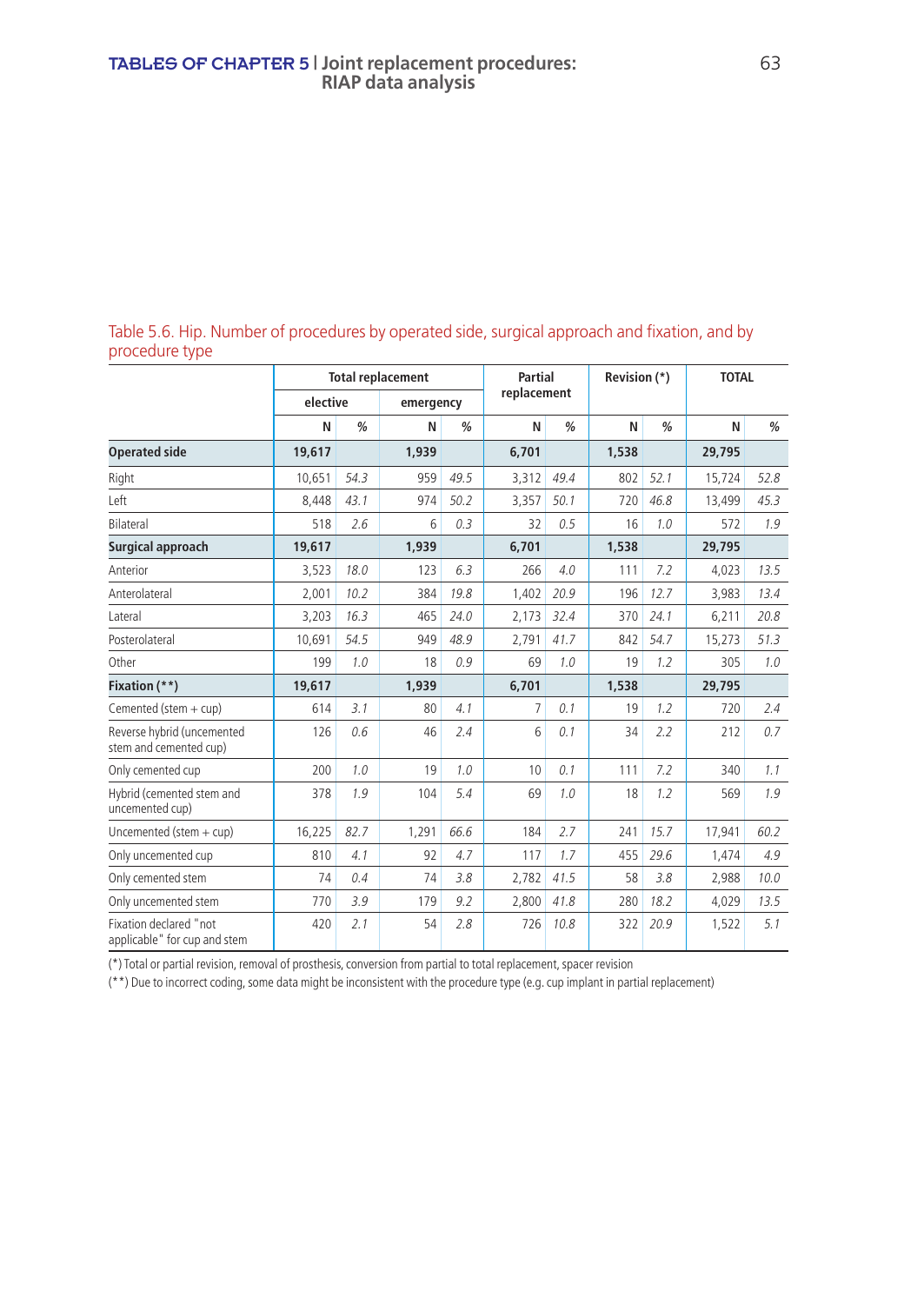|                                       | <b>Total replacement</b> |               |           |               | Partial     |               | <b>TOTAL</b> |      |
|---------------------------------------|--------------------------|---------------|-----------|---------------|-------------|---------------|--------------|------|
|                                       | elective                 |               | emergency |               | replacement |               |              |      |
|                                       | N                        | $\frac{0}{0}$ | N         | $\frac{0}{0}$ | N           | $\frac{0}{0}$ | N            | %    |
| <b>Indication for surgery</b>         | 19,617                   |               | 1,939     |               | 6,701       |               | 28,257       |      |
| Primary osteoarthritis                | 17,544                   | 89.4          |           |               | 194         | 2.9           | 17,738       | 62.8 |
| Post-traumatic osteoarthritis         | 337                      | 1.7           |           |               | 42          | 0.6           | 379          | 1.3  |
| Rheumatoid arthritis                  | 72                       | 0.4           |           |               | 0           | 0.0           | 72           | 0.3  |
| Neoplasia                             | 38                       | 0.2           |           |               | 17          | 0.3           | 55           | 0.2  |
| Aseptic necrosis of femoral head      | 802                      | 4.1           |           |               | 10          | 0.1           | 812          | 2.9  |
| Congenital dislocation/hip dysplasia  | 579                      | 3.0           |           |               | 3           | 0.0           | 582          | 2.1  |
| Perthes disease or epiphysiolysis     | 30                       | 0.2           |           |               | 8           | 0.1           | 38           | 0.1  |
| Fractured neck of femur               | 0                        | 0.0           | 1,939     | 100.0         | 6,347       | 94.7          | 8,286        | 29.3 |
| Septic coxitis                        | 1                        | 0.0           |           |               | $\Omega$    | 0.0           |              | 0.0  |
| Pseudoarthrosis neck fracture related | 17                       | 0.1           |           |               | 7           | 0.1           | 24           | 0.1  |
| Other                                 | 197                      | 1.0           |           |               | 73          | 1.1           | 270          | 1.0  |
| Previous procedure                    | 19,617                   |               | 1,939     |               | 6,701       |               | 28,257       |      |
| None                                  | 18,009                   | 91.8          | 1,737     | 89.6          | 6,118       | 91.3          | 25,864       | 91.5 |
| Osteosynthesis                        | 260                      | 1.3           | 54        | 2.8           | 55          | 0.8           | 369          | 1.3  |
| Osteotomy                             | 92                       | 0.5           | 0         | 0.0           | 0           | 0.0           | 92           | 0.3  |
| Arthrodesis                           | $\overline{\mathcal{L}}$ | 0.0           | $\Omega$  | 0.0           | 5           | 0.1           | 7            | 0.0  |
| Other                                 | 1,254                    | 6.4           | 148       | 7.6           | 523         | 7.8           | 1,925        | 6.8  |

## Table 5.7. Hip. Number of primary procedures by indication for surgery and previous procedure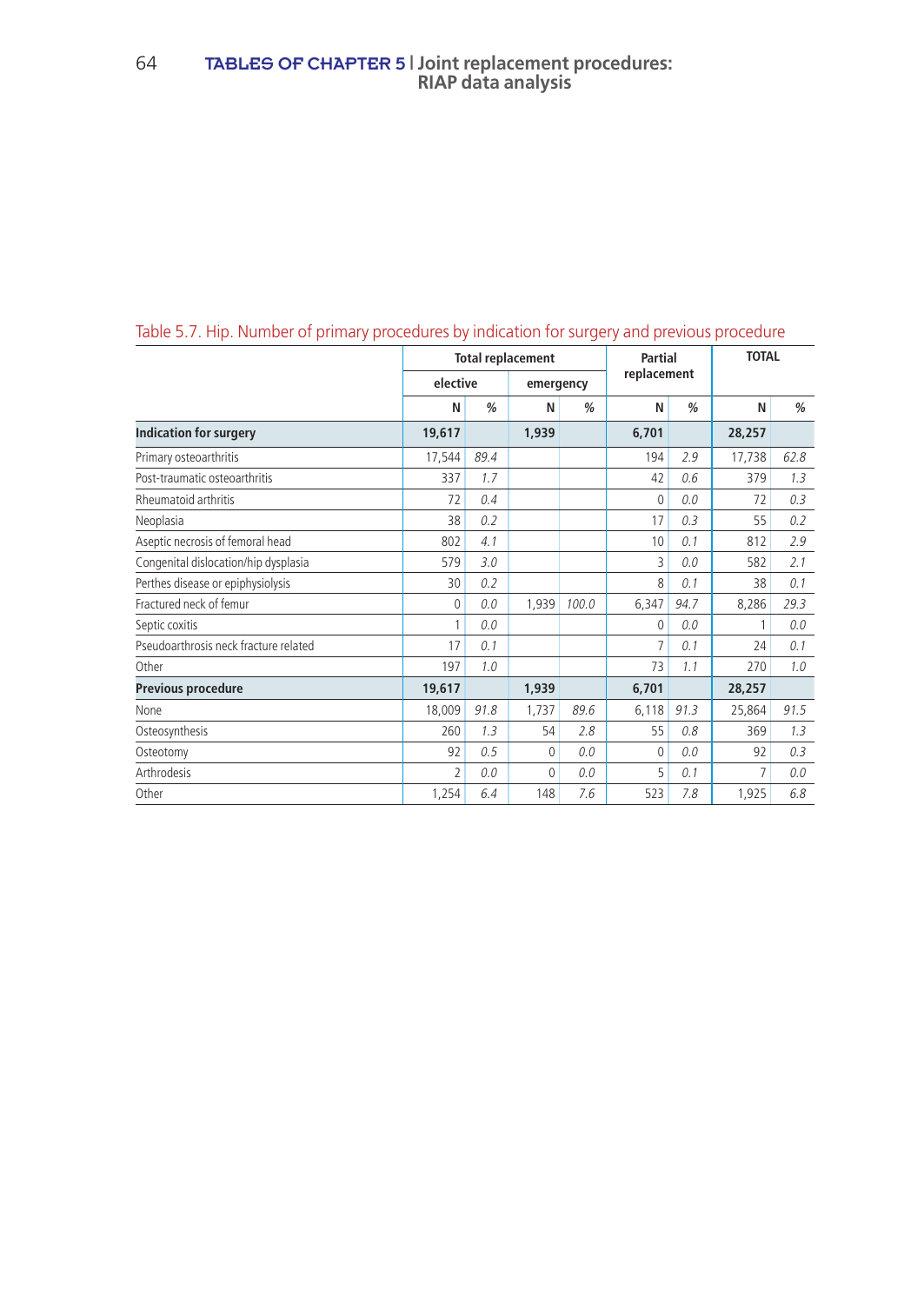|                               | Revision (*)             |      |
|-------------------------------|--------------------------|------|
|                               | N                        | $\%$ |
| <b>Indication for surgery</b> | 1,538                    |      |
| Pain                          | 105                      | 6.8  |
| Lysis                         | 43                       | 2.8  |
| Wear                          | 111                      | 7.2  |
| Implant fracture              | 23                       | 1.5  |
| acetabulum                    | 1                        | 4.3  |
| acetabular insert             | 12                       | 52.2 |
| head                          | 3                        | 13.0 |
| modular neck                  | 4                        | 17.4 |
| stem                          | $\overline{2}$           | 8.7  |
| spacer                        | 1                        | 4.3  |
| Prosthesis dislocation        | 183                      | 11.9 |
| Periprosthetic fracture       | 156                      | 10.1 |
| Infection                     | 119                      | 7.7  |
| Previous prosthesis removal   | 21                       | 1.4  |
| Aseptic loosening             | 669                      | 43.5 |
| cup                           | 365                      | 54.6 |
| stem                          | 156                      | 23.3 |
| total                         | 148                      | 22.1 |
| Disease progression           | $\overline{\phantom{a}}$ | 0.1  |
| Other                         | 106                      | 6.9  |
| Previous procedure            | 1,538                    |      |
| Total hip replacement         | 1,239                    | 80.6 |
| Revision                      | 44                       | 2.9  |
| Spacer or prosthesis removal  | 132                      | 8.6  |
| Partial hip replacement       | 90                       | 5.9  |
| Other                         | 33                       | 2.1  |

## Table 5.8. Hip. Number of revision procedures by indication for surgery and previous procedure

(\*) Total or partial revision, removal of prosthesis, conversion from partial to total replacement, spacer revision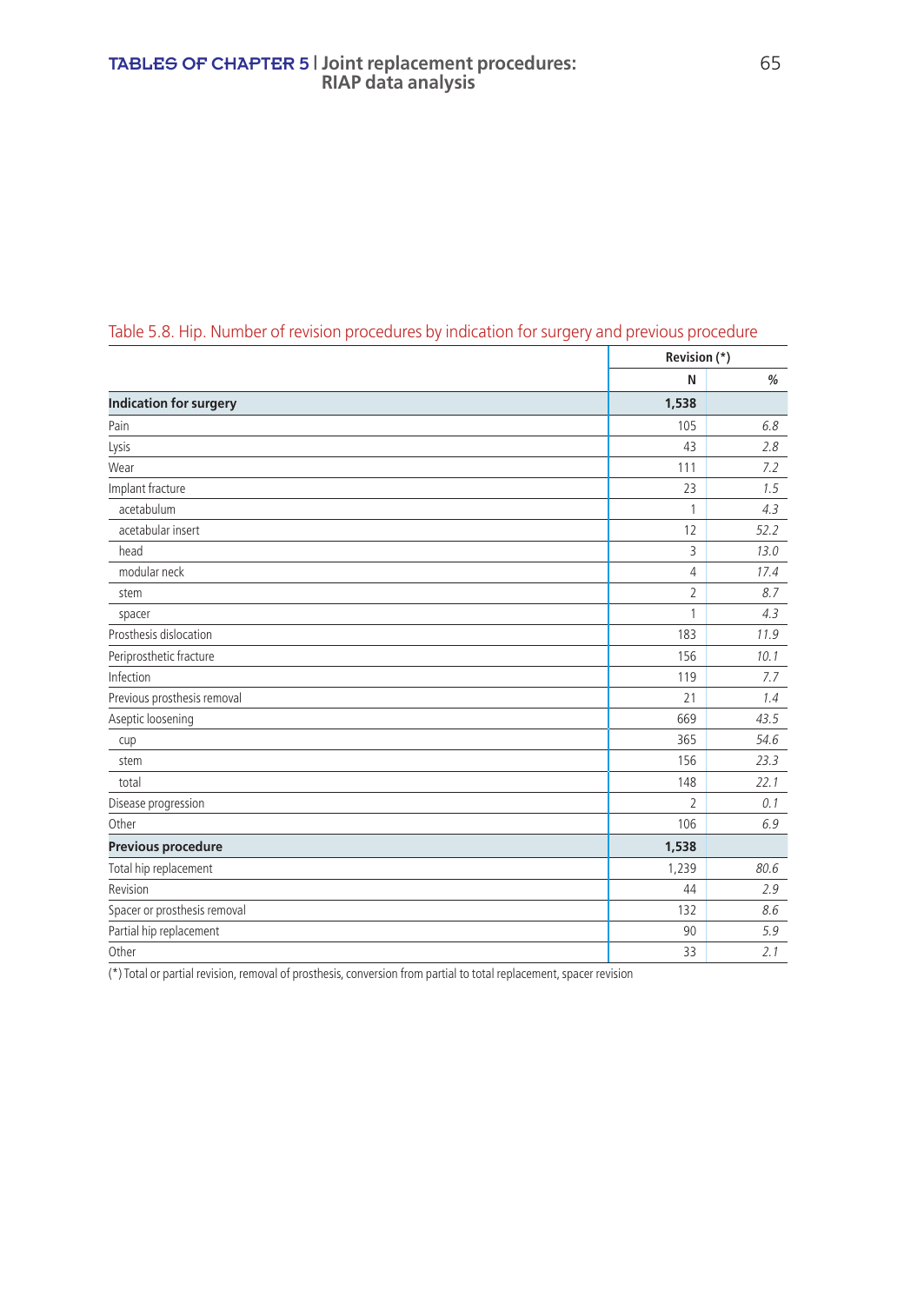#### Table 5.9. Knee. Number of procedures by procedure type. Comparison between 2015 HDD and 2016 RIAP data

|                                                       | HDD (2015)               |        | RIAP (2016) |      |
|-------------------------------------------------------|--------------------------|--------|-------------|------|
|                                                       | N                        | %      | N           | %    |
| Procedure type                                        | 70,105                   |        | 22,124*     |      |
| Primary                                               | 65,259                   | 93.1   | 21,733      | 98.2 |
| Total                                                 | ٠                        | ۰      | 17,865      | 82.2 |
| Unicompartmental                                      | $\overline{\phantom{a}}$ | ۰      | 3,868       | 17.8 |
| <b>Revision</b>                                       | 4,846                    | 6.9    | 391         | 1.8  |
| Total revision                                        | $\overline{\phantom{a}}$ | ٠      | 78          | 19.9 |
| Partial revision                                      | $\sim$                   | ٠      | 283         | 72.4 |
| Patella implant on already implanted total prosthesis | ٠                        | ٠      | 8           | 2.0  |
| Removal of prosthesis                                 | $\sim$                   | ٠      | 18          | 4.6  |
| Spacer revision                                       | $\sim$                   | $\sim$ | 4           | 1.0  |

(\*) Data passed the quality control checks (see figure 5.1)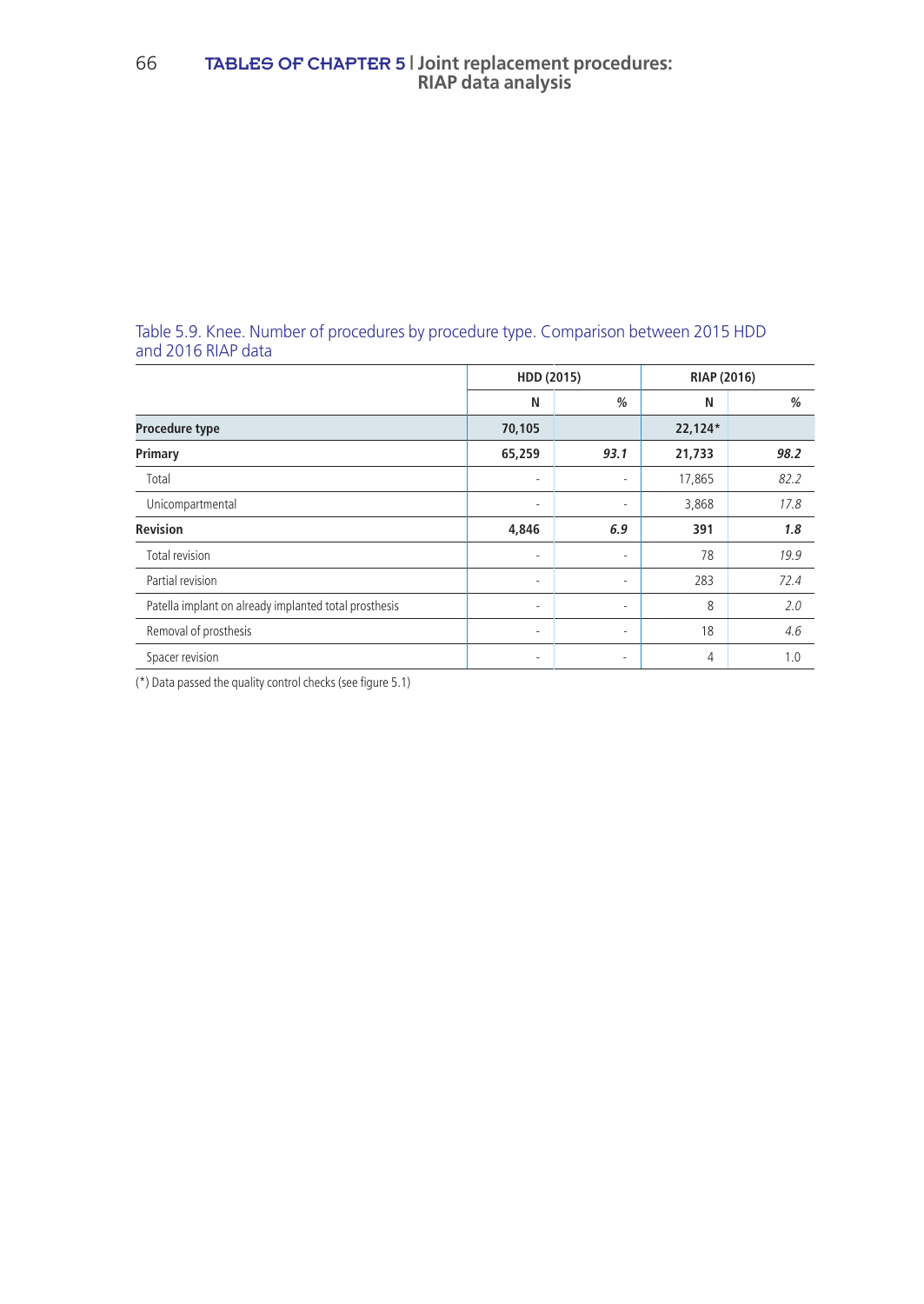### Table 5.10. Knee. Number of procedures by type of provider and procedure type

|                                   | Primary |       |       |                  | Revision (*) |               | <b>TOTAL</b> |       |
|-----------------------------------|---------|-------|-------|------------------|--------------|---------------|--------------|-------|
|                                   | total   |       |       | unicompartmental |              |               |              |       |
|                                   | N       | %     | Ν     | %                | N            | $\frac{0}{0}$ | N            | $\%$  |
| Type of provider                  | 17,865  | 100.0 | 3,868 | 100.0            | 391          | 100.0         | 22,124       | 100.0 |
| Public hospitals                  | 5.743   | 32.1  | 858   | 22.2             | 165          | 42.2          | 6.766        | 30.6  |
| Private hospitals, accredited     | 11.831  | 66.2  | 2.992 | 77.4             | 205          | 52.4          | 15.028       | 67.9  |
| Private hospitals, not accredited | 291     | 1.6   | 18    | 0.5              | 21           | 5.4           | 330          | 1.5   |

(\*) Total or partial revision, patella implant on already implanted total prosthesis, removal of prosthesis, spacer revision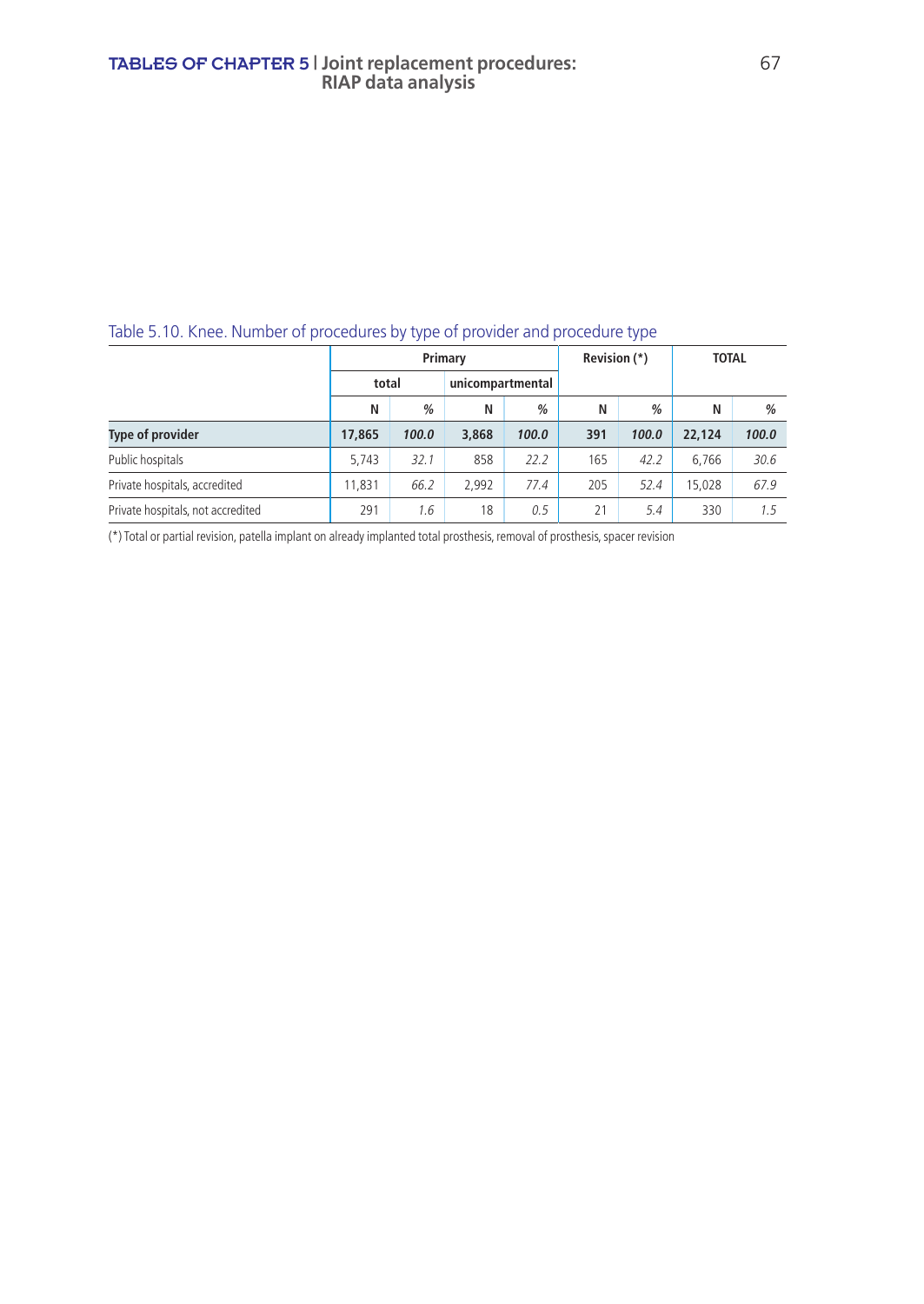|                     | Primary |      |                  |      | Revision (*) |      | <b>TOTAL</b> |      |
|---------------------|---------|------|------------------|------|--------------|------|--------------|------|
|                     | total   |      | unicompartmental |      |              |      |              |      |
|                     | N       | %    | N                | %    | N            | %    | N            | %    |
| Gender              | 17,865  |      | 3,868            |      | 391          |      | 22,124       |      |
| Males               | 5,712   | 32.0 | 1,319            | 34.1 | 139          | 35.5 | 7,170        | 32.4 |
| Females             | 12,153  | 68.0 | 2,549            | 65.9 | 252          | 64.5 | 14,954       | 67.6 |
| Age group by gender |         |      |                  |      |              |      |              |      |
| <b>Male</b>         | 5,712   |      | 1,319            |      | 139          |      | 7,170        |      |
| <45                 | 61      | 1.1  | 21               | 1.6  | 1            | 0.7  | 83           | 1.2  |
| $45 - 54$           | 268     | 4.7  | 124              | 9.4  | 15           | 10.8 | 407          | 5.7  |
| $55 - 64$           | 935     | 16.4 | 311              | 23.6 | 23           | 16.5 | 1,269        | 17.7 |
| $65 - 74$           | 2,332   | 40.8 | 484              | 36.7 | 48           | 34.5 | 2,864        | 39.9 |
| $75 - 84$           | 1,743   | 30.5 | 308              | 23.4 | 22           | 15.8 | 2,073        | 28.9 |
| $\geq 85$           | 101     | 1.8  | 20               | 1.5  | 6            | 4.3  | 127          | 1.8  |
| $n/a$ (**)          | 272     | 4.8  | 51               | 3.9  | 24           | 17.3 | 347          | 4.8  |
| Female              | 12,153  |      | 2,549            |      | 252          |      | 14,954       |      |
| <45                 | 52      | 0.4  | 25               | 1.0  | 0            | 0.0  | 77           | 0.5  |
| $45 - 54$           | 370     | 3.0  | 185              | 7.3  | 7            | 2.8  | 562          | 3.8  |
| $55 - 64$           | 1,695   | 13.9 | 600              | 23.5 | 25           | 9.9  | 2,320        | 15.5 |
| $65 - 74$           | 5,125   | 42.2 | 1,014            | 39.8 | 87           | 34.5 | 6,226        | 41.6 |
| $75 - 84$           | 4,273   | 35.2 | 633              | 24.8 | 88           | 34.9 | 4,994        | 33.4 |
| $\geq 85$           | 220     | 1.8  | 37               | 1.5  | 7            | 2.8  | 264          | 1.8  |
| $n/a$ (**)          | 418     | 3.4  | 55               | 2.2  | 38           | 15.1 | 511          | 3.4  |

### Table 5.11 Knee. Number of procedures by patient gender and age group, and by procedure type

(\*) Total or partial revision, patella implant on already implanted total prosthesis, removal of prosthesis, spacer revision

(\*\*) AP Bolzano data have not been included because not available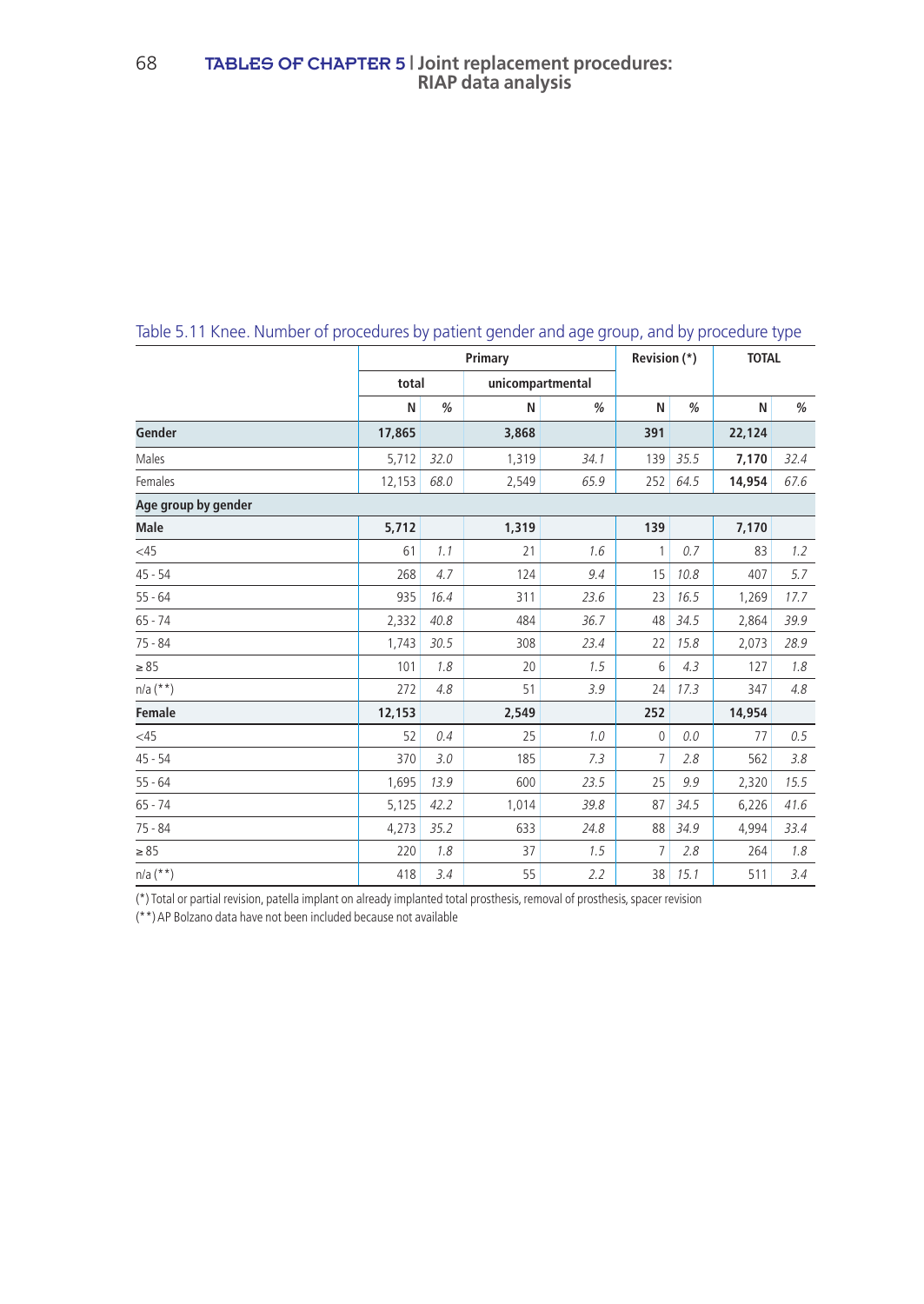|  | Table 5.12. Knee. Patient age by gender and procedure type |  |
|--|------------------------------------------------------------|--|
|--|------------------------------------------------------------|--|

|                          |       | Primary          | Revision (*) | <b>TOTAL</b> |
|--------------------------|-------|------------------|--------------|--------------|
|                          | total | unicompartmental |              |              |
| Males (**)               |       |                  |              |              |
| Mean age                 | 70    | 67               | 67           | 69           |
| Standard deviation       | 9     | 10               | 11           | 9            |
| Median age               | 71    | 68               | 68           | 70           |
| <sup>1st</sup> quartile  | 65    | 61               | 60           | 64           |
| <sup>3rd</sup> quartile  | 76    | 75               | 74           | 76           |
| Females (**)             |       |                  |              |              |
| Mean age                 | 71    | 68               | 72           | 71           |
| Standard deviation       | 8     | 9                | 8            | 8            |
| Median age               | 72    | 69               | 73           | 72           |
| 1 <sup>st</sup> quartile | 67    | 62               | 68           | 66           |
| 3 <sup>rd</sup> quartile | 77    | 75               | 78           | 77           |

(\*) Total or partial revision, patella implant on already implanted total prosthesis, removal of prosthesis, spacer revision

(\*\*) AP Bolzano data have not been included because age data is not available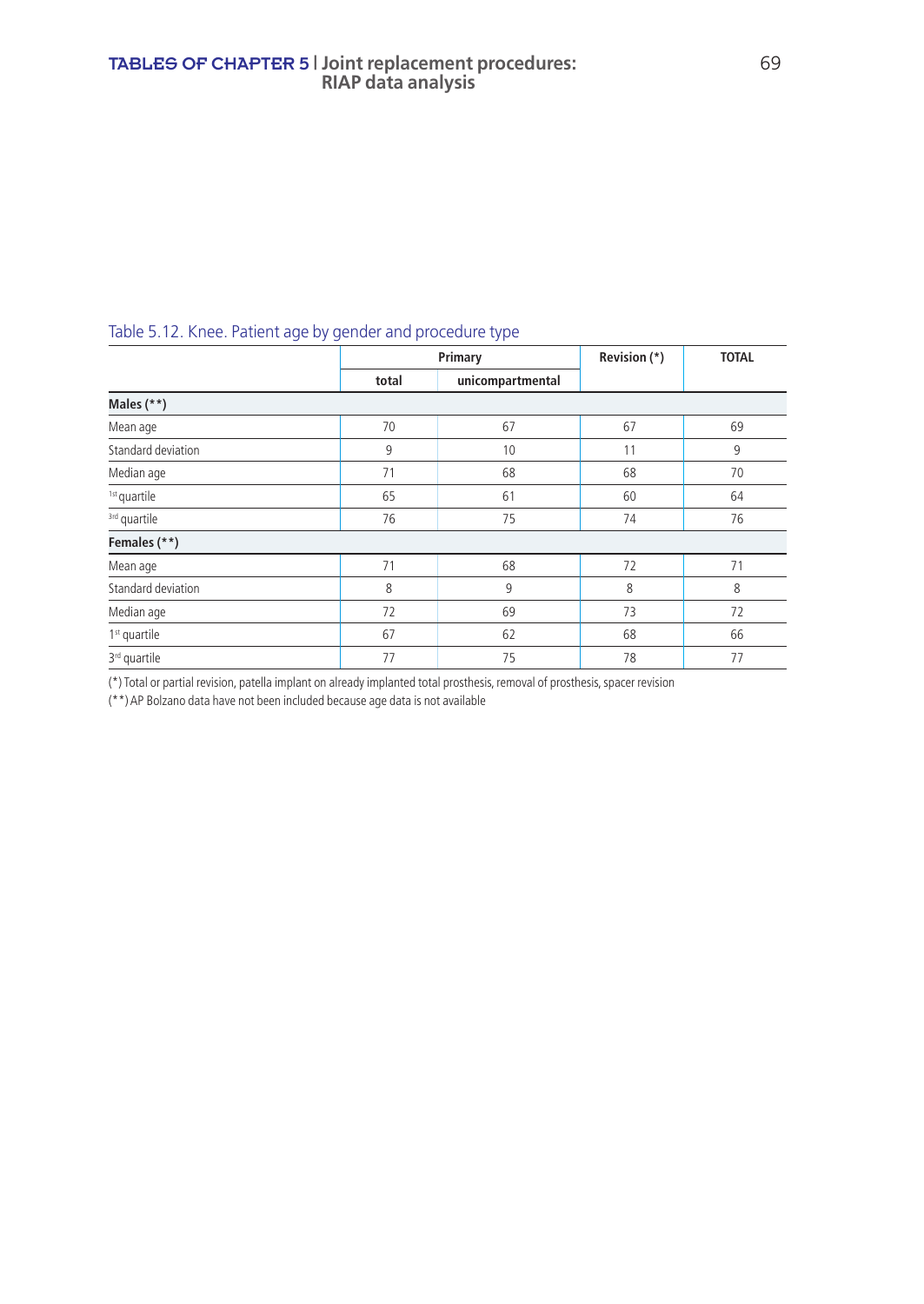### Table 5.13. Knee. Number of procedures by operated side, surgical approach and fixation, and by procedure type

|                                                                               |                |      | Primary          |               | Revision (*) |      | <b>TOTAL</b>   |               |
|-------------------------------------------------------------------------------|----------------|------|------------------|---------------|--------------|------|----------------|---------------|
|                                                                               | total          |      | unicompartmental |               |              |      |                |               |
|                                                                               | N              | %    | N                | $\frac{0}{0}$ | N            | %    | N              | $\frac{0}{0}$ |
| <b>Operated side</b>                                                          | 17,865         |      | 3,868            |               | 391          |      | 22,124         |               |
| Right                                                                         | 9,538          | 53.4 | 1,992            | 51.5          | 216          | 55.2 | 11,746         | 53.1          |
| Left                                                                          | 8,125          | 45.5 | 1,742            | 45.0          | 175          | 44.8 | 10,041         | 45.4          |
| Bilateral                                                                     | 202            | 1.1  | 134              | 3.5           | $\mathbf{0}$ | 0.0  | 337            | 1.5           |
| Surgical approach                                                             | 17,865         |      | 3,868            |               | 391          |      | 22,124         |               |
| Medial parapatellar                                                           | 15,671         | 87.7 | 3,003            | 77.6          | 342          | 87.5 | 19,016         | 86.0          |
| Lateral parapatellar                                                          | 434            | 2.4  | 174              | 4.5           | 9            | 2.3  | 617            | 2.8           |
| Mid-vastus                                                                    | 846            | 4.7  | 177              | 4.6           | 13           | 3.3  | 1,036          | 4.7           |
| Minimally invasive Mid-Vastus                                                 | 378            | 2.1  | 378              | 9.8           | 13           | 3.3  | 769            | 3.5           |
| Quad-sparing                                                                  | 11             | 0.1  | 61               | 1.6           | $\mathbf{0}$ | 0.0  | 72             | 0.3           |
| Sub-Vastus                                                                    | 169            | 0.9  | 24               | 0.6           | 1            | 0.3  | 194            | 0.9           |
| Minimally invasive Sub-Vastus                                                 | 27             | 0.2  | 18               | 0.5           | $\mathbf{0}$ | 0.0  | 45             | 0.2           |
| V Quadriceps                                                                  | $\overline{2}$ | 0.0  | $\mathbf{0}$     | 0.0           | $\mathbf{0}$ | 0.0  | $\overline{2}$ | 0.0           |
| Tibial tuberosity osteotomy                                                   | 33             | 0.2  | $\overline{2}$   | 0.1           | 5            | 1.3  | 40             | 0.2           |
| Other                                                                         | 294            | 1.6  | 31               | 0.8           | 8            | 2.0  | 333            | 1.5           |
| <b>Fixation</b>                                                               | 17,865         |      | 3,868            |               | 391          |      | 22,124         |               |
| Patella not implanted                                                         | 16,263         | 91.0 | 3,825            | 98.9          | 323          | 82.6 | 20,411         | 92.3          |
| Cemented (femoral and tibial components)                                      | 9,943          | 61.1 | 1,791            | 46.8          | 153          | 47.4 | 11,887         | 58.2          |
| Cemented femoral component and<br>uncemented tibial component                 | 114            | 0.7  | 22               | 0.6           | 1            | 0.3  | 137            | 0.7           |
| Only cemented femoral component                                               | 760            | 4.7  | 687              | 18.0          | 37           | 11.5 | 1,484          | 7.3           |
| Uncemented femoral component and<br>cemented tibial component                 | 348            | 2.1  | 38               | 1.0           | 2            | 0.6  | 388            | 1.9           |
| Uncemented                                                                    | 3.152          | 19.4 | 436              | 11.4          | 13           | 4.0  | 3,601          | 17.6          |
| Only uncemented femoral component                                             | 298            | 1.8  | 158              | 4.1           | 5            | 1.5  | 461            | 2.3           |
| Only cemented tibial component                                                | 730            | 4.5  | 507              | 13.3          | 35           | 10.8 | 1,272          | 6.2           |
| Only uncemented tibial component                                              | 418            | 2.6  | 95               | 2.5           | 5            | 1.5  | 518            | 2.5           |
| Fixaction declared "not applicable" for both<br>femoral and tibial components | 500            | 3.1  | 91               | 2.4           | 72           | 22.3 | 663            | 3.2           |

(\*) Total or partial revision, patella implant on already implanted total prosthesis, removal of prosthesis, spacer revision

Follow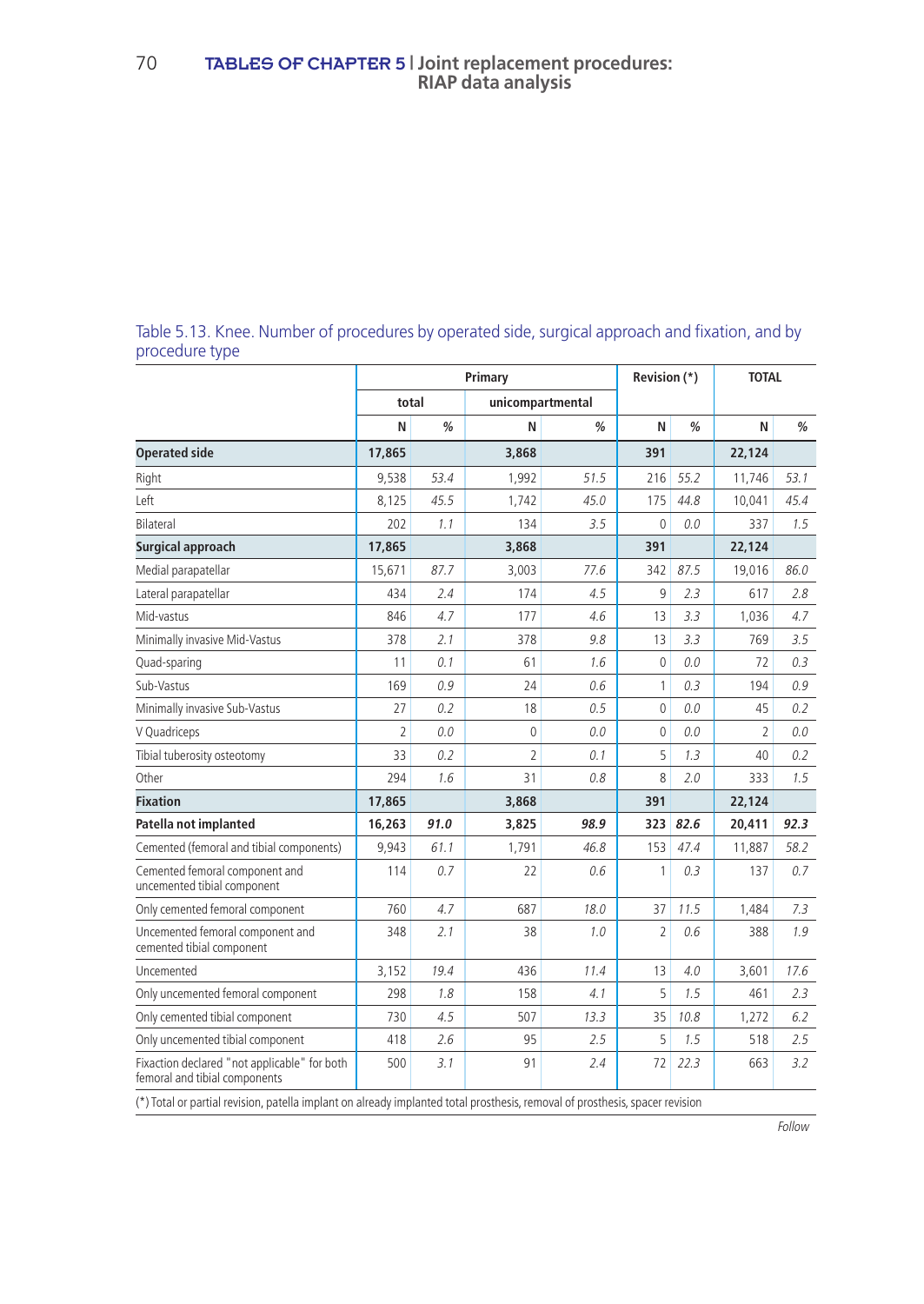#### TABLES OF CHAPTER 5 **| Joint replacement procedures:** 71 **RIAP data analysis**

#### Table 5.13. Follow

|                                                               |              |               | Primary          |               | Revision (*)   |               | <b>TOTAL</b>   |      |
|---------------------------------------------------------------|--------------|---------------|------------------|---------------|----------------|---------------|----------------|------|
|                                                               | total        |               | unicompartmental |               |                |               |                |      |
|                                                               | N            | $\frac{a}{2}$ | N                | $\frac{a}{2}$ | N              | $\frac{0}{0}$ | N              | %    |
| Patella implanted (using cement)                              | 1,115        | 6.2           | 33               | 0.9           | 58             | 14.8          | 1.206          | 5.5  |
| Cemented (femoral and tibial components)                      | 1,054        | 94.5          | q                | 27.3          | 28             | 48.3          | 1,091          | 90.5 |
| Cemented femoral component and<br>uncemented tibial component | 9            | 0.8           | $\Omega$         | 0.0           | $\mathbf{0}$   | 0.0           | 9              | 0.7  |
| Only cemented femoral component                               | 13           | 1.2           | 6                | 18.2          | $\overline{2}$ | 3.4           | 21             | 1.7  |
| Uncemented femoral component and<br>cemented tibial component | 4            | 0.4           | $\Omega$         | 0.0           | $\mathbf{0}$   | 0.0           | 4              | 0.3  |
| Uncemented                                                    | 8            | 0.7           | 0                | 0.0           | 0              | 0.0           | 8              | 0.7  |
| Only uncemented femoral component                             | $\mathbf{0}$ | 0.0           | $\Omega$         | 0.0           | $\mathbf{0}$   | 0.0           | $\overline{0}$ | 0.0  |
| Only cemented tibial component                                | 3            | 0.3           | $\Omega$         | 0.0           | $\overline{2}$ | 3.4           | 5              | 0.4  |
| Only uncemented tibial component                              | $\Omega$     | 0.0           | $\Omega$         | 0.0           | $\mathbf{0}$   | 0.0           | $\Omega$       | 0.0  |
| Only patella                                                  | 24           | 2.2           | 18               | 54.5          | 26             | 44.8          | 68             | 5.6  |
| Patella implanted (not using cement)                          | 487          | 2.7           | 10               | 0.3           | 10             | 2.6           | 507            | 2.3  |
| Cemented (femoral and tibial components)                      | 195          | 40.0          | 3                | 30.0          | 2              | 20.0          | 200            | 39.4 |
| Cemented femoral component and<br>uncemented tibial component | 21           | 4.3           | $\Omega$         | 0.0           | $\mathbf{0}$   | 0.0           | 21             | 4.1  |
| Only cemented femoral component                               | 3            | 0.6           | $\overline{2}$   | 20.0          | $\mathbf{0}$   | 0.0           | 5              | 1.0  |
| Uncemented femoral component and<br>cemented tibial component | 10           | 2.1           | $\Omega$         | 0.0           | $\overline{2}$ | 20.0          | 12             | 2.4  |
| Uncemented                                                    | 202          | 41.5          | $\Omega$         | 0.0           | $\overline{2}$ | 20.0          | 204            | 40.2 |
| Only uncemented femoral component                             | 16           | 3.3           | $\Omega$         | 0.0           | $\mathbf{0}$   | 0.0           | 16             | 3.2  |
| Only cemented tibial component                                | $\mathbf{0}$ | 0.0           | $\mathbf 0$      | 0.0           | $\mathbf{0}$   | 0.0           | 0              | 0.0  |
| Only uncemented tibial component                              | 34           | 7.0           | 1                | 10.0          | $\mathbf{0}$   | 0.0           | 35             | 6.9  |
| Only patella                                                  | 6            | 1.2           | 4                | 40.0          | 4              | 40.0          | 14             | 2.8  |

(\*) Total or partial revision, patella implant on already implanted total prosthesis, removal of prosthesis, spacer revision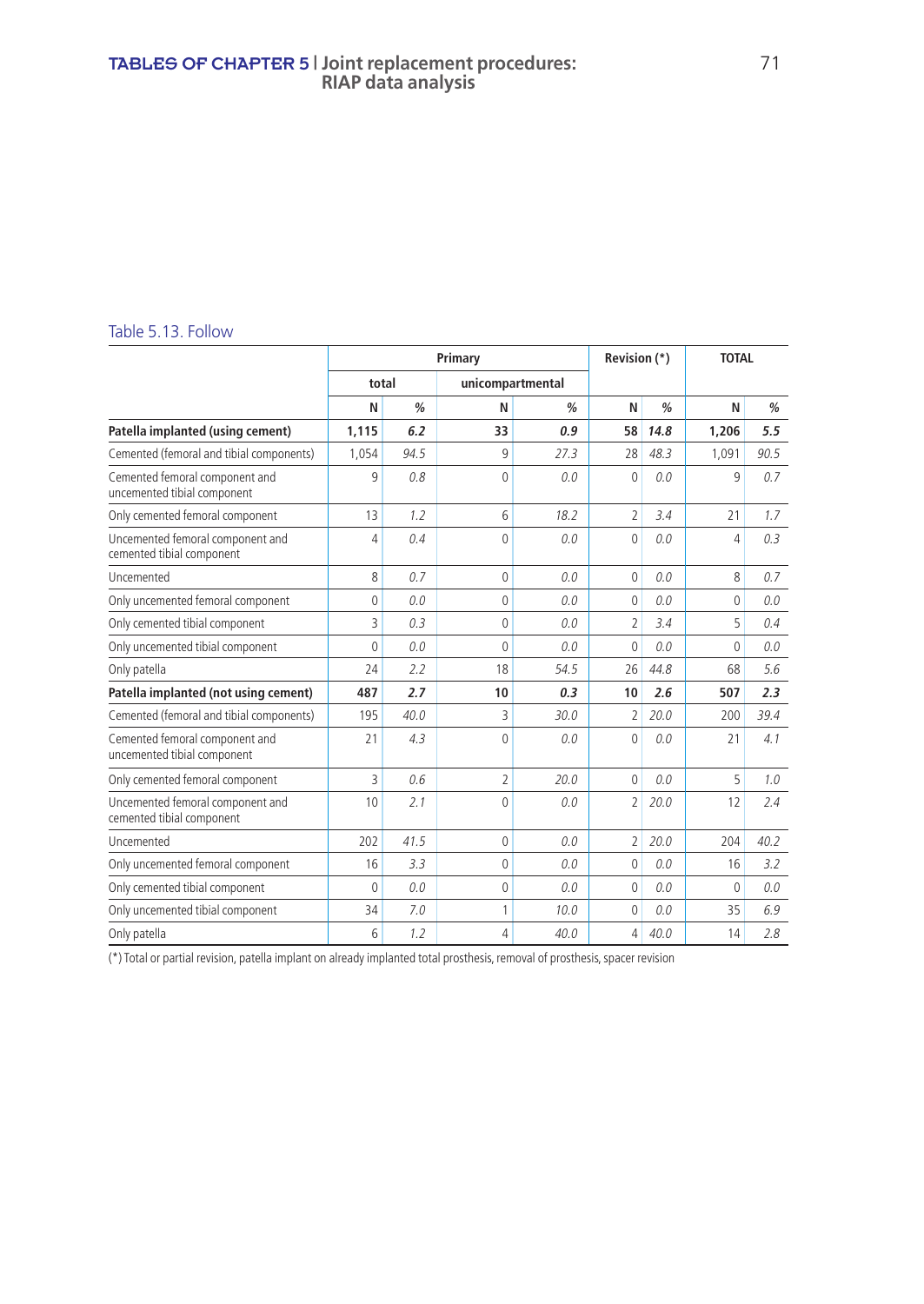|                               | Primary |      |                  |      | <b>TOTAL</b> |      |
|-------------------------------|---------|------|------------------|------|--------------|------|
|                               | total   |      | unicompartmental |      |              |      |
|                               | N       | %    | N                | %    | N            | %    |
| <b>Indication for surgery</b> | 17,865  |      | 3,868            |      | 21,733       |      |
| Primary osteoarthritis        | 17,011  | 95.2 | 3,640            | 94.1 | 20,651       | 95.0 |
| Post-traumatic osteoarthritis | 200     | 1.1  | 29               | 0.7  | 229          | 1.1  |
| Rheumatoid arthritis          | 94      | 0.5  | 3                | 0.1  | 97           | 0.4  |
| Neoplasia                     | 19      | 0.1  |                  | 0.0  | 20           | 0.1  |
| Osteonecrosis                 | 71      | 0.4  | 100              | 2.6  | 171          | 0.8  |
| Other                         | 470     | 2.6  | 95               | 2.5  | 565          | 2.6  |
| <b>Previous procedure</b>     | 17,865  |      | 3,868            |      | 21,733       |      |
| None                          | 15,694  | 87.8 | 3,558            | 92.0 | 19,252       | 88.6 |
| Osteotomy                     |         | 0.0  | $\overline{2}$   | 0.1  | 3            | 0.0  |
| Arthroscopy                   | 134     | 0.8  | 14               | 0.4  | 148          | 0.7  |
| Arthrodesis                   | 425     | 2.4  | 148              | 3.8  | 573          | 2.6  |
| Other                         | 1,611   | 9.0  | 146              | 3.8  | 1,757        | 8.1  |

## Table 5.14. Knee. Number of primary procedures by indication for surgery and previous procedure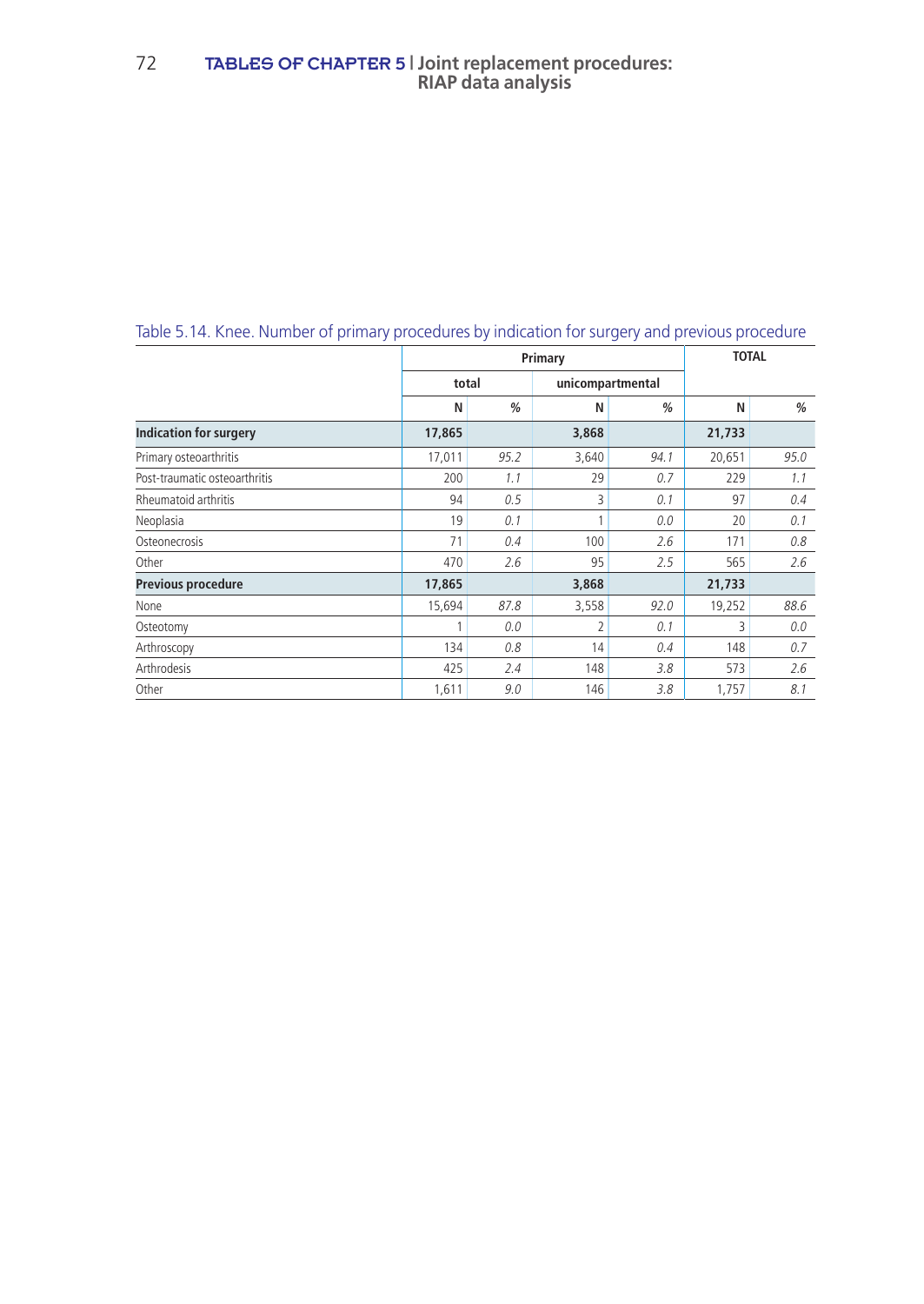#### TABLES OF CHAPTER 5 **| Joint replacement procedures:** 73 **RIAP data analysis**

|                                        |                | Revision (*) |
|----------------------------------------|----------------|--------------|
|                                        | N              | %            |
| <b>Indication for surgery</b>          | 391            |              |
| Aseptic loosening                      | 130            | 33.2         |
| more components                        | 66             | 50.8         |
| femur                                  | 17             | 13.1         |
| tibia                                  | 46             | 35.4         |
| patella                                | 1              | 0.8          |
| Wear                                   | 14             | 3.6          |
| <b>Dislocation</b>                     | $\overline{7}$ | 1.8          |
| Instability                            | 15             | 3.8          |
| Periprosthetic fracture                | 4              | 1.0          |
| Implant fracture                       | 3              | 0.8          |
| Fractured spacer                       | $\overline{2}$ | 0.5          |
| Infection                              | 106            | 27.1         |
| Stiffness                              | 9              | 2.3          |
| Disease progression                    | 11             | 2.8          |
| Pain                                   | 62             | 15.9         |
| Other                                  | 28             | 7.2          |
| Previous procedure                     | 391            |              |
| Primary total, patella not implanted   | 97             | 24.8         |
| Primary total, patella implanted       | 42             | 10.7         |
| Primary medial unicondylar             | 19             | 4.9          |
| Primary lateral unicondylar            | 3              | 0.8          |
| Primary patellofemoral                 | $\overline{2}$ | 0.5          |
| Primary, medial and lateral bicondylar | 1              | 0.3          |
| Revision of knee replacement           | 75             | 19.2         |
| Spacer                                 | 99             | 25.3         |
| Other                                  | 53             | 13.6         |

## Table 5.15. Knee. Number of revision procedures by indication for surgery and previous procedure

 $\overline{(*)}$  Total or partial revision, patella implant on already implanted total prosthesis, removal of prosthesis, spacer revision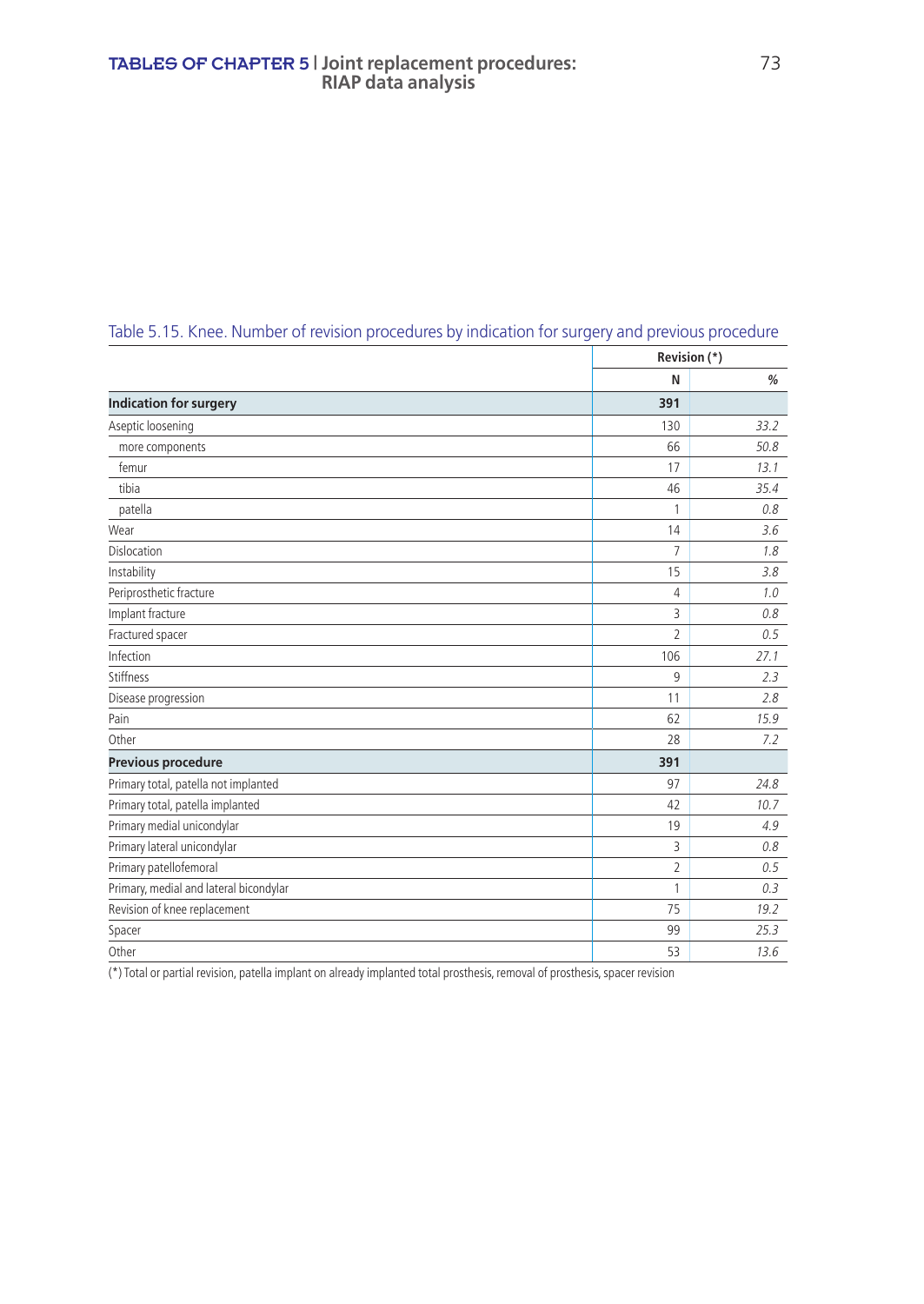|                                 | <b>Total replacement</b> |               |                          | <b>Partial replacement</b> |                          |                          |                      | Revision (*)  |                | <b>TOTAL</b>  |        |               |
|---------------------------------|--------------------------|---------------|--------------------------|----------------------------|--------------------------|--------------------------|----------------------|---------------|----------------|---------------|--------|---------------|
|                                 | elective                 |               | emergency                |                            | not usina<br>bipolar cup |                          | using bipolar<br>cup |               |                |               |        |               |
|                                 | N                        | $\frac{0}{0}$ | N                        | $\frac{0}{0}$              | N                        | %                        | N                    | $\frac{9}{6}$ | N              | $\frac{0}{0}$ | N      | $\frac{0}{0}$ |
| <b>CUP</b>                      | 16,130                   |               | 1,322                    |                            |                          |                          |                      |               | 530            |               | 17,982 |               |
| For primary procedure           | 15,140                   | 93.9          | 1,274                    | 96.4                       | $\overline{a}$           | ٠                        | $\overline{a}$       |               | 405            | 76.4          | 16,819 | 93.5          |
| Cemented                        | 488                      | 3.2           | 74                       | 5.8                        | $\overline{a}$           | ÷,                       |                      |               | 85             | 21.0          | 647    | 3.8           |
| metal                           | 300                      | 61.5          | 66                       | 89.2                       | ä,                       | $\overline{\phantom{a}}$ |                      |               | 34             | 40.0          | 400    | 61.8          |
| polyethylene                    | 157                      | 32.2          | 6                        | 8.1                        | i,                       | ÷,                       |                      |               | 47             | 55.3          | 210    | 32.5          |
| other                           | 31                       | 6.4           | $\overline{2}$           | 2.7                        | L,                       | ÷,                       |                      |               | 4              | 4.7           | 37     | 5.7           |
| Cementless                      | 14,616                   | 96.5          | 1,193                    | 93.6                       | ä,                       | $\overline{\phantom{a}}$ |                      |               | 312            | 77.0          | 16,121 | 95.8          |
| metal                           | 13,525                   | 92.5          | 1,089                    | 91.3                       | ä,                       | ÷,                       |                      |               | 281            | 90.1          | 14,895 | 92.4          |
| other                           | 1,091                    | 7.5           | 104                      | 8.7                        | L,                       | ÷,                       |                      |               | 31             | 9.9           | 1,226  | 7.6           |
| Hip resurfacing acetabular cups | 36                       | 0.2           | 7                        | 0.5                        | i,                       | $\overline{\phantom{a}}$ |                      |               | 8              | 2.0           | 51     | 0.3           |
| For revision                    | 990                      | 6.1           | 48                       | 3.6                        |                          | ٠                        | $\overline{a}$       |               | 137            | 25.8          | 1,175  | 6.5           |
| Cemented                        | 5                        | 0.5           | $\overline{\phantom{a}}$ | 4.2                        | ÷,                       | $\overline{\phantom{a}}$ | ÷,                   |               | $\overline{4}$ | 2.9           | 11     | 0.9           |
| Cementless                      | 985                      | 99.5          | 46                       | 95.8                       | i,                       | $\overline{\phantom{a}}$ |                      |               | 133            | 97.1          | 1,164  | 99.1          |
| <b>INSERT</b>                   | 16,130                   |               | 1,322                    |                            | 79                       |                          | 796                  |               | 657            |               | 18,981 |               |
| Polyethylene                    | 12.266                   | 76.0          | 1,104                    | 83.5                       | 74                       | 93.7                     | 793                  | 99.6          | 578            | 88.0          | 14.815 | 78.1          |
| Ceramic                         | 3,758                    | 23.3          | 195                      | 14.8                       | $\overline{2}$           | 2.5                      | $\Omega$             | 0.0           | 60             | 9.1           | 4,015  | 21.2          |
| Metal                           | 106                      | 0.7           | 23                       | 1.7                        | 3                        | 3.8                      | 3                    | 0.4           | 19             | 2.9           | 154    | 0.8           |
| <b>STEM</b>                     | 16,130                   |               | 1,322                    |                            | 422                      |                          | 4,496                |               | 352            |               | 22,575 |               |
| For primary procedure           | 15,863                   | 98.3          | 1,293                    | 97.8                       | 419                      | 99.3                     | 4,349                | 96.7          | 162            | 46.0          | 22,086 | 97.8          |
| Cemented                        | 886                      | 5.6           | 181                      | 14.0                       | 265                      | 63.2                     | 2,303                | 53.0          | 38             | 23.5          | 3,673  | 16.6          |
| non-modular straight            | 750                      | 84.7          | 166                      | 91.7                       | 247                      | 93.2                     | 2,038                | 88.5          | 32             | 84.2          | 3,233  | 88.0          |
| non-modular anatomical          | 62                       | 7.0           | 6                        | 3.3                        | 9                        | 3.4                      | 217                  | 9.4           | 2              | 5.3           | 296    | 8.1           |
| prim                            | 36                       | 4.1           | 6                        | 3.3                        | 7                        | 2.6                      | 43                   | 1.9           | 4              | 10.5          | 96     | 2.6           |
| conservative                    | 38                       | 4.3           | 3                        | 1.7                        | $\overline{2}$           | 0.8                      | 5                    | 0.2           | $\overline{0}$ | 0.0           | 48     | 1.3           |

### Table 5.16. Hip. Number of components used by type of component and procedure type

(\*) Total or partial revision, removal of prosthesis, conversion from partial to total replacement, spacer revision

Follow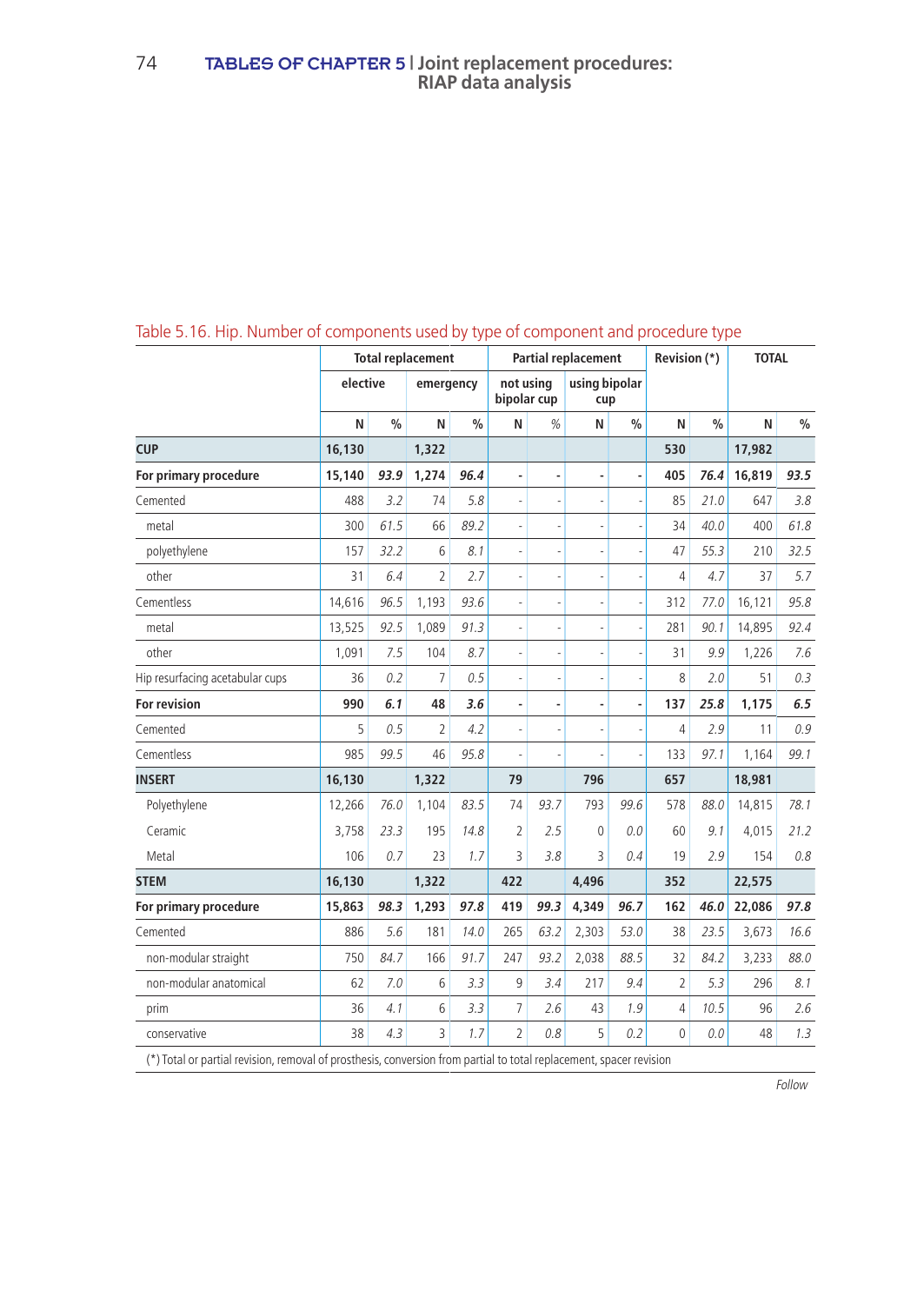#### TABLES OF CHAPTER 5 **| Joint replacement procedures:** 75 **RIAP data analysis**

#### Table 5.16. Follow

|                                    | <b>Total replacement</b> |               |              |               | <b>Partial replacement</b> |       |                      |               | Revision (*)   |               | <b>TOTAL</b>   |               |
|------------------------------------|--------------------------|---------------|--------------|---------------|----------------------------|-------|----------------------|---------------|----------------|---------------|----------------|---------------|
|                                    | elective                 |               | emergency    |               | not usina<br>bipolar cup   |       | using bipolar<br>cup |               |                |               |                |               |
|                                    | N                        | $\frac{0}{0}$ | N            | $\frac{0}{0}$ | N                          | %     | N                    | $\frac{0}{0}$ | N              | $\frac{0}{0}$ | N              | $\frac{0}{0}$ |
| Cementless                         | 14.977                   | 94.4          | 1,112        | 86.0          | 154                        | 36.8  | 2.044                | 47.0          | 124            | 76.5          | 18.411         | 83.4          |
| non-modular straight               | 10.127                   | 67.6          | 807          | 72.6          | 145                        | 94.2  | 1.709                | 83.6          | 75             | 60.5          | 12.863         | 69.9          |
| non-modular anatomical             | 1.678                    | 11.2          | 101          | 9.1           | 5                          | 3.2   | 187                  | 9.1           | 21             | 16.9          | 1.992          | 10.8          |
| modular                            | 992                      | 6.6           | 151          | 13.6          | $\overline{2}$             | 1.3   | 116                  | 5.7           | 21             | 16.9          | 1,282          | 7.0           |
| conservative                       | 2,180                    | 14.6          | 53           | 4.8           | $\overline{2}$             | 1.3   | 32                   | 1.6           | $\overline{7}$ | 5.6           | 2,274          | 12.4          |
| Hip resurfacing femoral components | 0                        | 0.0           | $\mathbf{0}$ | 0.0           | $\mathbf{0}$               | 0.0   | $\overline{2}$       | 0.0           | $\Omega$       | 0.0           | $\overline{2}$ | 0.0           |
| <b>For revision</b>                | 266                      | 1.6           | 29           | 2.2           | 3                          | 0.7   | 141                  | 3.1           | 188            | 53.4          | 627            | 2.8           |
| Cemented                           | 7                        | 2.6           | 2            | 6.9           | $\mathbf 0$                | 0.0   | $\overline{2}$       | 1.4           | 12             | 6.4           | 23             | 3.7           |
| Cementless                         | 259                      | 97.4          | 27           | 93.1          | 3                          | 100.0 | 139                  | 98.6          | 176            | 93.6          | 604            | 96.3          |
| Large resections (tumour)          | 1                        | 0.0           | $\bf{0}$     | 0.0           | $\bf{0}$                   | 0.0   | 6                    | 0.1           | $\overline{2}$ | 0.6           | 9              | 0.0           |
| <b>HEAD</b>                        | 16,130                   |               | 1,322        |               | 422                        |       | 4.496                |               | 883            |               | 23,253         |               |
| For partial prosthesis             | 888                      | 5.5           | 31           | 2.3           | 163                        | 38.6  | 385                  | 8.6           | 47             | 5.3           | 1.514          | 6.5           |
| Ceramic                            | 830                      | 93.5          | 22           | 71.0          | 23                         | 14.1  | 158                  | 41.0          | 19             | 40.4          | 1,052          | 69.5          |
| Metal                              | 58                       | 6.5           | 9            | 29.0          | 140                        | 85.9  | 227                  | 59.0          | 28             | 59.6          | 462            | 30.5          |
| For total prosthesis               | 15.242                   | 94.5          | 1,291        | 97.7          | 259                        | 61.4  | 4,111                | 91.4          | 836            | 94.7          | 21.739         | 93.5          |
| Ceramic                            | 13,445                   | 88.2          | 1,006        | 77.9          | 27                         | 10.4  | 310                  | 7.5           | 605            | 72.4          | 15.393         | 70.8          |
| Metal                              | 1,797                    | 11.8          | 285          | 22.1          | 232                        | 89.6  | 3,801                | 92.5          | 231            | 27.6          | 6,346          | 29.2          |

(\*) Total or partial revision, removal of prosthesis, conversion from partial to total replacement, spacer revision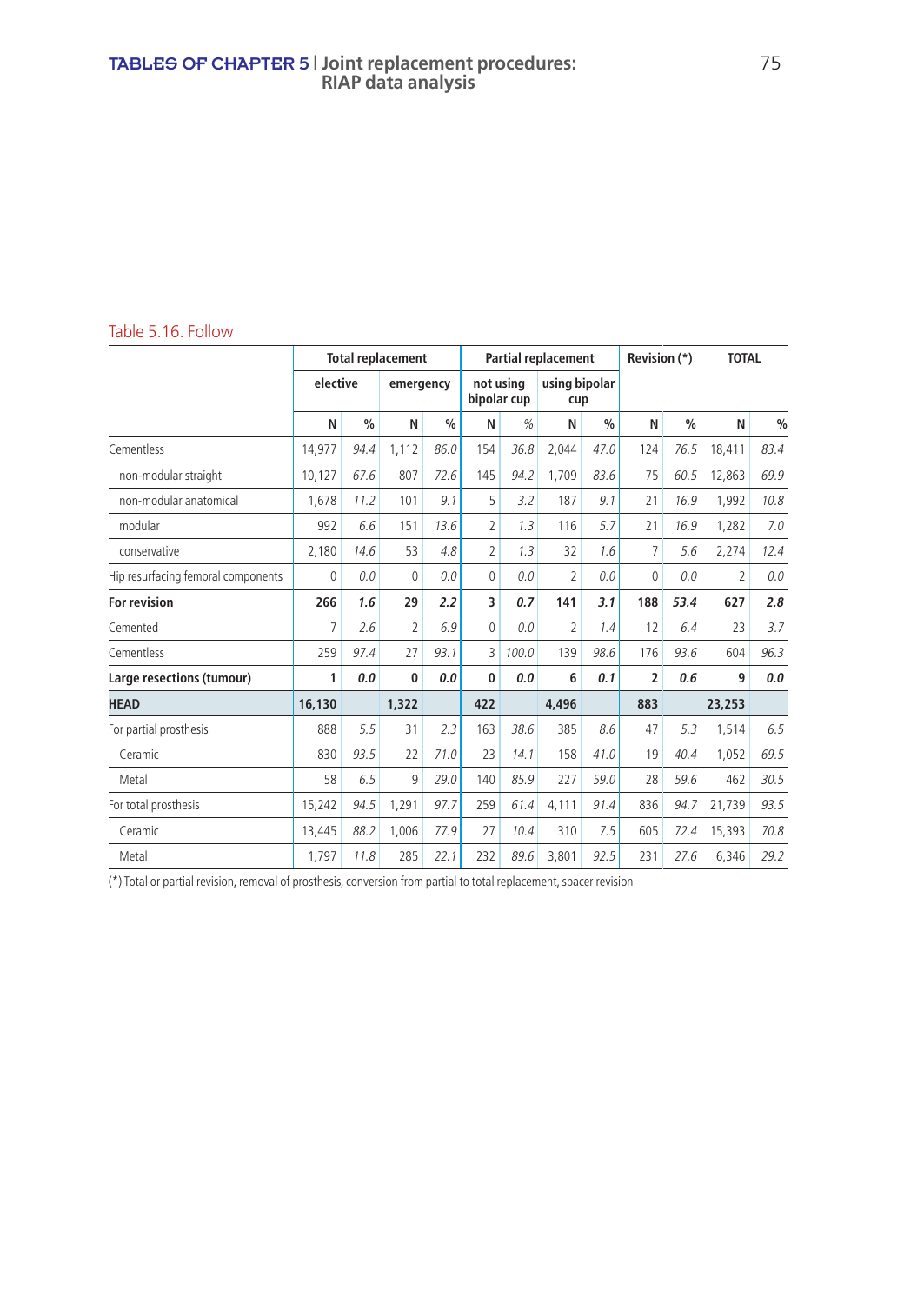## Table 5.17. Hip. Number of procedures by bearing surface and procedure type

|                                      |        |               | <b>Total replacement</b> |               |     | Revision (*)  | <b>TOTAL</b> |               |  |
|--------------------------------------|--------|---------------|--------------------------|---------------|-----|---------------|--------------|---------------|--|
|                                      |        | elective      |                          | emergency     |     |               |              |               |  |
|                                      | N      | $\frac{0}{0}$ | N                        | $\frac{0}{0}$ | N   | $\frac{0}{0}$ | N            | $\frac{0}{0}$ |  |
| <b>Bearing surface (head/insert)</b> | 16,130 |               | 1,322                    |               | 542 |               | 17,994       |               |  |
| Ceramic-ceramic                      | 3.730  | 23.1          | 185                      | 14.0          | 49  | 9.0           | 3.964        | 22.0          |  |
| Ceramic-metal                        | 78     | 0.5           | 12                       | 0.9           | 4   | 0.7           | 94           | 0.5           |  |
| Ceramic-polyethylene                 | 10,467 | 64.9          | 831                      | 62.9          | 300 | 55.4          | 11,598       | 64.5          |  |
| Metal-ceramic                        | 28     | 0.2           | 10                       | 0.8           | 3   | 0.6           | 41           | 0.2           |  |
| Metal-metal                          | 28     | 0.2           | 11                       | 0.8           | 12  | 2.2           | 51           | 0.3           |  |
| Metal-polyethylene                   | 1.799  | 11.2          | 273                      | 20.7          | 174 | 32.1          | 2.246        | 12.5          |  |

(\*) Total or partial revision, removal of prosthesis, conversion from partial to total replacement, spacer revision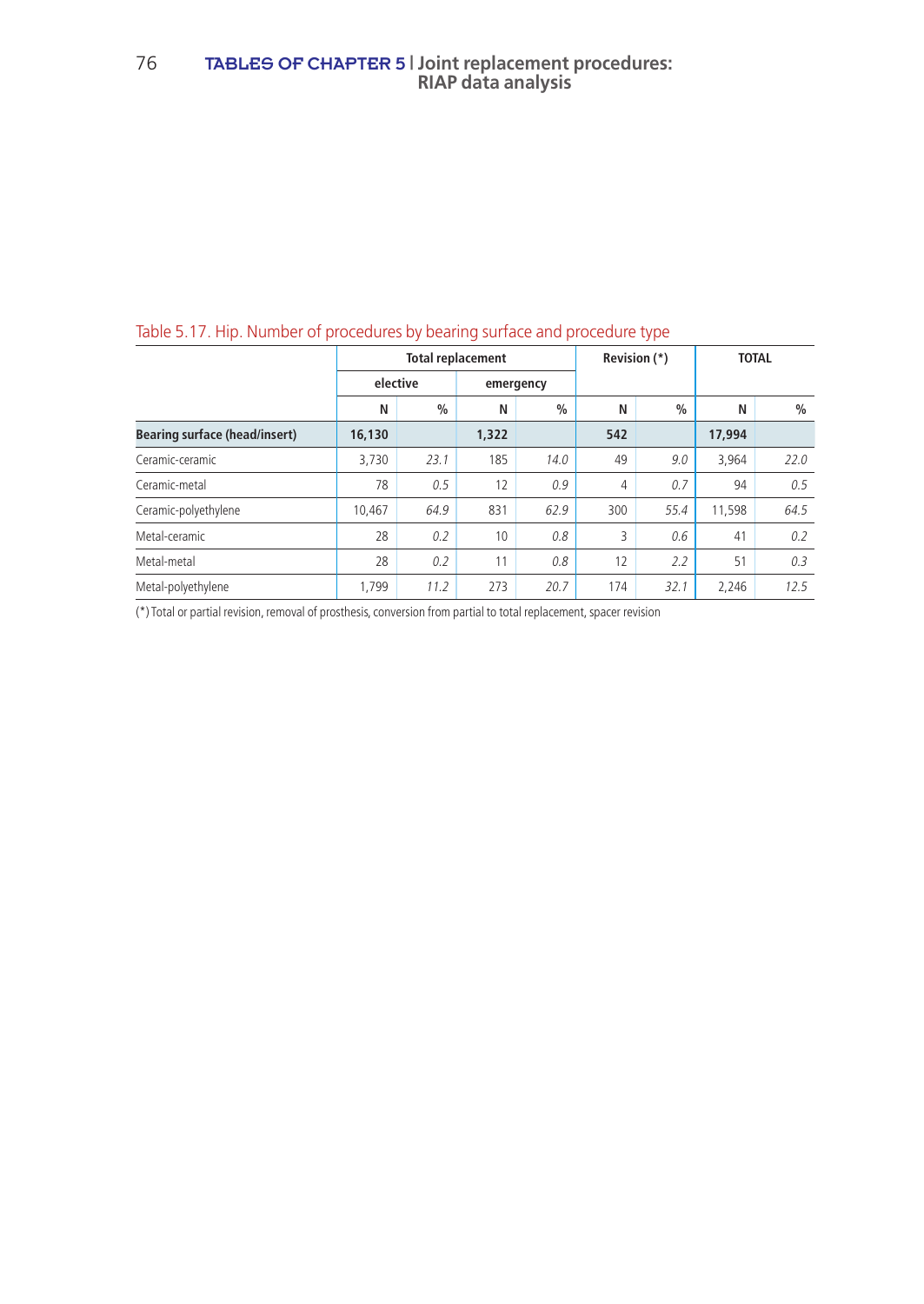|                                                                                                                                |        |               | Revision (*)                | <b>TOTAL</b>                                                                                                                                                                                                                      |    |               |        |               |  |
|--------------------------------------------------------------------------------------------------------------------------------|--------|---------------|-----------------------------|-----------------------------------------------------------------------------------------------------------------------------------------------------------------------------------------------------------------------------------|----|---------------|--------|---------------|--|
|                                                                                                                                | total  |               | Primary<br>unicompartmental |                                                                                                                                                                                                                                   |    |               |        |               |  |
|                                                                                                                                | N      | $\frac{0}{0}$ | N                           | $\frac{0}{0}$                                                                                                                                                                                                                     | N  | $\frac{0}{0}$ | N      | $\frac{0}{0}$ |  |
| <b>Femoral component</b>                                                                                                       | 13,603 |               | 2,063                       |                                                                                                                                                                                                                                   | 50 |               | 15,716 |               |  |
| For bicondylar prosthesis                                                                                                      | 12,871 | 94.6          | 77                          | 3.7                                                                                                                                                                                                                               | 20 | 40.0          | 12,968 | 82.5          |  |
| cemented                                                                                                                       | 10,912 | 84.8          | 59                          | 76.6                                                                                                                                                                                                                              | 20 | 100.0         | 10,991 | 84.8          |  |
| cementless                                                                                                                     | 1,381  | 10.7          | 12                          | 15.6                                                                                                                                                                                                                              | 0  | 0.0           | 1,393  | 10.7          |  |
| cementable                                                                                                                     | 578    | 4.5           | 6                           | 7.8                                                                                                                                                                                                                               | 0  | 0.0           | 584    | 4.5           |  |
| For unicondylar prosthesis                                                                                                     | 514    | 3.8           | 1,985                       | 96.2                                                                                                                                                                                                                              | 0  | 0.0           | 2,499  | 15.9          |  |
| For revision prosthesis                                                                                                        | 218    | 1.6           | 1                           | 0.0                                                                                                                                                                                                                               | 30 | 60.0          | 249    | 1.6           |  |
| <b>Tibial insert</b>                                                                                                           | 13,045 |               | 1,515                       |                                                                                                                                                                                                                                   | 86 |               | 14,646 |               |  |
| For bicondylar prosthesis                                                                                                      | 12,159 | 93.2          | 67                          | 4.4                                                                                                                                                                                                                               | 39 | 45.3          | 12,265 | 83.7          |  |
| mobile                                                                                                                         | 3,277  | 27.0          | 21                          | 31.3                                                                                                                                                                                                                              | 22 | 56.4          | 3,320  | 27.1          |  |
| fixed                                                                                                                          | 8,882  | 73.0          | 46                          | 68.7                                                                                                                                                                                                                              | 17 | 43.6          | 8,945  | 72.9          |  |
| For unicondylar prosthesis                                                                                                     | 419    | 3.2           | 1,444                       | 95.3                                                                                                                                                                                                                              | 8  | 9.3           | 1,871  | 12.8          |  |
| For revision prosthesis                                                                                                        | 467    | 3.6           | $\overline{4}$              | 0.3                                                                                                                                                                                                                               | 39 | 45.3          | 510    | 3.5           |  |
| mobile                                                                                                                         | 116    | 24.8          | $\Omega$                    | 0.0                                                                                                                                                                                                                               | 19 | 48.7          | 135    | 26.5          |  |
| fixed                                                                                                                          | 351    | 75.2          | 4                           | 100.0                                                                                                                                                                                                                             | 20 | 51.3          | 375    | 73.5          |  |
| the contract of the contract of the contract of the contract of the contract of the contract of the contract of<br>$1 + 1 - 1$ |        |               |                             | $\mathbf{r}$ . The contract of the contract of the contract of the contract of the contract of the contract of the contract of the contract of the contract of the contract of the contract of the contract of the contract of th |    |               |        |               |  |

# Table 5.18. Knee. Number of components used by type of component and procedure type

(\*) Total or partial revision, patella implant on already implanted total prosthesis, removal of prosthesis, spacer revision

Follow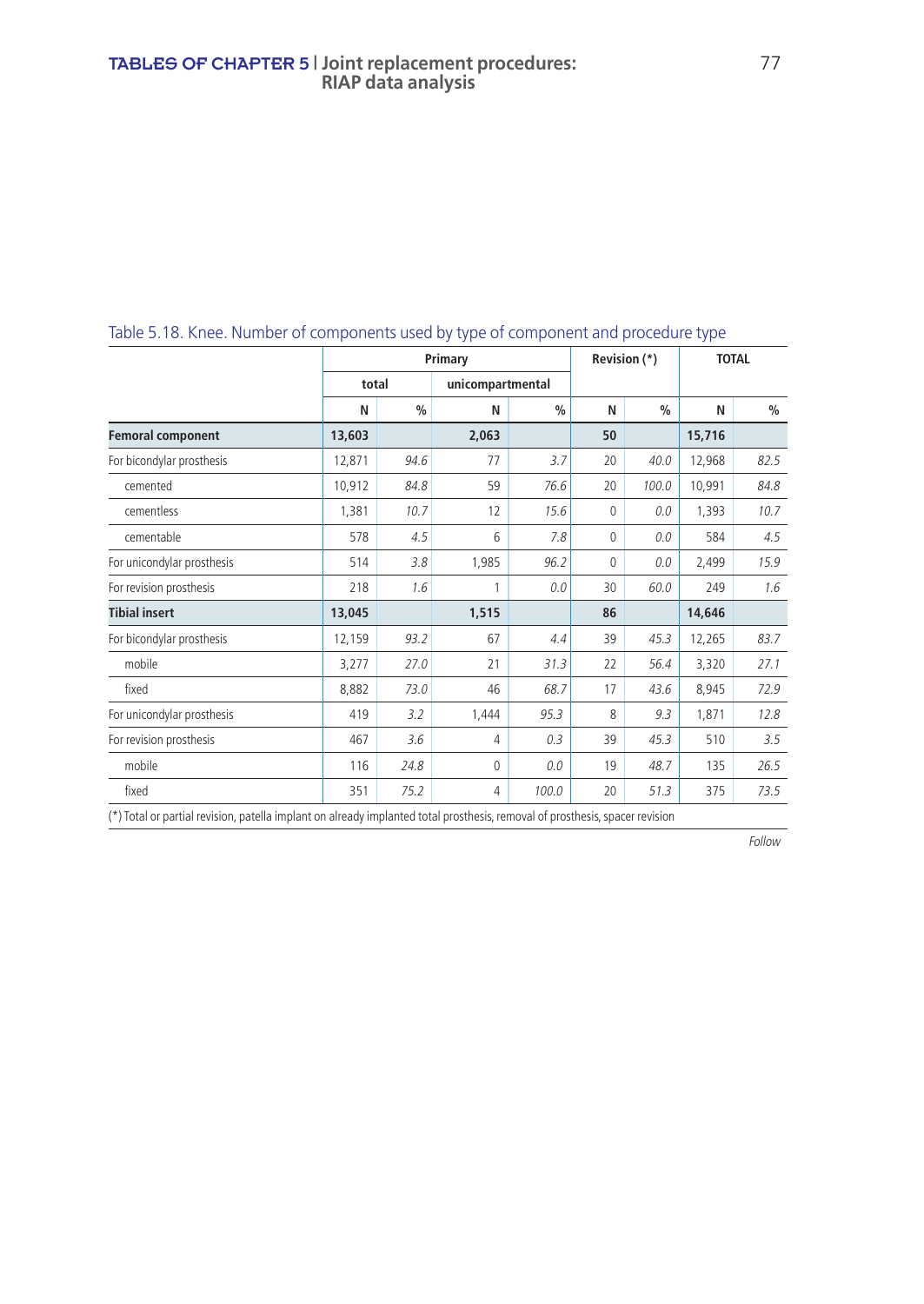#### 78 TABLES OF CHAPTER 5 **| Joint replacement procedures: RIAP data analysis**

#### Table 5.18. Follow

|                            |                           | Revision (*)  |                | <b>TOTAL</b>  |              |               |        |               |
|----------------------------|---------------------------|---------------|----------------|---------------|--------------|---------------|--------|---------------|
|                            | total<br>unicompartmental |               |                |               |              |               |        |               |
|                            | N                         | $\frac{0}{0}$ | N              | $\frac{0}{0}$ | N            | $\frac{0}{0}$ | N      | $\frac{0}{0}$ |
| <b>Tibial component</b>    | 13,603                    |               | 2.074          |               | 57           |               | 15,734 |               |
| For bicondylar prosthesis  | 11,894                    | 87.4          | 71             | 3.4           | 25           | 43.9          | 11,990 | 76.2          |
| cemented                   | 10,546                    | 88.7          | 57             | 80.3          | 24           | 96.0          | 10,627 | 88.6          |
| mobile                     | 2,683                     | 25.4          | 10             | 17.5          | 9            | 37.5          | 2,702  | 25.4          |
| fixed                      | 7,863                     | 74.6          | 47             | 82.5          | 15           | 62.5          | 7,925  | 74.6          |
| cementless                 | 1,131                     | 9.5           | 11             | 15.5          | $\mathbf{0}$ | 0.0           | 1,142  | 9.5           |
| mobile                     | 868                       | 76.7          | 10             | 90.9          | 0            |               | 878    | 76.9          |
| fixed                      | 263                       | 23.3          | 1              | 9.1           | $\mathbf{0}$ |               | 264    | 23.1          |
| cementable mobile          | 217                       | 1.8           | 3              | 4.2           | 1            | 4.0           | 221    | 1.8           |
| mobile                     | 199                       | 91.7          | 0              | 0.0           | 1            | 100.0         | 200    | 90.5          |
| fixed                      | 18                        | 8.3           | 3              | 100.0         | $\Omega$     | 0.0           | 21     | 9.5           |
| For unicondylar prosthesis | 633                       | 4.7           | 2,001          | 96.5          | 2            | 3.5           | 2,636  | 16.8          |
| <b>For revision</b>        | 1,076                     | 7.9           | $\overline{2}$ | 0.1           | 30           | 52.6          | 1,108  | 7.0           |
| mobile                     | 44                        | 4.1           | 0              | 0.0           | 13           | 43.3          | 57     | 5.1           |
| fixed                      | 1,032                     | 95.9          | 2              | 100.0         | 17           | 56.7          | 1,051  | 94.9          |
| Patellar component         | 1,462                     |               | 9              |               | 65           |               | 1,536  |               |

(\*) Total or partial revision, patella implant on already implanted total prosthesis, removal of prosthesis, spacer revision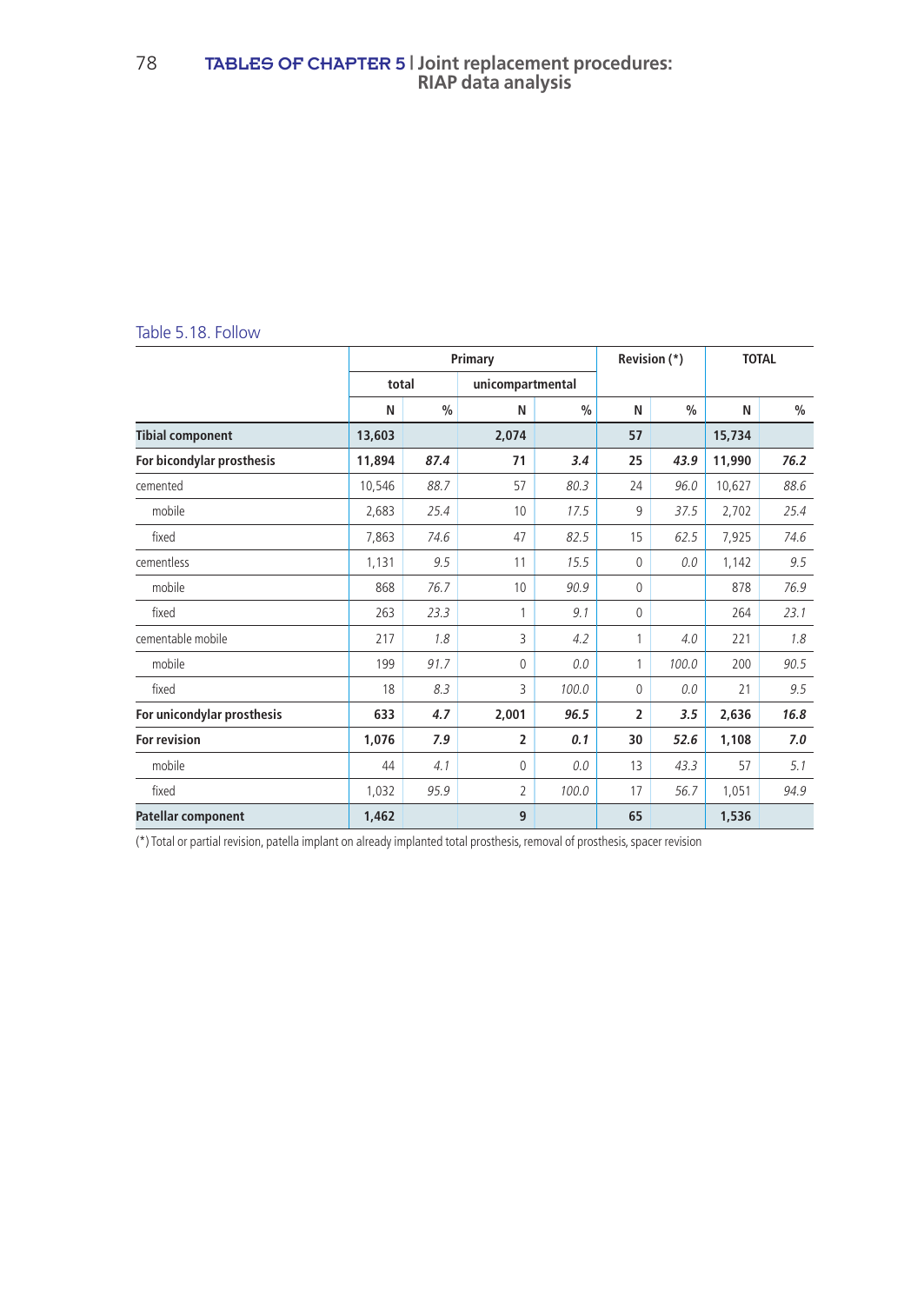

## Figure 4.1. Time trend of elective primary joint replacements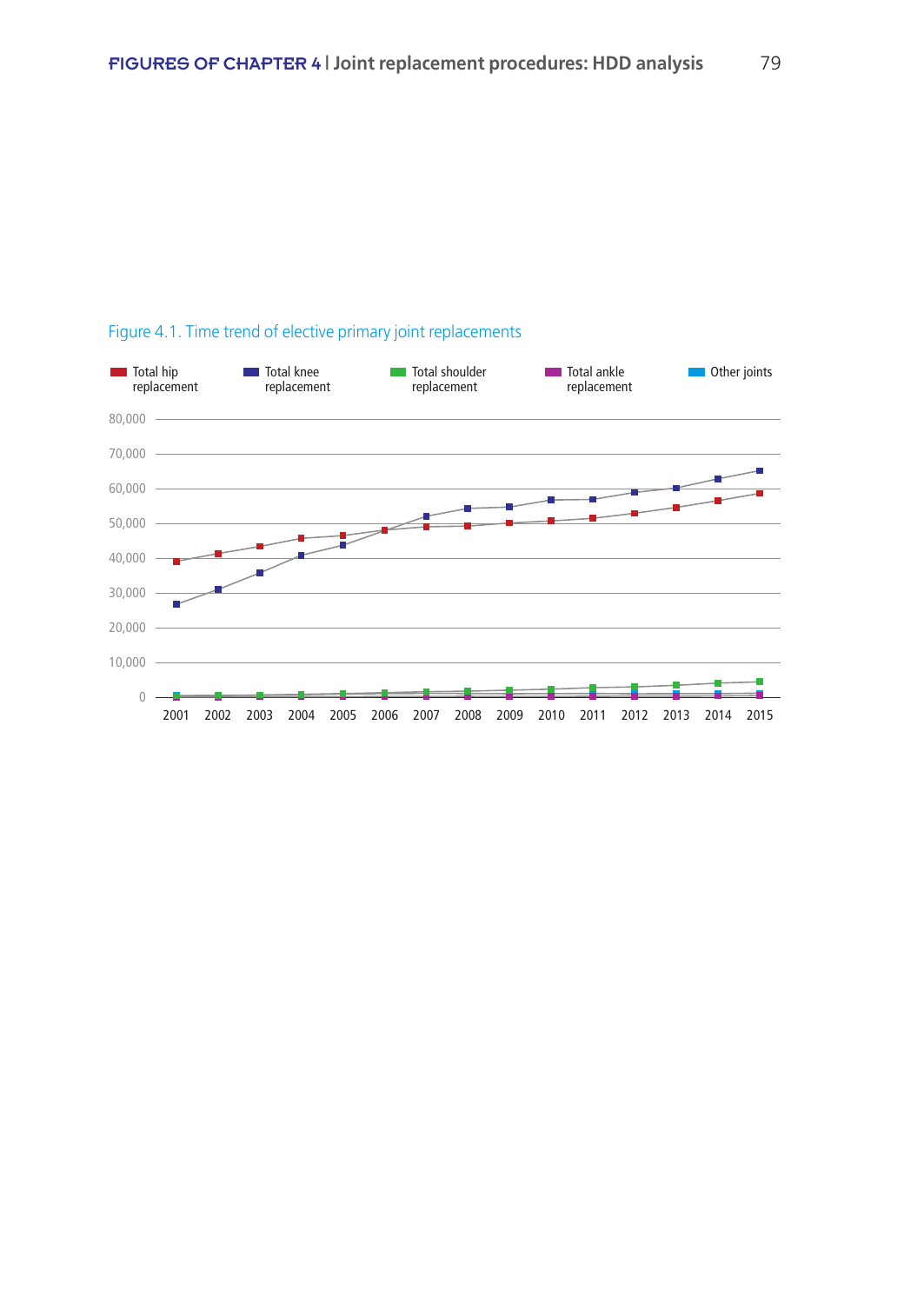

## Figure 4.2. Hip. Incidence per 100,000 residents by procedure type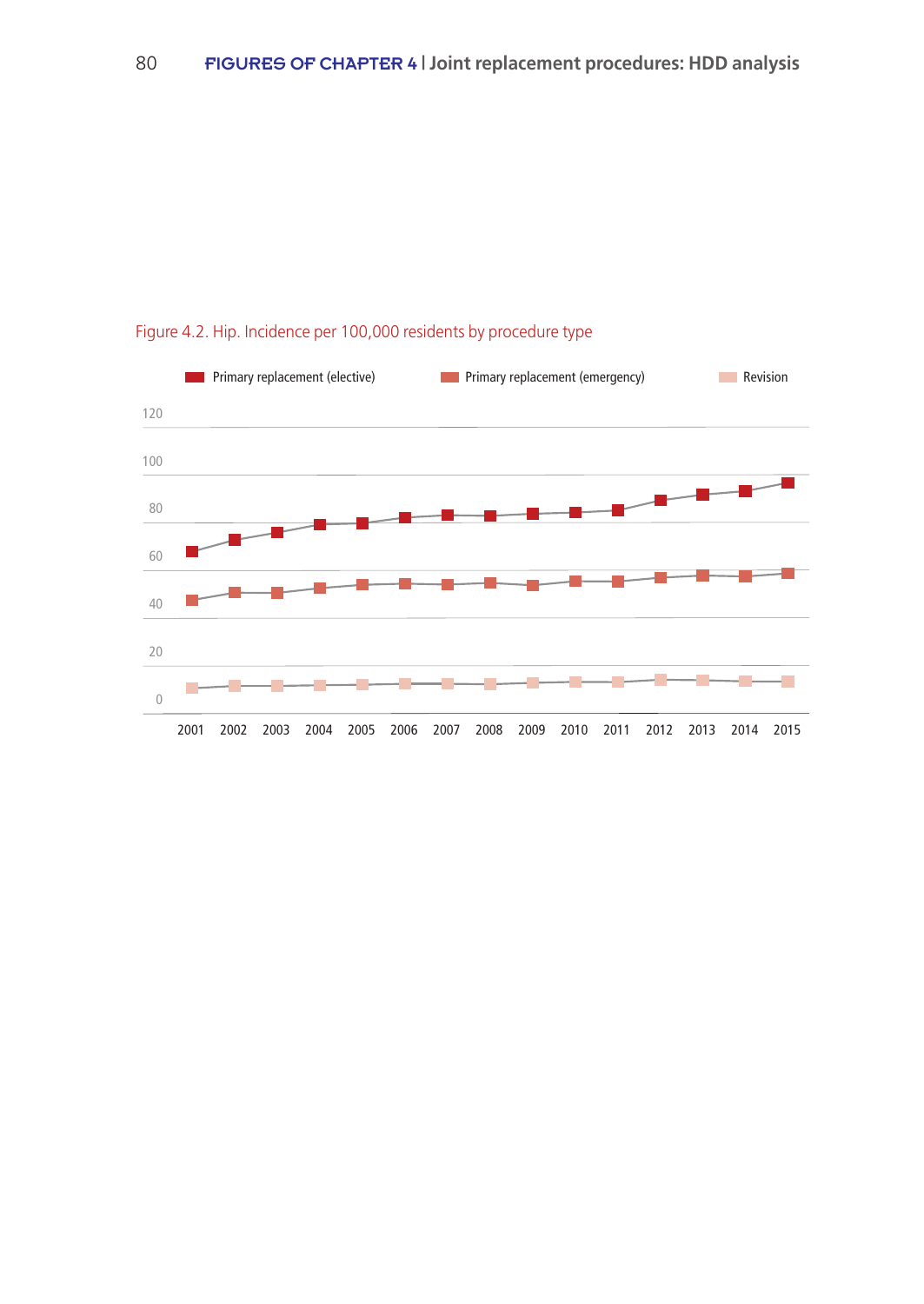

## Figure 4.3. Knee. Incidence per 100,000 residents by procedure type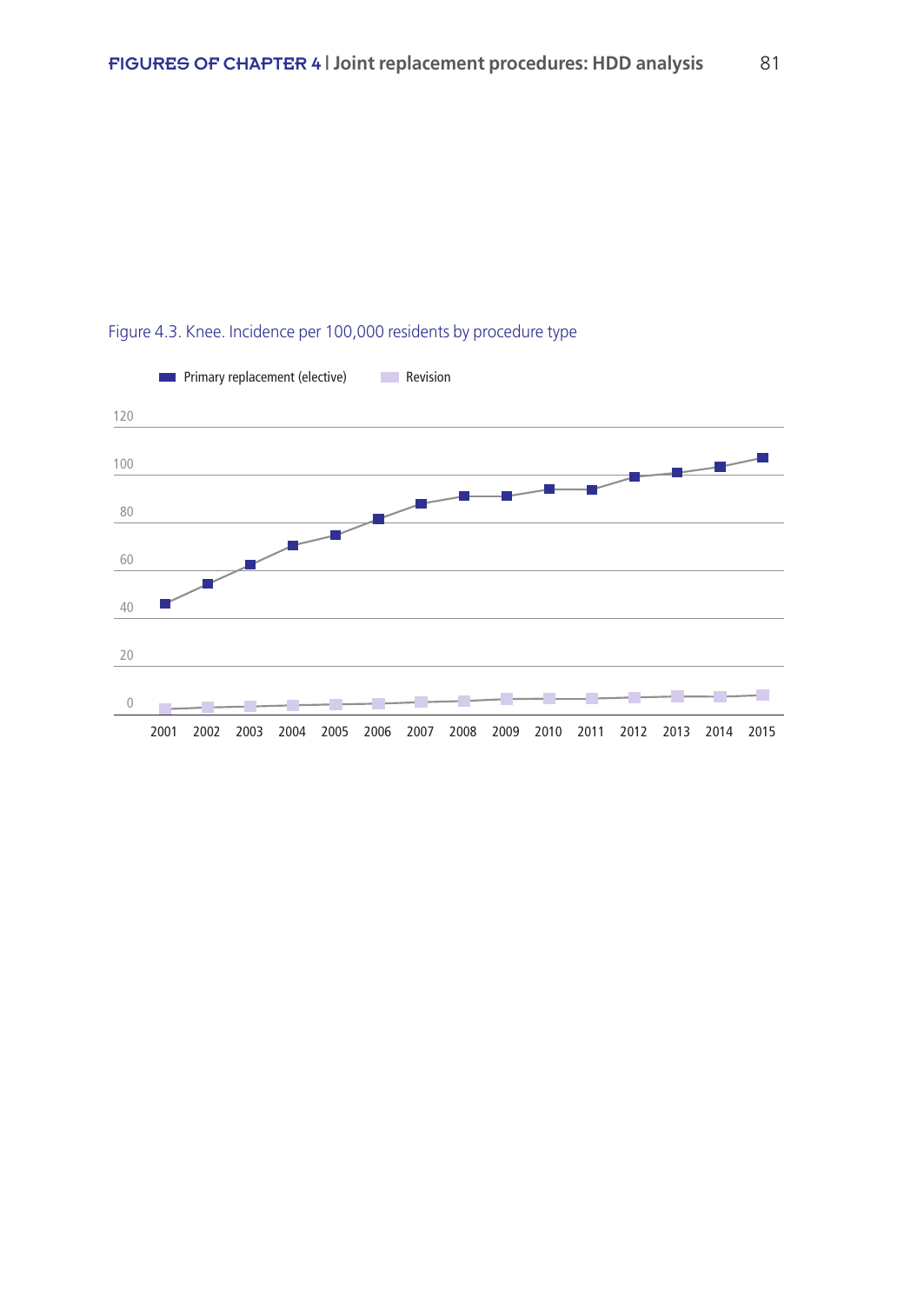

# Figure 4.4. Shoulder. Incidence per 100,000 residents by procedure type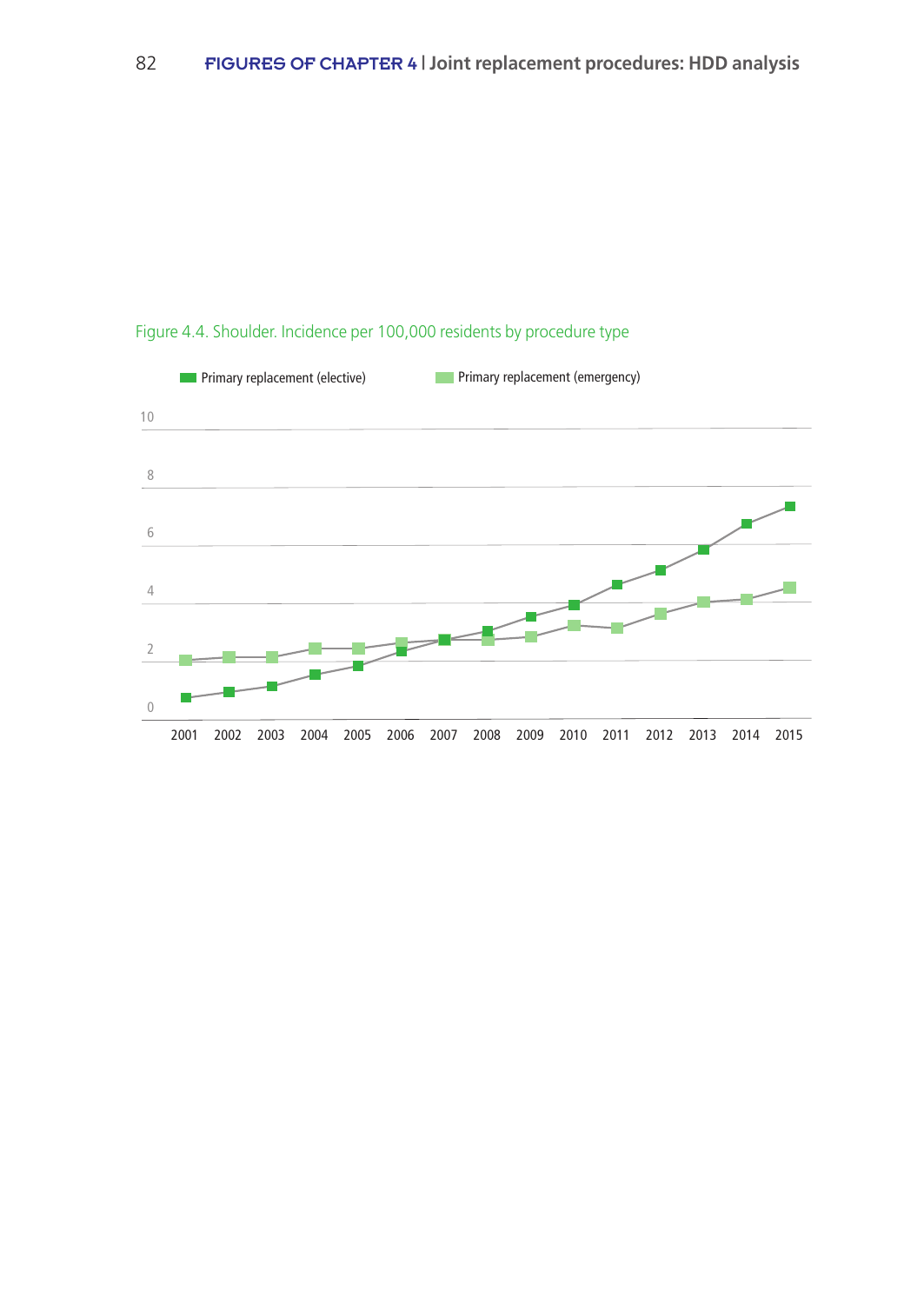

# Figure 4.5. Ankle. Incidence per 100,000 residents by procedure type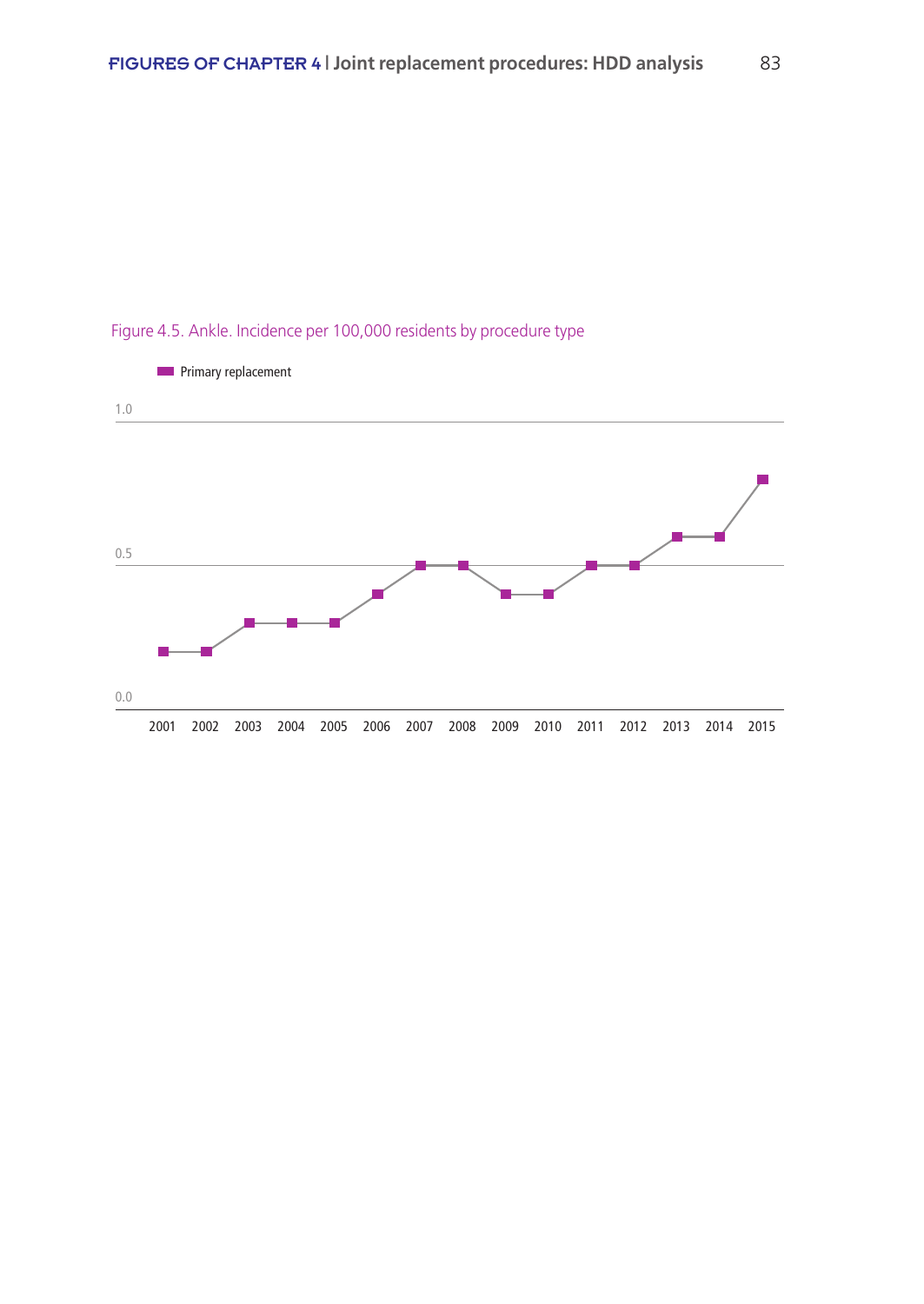

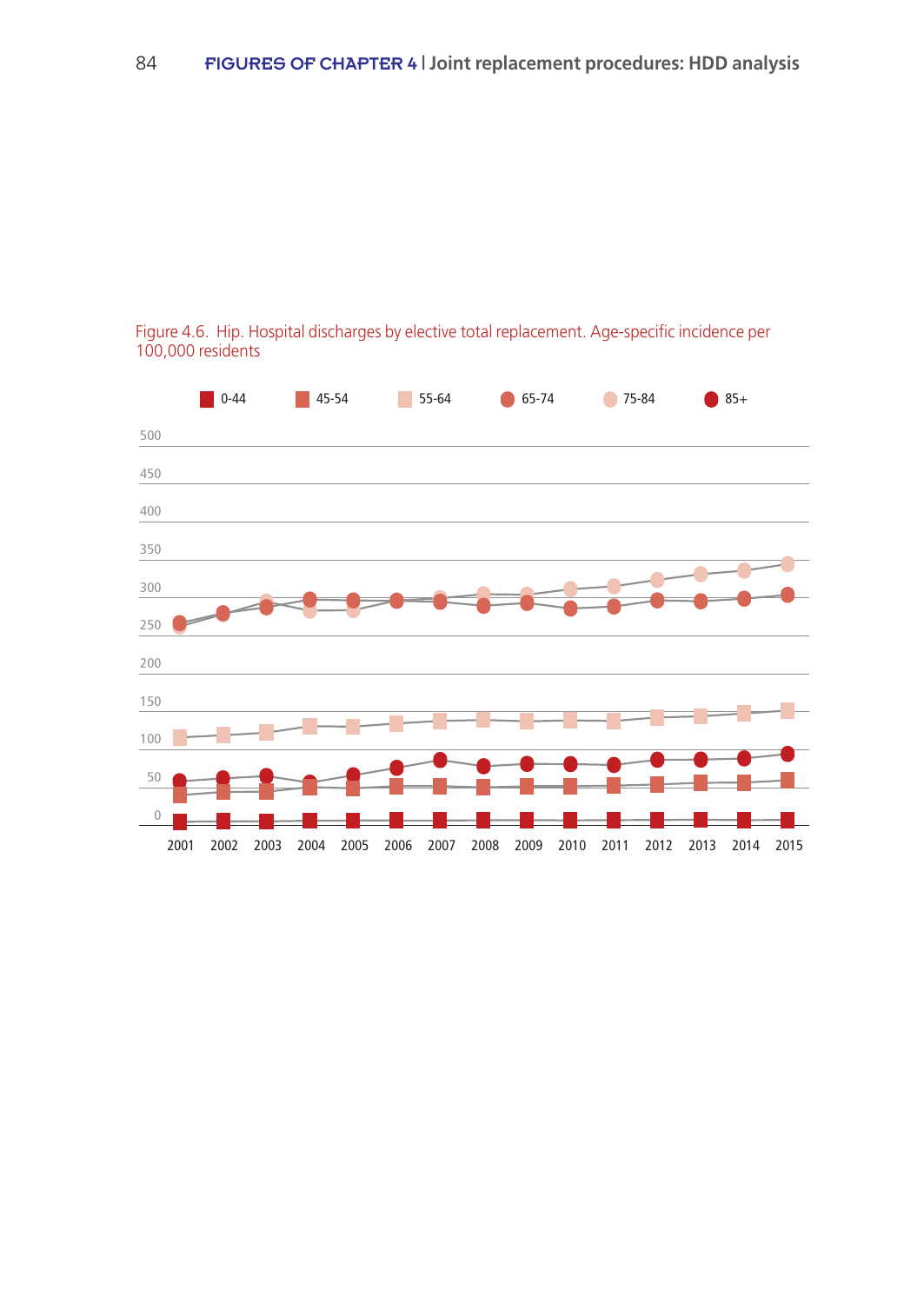

Figure 4.7. Knee. Hospital discharges by total replacement. Age-specific incidence per 100,000 residents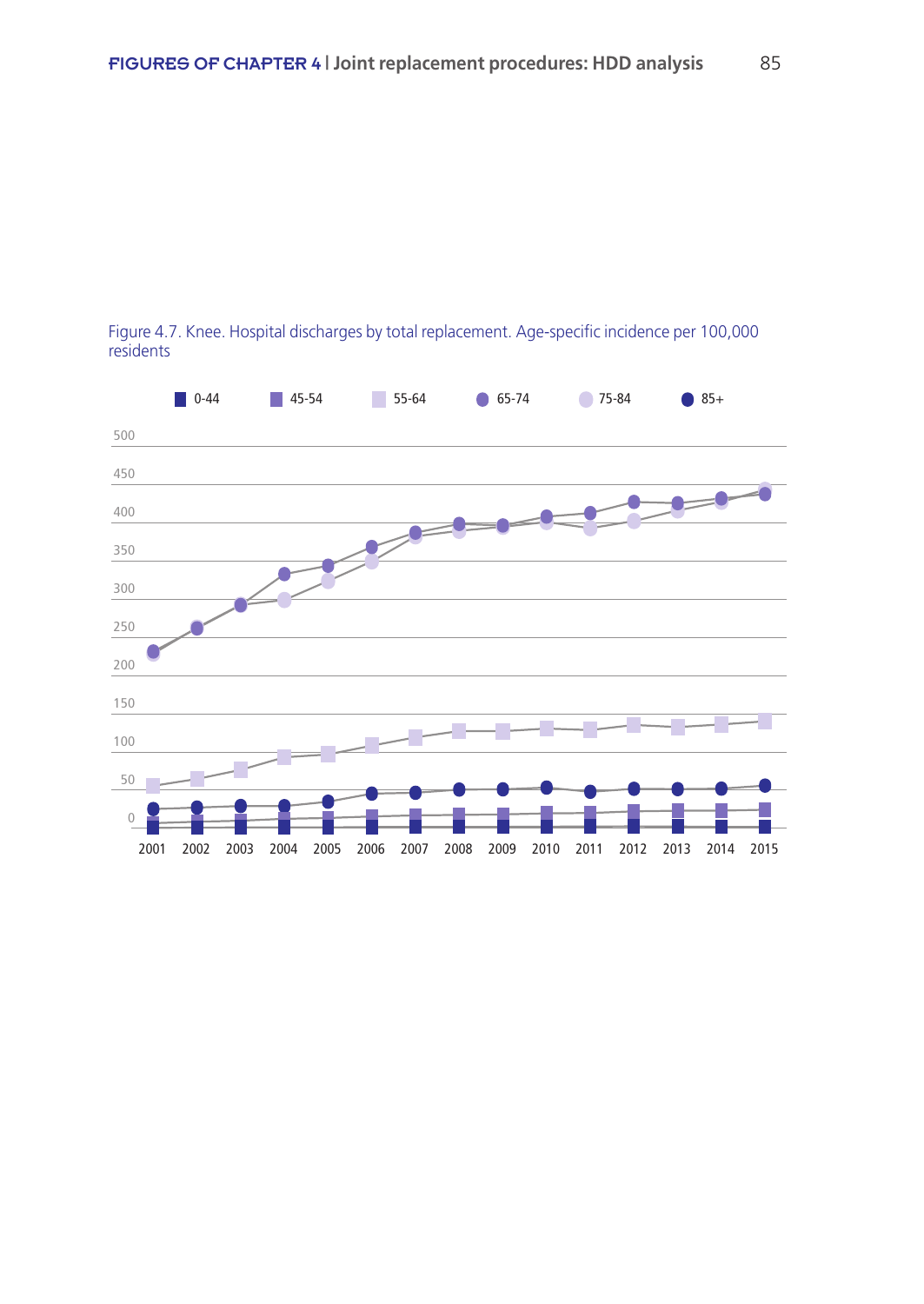#### Figure 4.8. Shoulder. Hospital discharges by elective total replacement. Age-specific incidence per 100,000 residents

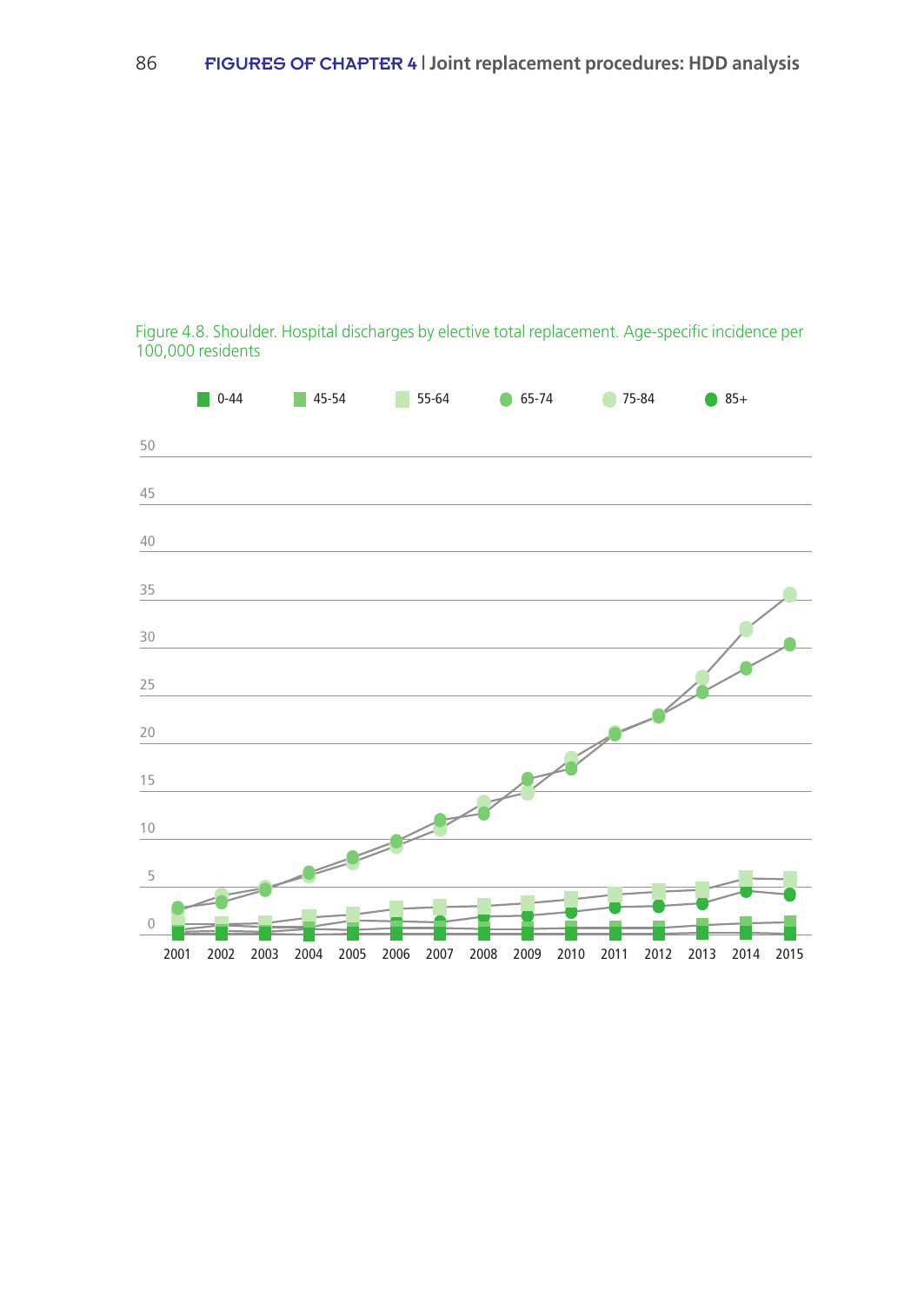

Figure 4.9. Ankle. Hospital discharges by total replacement. Age-specific incidence per 100,000 residents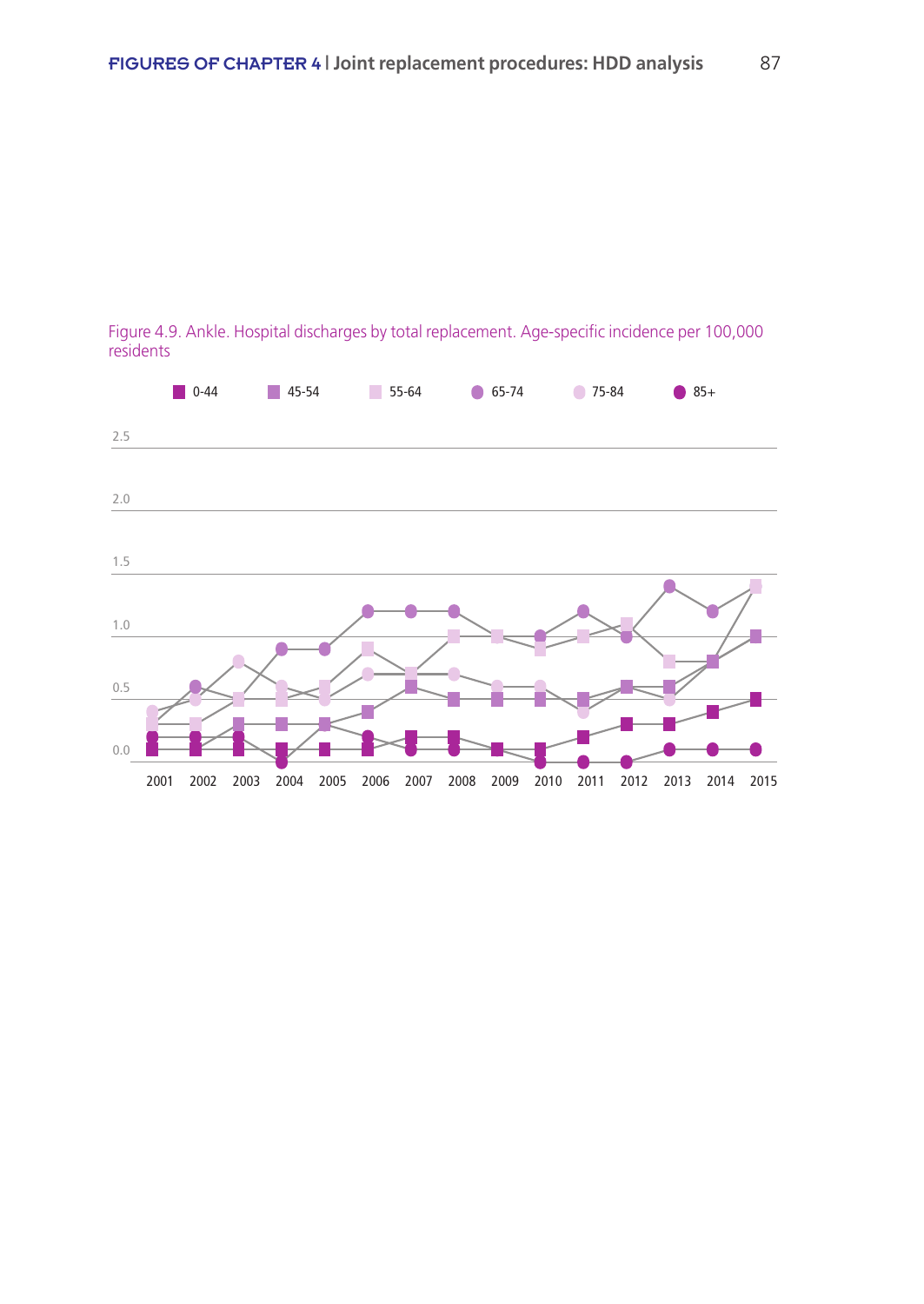

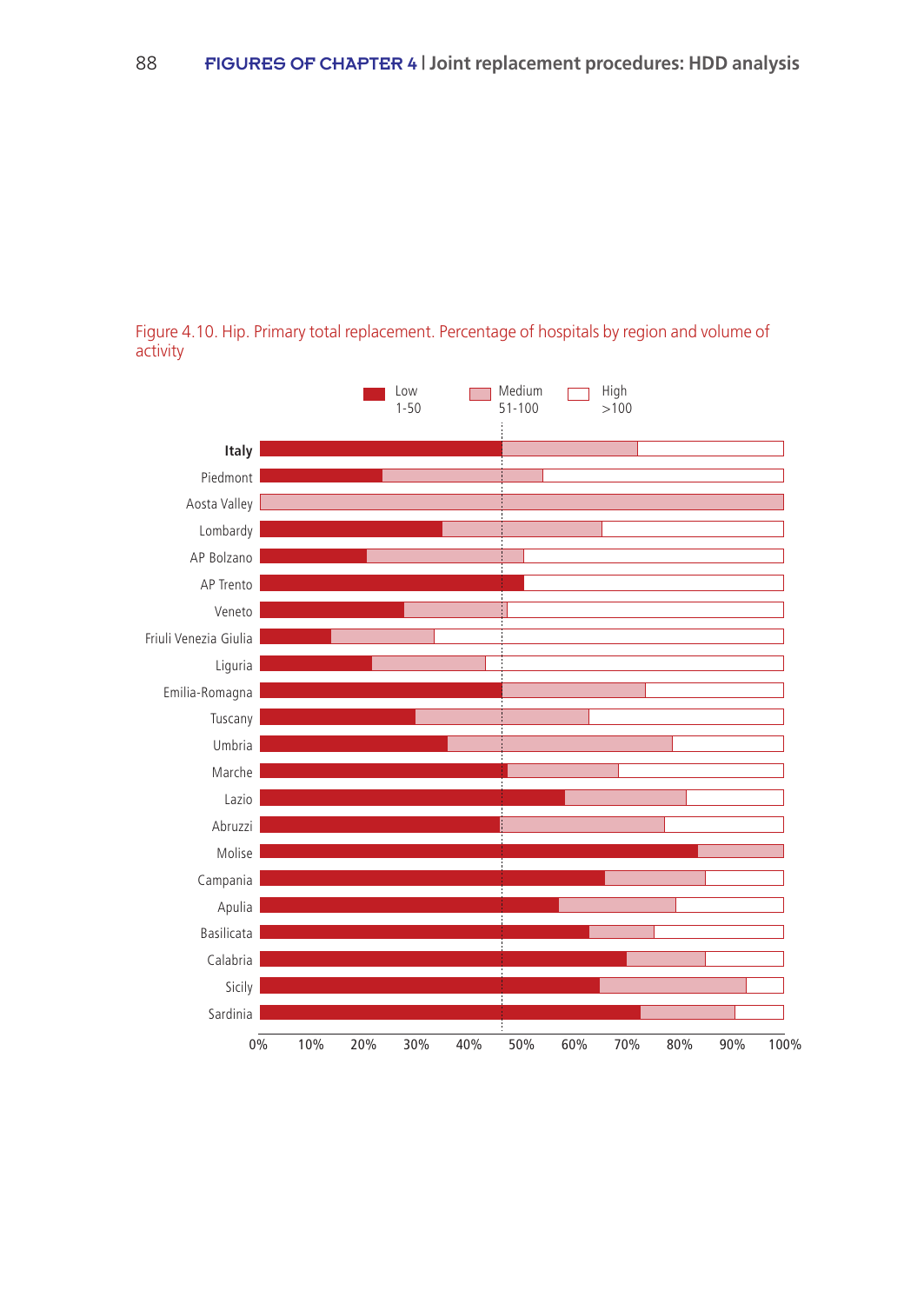

#### Figure 4.11. Hip. Revision. Percentage of hospitals by region and volume of activity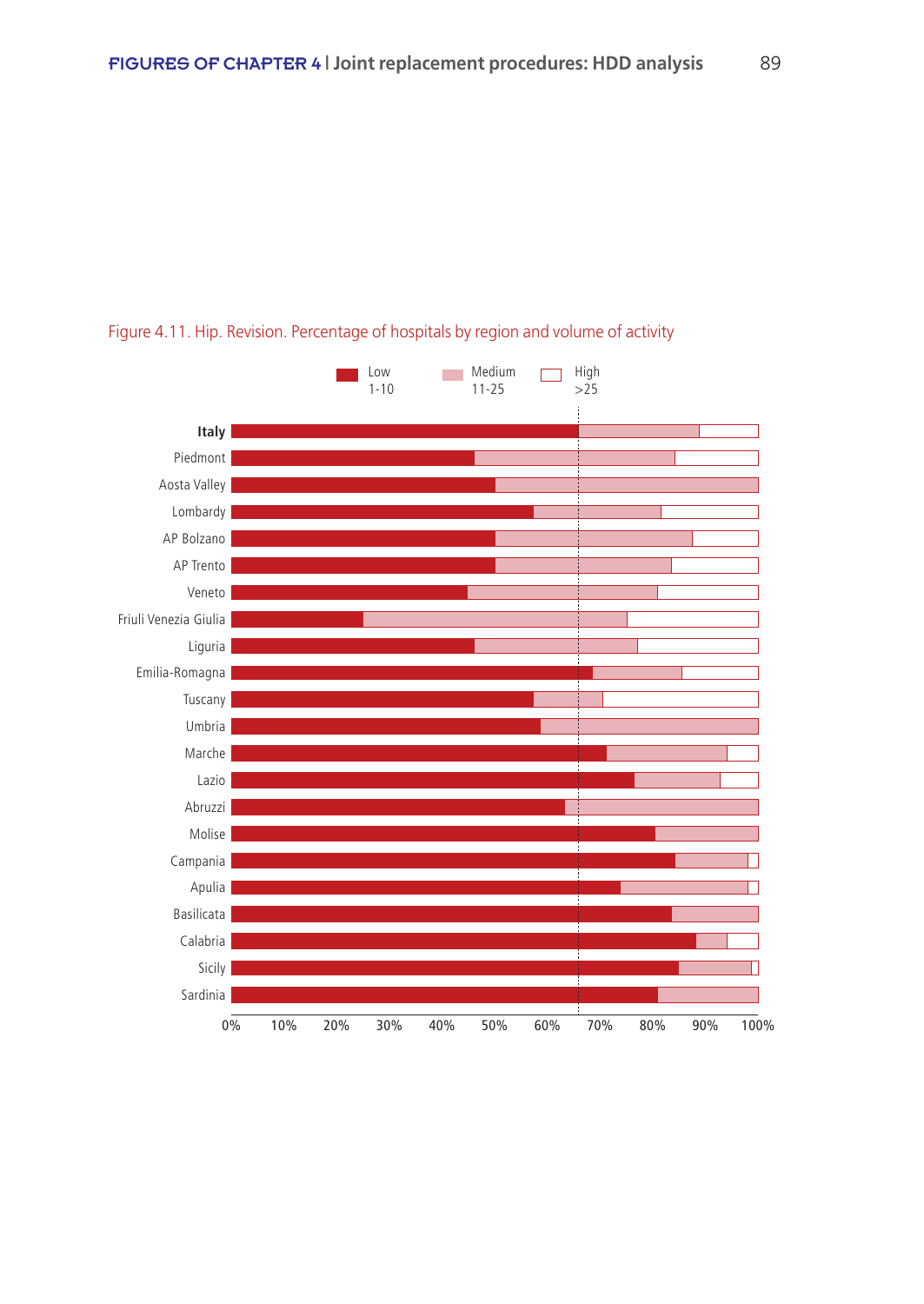

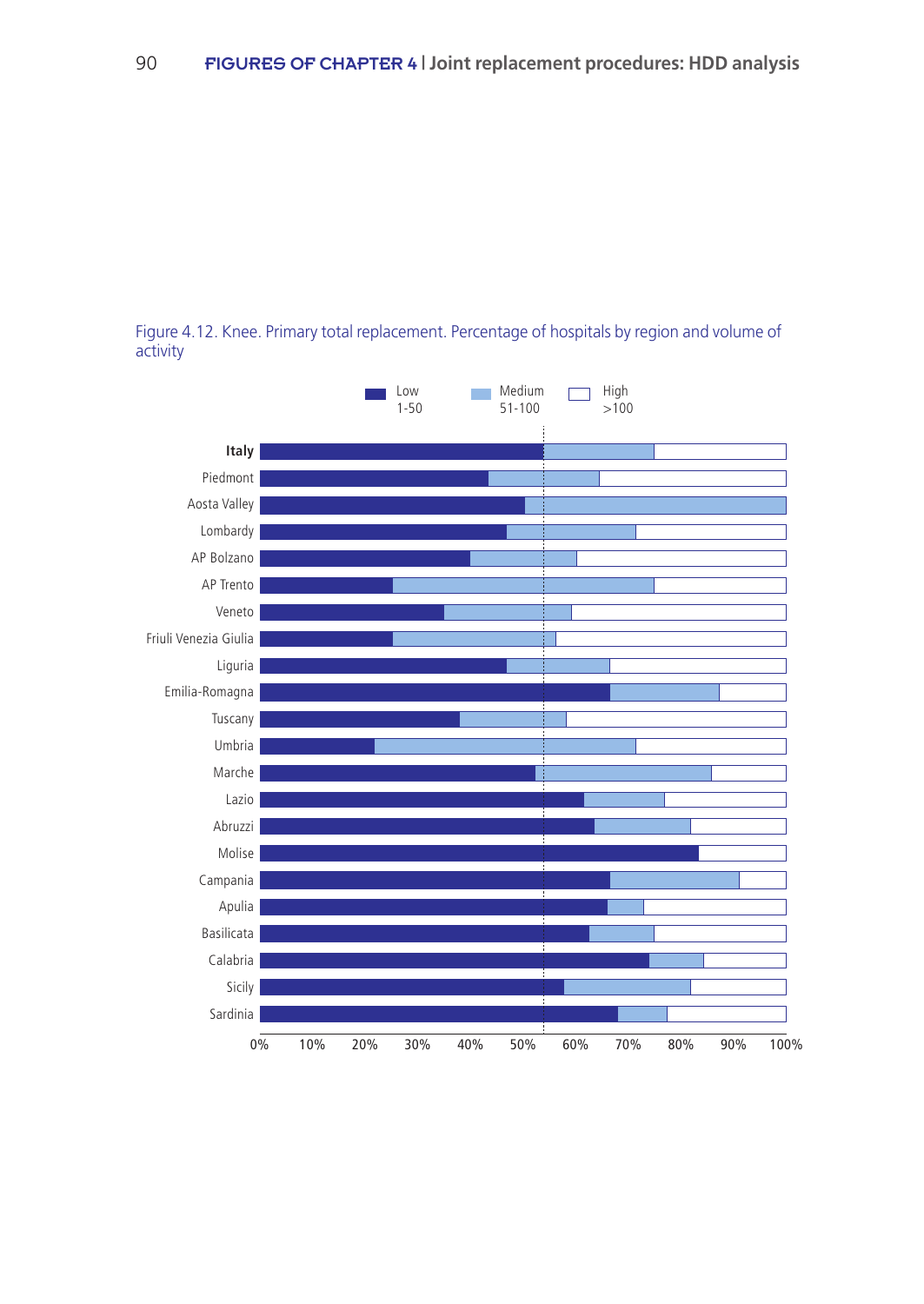

## Figure 4.13. Knee. Revision. Percentage of hospitals by region and volume of activity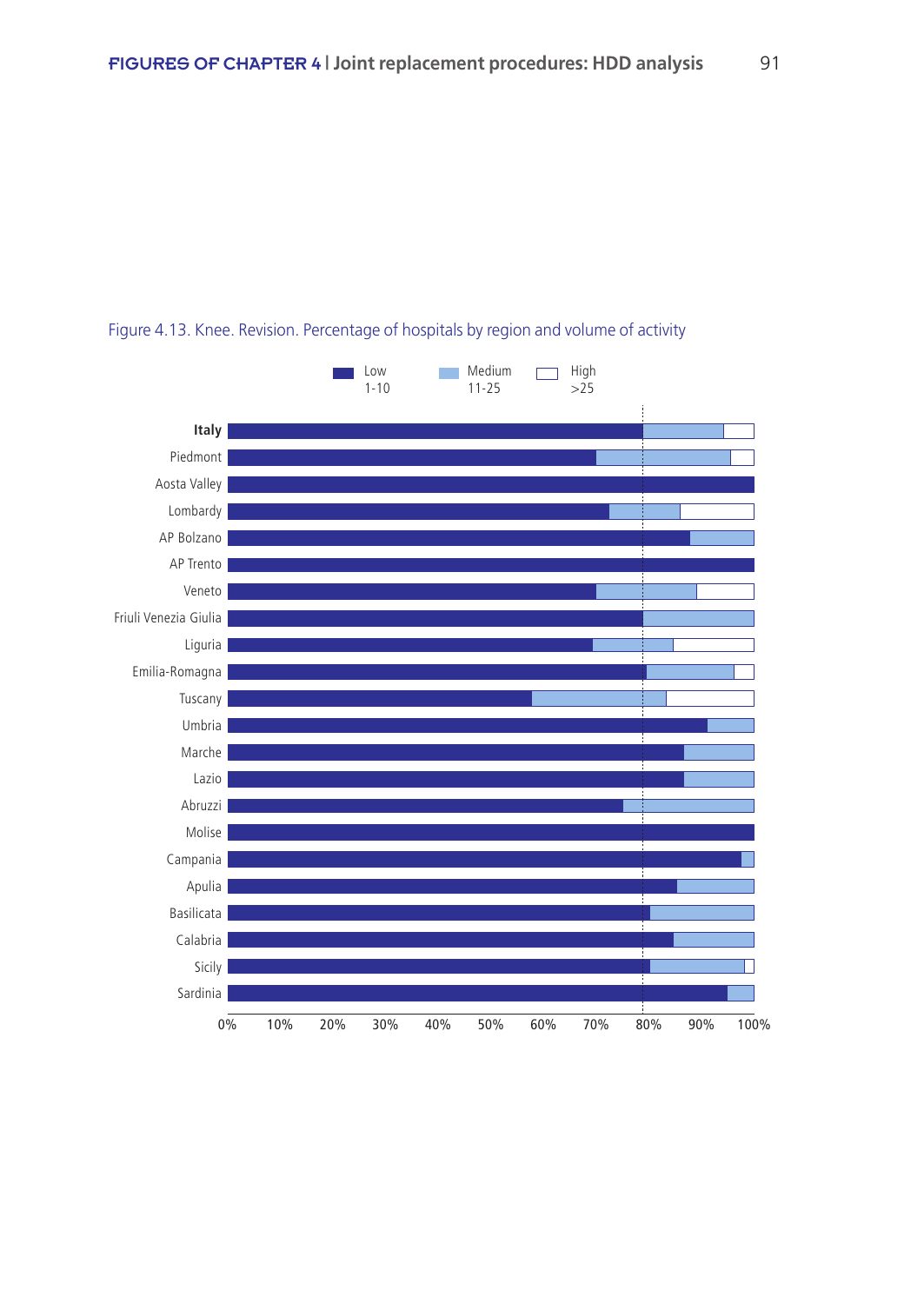

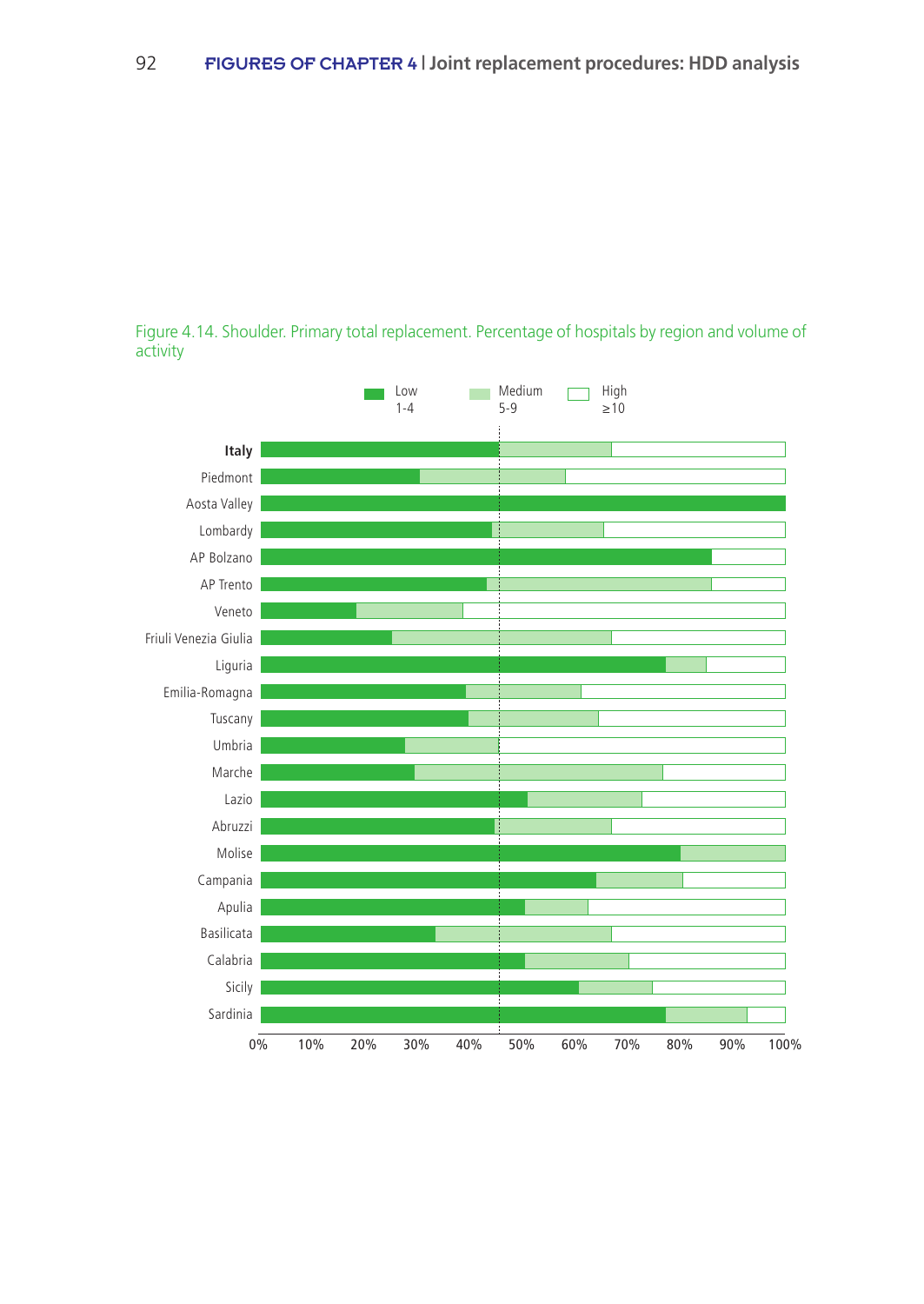Figure 4.15. Shoulder. Primary partial replacement. Percentage of hospitals by region and volume of activity

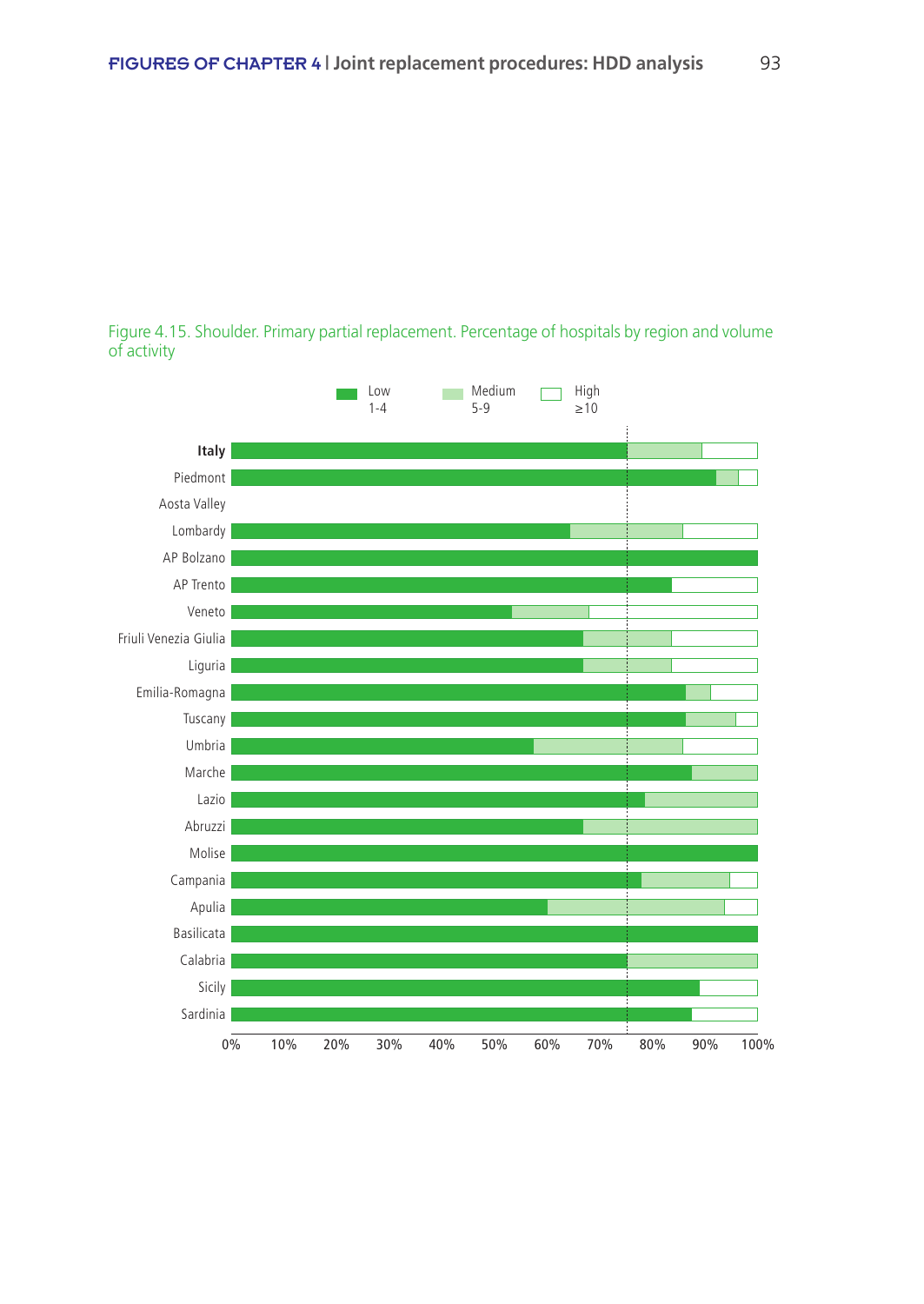Figure 4.16. Ankle. Primary total replacement. Percentage of hospital by region and volume of activity

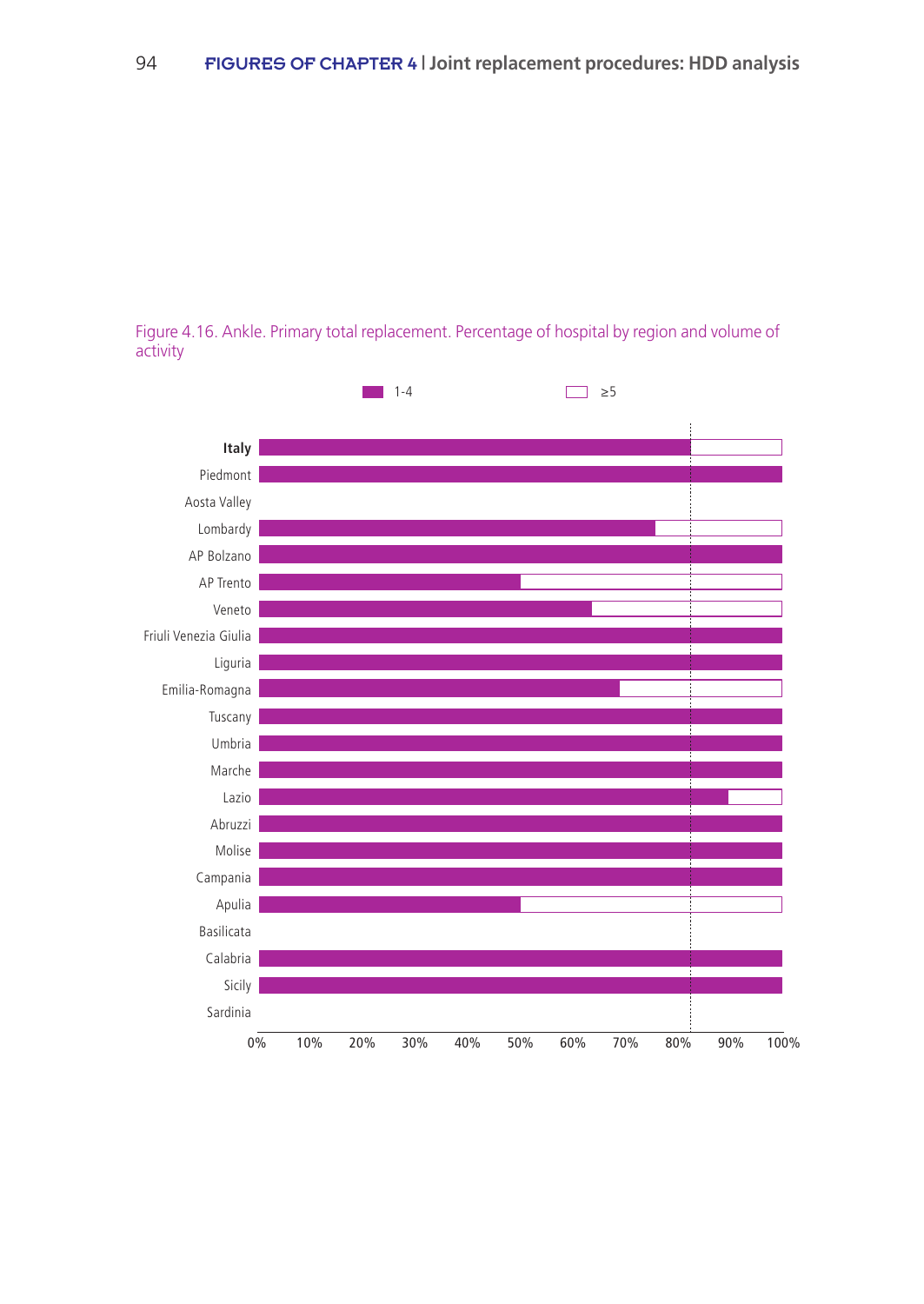

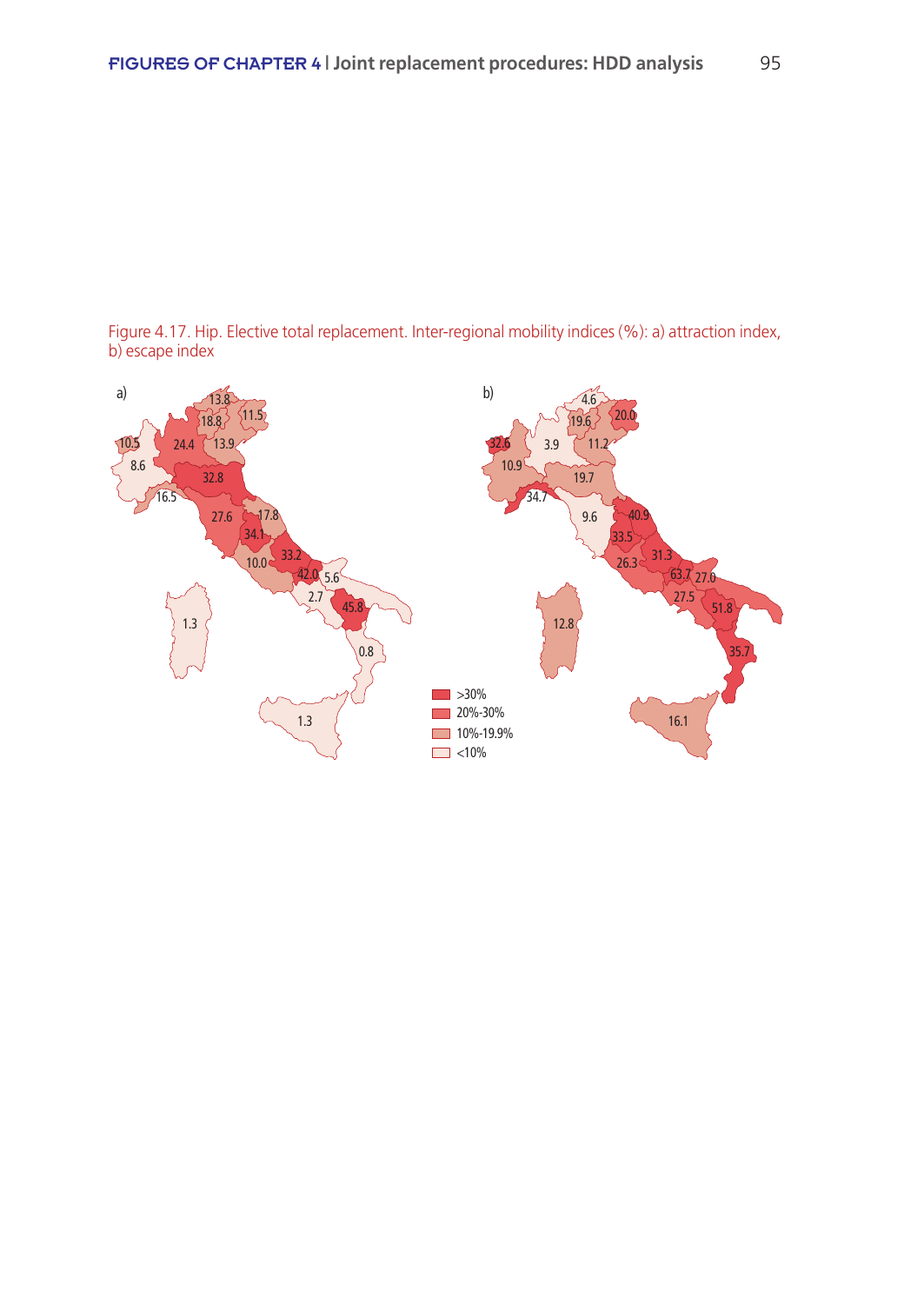

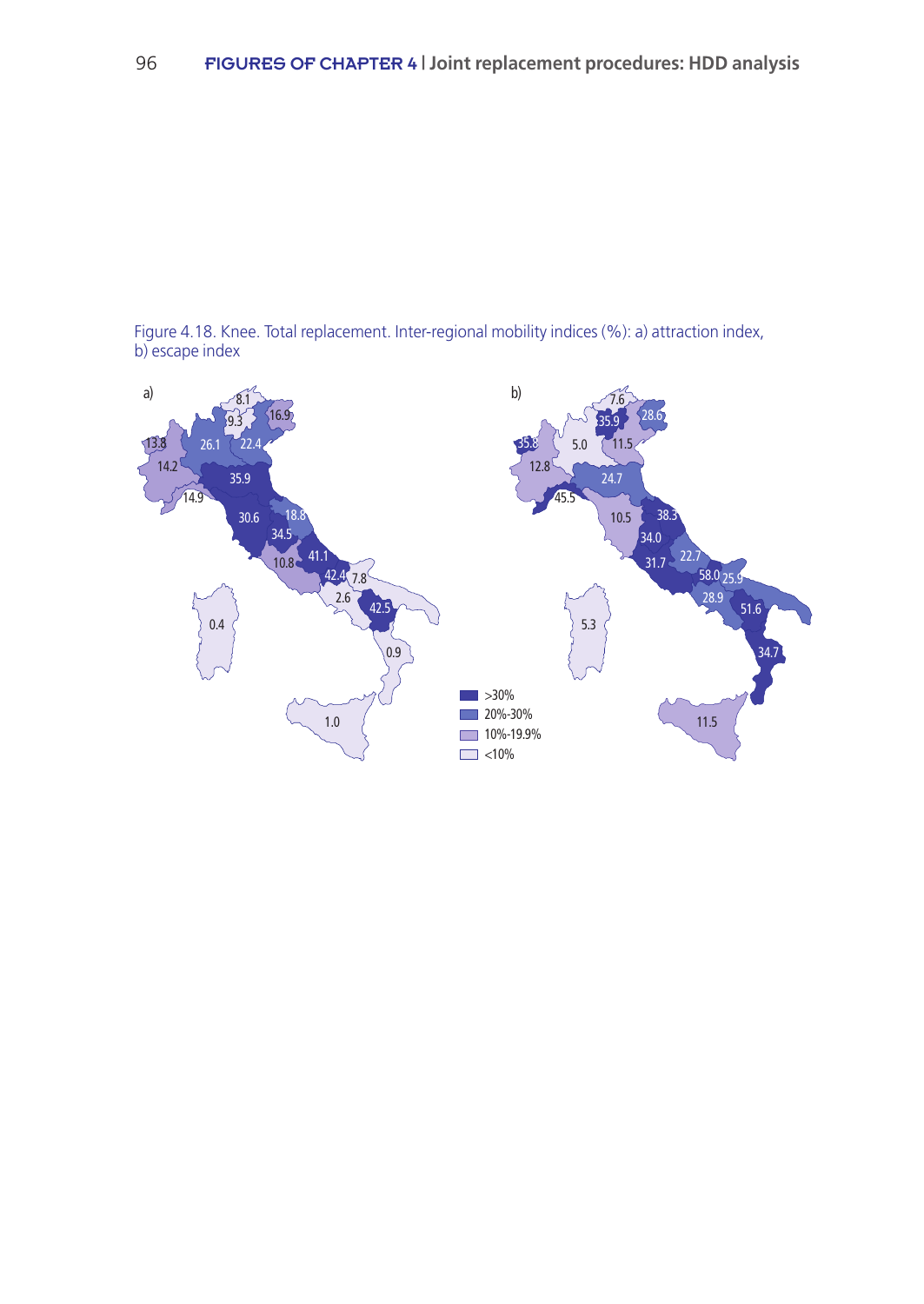

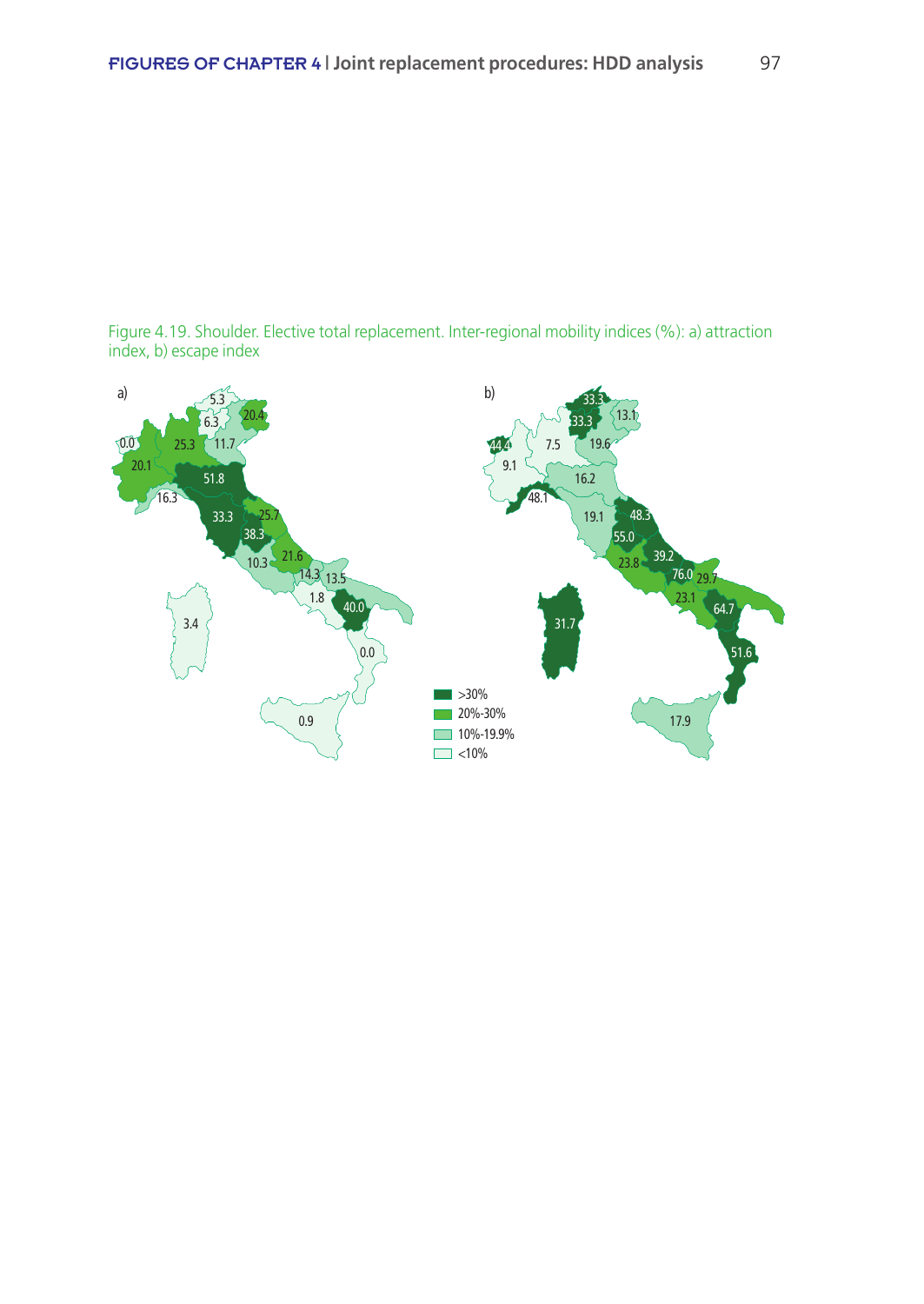